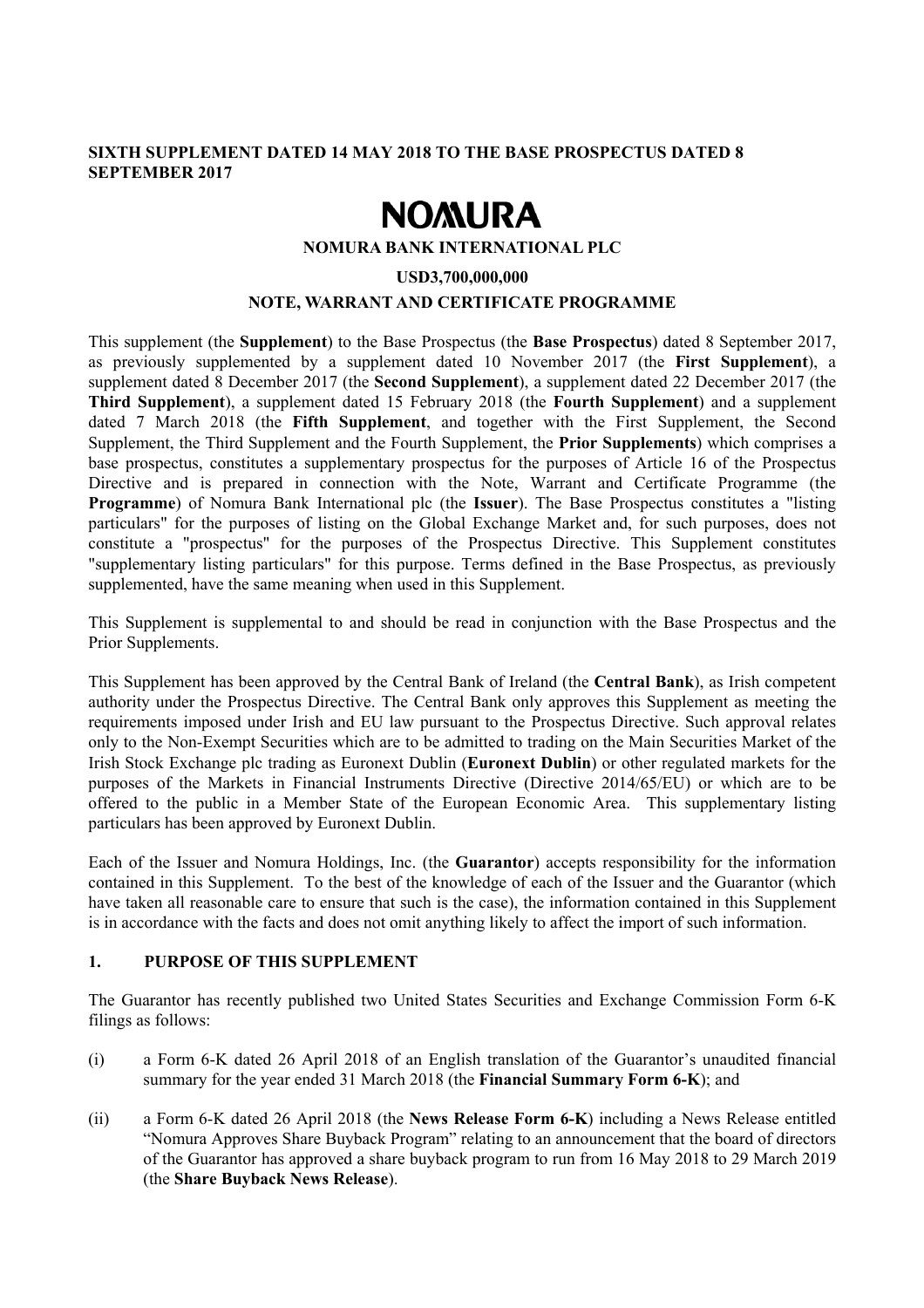The purpose of this Supplement is to (a) incorporate by reference the Financial Summary Form 6-K, (b) update the significant change statement in relation to the Guarantor, (c) incorporate by reference the Share Buyback News Release and (d) update the "Summary of the Programme".

#### **2. PUBLICATION OF THE GUARANTOR'S FINANCIAL SUMMARY FORM 6-K**

The Guarantor has recently published the Financial Summary Form 6-K.

A copy of the Financial Summary Form 6-K (available at http://www.nomuraholdings.com/investor/library/sec/6k/180426/180426 1.pdf) has been filed with the Central Bank and Euronext Dublin. By virtue of this Supplement, the Financial Summary Form 6-K is incorporated by reference in, and forms part of, the Base Prospectus.

#### **3. PUBLICATION OF THE GUARANTOR'S NEWS RELEASE FORM 6-K**

The Guarantor has recently published the News Release Form 6-K.

A copy of the News Release Form 6-K (available at http://www.nomuraholdings.com/investor/library/sec/6k/180426/180426\_2.pdf) has been filed with the Central Bank and Euronext Dublin. By virtue of this Supplement, the Share Buyback News Release on page 9 of the News Release Form 6-K is incorporated by reference in, and forms part of, the Base Prospectus.

#### **4. UPDATE OF THE SIGNIFICANT CHANGE STATEMENT**

There has been no significant change in the financial or trading position of the Guarantor or the Nomura Group since 31 March 2018. There has been no significant change in the financial position of the Issuer since 30 September 2017. There has been no material adverse change in the prospects of the Issuer or the Guarantor since 31 March 2017.

#### **5. UPDATE OF THE "SUMMARY OF THE PROGRAMME"**

The Summary of the Base Prospectus shall be deemed updated and replaced with the Summary in the Annex to this Supplement.

#### **6. GENERAL**

All references to pages in this Supplement are to the original unsupplemented Base Prospectus, notwithstanding any amendments described herein.

To the extent that there is any inconsistency between (a) any statement in this Supplement or any statement incorporated by reference into this Supplement and (b) any other statement in or incorporated by reference in the Base Prospectus, the statements in (a) above will prevail.

Save as disclosed in this Supplement and the Prior Supplements, there has been no other significant new factor, material mistake or inaccuracy relating to information included in the Base Prospectus since the publication of the Base Prospectus.

Copies of all documents incorporated by reference in the Base Prospectus can be obtained from the Principal Agent as described on page 169 of the Base Prospectus.

If documents which are incorporated by reference themselves incorporate any information or other documents therein, either expressly or implicitly, such information or other documents will not form part of this Supplement for the purposes of the Prospectus Directive.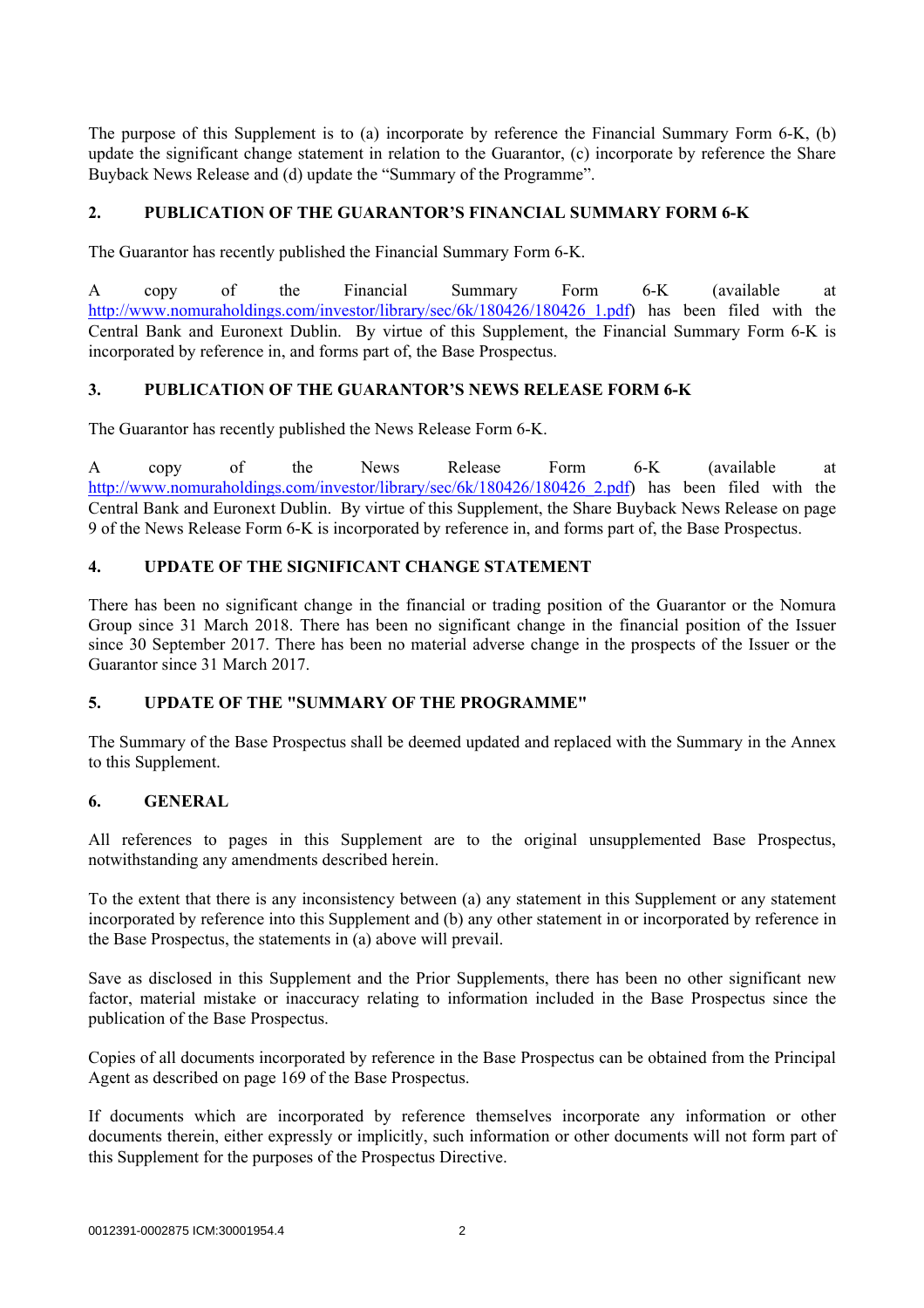#### **ANNEX**

#### **SUMMARY OF THE PROGRAMME**

#### *The following section applies to Non-Exempt Securities only.*

*Summaries are made up of disclosure requirements known as "Elements". These Elements are numbered in Section A – E (A.1 – E.7). This Summary contains all the Elements required to be included in a summary for this type of Security, the Issuer and the Guarantor. Because some Elements are not required to be addressed, there may be gaps in the numbering sequence of the Elements. Even though an Element may be required to be inserted in the summary because of the type of Security, the Issuer and the Guarantor, it is possible that no relevant information can be given regarding the Element. In this case a short description of the Element is included in the summary with the mention of "not applicable". Information described in the italicised drafting prompts will be completed (where applicable) when preparing the issue specific summary for a Series of Securities.*

| <b>Element</b> | <b>Title</b>                                                                                              |                                                                                                                                                                                                                                                                                                                                                                                                                                                                                                                                         |
|----------------|-----------------------------------------------------------------------------------------------------------|-----------------------------------------------------------------------------------------------------------------------------------------------------------------------------------------------------------------------------------------------------------------------------------------------------------------------------------------------------------------------------------------------------------------------------------------------------------------------------------------------------------------------------------------|
| A.1            | Warning that the<br>summary should<br>be read as an<br>introduction and<br>provision as to<br>claims      | This summary should be read as an introduction to the Base<br>$\bullet$<br>Prospectus and the applicable Final Terms.<br>Any decision to invest in the Securities should be based on<br>$\bullet$<br>consideration of the Base Prospectus as a whole, including any<br>documents incorporated by reference and the applicable Final<br>Terms.                                                                                                                                                                                           |
|                |                                                                                                           | Where a claim relating to the information contained in the Base<br>$\bullet$<br>Prospectus and the applicable Final Terms is brought before a<br>court, the plaintiff investor might, under the national legislation of<br>the Member State, have to bear the costs of translating the Base<br>Prospectus and the applicable Final Terms before the legal<br>proceedings are initiated.                                                                                                                                                 |
|                |                                                                                                           | Civil liability attaches only to those persons who have tabled the<br>$\bullet$<br>summary, including any translation hereof, but only if the summary<br>is misleading, inaccurate or inconsistent when read together with<br>the other parts of this Base Prospectus and the applicable Final<br>Terms or it does not provide, when read together with the other<br>parts of the Base Prospectus and the applicable Final Terms, key<br>information in order to aid investors when considering whether to<br>invest in the Securities. |
| A.2            | Consent as to use<br>of the Base<br>Prospectus, period<br>of validity and<br>other conditions<br>attached | Certain Tranches of Securities with a denomination or issue price of less<br>than $£100,000$ (or its equivalent in any other currency) may be offered<br>in circumstances where there is no exemption from the obligation under<br>the Prospectus Directive to publish a prospectus. Any such offer is<br>referred to as a Non-Exempt Offer.<br>Issue specific summary:                                                                                                                                                                 |

#### **Section A − Introduction and warnings**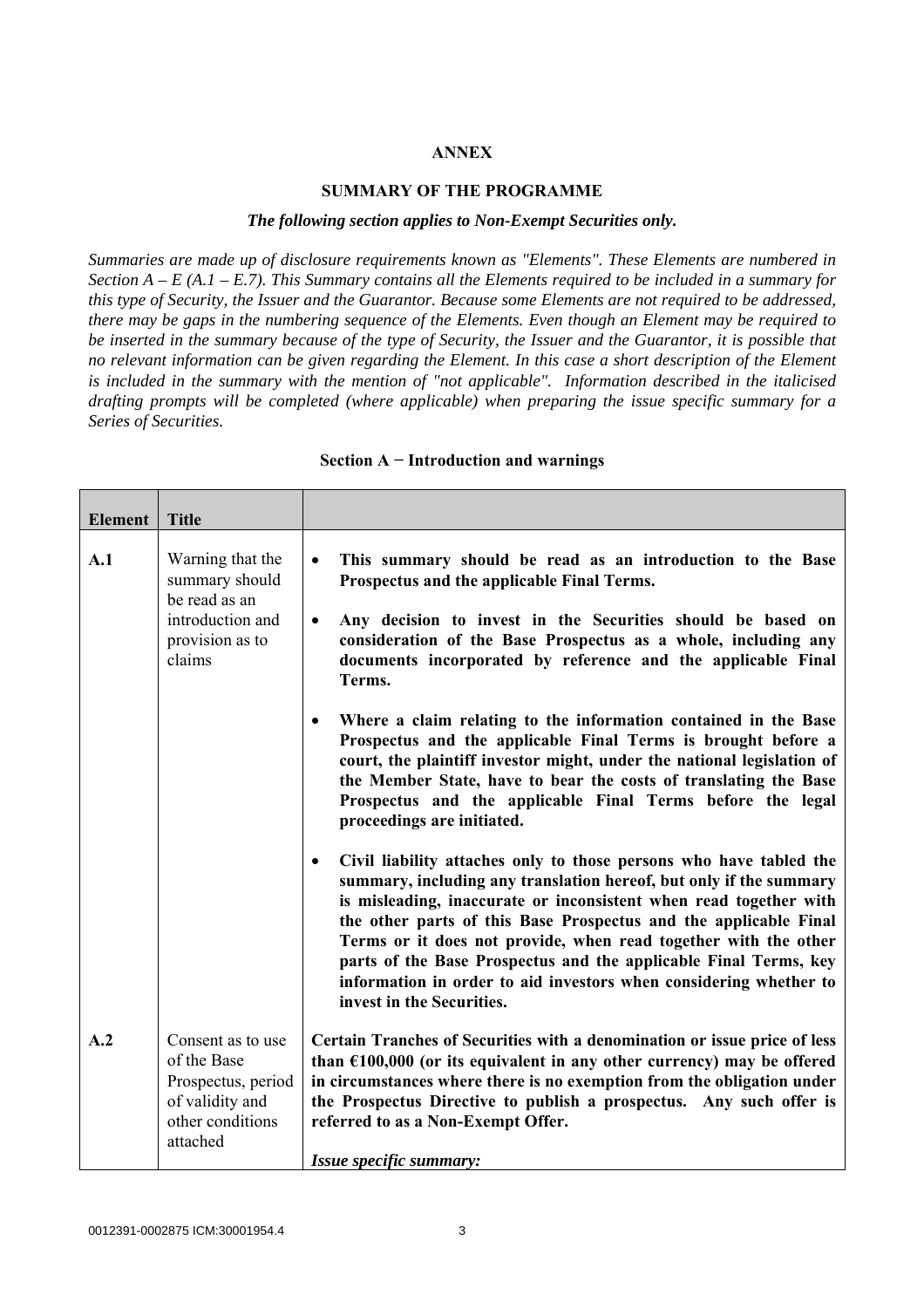| <b>Element</b> | <b>Title</b> |                                                                                                                                                                                                                                                                                                                                                                                                                                                                                                                   |
|----------------|--------------|-------------------------------------------------------------------------------------------------------------------------------------------------------------------------------------------------------------------------------------------------------------------------------------------------------------------------------------------------------------------------------------------------------------------------------------------------------------------------------------------------------------------|
|                |              | [Not Applicable – the Securities are not being offered to the public as part of<br>a Non-Exempt Offer.]                                                                                                                                                                                                                                                                                                                                                                                                           |
|                |              | [Consent: Subject to the conditions set out below, the Issuer consents to the<br>use of the Base Prospectus in connection with a Non-Exempt Offer of<br>Securities by the relevant Dealer, [names of specific financial intermediaries<br>listed in final terms,] [and] [each financial intermediary whose name is<br>published on the Issuer's website (see the "Corporate Disclosure" section at<br>www.nomuranow.com) and identified as an Authorised Offeror in respect of<br>the relevant Non-Exempt Offer]. |
|                |              | Offer period: The Issuer's consent referred to above is given for Non-Exempt<br>Offers of Securities during [offer period for the issue to be specified here]<br>(the Offer Period).                                                                                                                                                                                                                                                                                                                              |
|                |              | Conditions to consent: The conditions to the Issuer's consent are that such<br>consent (a) is only valid during the Offer Period; and (b) only extends to the<br>use of the Base Prospectus to make Non-Exempt Offers of these Securities<br>in [specify each relevant Member State in which the particular Tranche of<br>Securities can be offered.                                                                                                                                                              |
|                |              | AN INVESTOR INTENDING TO PURCHASE OR PURCHASING<br>ANY SECURITIES IN A NON-EXEMPT OFFER FROM AN<br><b>AUTHORISED OFFEROR WILL DO SO, AND OFFERS AND SALES</b><br>OF SUCH TO AN INVESTOR BY SUCH AUTHORISED OFFEROR<br>WILL BE MADE, IN ACCORDANCE WITH THE TERMS AND<br><b>CONDITIONS OF THE OFFER IN PLACE BETWEEN SUCH</b>                                                                                                                                                                                      |
|                |              | AUTHORISED OFFEROR AND SUCH INVESTOR INCLUDING<br>ARRANGEMENTS IN RELATION TO PRICE, ALLOCATIONS,<br><b>EXPENSES AND SETTLEMENT. THE RELEVANT INFORMATION</b><br>WILL BE PROVIDED BY THE AUTHORISED OFFEROR AT THE<br><b>TIME OF SUCH OFFER.]</b>                                                                                                                                                                                                                                                                 |

## **Section B – Issuer [and Guarantor]**

| <b>Element</b> | <b>Title</b>                                                           |                                                                                                                                                                         |
|----------------|------------------------------------------------------------------------|-------------------------------------------------------------------------------------------------------------------------------------------------------------------------|
| <b>B.1</b>     | Legal and<br>commercial<br>name of the<br>Issuer                       | Nomura Bank International plc.                                                                                                                                          |
| B.2            | Domicile/legal<br>form/<br>legislation/<br>country of<br>incorporation | The Issuer is a public limited company registered in England and Wales<br>under number 1981122 and was incorporated under the Companies Act<br>1985 on 22 January 1986. |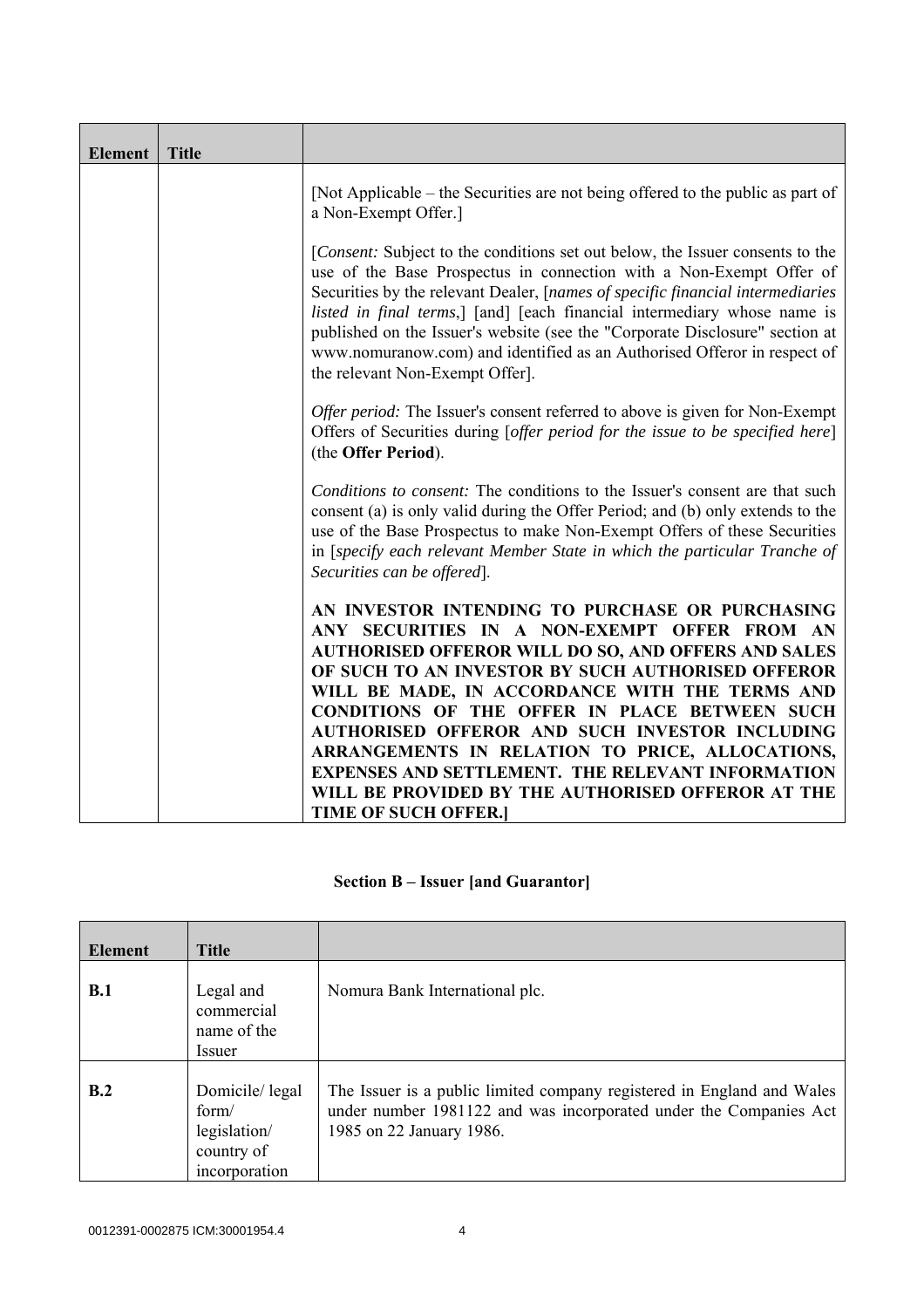| B.4b        | Trend<br>information<br>affecting the<br>Issuer and the<br>industries<br>in which it<br>operates                                                                                                                                                                                                                                                                                                                                                                                                                                      | Not applicable, there are no known trends, uncertainties, demands,<br>commitments or events that are reasonably likely to have a material effect<br>on the Issuer and the industries in which it operates for at least the current<br>financial year. |                                                                                                                      |                                                                     |
|-------------|---------------------------------------------------------------------------------------------------------------------------------------------------------------------------------------------------------------------------------------------------------------------------------------------------------------------------------------------------------------------------------------------------------------------------------------------------------------------------------------------------------------------------------------|-------------------------------------------------------------------------------------------------------------------------------------------------------------------------------------------------------------------------------------------------------|----------------------------------------------------------------------------------------------------------------------|---------------------------------------------------------------------|
| B.5         | Description of<br>The Issuer is a wholly owned subsidiary of Nomura Europe Holdings plc<br>(the main European holding company of the Nomura Group (as defined<br>the Group<br>below)) which in turn is a wholly owned subsidiary of Nomura Holdings,<br>Inc. (the Guarantor). The Guarantor is the ultimate holding company of<br>a group of companies and manages financial operations for those<br>subsidiary companies (together the Nomura Group). Nomura Holdings,<br>Inc. was formerly known as The Nomura Securities Co., Ltd. |                                                                                                                                                                                                                                                       |                                                                                                                      |                                                                     |
| B.9         | forecast<br>Profit<br>or estimate                                                                                                                                                                                                                                                                                                                                                                                                                                                                                                     |                                                                                                                                                                                                                                                       | Not applicable, no profit forecasts or estimates have been made in the<br>Base Prospectus in relation to the Issuer. |                                                                     |
| B.10        | Audit<br>report<br>qualifications                                                                                                                                                                                                                                                                                                                                                                                                                                                                                                     |                                                                                                                                                                                                                                                       | included in the Base Prospectus in relation to the Issuer.                                                           | Not applicable, no qualifications are contained in any audit report |
| <b>B.12</b> | Selected historical key financial information                                                                                                                                                                                                                                                                                                                                                                                                                                                                                         |                                                                                                                                                                                                                                                       |                                                                                                                      |                                                                     |
|             | <b>Income Statement</b><br>The key financial information below is extracted from the Issuer's audited non-consolidated                                                                                                                                                                                                                                                                                                                                                                                                                |                                                                                                                                                                                                                                                       |                                                                                                                      |                                                                     |
|             | income statement and statement of comprehensive income for the year ended 31 March<br>2017:                                                                                                                                                                                                                                                                                                                                                                                                                                           |                                                                                                                                                                                                                                                       |                                                                                                                      |                                                                     |
|             |                                                                                                                                                                                                                                                                                                                                                                                                                                                                                                                                       |                                                                                                                                                                                                                                                       | 31 March 2017                                                                                                        | 31 March 2016                                                       |
|             |                                                                                                                                                                                                                                                                                                                                                                                                                                                                                                                                       |                                                                                                                                                                                                                                                       |                                                                                                                      | (Thousands of USD)                                                  |
|             | Net interest income                                                                                                                                                                                                                                                                                                                                                                                                                                                                                                                   |                                                                                                                                                                                                                                                       | 35,201                                                                                                               | 26,819                                                              |
|             | Net fee and commission income                                                                                                                                                                                                                                                                                                                                                                                                                                                                                                         |                                                                                                                                                                                                                                                       | 53,777                                                                                                               | 87,514                                                              |
|             | Dealing gain/(loss)                                                                                                                                                                                                                                                                                                                                                                                                                                                                                                                   |                                                                                                                                                                                                                                                       | (54,098)                                                                                                             | (87, 368)                                                           |
|             | Administrative expenses                                                                                                                                                                                                                                                                                                                                                                                                                                                                                                               |                                                                                                                                                                                                                                                       | (12, 354)                                                                                                            | (13, 119)                                                           |
|             | Profit/loss on ordinary activities<br>before taxation                                                                                                                                                                                                                                                                                                                                                                                                                                                                                 |                                                                                                                                                                                                                                                       | 18,366                                                                                                               | 118,327                                                             |
|             | Tax charge on profit on ordinary<br>activities                                                                                                                                                                                                                                                                                                                                                                                                                                                                                        |                                                                                                                                                                                                                                                       | (3,751)                                                                                                              | (24,208)                                                            |
|             | Profit for the year                                                                                                                                                                                                                                                                                                                                                                                                                                                                                                                   |                                                                                                                                                                                                                                                       | 14,615                                                                                                               | 94,915                                                              |

 $1$  By virtue of a Supplement dated 22 December 2017, selected key financial information for the six months ended 30 September 2017 together with comparative financial information for the same period in the previous financial year has been included. The significant change statement has been updated accordingly.

 $\overline{a}$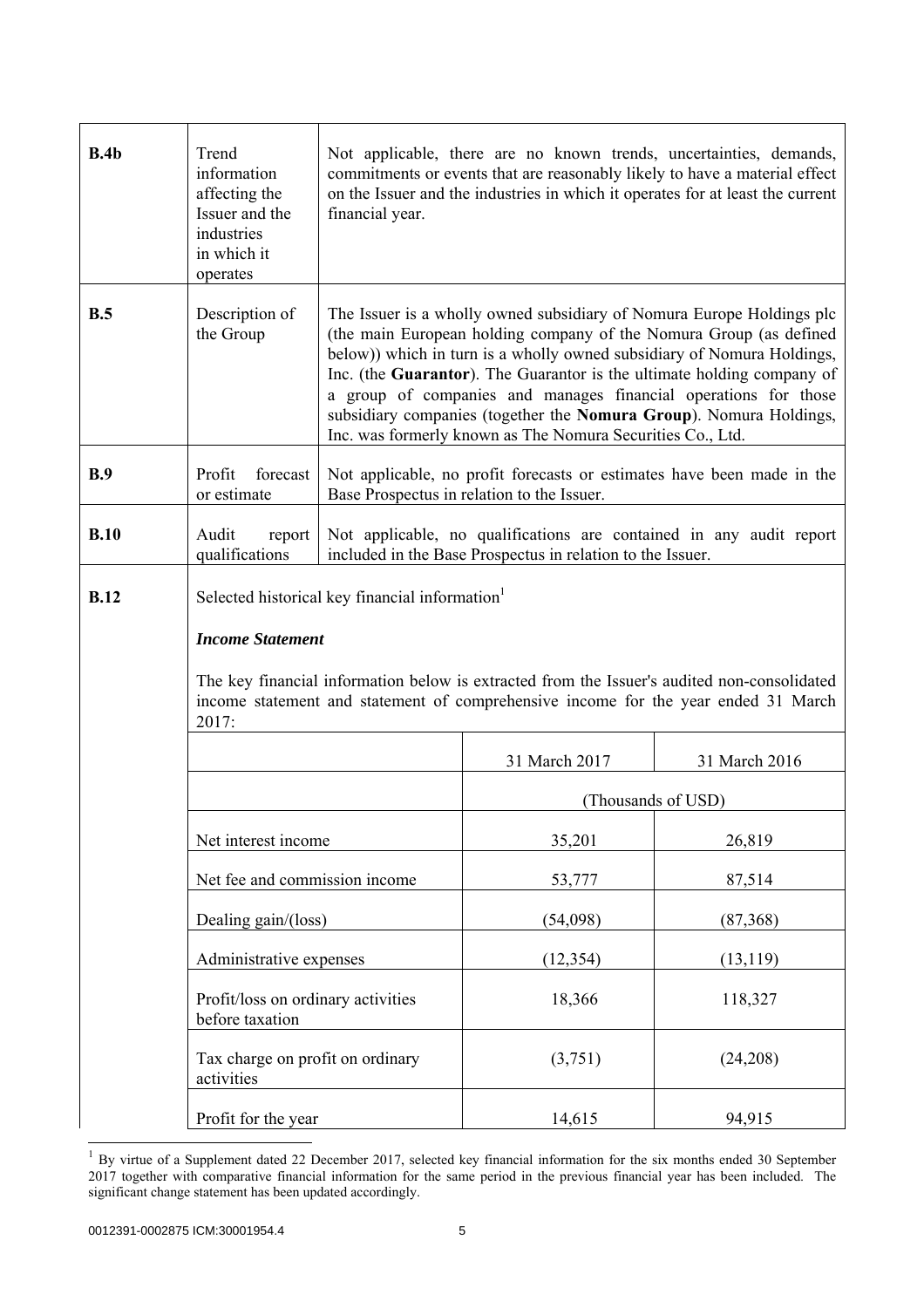| Total comprehensive income/(loss)<br>for the year                                                                                                                                                    | (51, 471)          | 95,020                          |
|------------------------------------------------------------------------------------------------------------------------------------------------------------------------------------------------------|--------------------|---------------------------------|
| The key financial information below is extracted from the Issuer's unaudited non-<br>consolidated income statement and statement of comprehensive income for the period ending<br>30 September 2017: |                    |                                 |
|                                                                                                                                                                                                      | 30 September 2017  | 30 September 2016<br>(restated) |
|                                                                                                                                                                                                      |                    | (Thousands of USD)              |
| Net interest income                                                                                                                                                                                  | 34,971             | 14,753                          |
| Fee and commission income                                                                                                                                                                            | 23,258             | 34,784                          |
| Fee and commission expense                                                                                                                                                                           | (2,872)            | (6, 854)                        |
| Dealing loss                                                                                                                                                                                         | (37,707)           | (29, 262)                       |
| Administrative expenses                                                                                                                                                                              | (6, 447)           | (6,129)                         |
| Profit on ordinary activities before<br>taxation                                                                                                                                                     | 11,203             | 7,292                           |
| Income tax expense                                                                                                                                                                                   | (2,129)            | (1, 458)                        |
| Profit for the period                                                                                                                                                                                | 9,074              | 5,834                           |
| Total comprehensive loss for the<br>period                                                                                                                                                           | (11,683)           | (56, 927)                       |
| <b>Statement of Financial Position</b>                                                                                                                                                               |                    |                                 |
| The key financial information below is extracted from the Issuer's audited non-consolidated<br>statement of financial position as at 31 March 2017:                                                  |                    |                                 |
|                                                                                                                                                                                                      | 31 March 2017      | 31 March 2016                   |
|                                                                                                                                                                                                      | (Thousands of USD) |                                 |
| Total assets                                                                                                                                                                                         | 7,772,643          | 10,131,382                      |
| Total equity                                                                                                                                                                                         | 475,160            | 526,631                         |
| <b>Total liabilities</b>                                                                                                                                                                             | 7,297,483          | 9,604,751                       |
| The key financial information below is extracted from the Issuer's unaudited statement of<br>financial position as at 30 September 2017:                                                             |                    |                                 |
|                                                                                                                                                                                                      | 30 September 2017  |                                 |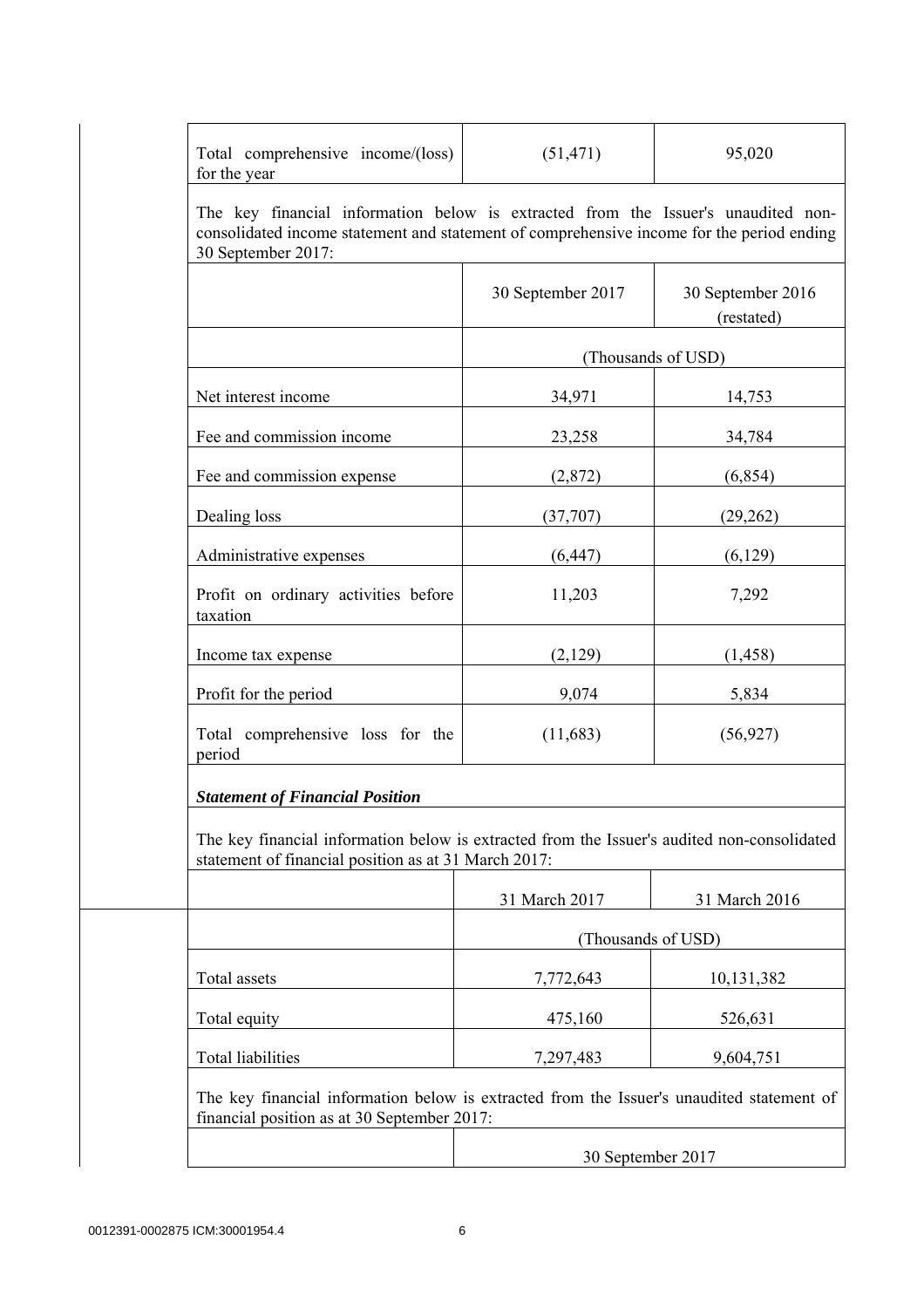|             |                                                 |                                                                                                                                                                                                                                                                                                                                                                                                                                                                                                                                                                                                                                                                                                                                                                                                                                                                                                                                                                                                                                           | (Thousands of USD)                                                                                                                                                                   |
|-------------|-------------------------------------------------|-------------------------------------------------------------------------------------------------------------------------------------------------------------------------------------------------------------------------------------------------------------------------------------------------------------------------------------------------------------------------------------------------------------------------------------------------------------------------------------------------------------------------------------------------------------------------------------------------------------------------------------------------------------------------------------------------------------------------------------------------------------------------------------------------------------------------------------------------------------------------------------------------------------------------------------------------------------------------------------------------------------------------------------------|--------------------------------------------------------------------------------------------------------------------------------------------------------------------------------------|
|             | Total assets                                    |                                                                                                                                                                                                                                                                                                                                                                                                                                                                                                                                                                                                                                                                                                                                                                                                                                                                                                                                                                                                                                           | 7,940,778                                                                                                                                                                            |
|             | Total equity                                    |                                                                                                                                                                                                                                                                                                                                                                                                                                                                                                                                                                                                                                                                                                                                                                                                                                                                                                                                                                                                                                           | 463,477                                                                                                                                                                              |
|             | Total liabilities                               |                                                                                                                                                                                                                                                                                                                                                                                                                                                                                                                                                                                                                                                                                                                                                                                                                                                                                                                                                                                                                                           | 7,477,301                                                                                                                                                                            |
|             |                                                 | Statements of no significant or material adverse change                                                                                                                                                                                                                                                                                                                                                                                                                                                                                                                                                                                                                                                                                                                                                                                                                                                                                                                                                                                   |                                                                                                                                                                                      |
|             | since 31 March 2017.                            |                                                                                                                                                                                                                                                                                                                                                                                                                                                                                                                                                                                                                                                                                                                                                                                                                                                                                                                                                                                                                                           | There has been no significant change in the financial position of the Issuer since 30<br>September 2017 and there has been no material adverse change in the prospects of the Issuer |
| <b>B.13</b> | Events<br>impacting the<br>Issuer's<br>solvency | Not applicable, there are no recent events particular to the Issuer which are<br>to a material extent relevant to the evaluation of the Issuer's solvency.                                                                                                                                                                                                                                                                                                                                                                                                                                                                                                                                                                                                                                                                                                                                                                                                                                                                                |                                                                                                                                                                                      |
| <b>B.14</b> | Dependence<br>upon<br>other<br>group entities   | The Issuer is dependent upon the Guarantor and other members of the<br>Nomura Group. See also Element B.5 above.                                                                                                                                                                                                                                                                                                                                                                                                                                                                                                                                                                                                                                                                                                                                                                                                                                                                                                                          |                                                                                                                                                                                      |
| <b>B.15</b> | Principal<br>activities                         | The Issuer's primary role is to support the Global Wholesale Business of<br>the Nomura Group. Its principal activities include (i) issuance of<br>guaranteed credit and equity-linked notes and certificates, (ii) provision of<br>sub-participation and structured loans (including bridge and warehouse<br>financing), (iii) purchase of structured credit assets and structured loans,<br>(iv) provision of traditional banking products such as loans and credit<br>facilities in major currencies, repurchase and reverse repurchase<br>transactions, letters of credit and guarantees; and (v) taking deposits<br>(including foreign exchange and other reference-linked deposits). The<br>Issuer has a branch in Milan, Italy as well as a representative office in<br>Beijing, China. In May 2014, the Issuer opened a representative office in<br>Istanbul, Turkey. On 30 October 2015, the Issuer closed its branch in<br>Labuan, Malaysia and on 12 November 2015, the Issuer sold its interest in<br>its subsidiary in China. |                                                                                                                                                                                      |
| <b>B.16</b> | Controlling<br>shareholders                     | The Issuer is an indirectly owned wholly owned subsidiary of the<br>Nomura Europe Holdings plc (the main European holding<br>Guarantor.<br>company of the Nomura Group) holds 100 per cent. of the share capital of<br>Nomura Europe Holdings plc is a direct wholly owned<br>the Issuer.<br>subsidiary of the Guarantor.                                                                                                                                                                                                                                                                                                                                                                                                                                                                                                                                                                                                                                                                                                                 |                                                                                                                                                                                      |
| <b>B.17</b> | Credit ratings                                  | ( <b>JCR</b> )                                                                                                                                                                                                                                                                                                                                                                                                                                                                                                                                                                                                                                                                                                                                                                                                                                                                                                                                                                                                                            | The long-term debt of the Issuer has been rated A by S&P Global Ratings<br>Japan Inc. (S&P Japan) and AA- by Japan Credit Rating Agency, Ltd.                                        |
|             |                                                 | Programme may be rated or unrated.                                                                                                                                                                                                                                                                                                                                                                                                                                                                                                                                                                                                                                                                                                                                                                                                                                                                                                                                                                                                        | The Programme has not been rated but Securities issued under the                                                                                                                     |
|             |                                                 | Issue specific summary:                                                                                                                                                                                                                                                                                                                                                                                                                                                                                                                                                                                                                                                                                                                                                                                                                                                                                                                                                                                                                   |                                                                                                                                                                                      |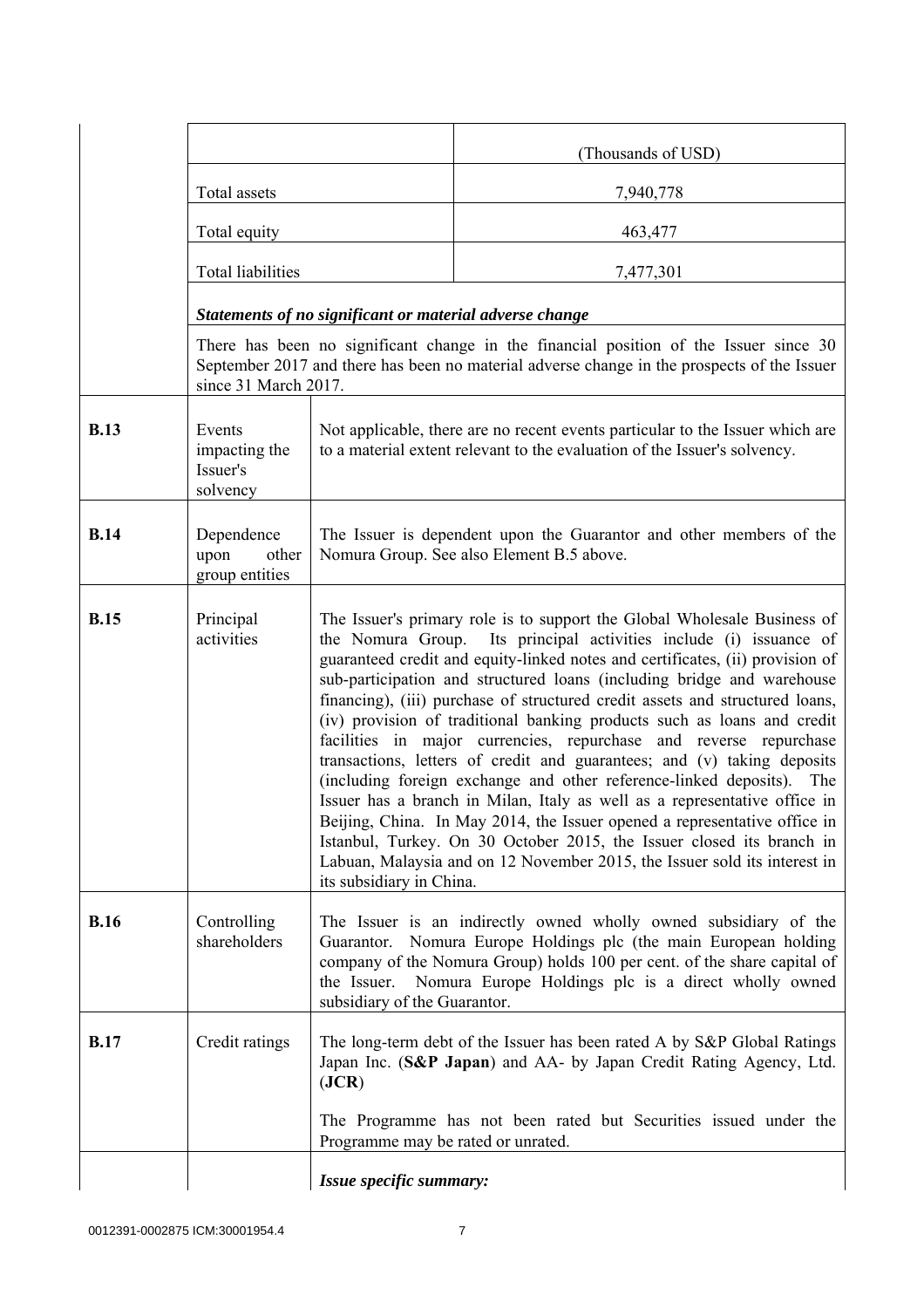|             |                                                                                          | [The Securities [have been/are expected to be] rated [specify rating(s) of<br>Tranche being issued] by [specify rating agent(s)].                                                                                                                                                                                                                                                                                                                                                                                                                                                                                                                                                                                                                                                                                                                                                                                                                                                                                                                                                                                                                                                      |
|-------------|------------------------------------------------------------------------------------------|----------------------------------------------------------------------------------------------------------------------------------------------------------------------------------------------------------------------------------------------------------------------------------------------------------------------------------------------------------------------------------------------------------------------------------------------------------------------------------------------------------------------------------------------------------------------------------------------------------------------------------------------------------------------------------------------------------------------------------------------------------------------------------------------------------------------------------------------------------------------------------------------------------------------------------------------------------------------------------------------------------------------------------------------------------------------------------------------------------------------------------------------------------------------------------------|
|             |                                                                                          | A security rating is not a recommendation to buy, sell or hold securities<br>and may be subject to suspension, reduction or withdrawal at any time by<br>the assigning rating agency.]                                                                                                                                                                                                                                                                                                                                                                                                                                                                                                                                                                                                                                                                                                                                                                                                                                                                                                                                                                                                 |
|             |                                                                                          | [Not applicable - No ratings have been assigned to the debt securities at the<br>request of or with the co-operation of the Issuer in the rating process.]                                                                                                                                                                                                                                                                                                                                                                                                                                                                                                                                                                                                                                                                                                                                                                                                                                                                                                                                                                                                                             |
| <b>B.18</b> | Description of<br>the Guarantee                                                          | Securities issued under the Programme may be unguaranteed or may be<br>issued with the benefit of a guarantee from the Guarantor.                                                                                                                                                                                                                                                                                                                                                                                                                                                                                                                                                                                                                                                                                                                                                                                                                                                                                                                                                                                                                                                      |
|             | (Only<br>insert                                                                          | Issue specific summary:                                                                                                                                                                                                                                                                                                                                                                                                                                                                                                                                                                                                                                                                                                                                                                                                                                                                                                                                                                                                                                                                                                                                                                |
|             | this<br>Element<br>B.18<br>if<br>the<br>Securities are<br>guaranteed)                    | [If the Securities are N&C Securities insert: The payment of [principal][,]<br>[interest] and all other amounts [payable] [or] [deliverable] by the Issuer in<br>respect of the Securities] [If the Securities are W&C Securities insert: the<br>Issuer's [payment] [and/or] [delivery] obligations in respect of the<br>Securities] are unconditionally and irrevocably guaranteed pursuant to a<br>deed of guarantee executed by the Guarantor on or about 8 September<br>2017 (the Guarantee). The obligations of the Guarantor under the<br>Guarantee constitute direct, unconditional, unsubordinated and [If the<br>Securities are N&C Securities insert: (subject to the provisions of a<br>negative pledge)] unsecured obligations of the Guarantor and will ([If the<br>Securities are N&C Securities insert: subject as aforesaid and] save for<br>obligations in respect of national and local taxes and certain other statutory<br>exceptions) at all times rank at least equally with all other present and<br>future unsecured and unsubordinated obligations of the Guarantor.<br>The Guarantee will be governed by, and construed in accordance with,<br>English law.] |
| <b>B.19</b> | Information<br>the<br>about<br>Guarantor                                                 |                                                                                                                                                                                                                                                                                                                                                                                                                                                                                                                                                                                                                                                                                                                                                                                                                                                                                                                                                                                                                                                                                                                                                                                        |
|             | (Only<br>insert<br>Element<br>this<br>B.19<br>if<br>the<br>Securities are<br>guaranteed) |                                                                                                                                                                                                                                                                                                                                                                                                                                                                                                                                                                                                                                                                                                                                                                                                                                                                                                                                                                                                                                                                                                                                                                                        |
| B.19/ B.1   | Legal and<br>commercial<br>name of the<br>Guarantor                                      | Nomura Holdings, Inc.                                                                                                                                                                                                                                                                                                                                                                                                                                                                                                                                                                                                                                                                                                                                                                                                                                                                                                                                                                                                                                                                                                                                                                  |
| B.19/B.2    | Domicile/<br>legal form/<br>legislation/<br>country of<br>incorporation                  | The Guarantor was established in Japan and is a joint stock corporation<br>incorporated under the laws of Japan.                                                                                                                                                                                                                                                                                                                                                                                                                                                                                                                                                                                                                                                                                                                                                                                                                                                                                                                                                                                                                                                                       |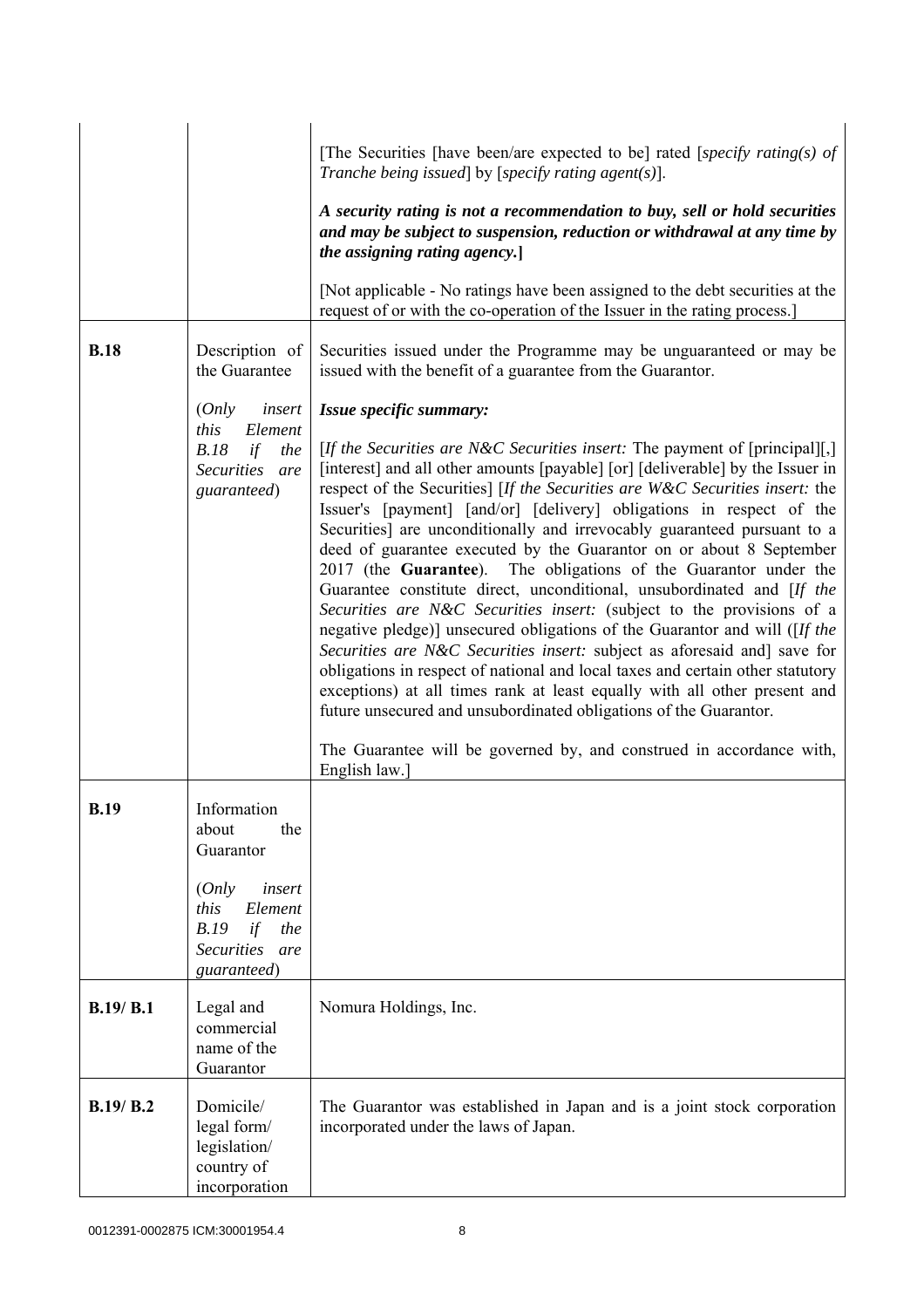| <b>B19/ B.4b</b> | Trend<br>information<br>affecting the<br>Guarantor and<br>the industries<br>in which it<br>operates | Not applicable, there are no known trends, uncertainties, demands,<br>commitments or events that are reasonably likely to have a material effect<br>on the Guarantor's prospects and the industries in which it operates, for its<br>current financial year.                                                                                                                                                                                                                        |                   |               |
|------------------|-----------------------------------------------------------------------------------------------------|-------------------------------------------------------------------------------------------------------------------------------------------------------------------------------------------------------------------------------------------------------------------------------------------------------------------------------------------------------------------------------------------------------------------------------------------------------------------------------------|-------------------|---------------|
| <b>B19/B.5</b>   | Description of<br>the Group                                                                         | The Guarantor is the ultimate holding company of a group of companies<br>and manages financial operations for those subsidiary companies (together<br>the Nomura Group). Nomura Holdings, Inc. was formerly known as The<br>Nomura Securities Co., Ltd. The Issuer is a wholly owned subsidiary of<br>Nomura Europe Holdings plc (the main European holding company of the<br>Nomura Group) which in turn is a wholly owned subsidiary of Nomura<br>Holdings, Inc. (the Guarantor). |                   |               |
| <b>B19/B.9</b>   | Profit forecast<br>or estimate                                                                      | Not applicable, no profit forecasts or estimates have been made in the Base<br>Prospectus in relation to the Guarantor.                                                                                                                                                                                                                                                                                                                                                             |                   |               |
| B19/ B.10        | Audit report<br>qualifications                                                                      | Not applicable, no qualifications are contained in any audit report included<br>in the Base Prospectus in relation to the Guarantor.                                                                                                                                                                                                                                                                                                                                                |                   |               |
| B19/ B.12        | <b>Income Statement</b><br>respectively:                                                            | Selected historical key financial information <sup>2</sup> :<br>The key financial information below is extracted from the Guarantor's audited consolidated<br>statements of income for each of the two years ended 31 March 2016 and 31 March 2017,                                                                                                                                                                                                                                 |                   |               |
|                  |                                                                                                     |                                                                                                                                                                                                                                                                                                                                                                                                                                                                                     | 31 March 2016     | 31 March 2017 |
|                  |                                                                                                     |                                                                                                                                                                                                                                                                                                                                                                                                                                                                                     | (Millions of Yen) |               |
|                  | Total revenue                                                                                       |                                                                                                                                                                                                                                                                                                                                                                                                                                                                                     | 1,723,096         | 1,715,516     |
|                  | Interest expense                                                                                    |                                                                                                                                                                                                                                                                                                                                                                                                                                                                                     | 327,415           | 312,319       |
|                  | Net revenue                                                                                         |                                                                                                                                                                                                                                                                                                                                                                                                                                                                                     | 1,395,681         | 1,403,197     |
|                  | Total non-interest expenses                                                                         |                                                                                                                                                                                                                                                                                                                                                                                                                                                                                     | 1,230,523         | 1,080,402     |
|                  | Income before income taxes                                                                          |                                                                                                                                                                                                                                                                                                                                                                                                                                                                                     | 165,158           | 322,795       |
|                  | Income tax expense                                                                                  |                                                                                                                                                                                                                                                                                                                                                                                                                                                                                     | 22,596            | 80,229        |
|                  | Net income                                                                                          |                                                                                                                                                                                                                                                                                                                                                                                                                                                                                     | 142,562           | 242,566       |
|                  | Net income attributable to NHI<br>shareholders                                                      |                                                                                                                                                                                                                                                                                                                                                                                                                                                                                     | 131,550           | 239,617       |

<sup>&</sup>lt;sup>2</sup> By virtue of a Supplement dated 14 May 2018, selected key financial information for the year ended 31 March 2018 has been included. The significant change statement has been updated accordingly.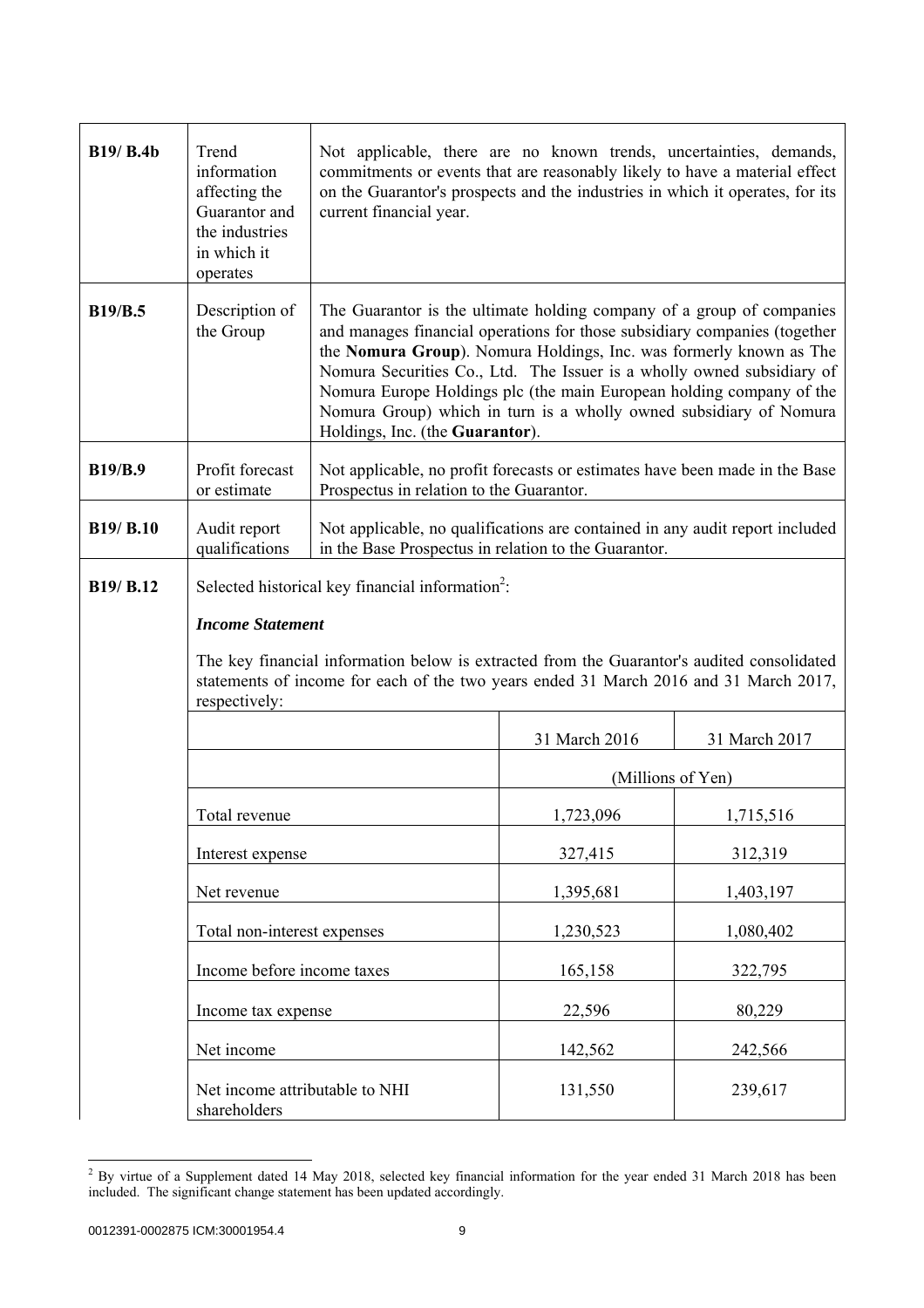| Return on equity <sup>(1)</sup>                                                                                                                                                                                                                                                                                                                                                                               | 4.9%              | 8.7%              |
|---------------------------------------------------------------------------------------------------------------------------------------------------------------------------------------------------------------------------------------------------------------------------------------------------------------------------------------------------------------------------------------------------------------|-------------------|-------------------|
| <sup>(1)</sup> Calculated as net income attributable to NHI shareholders divided by total NHI shareholders' equity.<br>The key financial information below is extracted from the Guarantor's unaudited<br>consolidated statements of income for the year ended 31 March 2018 as they appear in the<br>English translation of the Guarantor's unaudited financial summary for the year ended 31<br>March 2018: |                   |                   |
|                                                                                                                                                                                                                                                                                                                                                                                                               |                   | 31 March 2018     |
|                                                                                                                                                                                                                                                                                                                                                                                                               |                   | (Millions of Yen) |
| Total revenue                                                                                                                                                                                                                                                                                                                                                                                                 |                   | 1,972,158         |
| Interest expense                                                                                                                                                                                                                                                                                                                                                                                              |                   | 475,189           |
| Net revenue                                                                                                                                                                                                                                                                                                                                                                                                   |                   | 1,496,969         |
| Total non-interest expenses                                                                                                                                                                                                                                                                                                                                                                                   | 1,168,811         |                   |
| Income before income taxes                                                                                                                                                                                                                                                                                                                                                                                    |                   | 328,158           |
| Income tax expense                                                                                                                                                                                                                                                                                                                                                                                            |                   | 103,866           |
| Net income                                                                                                                                                                                                                                                                                                                                                                                                    |                   | 224,292           |
| Net income attributable to NHI<br>shareholders                                                                                                                                                                                                                                                                                                                                                                | 219,343           |                   |
| Return on equity <sup>(1)</sup>                                                                                                                                                                                                                                                                                                                                                                               |                   | $7.9\%$           |
| <sup>(1)</sup> Calculated as net income attributable to NHI shareholders divided by total NHI shareholders' equity.<br><b>Statement of Financial Position</b>                                                                                                                                                                                                                                                 |                   |                   |
| The key financial information below is extracted from the Guarantor's audited consolidated<br>balance sheets as at 31 March 2016 and 31 March 2017:                                                                                                                                                                                                                                                           |                   |                   |
|                                                                                                                                                                                                                                                                                                                                                                                                               | 31 March 2016     | 31 March 2017     |
|                                                                                                                                                                                                                                                                                                                                                                                                               | (Millions of Yen) |                   |
| Total assets                                                                                                                                                                                                                                                                                                                                                                                                  | 41,090,167        | 42,852,078        |
| Total equity                                                                                                                                                                                                                                                                                                                                                                                                  | 2,743,015         | 2,843,791         |
| <b>Total liabilities</b>                                                                                                                                                                                                                                                                                                                                                                                      | 38, 347, 152      | 40,008,287        |
| The key financial information below is extracted from the Guarantor's unaudited<br>consolidated balance sheets as at 31 March 2018 as they appear in the English translation of<br>the Guarantor's unaudited financial summary for the year ended 31 March 2018:                                                                                                                                              |                   |                   |
|                                                                                                                                                                                                                                                                                                                                                                                                               |                   | 31 March 2018     |
|                                                                                                                                                                                                                                                                                                                                                                                                               | (Millions of Yen) |                   |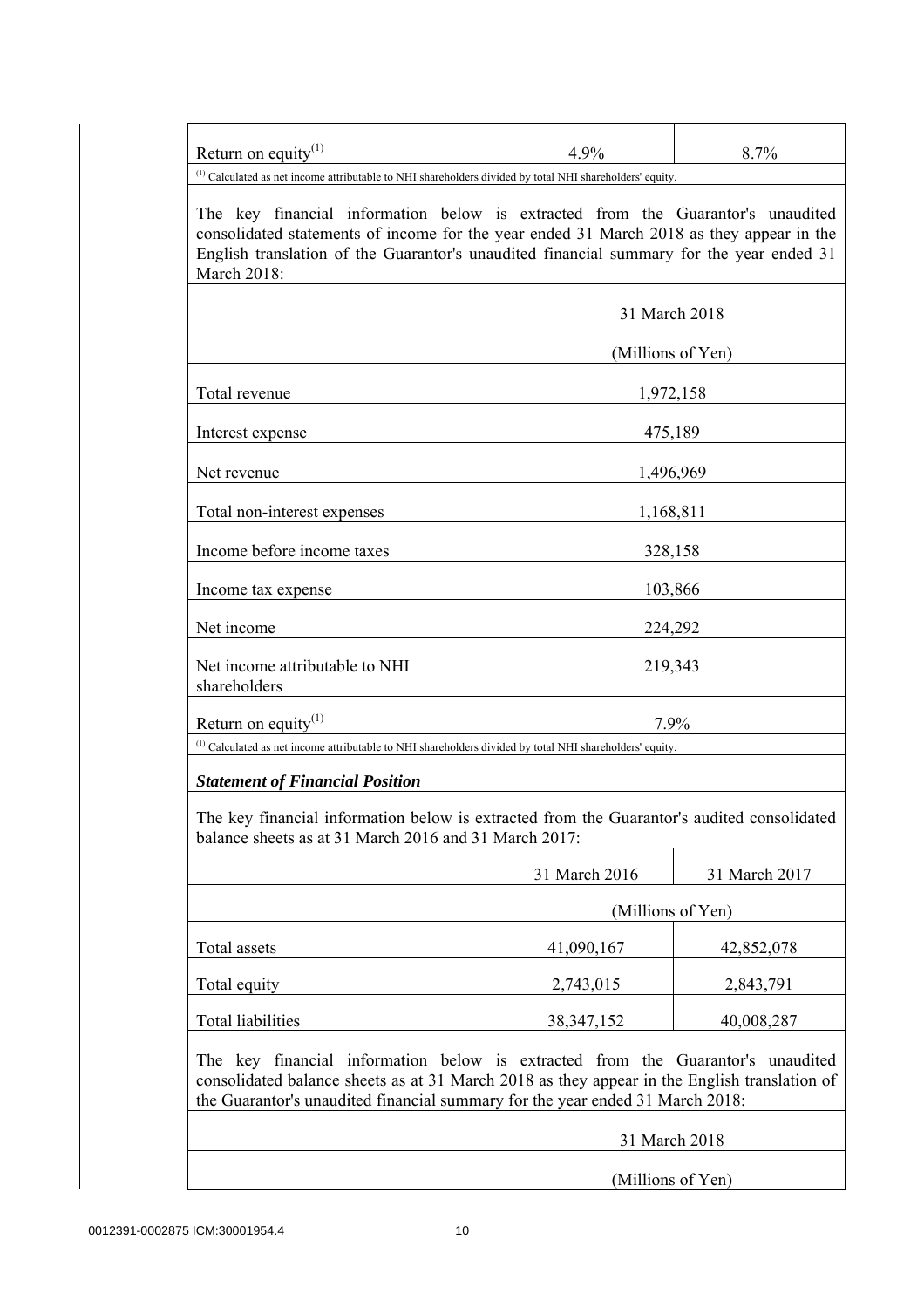|           | Total assets                                       |                                                                                                                                                                                                                                                                                                                                                                                                                                                                                                                                                                                                                                  | 40,591,329                                                                                    |
|-----------|----------------------------------------------------|----------------------------------------------------------------------------------------------------------------------------------------------------------------------------------------------------------------------------------------------------------------------------------------------------------------------------------------------------------------------------------------------------------------------------------------------------------------------------------------------------------------------------------------------------------------------------------------------------------------------------------|-----------------------------------------------------------------------------------------------|
|           | Total equity                                       |                                                                                                                                                                                                                                                                                                                                                                                                                                                                                                                                                                                                                                  | 2,799,824                                                                                     |
|           | Total liabilities                                  |                                                                                                                                                                                                                                                                                                                                                                                                                                                                                                                                                                                                                                  | 37,791,505                                                                                    |
|           |                                                    | Statements of no significant or material adverse change                                                                                                                                                                                                                                                                                                                                                                                                                                                                                                                                                                          |                                                                                               |
|           |                                                    | the Nomura Group since 31 March 2018.                                                                                                                                                                                                                                                                                                                                                                                                                                                                                                                                                                                            | There has been no significant change in the financial or trading position of the Guarantor or |
|           | 2017.                                              |                                                                                                                                                                                                                                                                                                                                                                                                                                                                                                                                                                                                                                  | There has been no material adverse change in the prospects of the Guarantor since 31 March    |
| B19/ B.13 | Events<br>impacting the<br>Guarantor's<br>solvency | Not applicable, there are no recent events particular to the Guarantor which<br>are to a material extent relevant to the evaluation of its solvency.                                                                                                                                                                                                                                                                                                                                                                                                                                                                             |                                                                                               |
| B19/ B.14 | Dependence<br>upon other<br>Group entities         | See Element B.5 above. The Guarantor is the ultimate holding company<br>for the Nomura Group. The Guarantor depends on dividends, distributions<br>and other payments from subsidiaries to make payments on its obligations.                                                                                                                                                                                                                                                                                                                                                                                                     |                                                                                               |
| B19/ B.15 | The<br>Guarantor's<br>Principal<br>activities      | The Guarantor is a holding company of one of the leading financial<br>services groups in Japan. The Nomura Group operates offices in countries<br>and regions worldwide including Japan, the United States, the United<br>Kingdom, Singapore and Hong Kong Special Administrative Region<br>through its subsidiaries.                                                                                                                                                                                                                                                                                                            |                                                                                               |
|           |                                                    | The Nomura Group's clients include individuals, corporations, financial<br>institutions, governments and governmental agencies.                                                                                                                                                                                                                                                                                                                                                                                                                                                                                                  |                                                                                               |
|           |                                                    | Wholesale.                                                                                                                                                                                                                                                                                                                                                                                                                                                                                                                                                                                                                       | The Nomura Group's business consists of Retail, Asset Management and                          |
|           |                                                    | In its Retail segment, the Nomura Group provides investment consultation<br>services mainly to individual clients in Japan. In its Asset Management<br>segment, the Nomura Group develops and manages investment trusts, and<br>provides investment advisory services. In its Wholesale segment, the<br>Nomura Group is engaged in the sales and trading of debt and equity<br>securities, derivatives, and currencies on a global basis to various<br>institutions, provides investment banking services such as the underwriting<br>of debt and equity securities as well as mergers and acquisitions and<br>financial advice. |                                                                                               |
| B19/ B.16 | Controlling<br>shareholders                        | To its knowledge, the Guarantor is not directly or indirectly owned or<br>controlled by another corporation, by any government or by any other<br>natural or legal person severally or jointly. The Guarantor knows of no<br>arrangements the operation of which may at a later time result in a change<br>of control of the Nomura Group.                                                                                                                                                                                                                                                                                       |                                                                                               |
| B19/ B.17 | Credit ratings                                     | Long-term credit ratings of the Guarantor:                                                                                                                                                                                                                                                                                                                                                                                                                                                                                                                                                                                       |                                                                                               |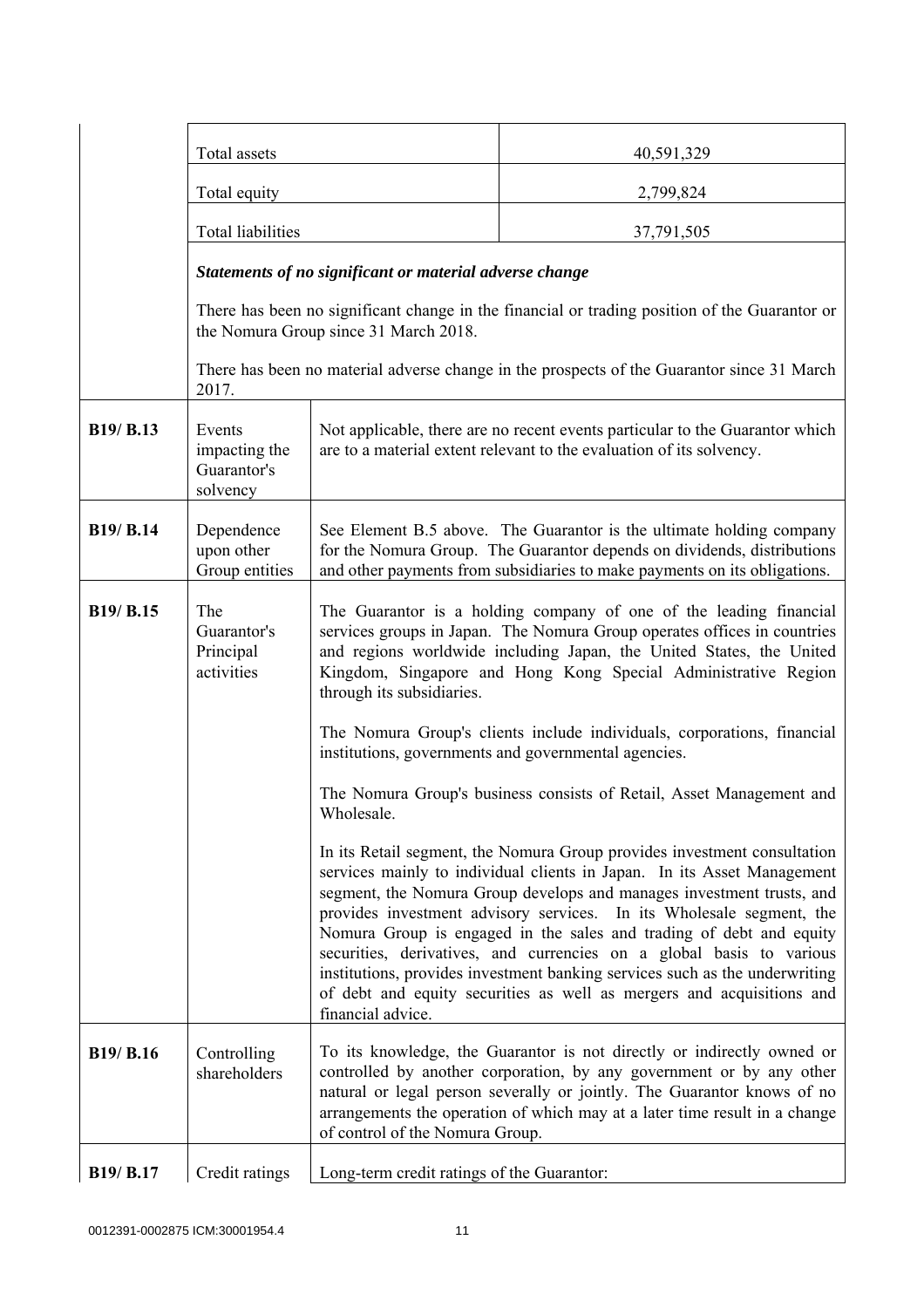| S&P Global Ratings Japan Inc.              | $A-$ |
|--------------------------------------------|------|
| Moody's Japan K.K.                         | Baa1 |
| Fitch Ratings Japan Limited                | $A-$ |
| Rating and Investment<br>Information, Inc. | $A+$ |
| Japan Credit Rating Agency,<br>Ltd.        | AA-  |

**Section C – Securities** 

| <b>Element</b> | <b>Title</b>                         |                                                                                                                                                                                                                                                                                                                                                                                                                                                                                                                                                                                                                                                                                                                                                                                                                                                                                                                                                                                                                                                                                                                                                                                                                                                                                                                                                                                                                                                                                                                                                                                                                                                                                                                                                                                                                                                                                                                                                                                                                                                                                                                                                                                                                                                            |
|----------------|--------------------------------------|------------------------------------------------------------------------------------------------------------------------------------------------------------------------------------------------------------------------------------------------------------------------------------------------------------------------------------------------------------------------------------------------------------------------------------------------------------------------------------------------------------------------------------------------------------------------------------------------------------------------------------------------------------------------------------------------------------------------------------------------------------------------------------------------------------------------------------------------------------------------------------------------------------------------------------------------------------------------------------------------------------------------------------------------------------------------------------------------------------------------------------------------------------------------------------------------------------------------------------------------------------------------------------------------------------------------------------------------------------------------------------------------------------------------------------------------------------------------------------------------------------------------------------------------------------------------------------------------------------------------------------------------------------------------------------------------------------------------------------------------------------------------------------------------------------------------------------------------------------------------------------------------------------------------------------------------------------------------------------------------------------------------------------------------------------------------------------------------------------------------------------------------------------------------------------------------------------------------------------------------------------|
| C.1            | Type and class of<br>Securities/ISIN | The Securities described in this section are debt securities, warrants or<br>exercisable certificates with a denomination or issue price of less than<br>$€100,000$ (or its equivalent in any other currency). The Programme<br>allows for the issuance of Notes, Warrants and Certificates. The<br>Securities to be issued under the Programme may be Fixed Rate N&C<br>Securities, Floating Rate N&C Securities, Zero Coupon N&C<br>Securities, Securities for which the coupon, redemption and/or cash<br>settlement amount payments (as applicable) are linked to currency<br>exchange rates (Fixed FX Interest N&C Securities, FX Redemption<br>N&C Securities, Fixed Denomination FX Redemption N&C<br>Securities, FX Basket Knock-Out W&C Securities or FX Basket<br>Knock-In W&C Securities), a share or a basket of shares (Equity<br>Basket Conditional Interest N&C Securities, Equity Basket Knock-In<br>N&C Securities, Equity Basket Barrier Knock-In N&C Securities,<br>Equity Basket Bonus Barrier N&C Securities, Equity Basket Autocall<br>N&C Securities, Equity Delta One Redemption N&C Securities or<br>Equity Delta One W&C Securities), an index or basket of indices<br>(Index Basket Conditional Interest N&C Securities, Index Basket<br>Knock-In N&C Securities, Index Basket Barrier Knock-In N&C<br>Securities, Index Basket Bonus Barrier N&C Securities or Index<br>Basket Autocall N&C Securities), one or more fixed or floating<br>interest rates (Multi-Rate Interest N&C Securities, Range Accrual<br>Interest N&C Securities or Dual Range Accrual Interest N&C<br>Securities), an inflation index (Leveraged Inflation Interest N&C<br>Securities), one or more swap rates (Swap Rate Linked Interest N&C<br>Securities, Reverse Convertible Swap Rate Redemption N&C<br>Securities or Geared Put Swap Rate Redemption N&C Securities) or<br>the creditworthiness of a single reference entity or a basket of<br>reference entities (Zero Recovery Single Name Credit Linked N&C<br>Securities and Zero Recovery Basket Credit Linked N&C Securities<br>(respectively)), or a combination of the foregoing.<br>Issue specific summary:<br>The Securities are [insert title of Securities]. The Series Number of the |
|                |                                      | Securities is $\lceil \bullet \rceil$ . The Tranche number is $\lceil \bullet \rceil$ .                                                                                                                                                                                                                                                                                                                                                                                                                                                                                                                                                                                                                                                                                                                                                                                                                                                                                                                                                                                                                                                                                                                                                                                                                                                                                                                                                                                                                                                                                                                                                                                                                                                                                                                                                                                                                                                                                                                                                                                                                                                                                                                                                                    |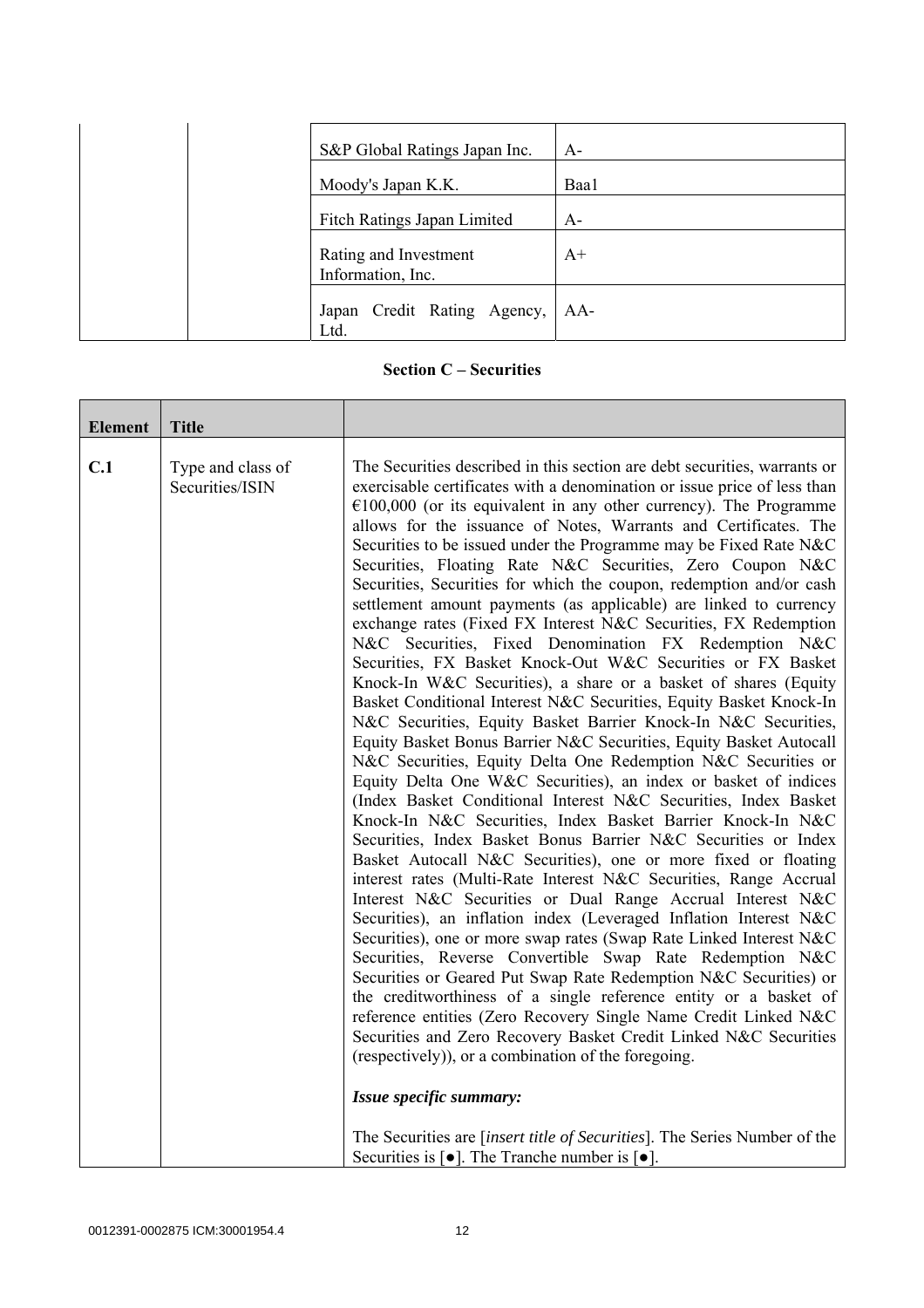| <b>Element</b> | <b>Title</b>                       |                                                                                                                                                                                                                                                                                                                                                                                                                                                                                                                                                                                                                                                                                                                                                                                                                                                                                    |
|----------------|------------------------------------|------------------------------------------------------------------------------------------------------------------------------------------------------------------------------------------------------------------------------------------------------------------------------------------------------------------------------------------------------------------------------------------------------------------------------------------------------------------------------------------------------------------------------------------------------------------------------------------------------------------------------------------------------------------------------------------------------------------------------------------------------------------------------------------------------------------------------------------------------------------------------------|
|                |                                    | International Securities Identification Number (ISIN): [ $\bullet$ ].                                                                                                                                                                                                                                                                                                                                                                                                                                                                                                                                                                                                                                                                                                                                                                                                              |
|                |                                    | [Committee on Uniform Securities Identification Procedures (CUSIP)<br>number: $\begin{bmatrix} 1 \end{bmatrix}$                                                                                                                                                                                                                                                                                                                                                                                                                                                                                                                                                                                                                                                                                                                                                                    |
|                |                                    | [The Securities will be consolidated and form a single series with<br>[identify earlier Tranches] on [the Issue Date/ exchange of the<br>Temporary Bearer Global N&C Security for interests in the<br>Permanent Bearer Global N&C Security, which is expected to occur<br>on or about [date]]]                                                                                                                                                                                                                                                                                                                                                                                                                                                                                                                                                                                     |
| C.2            | Currency                           | Subject to compliance with all applicable laws, regulations and<br>directives, Securities may be issued in any currency agreed between<br>the Issuer and the relevant Dealer at the time of issue.                                                                                                                                                                                                                                                                                                                                                                                                                                                                                                                                                                                                                                                                                 |
|                |                                    | Issue specific summary:                                                                                                                                                                                                                                                                                                                                                                                                                                                                                                                                                                                                                                                                                                                                                                                                                                                            |
|                |                                    | [If the Securities are W&C Securities, insert: The Securities are<br>payable in $\lceil \bullet \rceil$ (the Specified Currency).]                                                                                                                                                                                                                                                                                                                                                                                                                                                                                                                                                                                                                                                                                                                                                 |
|                |                                    | [If the Securities are N&C Securities, insert: The Securities are<br>[denominated] in $[\bullet]$ (the Specified Currency) and payable in $[\bullet]$<br>(the Settlement Currency).]                                                                                                                                                                                                                                                                                                                                                                                                                                                                                                                                                                                                                                                                                               |
|                |                                    | [Insert if the payments in respect of the Securities are payable in<br>Renminbi and CNY Currency Event applies: If the Issuer determines,<br>in respect of the date for payment of any amount payable in respect of<br>the Securities, that the Issuer will be unable to make a payment in<br>Renminbi in accordance with the terms of the Securities on such date<br>due to illiquidity, inconvertibility or non-transferability of Renminbi,<br>the Issuer's obligation to pay such amount in Renminbi may be<br>replaced by an obligation to pay such amount in U.S. dollars<br>converted using the spot rate for exchange of Renminbi into U.S.<br>dollars in respect of the relevant payment date.]                                                                                                                                                                           |
| C.5            | Restrictions on<br>transferability | The Securities will be freely transferable, subject to the offering and<br>selling restrictions in Australia, Argentina, Belgium, Brazil, Chile,<br>Colombia, Denmark, the Dubai International Financial Centre, El<br>Salvador, France, Guatemala, Hungary, Hong Kong Special<br>Administrative Region, Ireland, Italy, Japan, the Republic of Korea,<br>Kuwait, Malaysia, Mexico, Panama, the People's Republic of China,<br>Peru, the Philippines, Poland, Portugal, Qatar, Singapore, Sweden,<br>Switzerland, Taiwan, Thailand, the United Arab Emirates, the United<br>Kingdom, the United States, Venezuela and under the Prospectus<br>Directive and the laws of any jurisdiction in which the relevant<br>Securities are offered or sold. Purchasers of Securities in the U.S. are<br>advised to consult legal counsel prior to making any transfer of such<br>Securities. |
| C.8            | Rights attaching to the            | Securities issued under the Programme will have terms and conditions                                                                                                                                                                                                                                                                                                                                                                                                                                                                                                                                                                                                                                                                                                                                                                                                               |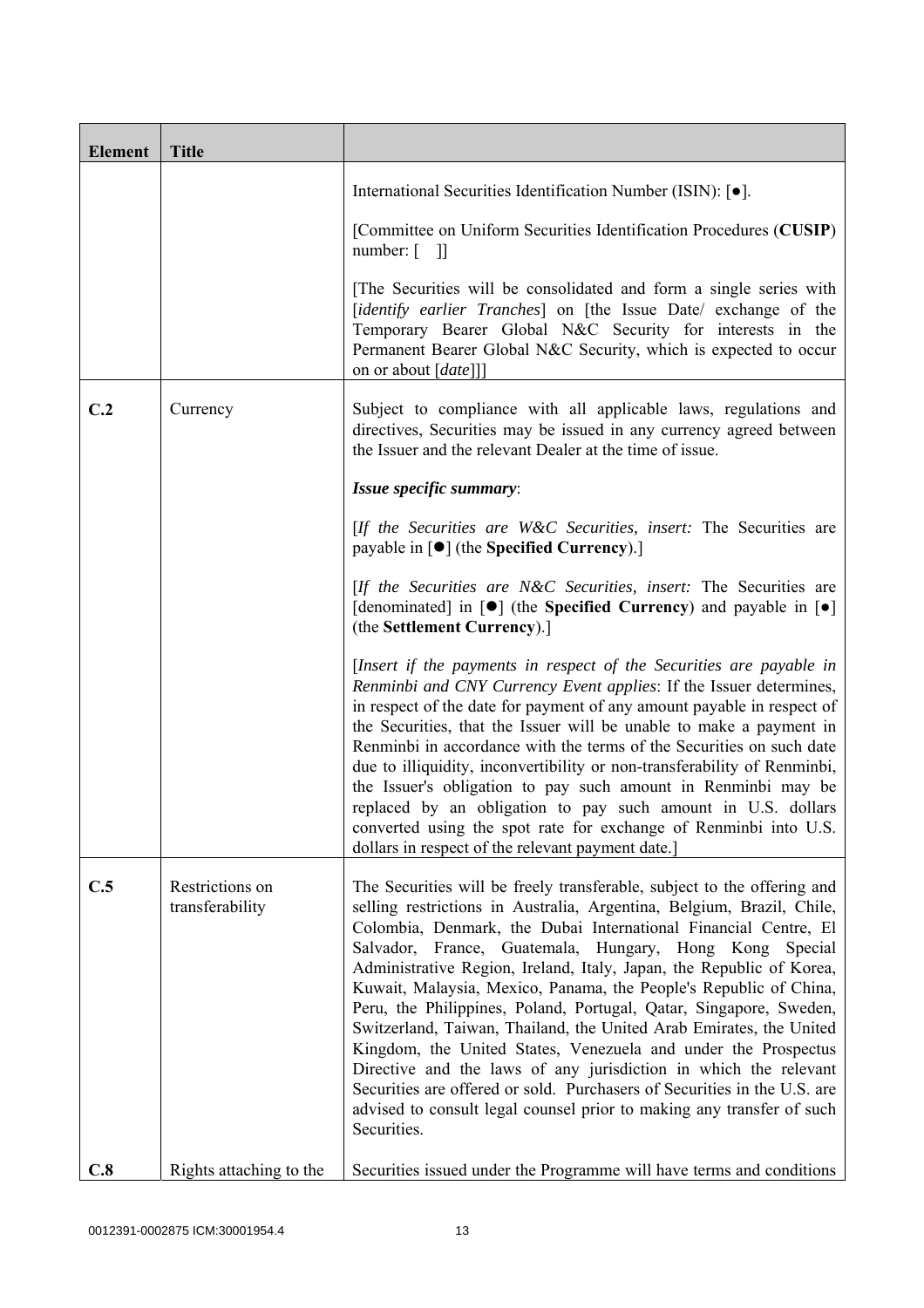| <b>Element</b> | <b>Title</b>                                                        |                                                                                                                                                                                                                                                                                                                                                                                                                                                                                                                                                                                                                                                                                                                                                                                                                                          |
|----------------|---------------------------------------------------------------------|------------------------------------------------------------------------------------------------------------------------------------------------------------------------------------------------------------------------------------------------------------------------------------------------------------------------------------------------------------------------------------------------------------------------------------------------------------------------------------------------------------------------------------------------------------------------------------------------------------------------------------------------------------------------------------------------------------------------------------------------------------------------------------------------------------------------------------------|
|                | Securities, including<br>ranking and limitations<br>on those rights | relating to, among other matters:<br><b>Status (Ranking)</b>                                                                                                                                                                                                                                                                                                                                                                                                                                                                                                                                                                                                                                                                                                                                                                             |
|                |                                                                     | Securities are direct, unconditional, unsubordinated and [If the<br>Securities are N&C Securities, insert: (subject to the provisions of a<br>negative pledge)] unsecured obligations of the Issuer and rank pari<br><i>passu</i> and without prejudice among themselves and ([If the Securities]<br>are N&C Securities, insert: subject as aforesaid and] save for such<br>exceptions as may be provided by applicable legislation) at least<br>equally with all other unsecured and unsubordinated obligations of the<br>Issuer, from time to time outstanding.                                                                                                                                                                                                                                                                        |
|                |                                                                     | <b>Taxation</b>                                                                                                                                                                                                                                                                                                                                                                                                                                                                                                                                                                                                                                                                                                                                                                                                                          |
|                |                                                                     | [If the Securities are N&C Securities, insert: All payments of principal<br>and interest in respect of the Securities will be made free and clear of,<br>and without withholding taxes (or other similar withholdings or<br>deductions) in the United Kingdom (in the case of the Issuer) [or Japan<br>(in the case of the Guarantor)], unless such withholding or deduction<br>is required by law. In the event any such deduction is made, the<br>Issuer [or the Guarantor, as applicable] [Insert if tax gross-up does not<br>apply to the N&C Securities: will not be required to pay additional<br>amounts to cover the amounts so deducted.] [Insert if tax gross-up<br>applies to the N&C Securities: will, save in certain limited<br>circumstances, be required to pay additional amounts to cover the<br>amounts so deducted.] |
|                |                                                                     | [If the Securities are W&C Securities, insert: [The Issuer shall not be]<br>[Neither the Issuer nor the Guarantor shall be] liable for or otherwise<br>obliged to pay any tax, duty, withholding or other payment (including<br>any stamp or transfer tax) which may arise as a result of the<br>ownership, transfer, exercise or enforcement of any Security by any<br>person and all payments made by the Issuer [or the Guarantor] shall<br>be made subject to any such tax, duty, withholding, deduction or other<br>payment which may be required to be made, paid, withheld or<br>deducted.]                                                                                                                                                                                                                                       |
|                |                                                                     | [All payments in respect of the Securities will be subject in all cases to<br>(i) any fiscal or other laws and regulations applicable thereto in the<br>place of payment, (ii) any withholding or deduction required pursuant<br>to Section 871(m) of the U.S. Internal Revenue Code of 1986 (the<br>Code), and (iii) any withholding or deduction required pursuant to an<br>agreement described in Section 1471(b) of the Code or otherwise<br>imposed pursuant to Sections 1471 through 1474 of the Code, any<br>regulations or agreements thereunder, any official interpretations<br>thereof, or (without prejudice to the provisions of N&C Securities<br>Condition 9 (Taxation)) any law implementing an intergovernmental<br>approach thereto.]                                                                                  |
|                |                                                                     | [If the Securities are N&C Securities, insert:                                                                                                                                                                                                                                                                                                                                                                                                                                                                                                                                                                                                                                                                                                                                                                                           |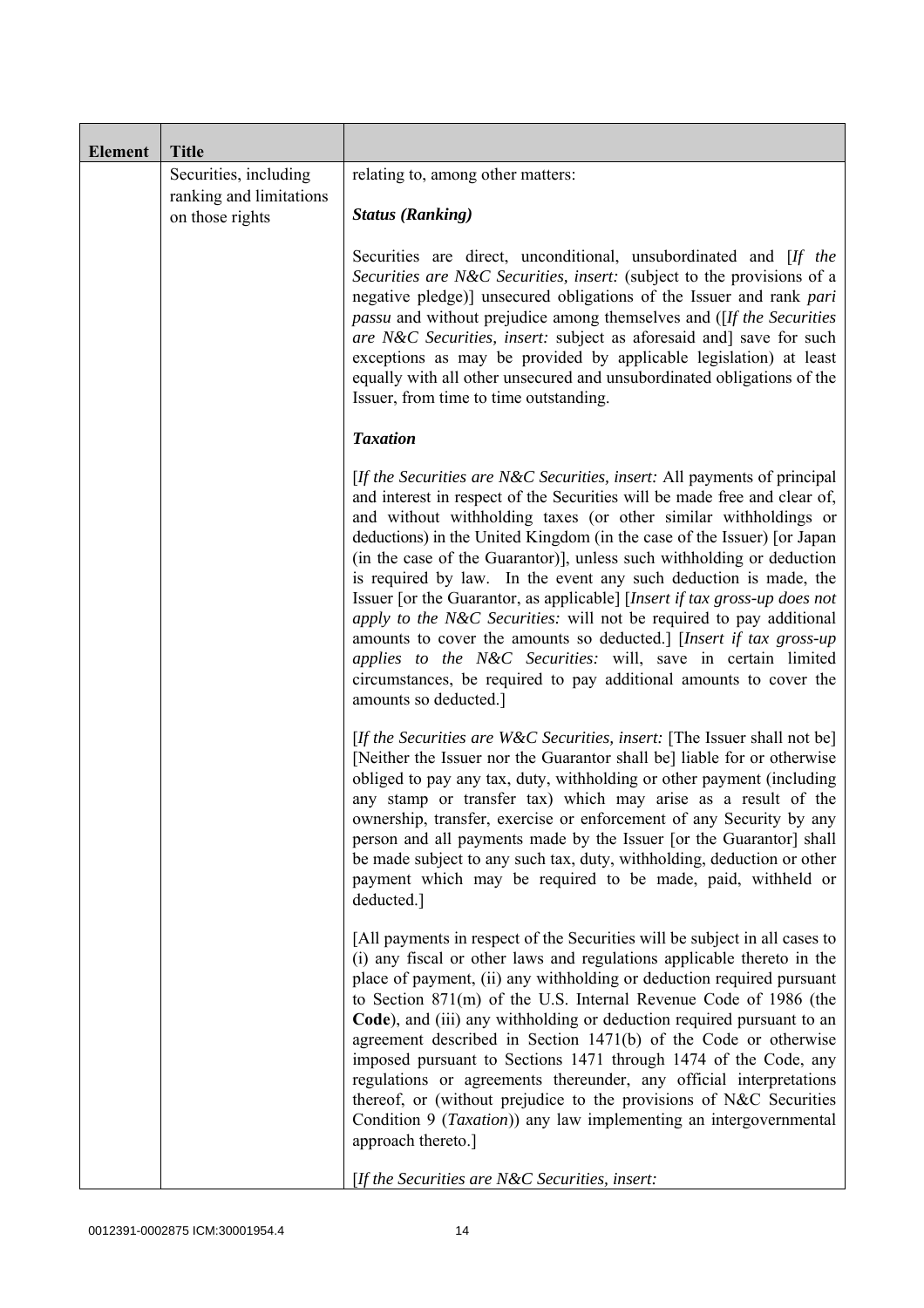| <b>Element</b> | <b>Title</b> |                                                                                                                                                                                                                                                                                                                                                                                                                                                                                                                                                                                                                                                                                                                                                                                                                                                                                                                                                                                                                                                                                                                                                                                       |
|----------------|--------------|---------------------------------------------------------------------------------------------------------------------------------------------------------------------------------------------------------------------------------------------------------------------------------------------------------------------------------------------------------------------------------------------------------------------------------------------------------------------------------------------------------------------------------------------------------------------------------------------------------------------------------------------------------------------------------------------------------------------------------------------------------------------------------------------------------------------------------------------------------------------------------------------------------------------------------------------------------------------------------------------------------------------------------------------------------------------------------------------------------------------------------------------------------------------------------------|
|                |              | [Issuer's] [N][n]egative pledge                                                                                                                                                                                                                                                                                                                                                                                                                                                                                                                                                                                                                                                                                                                                                                                                                                                                                                                                                                                                                                                                                                                                                       |
|                |              | So long as any of the Securities remain outstanding, the Issuer will not<br>create or have outstanding any mortgage, charge, pledge or other<br>security interest upon the whole or any part of its undertaking, assets<br>or revenues, present or future, to secure any of its own Indebtedness<br>or to secure its guarantee of or any indemnity in respect of any<br>Indebtedness of any third party for the benefit of the existing or future<br>holders thereof, without at the same time either securing the Securities<br>at least equally and rateably with such Indebtedness or, as the case<br>may be, such guarantee or indemnity or according to the Securities<br>such other security or guarantee as shall have been approved by an<br>Extraordinary Resolution of the Securityholders for the time being,<br>where Indebtedness means any indebtedness represented by<br>securities which have a maturity of greater than one year and are for<br>the time being, or are intended to be, quoted, listed, ordinarily dealt in<br>or traded on any stock exchange or over-the-counter or other securities<br>market in the jurisdiction of incorporation of the Issuer.] |
|                |              | [If the Securities are Guaranteed N&C Securities insert:                                                                                                                                                                                                                                                                                                                                                                                                                                                                                                                                                                                                                                                                                                                                                                                                                                                                                                                                                                                                                                                                                                                              |
|                |              | Guarantor's negative pledge                                                                                                                                                                                                                                                                                                                                                                                                                                                                                                                                                                                                                                                                                                                                                                                                                                                                                                                                                                                                                                                                                                                                                           |
|                |              | So long as the Securities remain outstanding, the Guarantor will not<br>create or permit to be outstanding any mortgage, charge, pledge or<br>other security interest upon the whole or any part of its property,<br>assets or revenues, present or future, to secure for the benefit of the<br>holders of any securities (i) payment of any sum due in respect of any<br>securities or (ii) any payment under any guarantee of securities or (iii)<br>any payment under any indemnity or other like obligation relating to<br>securities, in any such case in which:                                                                                                                                                                                                                                                                                                                                                                                                                                                                                                                                                                                                                 |
|                |              | either such securities are by their terms payable, or confer a<br>(a)<br>right to receive payment, in any currency other than the<br>currency of the jurisdiction of incorporation of the Guarantor<br>which is Japanese Yen, or such securities are denominated in<br>Japanese Yen and more than 50 per cent. of the aggregate<br>principal amount thereof is initially distributed outside the<br>jurisdiction of incorporation of the Guarantor which is Japan,<br>by or with the authorisation of the Guarantor or (if not the<br>Guarantor) the Issuer; and                                                                                                                                                                                                                                                                                                                                                                                                                                                                                                                                                                                                                      |
|                |              | (b)<br>such securities are for the time being, or are intended to be,<br>quoted, listed, ordinarily dealt in or traded on any stock<br>exchange or over-the-counter or other securities market<br>outside Japan,                                                                                                                                                                                                                                                                                                                                                                                                                                                                                                                                                                                                                                                                                                                                                                                                                                                                                                                                                                      |
|                |              | without in any such case at the same time according to the Guarantee<br>either the same security as is granted to or is outstanding in respect of<br>such securities, guarantee, indemnity or other like obligation or such<br>other security or guarantee as shall be approved by an Extraordinary                                                                                                                                                                                                                                                                                                                                                                                                                                                                                                                                                                                                                                                                                                                                                                                                                                                                                   |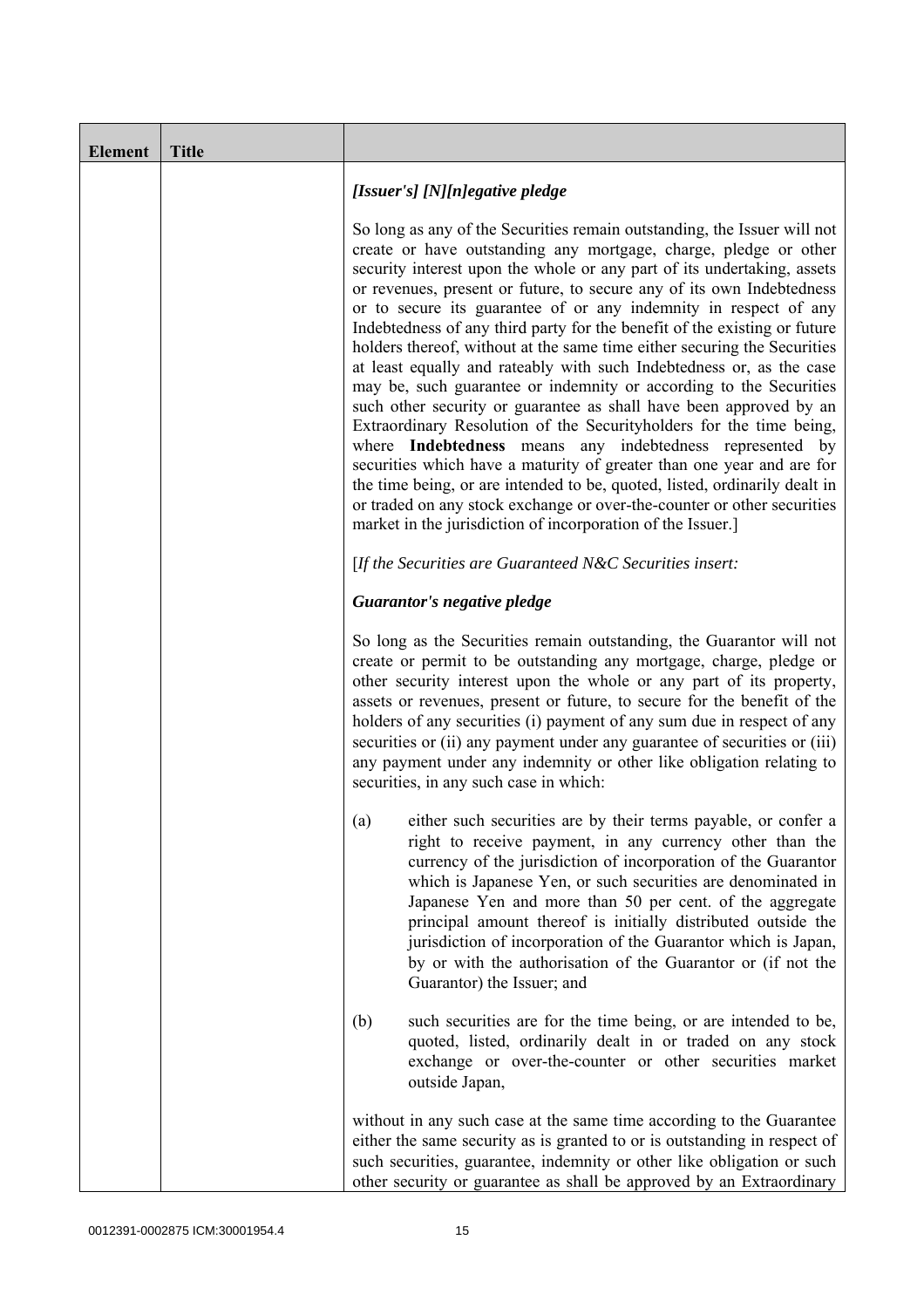| <b>Element</b> | <b>Title</b> |                                                                                                                                                                                                                                                                                                                                                                                                                                                                                                                                                                                                                                                                                                                                                                                                                                                                                                                                                                                                                                                                                                    |
|----------------|--------------|----------------------------------------------------------------------------------------------------------------------------------------------------------------------------------------------------------------------------------------------------------------------------------------------------------------------------------------------------------------------------------------------------------------------------------------------------------------------------------------------------------------------------------------------------------------------------------------------------------------------------------------------------------------------------------------------------------------------------------------------------------------------------------------------------------------------------------------------------------------------------------------------------------------------------------------------------------------------------------------------------------------------------------------------------------------------------------------------------|
|                |              | Resolution of the Securityholders. For the purposes of the above,<br>"securities" means bonds, debentures, notes or other similar<br>investment securities of the Issuer or the Guarantor, or any other<br>person with a stated maturity of more than one year from the creation<br>thereof.]                                                                                                                                                                                                                                                                                                                                                                                                                                                                                                                                                                                                                                                                                                                                                                                                      |
|                |              | [If the Securities are W&C Securities, insert:                                                                                                                                                                                                                                                                                                                                                                                                                                                                                                                                                                                                                                                                                                                                                                                                                                                                                                                                                                                                                                                     |
|                |              | Negative pledge                                                                                                                                                                                                                                                                                                                                                                                                                                                                                                                                                                                                                                                                                                                                                                                                                                                                                                                                                                                                                                                                                    |
|                |              | The terms of the Securities will not contain a negative pledge<br>provision in respect of either the Issuer [or the Guarantor].]                                                                                                                                                                                                                                                                                                                                                                                                                                                                                                                                                                                                                                                                                                                                                                                                                                                                                                                                                                   |
|                |              | <b>Events of default</b>                                                                                                                                                                                                                                                                                                                                                                                                                                                                                                                                                                                                                                                                                                                                                                                                                                                                                                                                                                                                                                                                           |
|                |              | [If the Securities are $N\&C$ Securities, insert:                                                                                                                                                                                                                                                                                                                                                                                                                                                                                                                                                                                                                                                                                                                                                                                                                                                                                                                                                                                                                                                  |
|                |              | The terms of the Securities will contain, amongst others, the following<br>events of default:                                                                                                                                                                                                                                                                                                                                                                                                                                                                                                                                                                                                                                                                                                                                                                                                                                                                                                                                                                                                      |
|                |              | default for a period of 30 days or more in payment of any sum<br>(a)<br>due in respect of the Securities;                                                                                                                                                                                                                                                                                                                                                                                                                                                                                                                                                                                                                                                                                                                                                                                                                                                                                                                                                                                          |
|                |              | (b)<br>failure by the Issuer [or the Guarantor] to perform or observe<br>any of [its][their respective] other covenants or agreements<br>under the Securities [, the Guarantee] or (where such other<br>covenants or agreements are for the benefit of the<br>Securityholders) the Agency Agreement continuing for a<br>period of 90 days after the date on which written notice is<br>given to the Issuer [and the Guarantor] by any Securityholder<br>requiring remedy of such default;                                                                                                                                                                                                                                                                                                                                                                                                                                                                                                                                                                                                          |
|                |              | any indebtedness for borrowed money other than the<br>(c)<br>Securities having an aggregate outstanding principal amount<br>equal to or greater than U.S.\$10,000,000 (or its equivalent) of<br>the Issuer [or the Guarantor] becomes prematurely repayable<br>following a default, or the Issuer [or the Guarantor] defaults in<br>the repayment of any such indebtedness at the maturity<br>thereof or at the expiration of any applicable grace period<br>therefor (or in the case of such indebtedness due on demand,<br>defaults in the payment of such indebtedness at the expiration<br>of three business days after demand therefor or, if longer, any<br>applicable grace period therefor) or any guarantee of or<br>indemnity in respect of any indebtedness for borrowed money<br>of others having a principal amount or aggregate principal<br>amount for the time being outstanding of at least<br>U.S.\$10,000,000 (or its equivalent) given by the Issuer [or the<br>Guarantor] shall not be honoured when due and called upon at<br>the expiration of any applicable grace period; |
|                |              | (d)<br>subject to certain exceptions, and, in certain instances, the<br>passing of a specified time period, events resulting from a                                                                                                                                                                                                                                                                                                                                                                                                                                                                                                                                                                                                                                                                                                                                                                                                                                                                                                                                                                |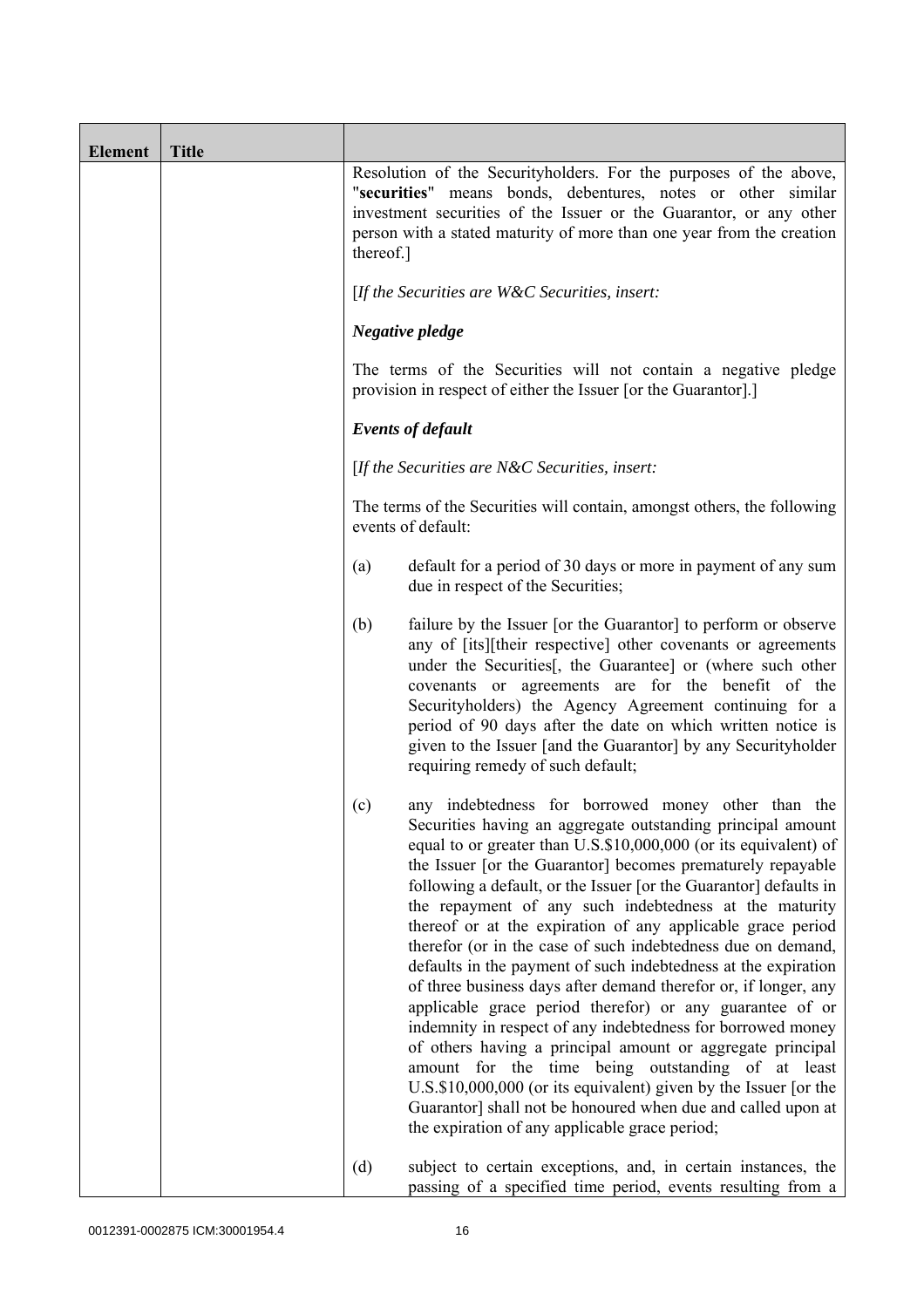| <b>Element</b> | <b>Title</b>                                                                                                         |                 |                                                                                                                                                                                                                                                                                                                                                                        |
|----------------|----------------------------------------------------------------------------------------------------------------------|-----------------|------------------------------------------------------------------------------------------------------------------------------------------------------------------------------------------------------------------------------------------------------------------------------------------------------------------------------------------------------------------------|
|                |                                                                                                                      |                 | decree or order by a court relating to the reorganisation,<br>winding up, insolvency, bankruptcy or similar procedure of<br>the Issuer [or the Guarantor];                                                                                                                                                                                                             |
|                |                                                                                                                      | (e)             | events resulting from the instigation by the Issuer [or the<br>Guarantor] of, or the consent of the Issuer [or the Guarantor]<br>to, proceedings relating to the reorganisation, bankruptcy or<br>similar procedure of the Issuer [or the Guarantor] or the<br>moratorium of payments in respect of the Issuer; [or]                                                   |
|                |                                                                                                                      | (f)             | subject to certain exceptions, the Issuer [or the Guarantor]<br>ceasing to carry on the whole or substantially the whole of its<br>business or disposing of the whole or substantially the whole<br>of its assets[.] $\lceil$ ; or                                                                                                                                     |
|                |                                                                                                                      | (g)             | for any reason whatsoever the Guarantee not being (or being<br>claimed by the Guarantor not to be) in full force and effect.]                                                                                                                                                                                                                                          |
|                |                                                                                                                      |                 | [If the Securities are W&C Securities, insert:                                                                                                                                                                                                                                                                                                                         |
|                |                                                                                                                      |                 | The terms of the Securities will contain; amongst others, the following<br>events of default:                                                                                                                                                                                                                                                                          |
|                |                                                                                                                      | (a)             | events resulting from a decree or order by a court relating to<br>the reorganisation, winding-up, insolvency, bankruptcy or<br>similar procedure of the Issuer [or the Guarantor] (subject to<br>certain exceptions); or                                                                                                                                               |
|                |                                                                                                                      | (b)             | events resulting from the instigation by the Issuer [or the<br>Guarantor] of, or the consent of the Issuer [or the Guarantor]<br>to, proceedings relating to the reorganisation, bankruptcy or<br>similar procedure of the Issuer [or the Guarantor] or the<br>moratorium of payments in respect of the Issuer.]                                                       |
|                |                                                                                                                      | <b>Meetings</b> |                                                                                                                                                                                                                                                                                                                                                                        |
|                |                                                                                                                      | majority.       | The relevant Conditions contain provisions for calling meetings of<br>Securityholders to consider matters affecting their interests generally.<br>These provisions permit defined majorities to bind all Securityholders<br>including Securityholders who did not attend and vote at the relevant<br>meeting and Securityholders who voted in a manner contrary to the |
| [C.9]          | Interest/Redemption of<br>N&C Securities                                                                             | <b>Interest</b> |                                                                                                                                                                                                                                                                                                                                                                        |
|                | (Do not include this<br>Element C.9 if the<br>relevant Securities are<br>derivative securities for<br>the purpose of | rate.           | Securities may or may not bear interest. Interest-bearing Securities<br>will either bear interest payable at a fixed rate, a floating rate, a<br>structured floating rate, an FX linked rate, an equity linked rate, an<br>index linked rate, an inflation index linked rate or a swap rate linked                                                                     |
|                | <b>Commission Regulation</b>                                                                                         |                 | Issue specific summary:                                                                                                                                                                                                                                                                                                                                                |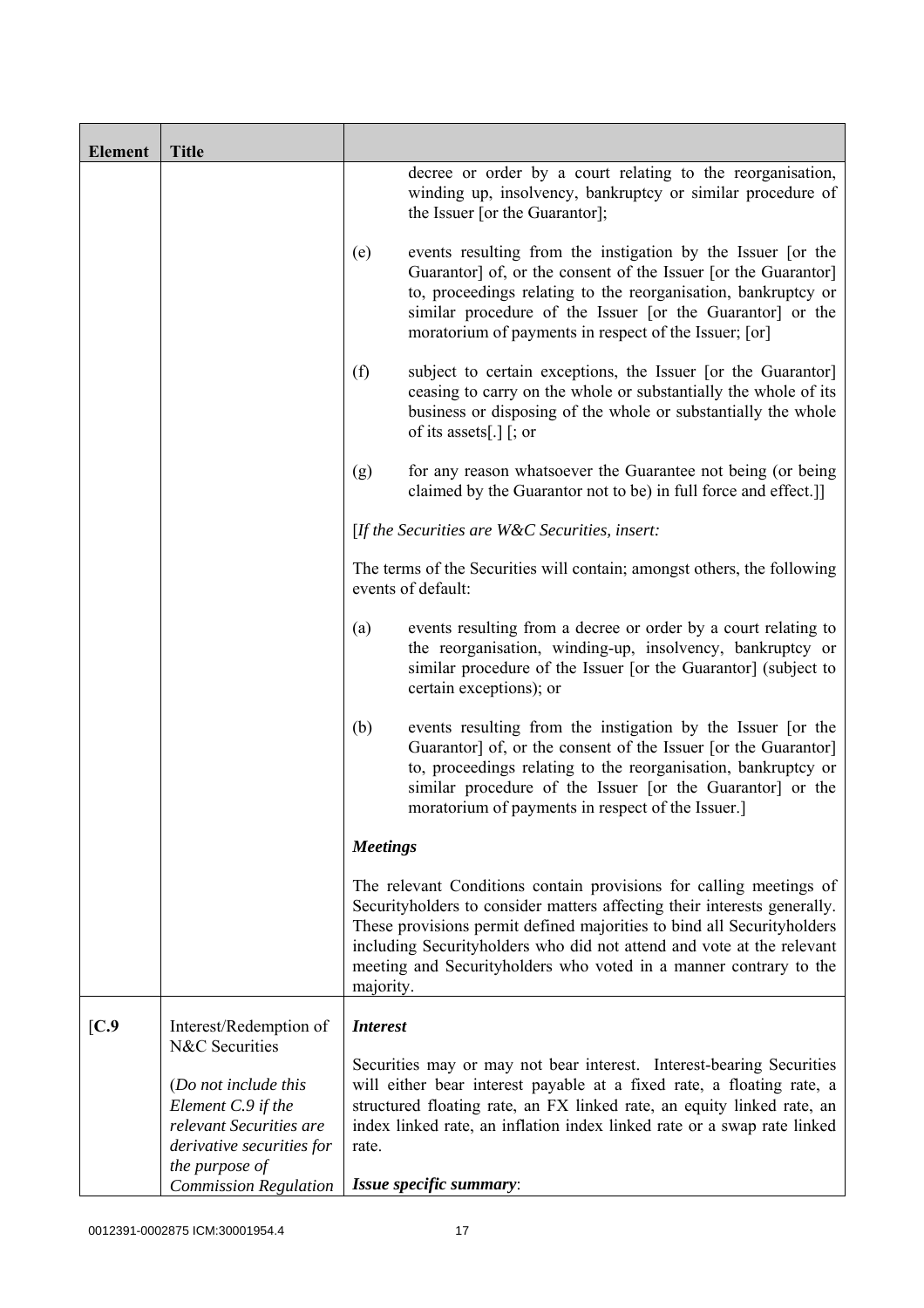| <b>Element</b> | <b>Title</b>                                                                                                                            |                                                                                                                                                                                                                                                                                                                                                                                                                                                                                                                                            |
|----------------|-----------------------------------------------------------------------------------------------------------------------------------------|--------------------------------------------------------------------------------------------------------------------------------------------------------------------------------------------------------------------------------------------------------------------------------------------------------------------------------------------------------------------------------------------------------------------------------------------------------------------------------------------------------------------------------------------|
|                | $(EC)$ No. 809/2004 (as<br>amended) (being<br>Securities which may<br>redeem at an amount<br>other than 100% of<br>their nominal amount | [For fixed rate interest Securities: The Securities bear interest [from<br>their date of issue/from $\lceil \bullet \rceil$ at the fixed rate of $\lceil \bullet \rceil$ per cent. per<br>annum. As of the Issue Date, the yield of the Securities is $\lceil \bullet \rceil$ per<br>cent. Interest will be paid [annually] in arrear on [ $\bullet$ ] in each year.<br>The first interest payment will be made on $\lceil \bullet \rceil$ .]                                                                                              |
|                | <i>(Derivative Securities))</i>                                                                                                         | [For floating rate interest Securities: The Securities bear interest<br>[from their date of issue/from $\lceil \bullet \rceil$ ] at floating rates calculated by<br>reference to [specify reference rate for Securities being issued]<br>[plus/minus] a margin of [ $\bullet$ ] per cent. Interest will be paid<br>[quarterly/semi-annually/annually] in arrear on [ $\bullet$ ] in each year[,<br>subject to adjustment for non-business days]. The first interest<br>payment will be made on [●].]                                       |
|                |                                                                                                                                         | [For Securities with a derivative component to the interest payment:<br>The Securities bear interest [from their date of issue/from $\lceil \bullet \rceil$ ] at [a<br>structured floating rate/a FX linked rate/an equity linked rate/an index<br>linked rate/an inflation index linked rate/a swap rate linked rate] as set<br>out in item C.10. Interest will be paid [quarterly/semi-annually/annually]<br>in arrear on $\lceil \bullet \rceil$ in each year. The first interest payment will be made<br>on $\lceil \bullet \rceil$ .] |
|                |                                                                                                                                         | [Include for floating rate securities only where a maximum and/or<br>minumum rate of interest applies: The Rate of Interest [for any<br>Coupon Period] shall not [exceed the Maximum Rate of Interest] [or]<br>than the Minimum<br>Rate<br>[be<br>less<br>of Interest].<br>[The]<br>[Maximum][Minimum] Rate of Interest for [each Coupon Period] will<br>be [specify (per Coupon Period if Maximum/Minimum Rate of Interest<br>varies between Coupon Periods)].                                                                            |
|                |                                                                                                                                         | [Not Applicable - The Securities do not bear any interest [and will be<br>offered and sold at a discount to their nominal amount].]                                                                                                                                                                                                                                                                                                                                                                                                        |
|                |                                                                                                                                         | Redemption                                                                                                                                                                                                                                                                                                                                                                                                                                                                                                                                 |
|                |                                                                                                                                         | The terms under which Securities may be redeemed (including the<br>maturity date and the price at which they will be redeemed on the<br>maturity date as well as any provisions relating to early redemption)<br>will be agreed between the Issuer and the relevant Dealer at the time<br>of issue of the relevant Securities.                                                                                                                                                                                                             |
|                |                                                                                                                                         | Issue specific summary:                                                                                                                                                                                                                                                                                                                                                                                                                                                                                                                    |
|                |                                                                                                                                         | Unless previously redeemed or cancelled, each Security will be<br>redeemed on [ <i>Insert relevant Maturity Date</i> ] at $[par/\lceil \bullet]$ per cent. of<br>its nominal amount].                                                                                                                                                                                                                                                                                                                                                      |
|                |                                                                                                                                         | The Securities may be redeemed early [for tax reasons][[,] at the<br>option of the Issuer][[,] at the option of security holders][[,][and] upon<br>the occurrence of certain regulatory events][[,][and] in circumstances<br>where the performance of the Issuer's [or the Guarantor's] obligations                                                                                                                                                                                                                                        |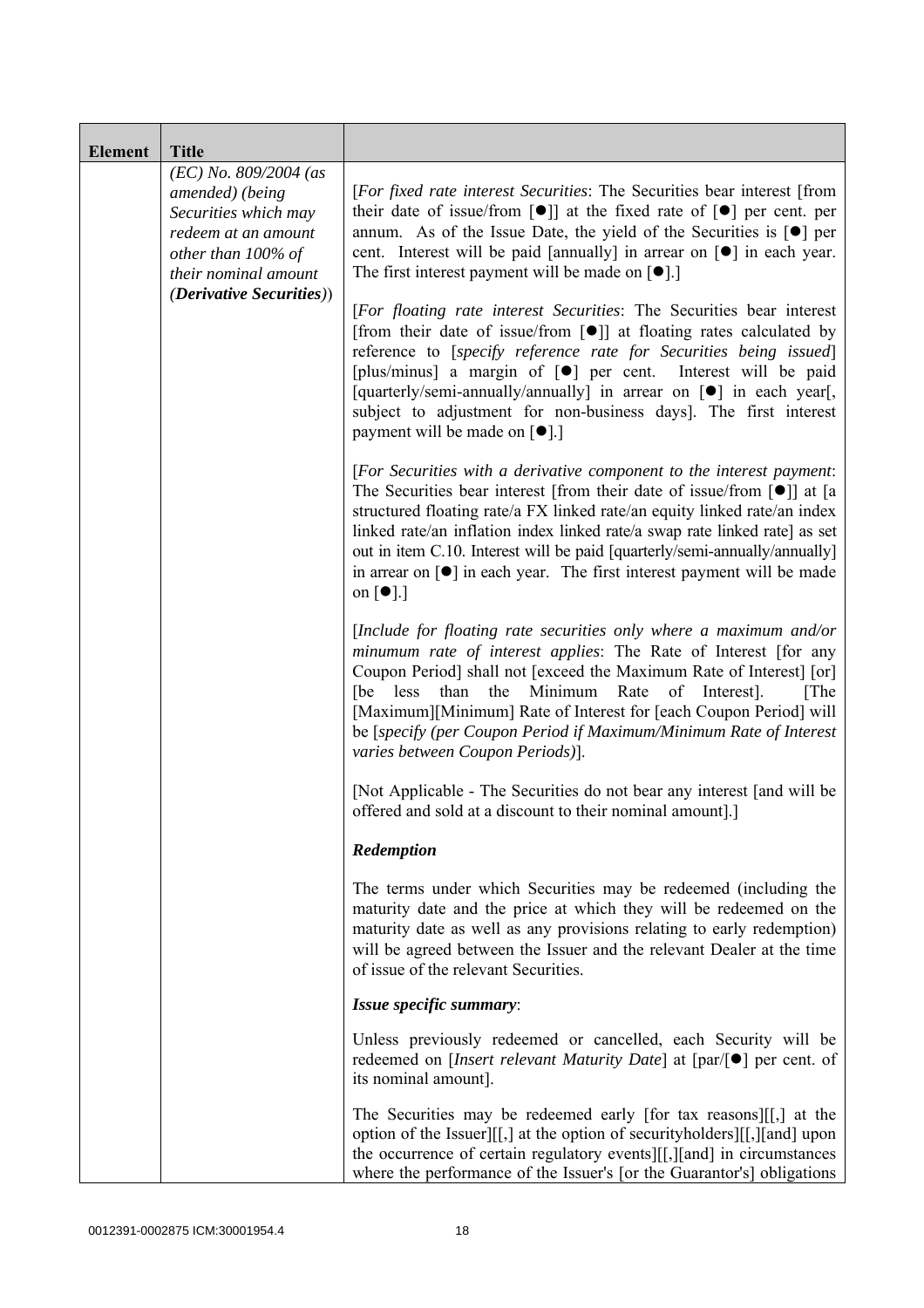| <b>Element</b>    | <b>Title</b>                                                           |                                                                                                                                                                                                                                                                                                                                                                                                                                                                                                                                                                                                                                                                                                                                                                                                                                                 |
|-------------------|------------------------------------------------------------------------|-------------------------------------------------------------------------------------------------------------------------------------------------------------------------------------------------------------------------------------------------------------------------------------------------------------------------------------------------------------------------------------------------------------------------------------------------------------------------------------------------------------------------------------------------------------------------------------------------------------------------------------------------------------------------------------------------------------------------------------------------------------------------------------------------------------------------------------------------|
|                   |                                                                        | under the Securities [or the Guarantee (as applicable)] has or will<br>become unlawful, illegal or otherwise prohibited] [and following the<br>occurrence of certain events relating to [the][any] [asset][or][basis] by<br>reference to which the return on the Securities may be determined<br>including those [Adjustment][and][Disruption] Events described in<br>Element C.10 below] at [specify each permutation of the early<br>redemption price from the Conditions (including, where relevant,<br>replicating the method by which the relevant early redemption price<br>will be calculated from the Conditions) and the circumstances in<br>which each such permutation may apply in accordance with the<br>Conditions. If relevant, specify any maximum or minimum redemption<br>amounts, applicable to the Securities being issued. |
|                   |                                                                        | <b>Representative of Securityholders</b>                                                                                                                                                                                                                                                                                                                                                                                                                                                                                                                                                                                                                                                                                                                                                                                                        |
|                   |                                                                        | Not Applicable – No representative of the Security holders has been<br>appointed by the Issuer.                                                                                                                                                                                                                                                                                                                                                                                                                                                                                                                                                                                                                                                                                                                                                 |
|                   |                                                                        | Please also refer to item C.8 above for rights attaching to the<br>Securities.                                                                                                                                                                                                                                                                                                                                                                                                                                                                                                                                                                                                                                                                                                                                                                  |
| $\mathbf{[C.10]}$ | Derivative component<br>in the interest payment                        | [Not Applicable – There is no derivative component to the interest<br>payment for the Securities]                                                                                                                                                                                                                                                                                                                                                                                                                                                                                                                                                                                                                                                                                                                                               |
|                   | (Do not include this<br>Element C.10 if the<br>relevant Securities are | (This Element should be specified as "Not Applicable" if there is no<br>derivative component to the interest payment for the Securities)                                                                                                                                                                                                                                                                                                                                                                                                                                                                                                                                                                                                                                                                                                        |
|                   | Derivative Securities as<br>defined in Element C.9<br>above)           | [Payments of interest in respect of the Securities will be determined<br>by reference to the performance of the [insert relevant Reference<br><i>Item(s)</i> ]. The Calculation Agent for the Securities is $[•]$ .                                                                                                                                                                                                                                                                                                                                                                                                                                                                                                                                                                                                                             |
|                   |                                                                        | [Insert if applicable:                                                                                                                                                                                                                                                                                                                                                                                                                                                                                                                                                                                                                                                                                                                                                                                                                          |
|                   |                                                                        | Coupon Accrual Date means [ $\bullet$ ].                                                                                                                                                                                                                                                                                                                                                                                                                                                                                                                                                                                                                                                                                                                                                                                                        |
|                   |                                                                        | Coupon Period means [insert coupon period].                                                                                                                                                                                                                                                                                                                                                                                                                                                                                                                                                                                                                                                                                                                                                                                                     |
|                   |                                                                        | Coupon Payment Date means [ $\bullet$ ].]                                                                                                                                                                                                                                                                                                                                                                                                                                                                                                                                                                                                                                                                                                                                                                                                       |
|                   |                                                                        | [Include where a maximum and/or minumum rate of interest<br><i>applies:</i> Notwithstanding the Rate of Interest that may be<br>calculated in accordance with the provisions set out below, the<br>Rate of Interest [for any Coupon Period] shall not [exceed the<br>Maximum Rate of Interest [or] [be less than the Minimum Rate<br>of Interest]. [The [Maximum][Minimum] Rate of Interest for<br>[each Coupon Period] will be [specify (per Coupon Period if<br>Maximum/Minimum Rate of Interest varies between Coupon<br>Periods)].]]                                                                                                                                                                                                                                                                                                        |
|                   |                                                                        | <i>In the case of Fixed FX Interest N&amp;C Securities:</i> The interest<br>payable in respect of the Securities will be an amount in the<br>Settlement Currency.                                                                                                                                                                                                                                                                                                                                                                                                                                                                                                                                                                                                                                                                               |
|                   |                                                                        | The Rate of Interest for each Coupon Period shall be a rate expressed as<br>a percentage (which will not be less than, but may be equal to, zero)                                                                                                                                                                                                                                                                                                                                                                                                                                                                                                                                                                                                                                                                                               |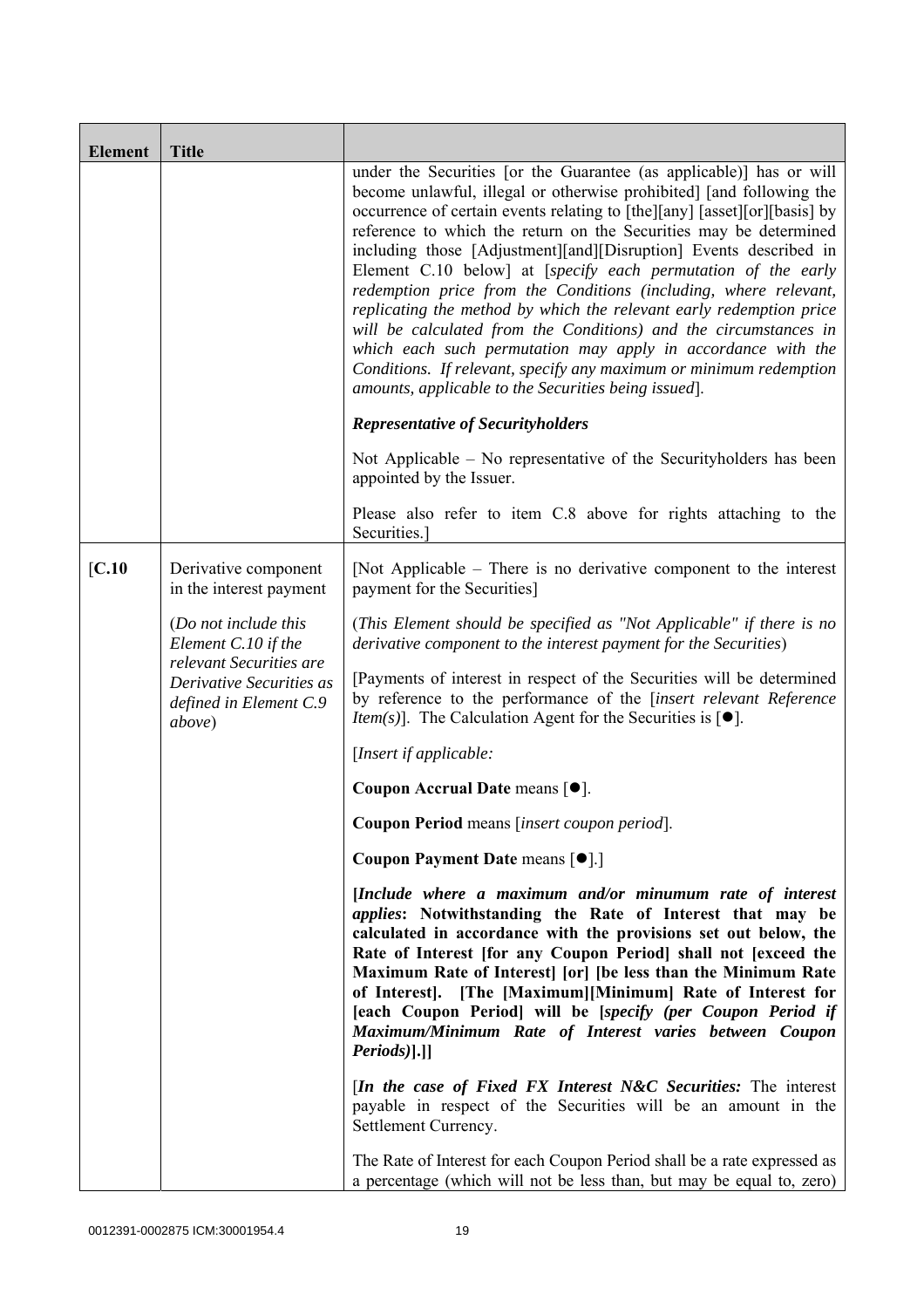| <b>Element</b> | <b>Title</b> |                                                                                                                                                                                                                                                                                                                                                                                                                                                                                                                                                                                                                                       |
|----------------|--------------|---------------------------------------------------------------------------------------------------------------------------------------------------------------------------------------------------------------------------------------------------------------------------------------------------------------------------------------------------------------------------------------------------------------------------------------------------------------------------------------------------------------------------------------------------------------------------------------------------------------------------------------|
|                |              | calculated by the Calculation Agent equal to [in the case of a Fixed FX<br>Interest N&C Security specified as a Currency 2 Fixed Rate N&C<br>Security: the Base Rate of Interest multiplied by the relevant Settlement<br>Rate, calculated by the Calculation Agent as of the relevant Valuation<br>Date] [in the case of a Fixed FX Interest N&C Security specified as a<br>Currency 1 Fixed Rate N&C Security: the Base Rate of Interest divided<br>by the relevant Settlement Rate, calculated by the Calculation Agent as<br>of the relevant Valuation Date].                                                                     |
|                |              | Where:                                                                                                                                                                                                                                                                                                                                                                                                                                                                                                                                                                                                                                |
|                |              | <b>Currency Pair</b> means [specify Currency Pairs in form of [insert first]<br>currency]/[insert second currency]] (repeat for each Currency Pair).                                                                                                                                                                                                                                                                                                                                                                                                                                                                                  |
|                |              | Base Rate of Interest means [ $\bullet$ ] per cent.                                                                                                                                                                                                                                                                                                                                                                                                                                                                                                                                                                                   |
|                |              | <b>FX Price Source</b> means [specify per Settlement Rate Option].                                                                                                                                                                                                                                                                                                                                                                                                                                                                                                                                                                    |
|                |              | Reference Exchange Rate means the spot exchange rate for the<br>Specified Currency quoted against the Settlement Currency expressed<br>as the number of units of the Specified Currency quoted per one unit<br>of the Settlement Currency.                                                                                                                                                                                                                                                                                                                                                                                            |
|                |              | Relevant Currency means each of the Specified Currency and the<br>Settlement Currency.                                                                                                                                                                                                                                                                                                                                                                                                                                                                                                                                                |
|                |              | Settlement Rate means the Reference Exchange Rate on the relevant<br>Valuation Date at the Valuation Time as determined by the<br>Calculation Agent by reference to the Settlement Rate Option (and<br>such determination may be made, without limitation, with such<br>adjustments as are, at the discretion of the Calculation Agent,<br>necessary to the published quoting conventions and/or implying the<br>Reference Exchange Rate from more than one Settlement Rate<br>Option) unless any applicable disruption event exists or occurs, in<br>which case, the Settlement Rate will be determined by the Calculation<br>Agent. |
|                |              | <b>Settlement Rate Option</b> means the rate published for the Specified<br>Currency/Settlement Currency fixing rate on the FX Price Source at or<br>about the Valuation Time on the relevant Valuation Date or, if the<br>Reference Exchange Rate is to be implied from more than one<br>Settlement Rate Option, the rate, for each Currency Pair, published for<br>the Currency Pair fixing rate on the FX Price Source at or about the<br>Valuation Time on the Valuation Date.                                                                                                                                                    |
|                |              | Valuation Date means $[•]$ .                                                                                                                                                                                                                                                                                                                                                                                                                                                                                                                                                                                                          |
|                |              | <b>Valuation Time means <math>\lceil \bullet \rceil</math>.</b>                                                                                                                                                                                                                                                                                                                                                                                                                                                                                                                                                                       |
|                |              | [In the case of Equity Basket Conditional Interest N&C Securities:<br>The Rate of Interest in respect of a Coupon Payment Date shall be a<br>rate expressed as a percentage (which will not be less than, but may be                                                                                                                                                                                                                                                                                                                                                                                                                  |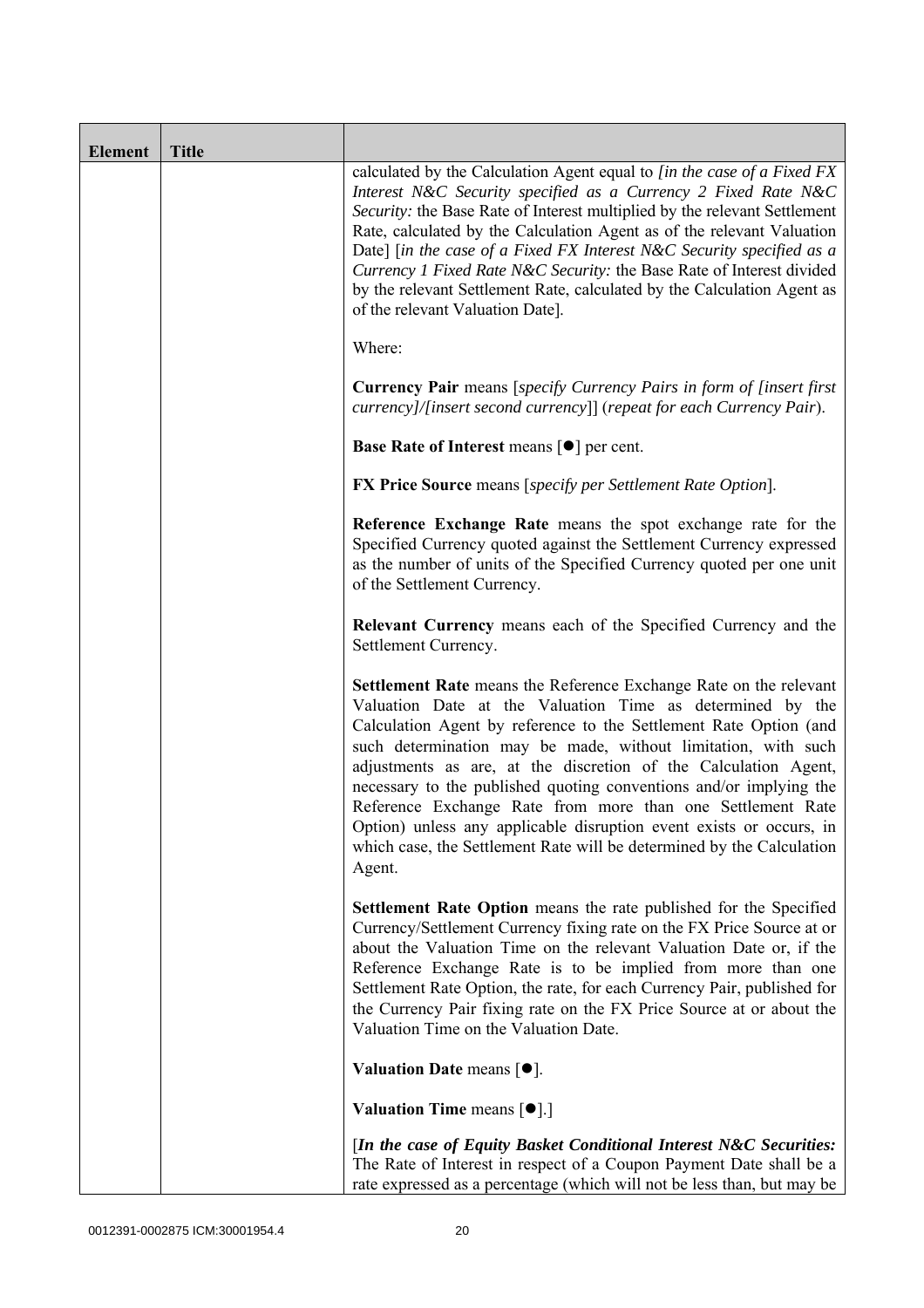| <b>Element</b> | <b>Title</b> |                                                                                                                                                                                                                                                              |
|----------------|--------------|--------------------------------------------------------------------------------------------------------------------------------------------------------------------------------------------------------------------------------------------------------------|
|                |              | equal to, zero) calculated by the Calculation Agent equal to:                                                                                                                                                                                                |
|                |              | if no Conditional Coupon Barrier Event has occurred on the<br>(a)<br>Observation Date immediately preceding such Coupon<br>Payment Date, the Base Rate of Interest; or                                                                                       |
|                |              | if a Conditional Coupon Barrier Event has occurred on the<br>(b)<br>Observation Date immediately preceding such Coupon<br>Payment Date, the Floor Rate of Interest.                                                                                          |
|                |              | Equity Basket Conditional Interest N&C Securities are<br>All<br>Conditional Interest N&C Securities.                                                                                                                                                         |
|                |              | Where:                                                                                                                                                                                                                                                       |
|                |              | <b>Base Rate of Interest means [<math>\bullet</math>] per cent. per annum.</b>                                                                                                                                                                               |
|                |              | <b>Conditional Coupon Barrier Event means the Coupon Reference</b><br>Performance in respect of any Share on an Observation Date is equal<br>to or less than the Conditional Coupon Barrier Level in respect of<br>such Observation Date.                    |
|                |              | <b>Conditional Coupon Barrier Level means [specify % for each</b><br>Observation Date].                                                                                                                                                                      |
|                |              | Coupon Reference Performance means, in respect of an Observation<br>Date and a Share, a percentage determined by the Calculation Agent<br>equal to the Reference Performance of such Share in respect of such<br>Observation Date.                           |
|                |              | Floor Rate of Interest means $\lceil \bullet \rceil$ per cent.                                                                                                                                                                                               |
|                |              | i means a Share.                                                                                                                                                                                                                                             |
|                |              | Initial Valuation Date means $[•]$ .                                                                                                                                                                                                                         |
|                |              | o means an Observation Date.                                                                                                                                                                                                                                 |
|                |              | <b>Observation Date means <math>[•]</math>.</b>                                                                                                                                                                                                              |
|                |              | <b>Observation Price</b> means, in respect of an Observation Date and a<br>Share, an amount equal to the price per share in respect of such Share<br>quoted on the applicable exchange at the Valuation Time on such<br>Observation Date.                    |
|                |              | Reference Performance means, in respect of an Observation Date<br>and a Share, a rate expressed as a percentage (which will not be less<br>than, but may be equal to, zero) calculated by the Calculation Agent in<br>accordance with the following formula: |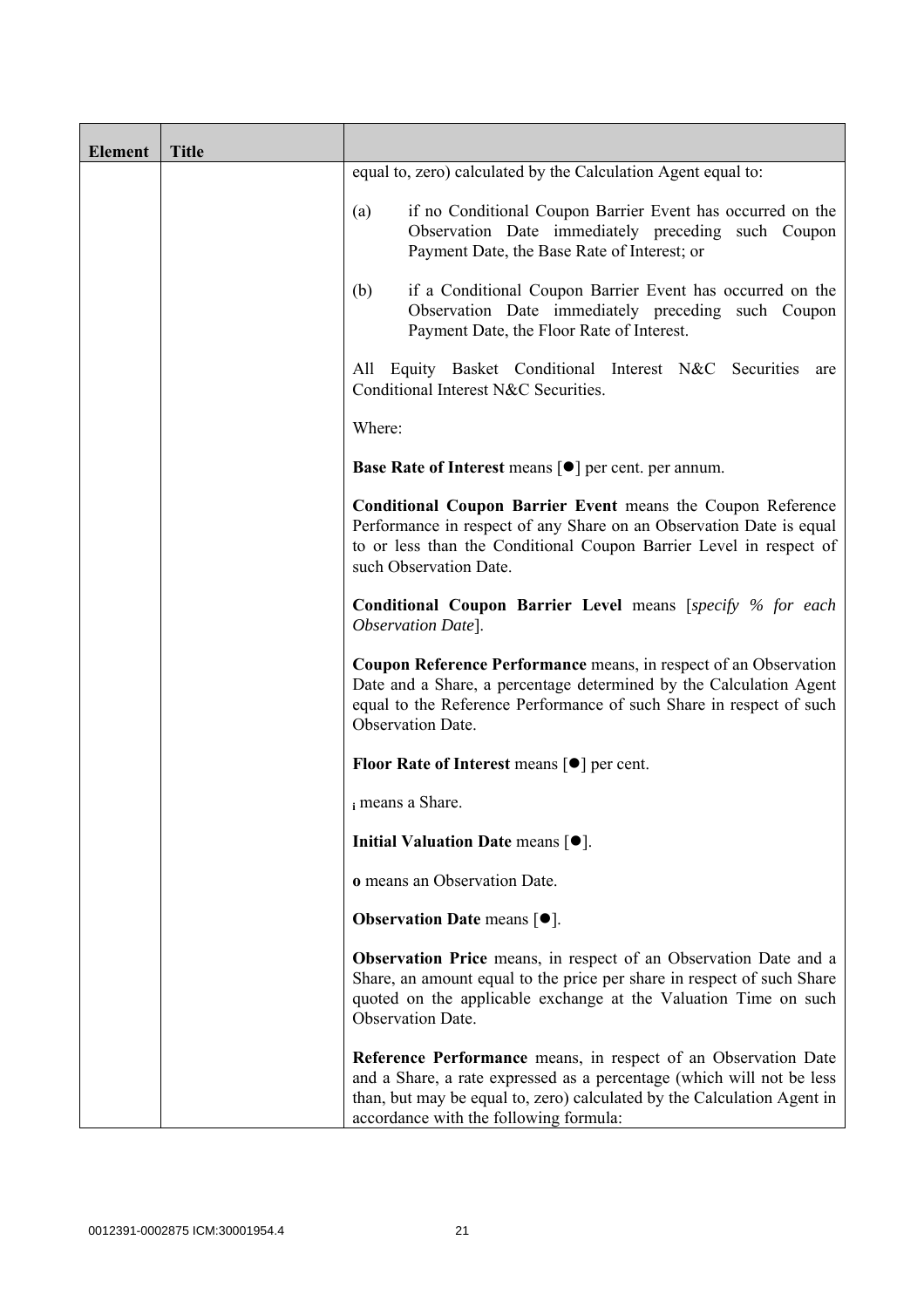| <b>Element</b> | <b>Title</b> |                                                                                                                                                                                                                                                                                      |
|----------------|--------------|--------------------------------------------------------------------------------------------------------------------------------------------------------------------------------------------------------------------------------------------------------------------------------------|
|                |              | Observation Price <sub>to</sub><br>Strike Price,                                                                                                                                                                                                                                     |
|                |              | <b>Share</b> means $[①]$ .                                                                                                                                                                                                                                                           |
|                |              | <b>Strike Price</b> means, in relation to a Share, the price per share in<br>respect of such Share quoted on the applicable exchange at the<br>Valuation Time on the Initial Valuation Date.                                                                                         |
|                |              | <b>Valuation Time means <math>\lceil \bullet \rceil</math>.</b>                                                                                                                                                                                                                      |
|                |              | [In the case of Index Basket Conditional Interest N&C Securities:<br>The Rate of Interest in respect of a Coupon Payment Date shall be a<br>rate expressed as a percentage (which will not be less than, but may be<br>equal to, zero) calculated by the Calculation Agent equal to: |
|                |              | if no Conditional Coupon Barrier Event has occurred on the<br>(a)<br>Observation Date immediately preceding such Coupon<br>Payment Date, the Base Rate of Interest; or                                                                                                               |
|                |              | if a Conditional Coupon Barrier Event has occurred on the<br>(b)<br>Observation Date immediately preceding such Coupon<br>Payment Date, the Floor Rate of Interest.                                                                                                                  |
|                |              | All Index Basket Conditional Interest N&C Securities are Conditional<br>Interest N&C Securities.                                                                                                                                                                                     |
|                |              | Where:                                                                                                                                                                                                                                                                               |
|                |              | <b>Base Rate of Interest means <math>\lceil \bullet \rceil</math> per cent.</b>                                                                                                                                                                                                      |
|                |              | <b>Conditional Coupon Barrier Event means the Coupon Reference</b><br>Performance in respect of any Index on an Observation Date is equal<br>to or less than the Conditional Coupon Barrier Level in respect of<br>such Observation Date.                                            |
|                |              | <b>Conditional Coupon Barrier Level means [specify % for each</b><br>Observation Date].                                                                                                                                                                                              |
|                |              | Coupon Reference Performance means, in respect of an Observation<br>Date and an Index, a percentage determined by the Calculation Agent<br>equal to the Reference Performance of such Index in respect of such<br><b>Observation Date.</b>                                           |
|                |              | Floor Rate of Interest means $[\bullet]$ per cent.                                                                                                                                                                                                                                   |
|                |              | i means an Index.                                                                                                                                                                                                                                                                    |
|                |              | <b>Index</b> means $[①]$ .                                                                                                                                                                                                                                                           |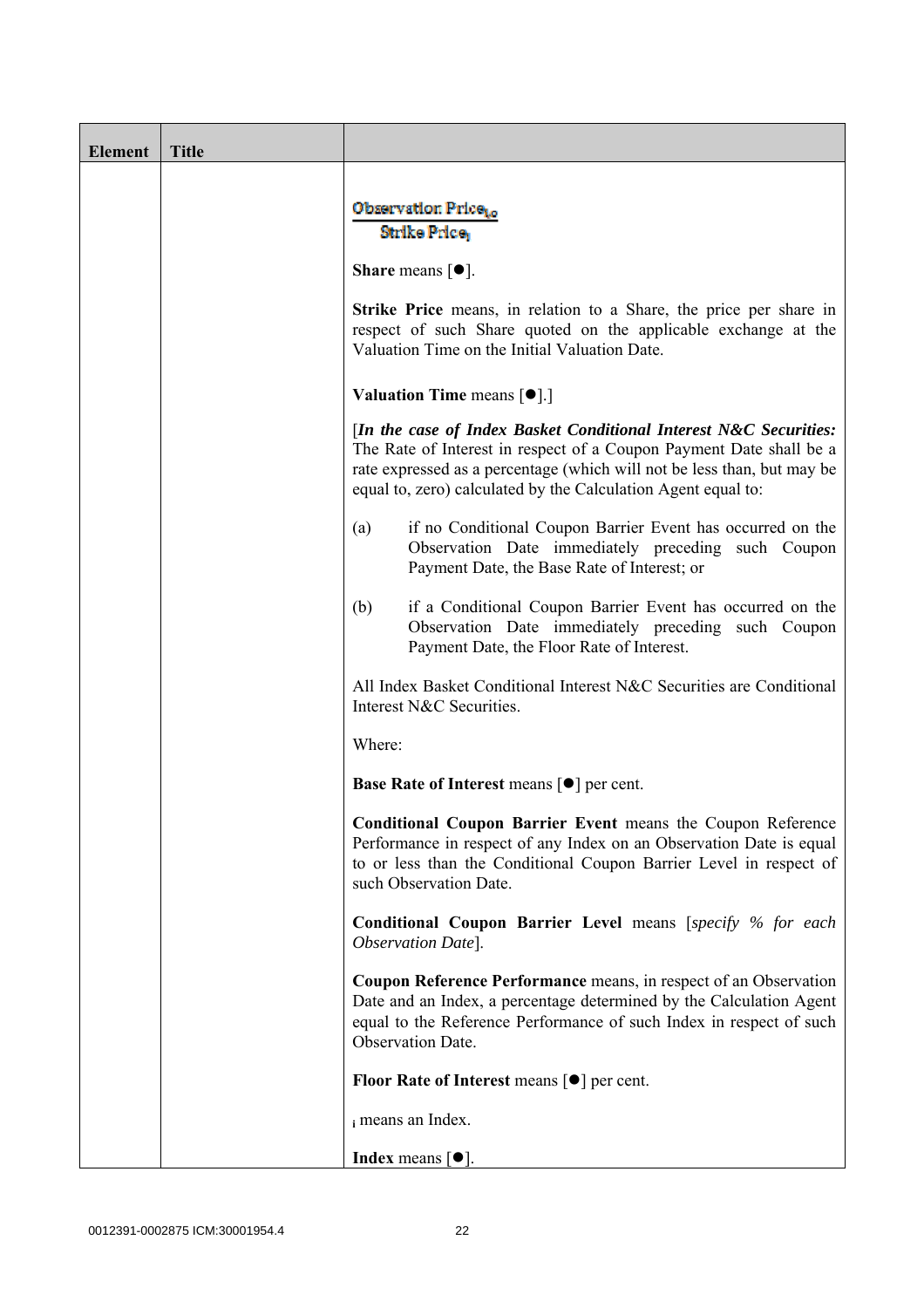| <b>Element</b> | <b>Title</b> |                                                                                                                                                                                                                                                                                                                                                                                                                                                                                                                                                                                                     |
|----------------|--------------|-----------------------------------------------------------------------------------------------------------------------------------------------------------------------------------------------------------------------------------------------------------------------------------------------------------------------------------------------------------------------------------------------------------------------------------------------------------------------------------------------------------------------------------------------------------------------------------------------------|
|                |              | Initial Valuation Date means $[•]$ .                                                                                                                                                                                                                                                                                                                                                                                                                                                                                                                                                                |
|                |              | <b>o</b> means an Observation Date.                                                                                                                                                                                                                                                                                                                                                                                                                                                                                                                                                                 |
|                |              | <b>Observation Date means <math>[•]</math>.</b>                                                                                                                                                                                                                                                                                                                                                                                                                                                                                                                                                     |
|                |              | <b>Observation Level</b> means, in respect of an Observation Date and an<br>Index, an amount equal to the closing level of such Index, as<br>calculated and announced by the relevant index sponsor, at the<br>Valuation Time on such Observation Date.                                                                                                                                                                                                                                                                                                                                             |
|                |              | <b>Reference Performance</b> means, in respect of an Observation Date and<br>an Index, a rate expressed as a percentage (which will not be less than,<br>but may be equal to, zero) calculated by the Calculation Agent in<br>accordance with the following formula:                                                                                                                                                                                                                                                                                                                                |
|                |              | Observation Level,<br>Strike Level,                                                                                                                                                                                                                                                                                                                                                                                                                                                                                                                                                                 |
|                |              | <b>Strike Level</b> means, in relation to an Index, the closing level of such<br>Index, as calculated and announced by the relevant index sponsor, at<br>the Valuation Time on the Initial Valuation Date.                                                                                                                                                                                                                                                                                                                                                                                          |
|                |              | <b>Valuation Time means <math>\lceil \bullet \rceil</math>.</b>                                                                                                                                                                                                                                                                                                                                                                                                                                                                                                                                     |
|                |              | <i>In the case of Multi-Rate Interest N&amp;C Securities:</i> The Rate of<br>Interest for each Coupon Period shall be a rate expressed as a<br>percentage (which will not be less than, but may be equal to, zero)<br>calculated by the Calculation Agent equal to:                                                                                                                                                                                                                                                                                                                                 |
|                |              | the Cap; or, if lesser<br>(a)                                                                                                                                                                                                                                                                                                                                                                                                                                                                                                                                                                       |
|                |              | (b)<br>(i) the Floor or, if greater, (ii) the Rates Performance in<br>respect of such Coupon Period.                                                                                                                                                                                                                                                                                                                                                                                                                                                                                                |
|                |              | Where:                                                                                                                                                                                                                                                                                                                                                                                                                                                                                                                                                                                              |
|                |              | Cap means $\lceil \bullet \rceil$ per cent.                                                                                                                                                                                                                                                                                                                                                                                                                                                                                                                                                         |
|                |              | <b>Designated Maturity</b> means, in respect of the First Rate $\lceil \bullet \rceil$ and in<br>respect of the Second Rate $[•]$ .                                                                                                                                                                                                                                                                                                                                                                                                                                                                 |
|                |              | First Rate means, in respect of a Coupon Period, the rate that would<br>be determined for that Coupon Period were the floating rate N&C<br>Security provisions of the Conditions to apply to determine the First<br>Rate, with the floating rate being calculated by reference to [specify]<br>first reference rate for Securities being issued and were ISDA<br>Determination to be applicable for such purposes[, provided that [(i)]<br>[if the rate so calculated is greater than the relevant First Rate Cap, the<br>First Rate shall be the First Rate Cap][; and] $[[ (ii) ]$ if the rate so |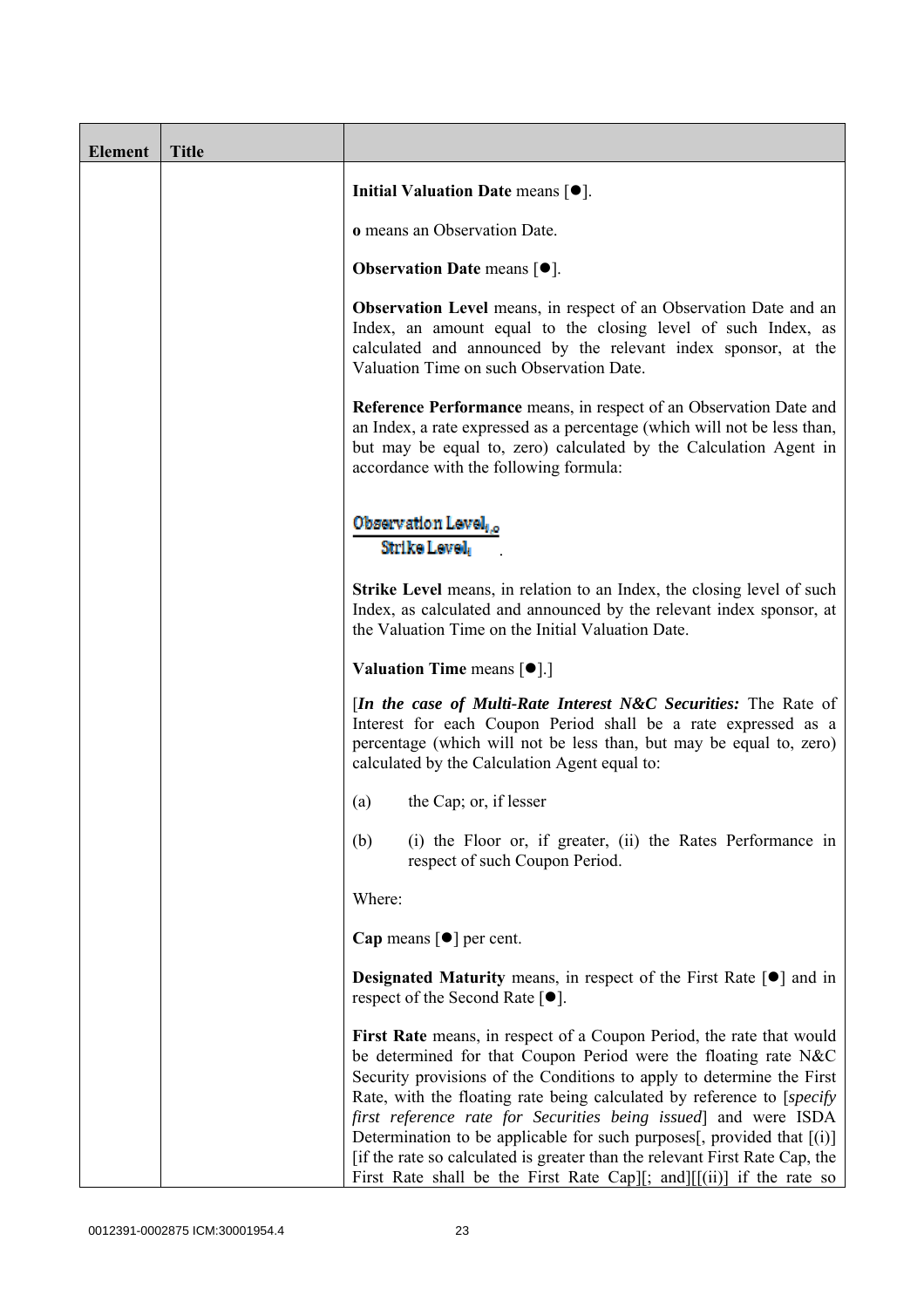| <b>Element</b> | <b>Title</b> |                                                                                                                                                                                                                                                                                                                                                                                                                                                                                                                                                                                                                                                                                                                              |
|----------------|--------------|------------------------------------------------------------------------------------------------------------------------------------------------------------------------------------------------------------------------------------------------------------------------------------------------------------------------------------------------------------------------------------------------------------------------------------------------------------------------------------------------------------------------------------------------------------------------------------------------------------------------------------------------------------------------------------------------------------------------------|
|                |              | calculated is less than the relevant First Rate Floor, the First Rate shall<br>be the First Rate Floor]].                                                                                                                                                                                                                                                                                                                                                                                                                                                                                                                                                                                                                    |
|                |              | First Rate Amount means [specify for each Coupon Period].                                                                                                                                                                                                                                                                                                                                                                                                                                                                                                                                                                                                                                                                    |
|                |              | [First Rate Cap means [specify for each Coupon Period].]                                                                                                                                                                                                                                                                                                                                                                                                                                                                                                                                                                                                                                                                     |
|                |              | [First Rate Floor means [specify for each Coupon Period].]                                                                                                                                                                                                                                                                                                                                                                                                                                                                                                                                                                                                                                                                   |
|                |              | <b>Floating Rate Option</b> means, in respect of the First Rate $\lceil \bullet \rceil$ and in<br>respect of the Second Rate $[•]$ .                                                                                                                                                                                                                                                                                                                                                                                                                                                                                                                                                                                         |
|                |              | <b>Floor</b> means $\lceil \bullet \rceil$ per cent.                                                                                                                                                                                                                                                                                                                                                                                                                                                                                                                                                                                                                                                                         |
|                |              | Rates Performance means, in respect of a Coupon Period, a rate<br>expressed as a percentage calculated by the Calculation Agent equal to<br>the sum of:                                                                                                                                                                                                                                                                                                                                                                                                                                                                                                                                                                      |
|                |              | the product of (i) the First Rate Amount and (ii) the First Rate,<br>(a)<br>in each case in respect of such Coupon Period;                                                                                                                                                                                                                                                                                                                                                                                                                                                                                                                                                                                                   |
|                |              | the product of (i) the Second Rate Amount and (ii) the Second<br>(b)<br>Rate, in each case in respect of such Coupon Period; and                                                                                                                                                                                                                                                                                                                                                                                                                                                                                                                                                                                             |
|                |              | the Third Rate in respect of such Coupon Period.<br>(c)                                                                                                                                                                                                                                                                                                                                                                                                                                                                                                                                                                                                                                                                      |
|                |              | Reset Date means, in respect of the First Rate: [specify the first day of<br>the Coupon Period]/[specify the last day of the Coupon Period], in<br>respect of the Second Rate: [specify the first day of the Coupon<br>Period /[specify the last day of the Coupon Period].                                                                                                                                                                                                                                                                                                                                                                                                                                                  |
|                |              | <b>Second Rate</b> means, in respect of a Coupon Period, the rate that<br>would be determined for that Coupon Period were the floating rate<br>N&C Security provisions of the Conditions to apply to determine the<br>Second Rate, with the floating rate being calculated by reference to<br>[specify second reference rate for Securities being issued] and were<br>ISDA Determination to be applicable for such purposes[, provided<br>that $[(i)]$ if the rate so calculated is greater than the relevant Second<br>Rate Cap, the Second Rate shall be the Second Rate Cap][; and][[(ii)]<br>if the rate so calculated is less than the relevant Second Rate Floor, the<br>Second Rate shall be the Second Rate Floor]]. |
|                |              | Second Rate Amount means [specify for each Coupon Period].                                                                                                                                                                                                                                                                                                                                                                                                                                                                                                                                                                                                                                                                   |
|                |              | [Second Rate Cap means [specify for each Coupon Period].]                                                                                                                                                                                                                                                                                                                                                                                                                                                                                                                                                                                                                                                                    |
|                |              | [Second Rate Floor means [specify for each Coupon Period].]                                                                                                                                                                                                                                                                                                                                                                                                                                                                                                                                                                                                                                                                  |
|                |              | <b>Third Rate</b> means [specify for each Coupon Period].]                                                                                                                                                                                                                                                                                                                                                                                                                                                                                                                                                                                                                                                                   |
|                |              | [In the case of Range Accrual Interest N&C Securities: The Rate of<br>Interest for each Coupon Period shall be a rate expressed as a                                                                                                                                                                                                                                                                                                                                                                                                                                                                                                                                                                                         |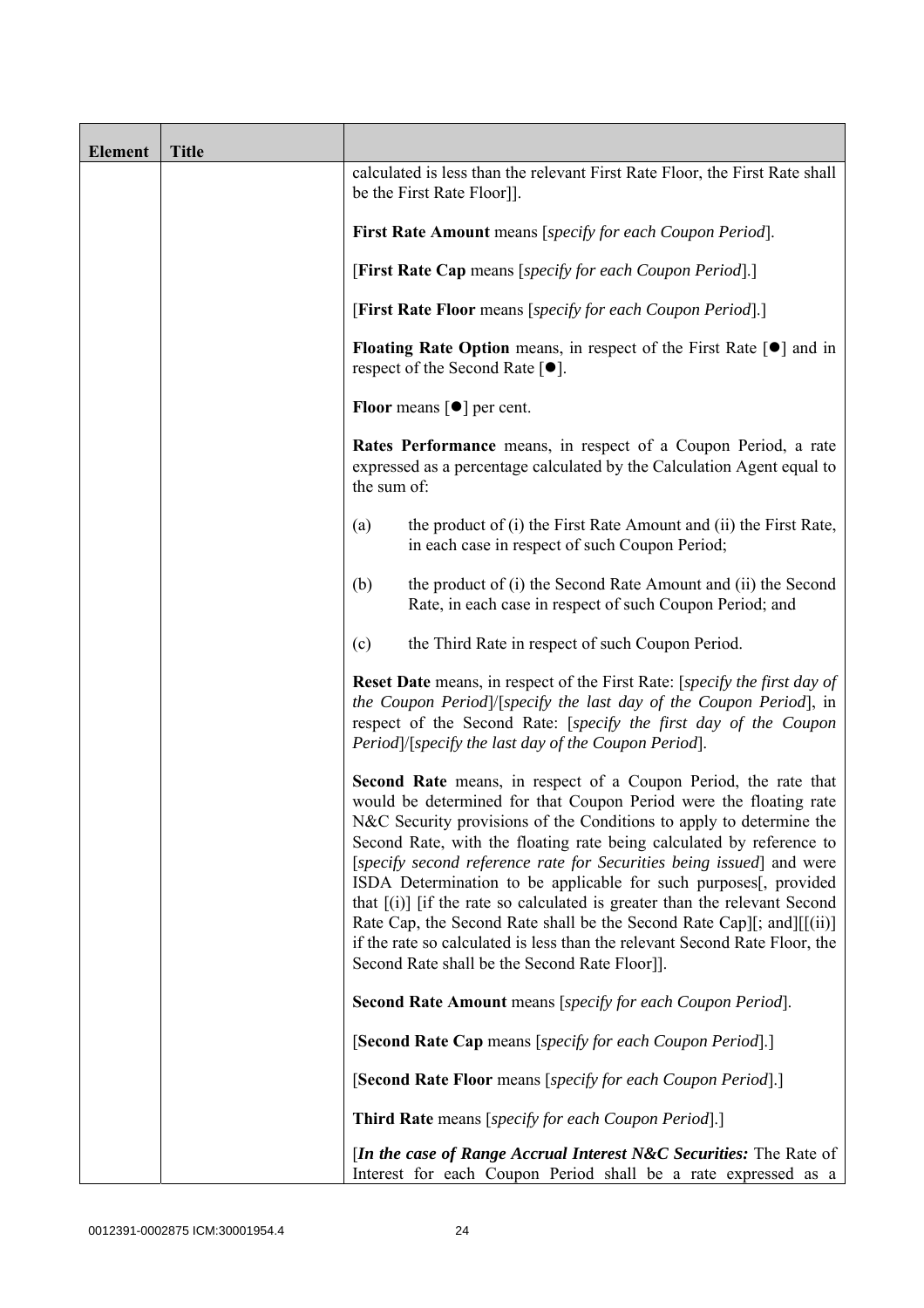| <b>Element</b> | <b>Title</b> |                                                                                                                                                                                                                                                                                                                                                                                                                     |
|----------------|--------------|---------------------------------------------------------------------------------------------------------------------------------------------------------------------------------------------------------------------------------------------------------------------------------------------------------------------------------------------------------------------------------------------------------------------|
|                |              | percentage which will not be [greater than the Rate of Interest Cap or]<br>less than the Rate of Interest Floor but will otherwise be calculated by<br>the Calculation Agent as equal to the product of (a) and (b) below:                                                                                                                                                                                          |
|                |              | the lesser of $(i)$ and $(ii)$ below:<br>(a)                                                                                                                                                                                                                                                                                                                                                                        |
|                |              | (i)<br>the Rates Performance Cap; or                                                                                                                                                                                                                                                                                                                                                                                |
|                |              | (ii)<br>the greater of $(x)$ the Rates Performance Floor and $(y)$<br>the Rates Performance in respect of such Coupon<br>Period; and                                                                                                                                                                                                                                                                                |
|                |              | (b)<br>the Range Day Accrual Rate in respect of such Coupon<br>Period.                                                                                                                                                                                                                                                                                                                                              |
|                |              | Where:                                                                                                                                                                                                                                                                                                                                                                                                              |
|                |              | <b>Designated Maturity</b> means, in respect of the First Rate: $[•]$ , in<br>respect of the Second Rate: [●] [and in respect of the Range Day<br>Rate: [●]][in respect of Dual Rate 1: [●] and in respect of Dual Rate<br>$2: [\bullet]$ .                                                                                                                                                                         |
|                |              | <b>[Dual Rate 1</b> means in respect of any day, the rate that would be<br>determined for that day were the floating rate N&C Security<br>provisions of the Conditions to apply to determine Dual Rate 1, with<br>the floating rate being calculated by reference to [specify Dual Rate 1]<br>reference rate for Securities being issued] and were ISDA<br>Determination to be applicable for such purposes.]       |
|                |              | <b>[Dual Rate 2</b> means in respect of any day, the rate that would be<br>determined for that day were the floating rate N&C Security<br>provisions of the Conditions to apply to determine Dual Rate 2, with<br>the floating rate being calculated by reference to [specify Dual Rate 2<br>reference rate for Securities being issued] and were ISDA<br>Determination to be applicable for such purposes.         |
|                |              | First Rate means, in respect of a Coupon Period, the rate that would<br>be determined for that Coupon Period were the floating rate N&C<br>Security provisions of the Conditions to apply to determine the First<br>Rate, with the floating rate being calculated by reference to [specify]<br>first reference rate for Securities being issued] and were ISDA<br>Determination to be applicable for such purposes. |
|                |              | First Rate Amount means [specify for each Coupon Period].                                                                                                                                                                                                                                                                                                                                                           |
|                |              | <b>Floating Rate Option</b> means, in respect of the First Rate: $[•]$ , in respect<br>of the Second Rate: [ $\bullet$ ] [and in respect of the Range Day Rate: [ $\bullet$ ]][in<br>respect of Dual Rate 1: $\lceil \bullet \rceil$ and in respect of Dual Rate 2: $\lceil \bullet \rceil$ .                                                                                                                       |
|                |              | Lower Barrier means $\lceil \bullet \rceil$ per cent.                                                                                                                                                                                                                                                                                                                                                               |
|                |              | Range Day Rate means:                                                                                                                                                                                                                                                                                                                                                                                               |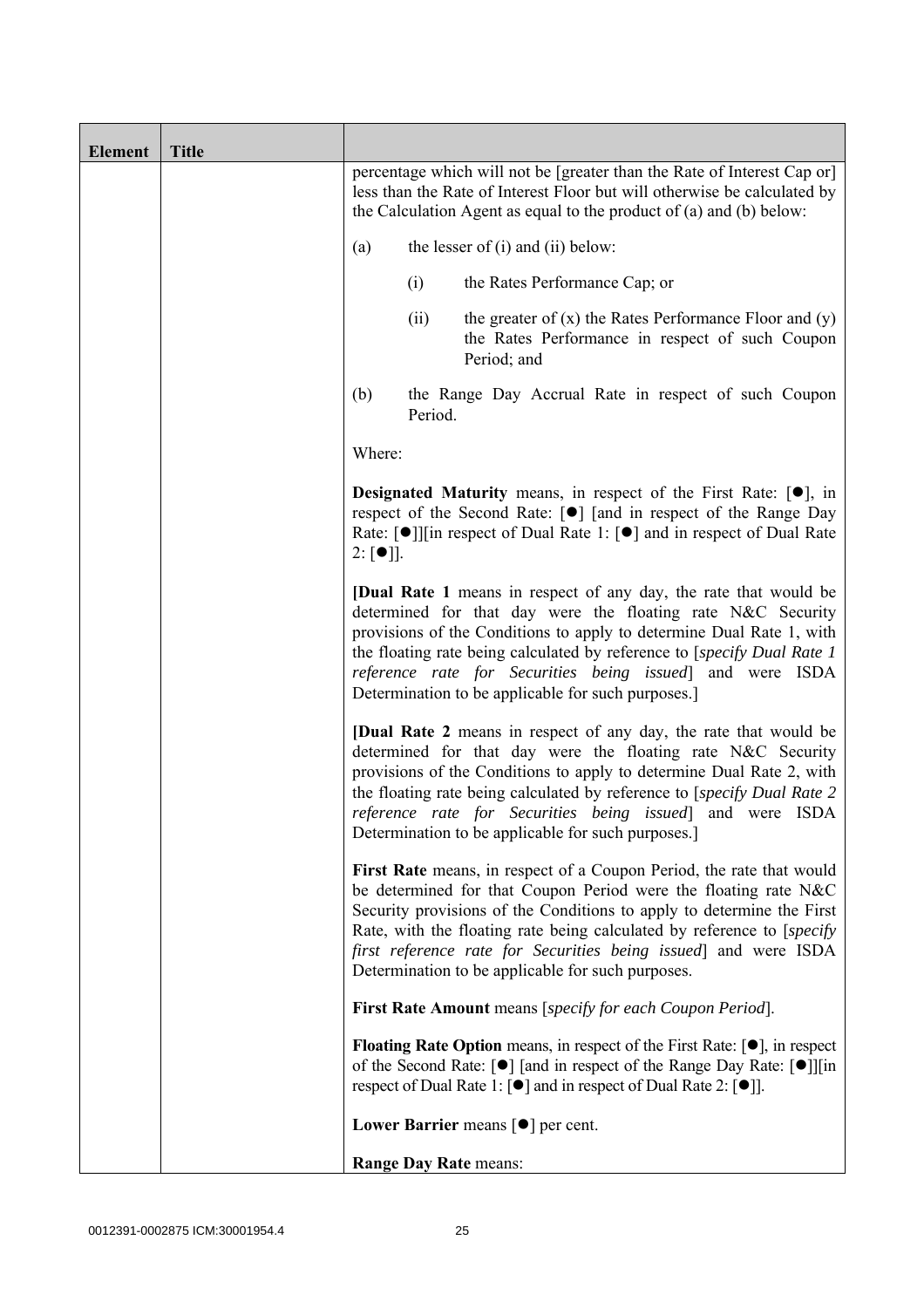| <b>Element</b> | <b>Title</b> |          |                                                                                                                                                                                                                                                                                                                                                                                                                                                                                                                                                                                              |
|----------------|--------------|----------|----------------------------------------------------------------------------------------------------------------------------------------------------------------------------------------------------------------------------------------------------------------------------------------------------------------------------------------------------------------------------------------------------------------------------------------------------------------------------------------------------------------------------------------------------------------------------------------------|
|                |              |          | [Insert if Single Rate Determination applies:                                                                                                                                                                                                                                                                                                                                                                                                                                                                                                                                                |
|                |              | (a)      | in respect of a day that is a Rate Determination Date, the rate<br>that would be determined for that day were the floating rate<br>N&C Security provisions of the Conditions to apply to<br>determine the Range Day Rate, with the floating rate being<br>calculated by reference to [specify range day reference rate<br>for Securities being issued] and were ISDA Determination to<br>be applicable for such purposes; and                                                                                                                                                                |
|                |              | (b)      | in respect of a day that is not a Rate Determination Date, the<br>Range Day Rate in respect of the Rate Determination Date<br>immediately preceding such day.]                                                                                                                                                                                                                                                                                                                                                                                                                               |
|                |              |          | [Insert if Dual Rate Determination applies:                                                                                                                                                                                                                                                                                                                                                                                                                                                                                                                                                  |
|                |              | (a)      | in respect of a day that is a Rate Determination Date, a rate<br>calculated as follows:                                                                                                                                                                                                                                                                                                                                                                                                                                                                                                      |
|                |              |          | Range Day Rate = Dual Rate 1 minus Dual Rate 2; and                                                                                                                                                                                                                                                                                                                                                                                                                                                                                                                                          |
|                |              | (b)      | in respect of a day that is not a Rate Determination Date, the<br>Range Day Rate in respect of the Rate Determination Date<br>immediately preceding such day.]                                                                                                                                                                                                                                                                                                                                                                                                                               |
|                |              |          | <b>Range Day Accrual Rate</b> means, in respect of a Coupon Period[:][,]<br>[If Single Rate Observation Date applies, insert:                                                                                                                                                                                                                                                                                                                                                                                                                                                                |
|                |              | (a)      | if on the relevant Rate Observation Date the Range Day Rate<br>is equal to or greater than the Lower Barrier and equal to or<br>less than the Upper Barrier, then 1; and                                                                                                                                                                                                                                                                                                                                                                                                                     |
|                |              | (b)      | if on the relevant Rate Observation Date the Range Day Rate<br>is lower than the Lower Barrier or greater than the Upper<br>Barrier, then zero,                                                                                                                                                                                                                                                                                                                                                                                                                                              |
|                |              |          | provided that, in each case, if the Rate Observation Date is not a Rate<br>Determination Date, the Range Day Rate used for these purposes shall<br>be the Range Day Rate in respect of the Rate Determination Date<br>immediately preceding such Rate Observation Date.][If Single Rate<br>Observation Date does not apply, insert: a rate expressed as a<br>percentage calculated by the Calculation Agent equal to the quotient<br>of (a) the Range Day Numerator (as numerator) and (b) the Range<br>Day Denominator (as denominator), in each case in respect of such<br>Coupon Period.] |
|                |              | Period.] | [Range Day Denominator means, in respect of a Coupon Period, the<br>total number of [calendar days][Business Days] in such Coupon                                                                                                                                                                                                                                                                                                                                                                                                                                                            |
|                |              |          | [Range Day Numerator means, in respect of a Coupon Period, the<br>total number of [calendar days][Business Days] in such Coupon                                                                                                                                                                                                                                                                                                                                                                                                                                                              |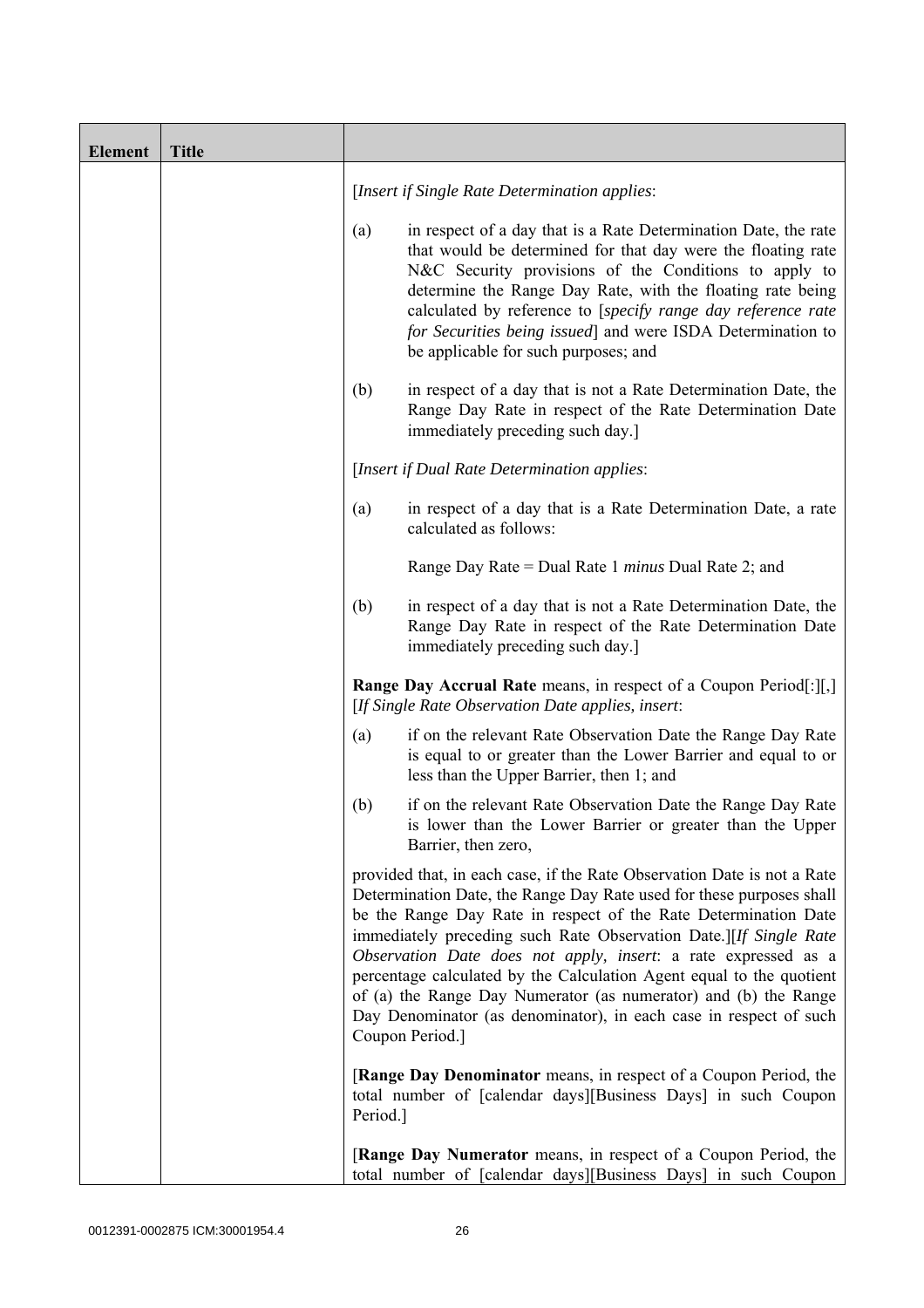| <b>Element</b> | <b>Title</b> |                                                                                                                                                                                                                                                                                                                       |                                                                                                                                                                                                                                                                                                                                                                                                                       |  |
|----------------|--------------|-----------------------------------------------------------------------------------------------------------------------------------------------------------------------------------------------------------------------------------------------------------------------------------------------------------------------|-----------------------------------------------------------------------------------------------------------------------------------------------------------------------------------------------------------------------------------------------------------------------------------------------------------------------------------------------------------------------------------------------------------------------|--|
|                |              |                                                                                                                                                                                                                                                                                                                       | Period on which the Range Day Rate is equal to or greater than the<br>Lower Barrier and equal to or less than the Upper Barrier.]                                                                                                                                                                                                                                                                                     |  |
|                |              |                                                                                                                                                                                                                                                                                                                       | Rate Determination Centre means [ $\bullet$ ]/[TARGET 2].                                                                                                                                                                                                                                                                                                                                                             |  |
|                |              | Rate Determination Date means a day on which commercial banks<br>and foreign exchange markets settle payments and are open for<br>general business (including dealing in foreign exchange and foreign<br>currency deposits) in $\lceil \bullet \rceil / \lceil a \rceil$ day on which the TARGET2 System is<br>open]. |                                                                                                                                                                                                                                                                                                                                                                                                                       |  |
|                |              | [If Single Rate Observation Date applies, insert: Rate Observation<br>Date means, in respect of a Coupon Period, the date specified in<br>respect of such Coupon Period in the applicable Final Terms.]                                                                                                               |                                                                                                                                                                                                                                                                                                                                                                                                                       |  |
|                |              |                                                                                                                                                                                                                                                                                                                       | [Rate of Interest Cap means $[•]$ per cent.]                                                                                                                                                                                                                                                                                                                                                                          |  |
|                |              |                                                                                                                                                                                                                                                                                                                       | Rate of Interest Floor means [[ $\bullet$ ] per cent.][zero].                                                                                                                                                                                                                                                                                                                                                         |  |
|                |              | the sum of:                                                                                                                                                                                                                                                                                                           | Rates Performance means, in respect of a Coupon Period, a rate<br>expressed as a percentage calculated by the Calculation Agent equal to                                                                                                                                                                                                                                                                              |  |
|                |              | (a)                                                                                                                                                                                                                                                                                                                   | the product of (i) the First Rate Amount and (ii) the<br>First Rate, in each case in respect of such Coupon<br>Period;                                                                                                                                                                                                                                                                                                |  |
|                |              | (b)                                                                                                                                                                                                                                                                                                                   | the product of (i) the Second Rate Amount and (ii) the<br>Second Rate, in each case in respect of such Coupon<br>Period; and                                                                                                                                                                                                                                                                                          |  |
|                |              | (c)                                                                                                                                                                                                                                                                                                                   | the Third Rate in respect of such Coupon Period.                                                                                                                                                                                                                                                                                                                                                                      |  |
|                |              |                                                                                                                                                                                                                                                                                                                       | Rates Performance Cap means [ $\bullet$ ] per cent.                                                                                                                                                                                                                                                                                                                                                                   |  |
|                |              |                                                                                                                                                                                                                                                                                                                       | Rates Performance Floor means [ $\bullet$ ] per cent.                                                                                                                                                                                                                                                                                                                                                                 |  |
|                |              | Determination Date.                                                                                                                                                                                                                                                                                                   | <b>Reset Date</b> means, in respect of the First Rate: [specify the first day of<br>the Coupon Period /[specify the last day of the Coupon Period], in<br>respect of the Second Rate: [specify the second day of the Coupon<br>Period]/[specify the last day of the Coupon Period] and in respect of<br>[the Range Day Rate][Dual Rate 1 and Dual Rate 2]: the relevant Rate                                          |  |
|                |              |                                                                                                                                                                                                                                                                                                                       | Second Rate means, in respect of a Coupon Period, the rate that<br>would be determined for that Coupon Period were the floating rate<br>N&C Security provisions of the Conditions to apply to determine the<br>Second Rate, with the floating rate being calculated by reference to<br>[specify second reference rate for Securities being issued] and were<br>ISDA Determination to be applicable for such purposes. |  |
|                |              |                                                                                                                                                                                                                                                                                                                       | Second Rate Amount means [specify for each Coupon Period].                                                                                                                                                                                                                                                                                                                                                            |  |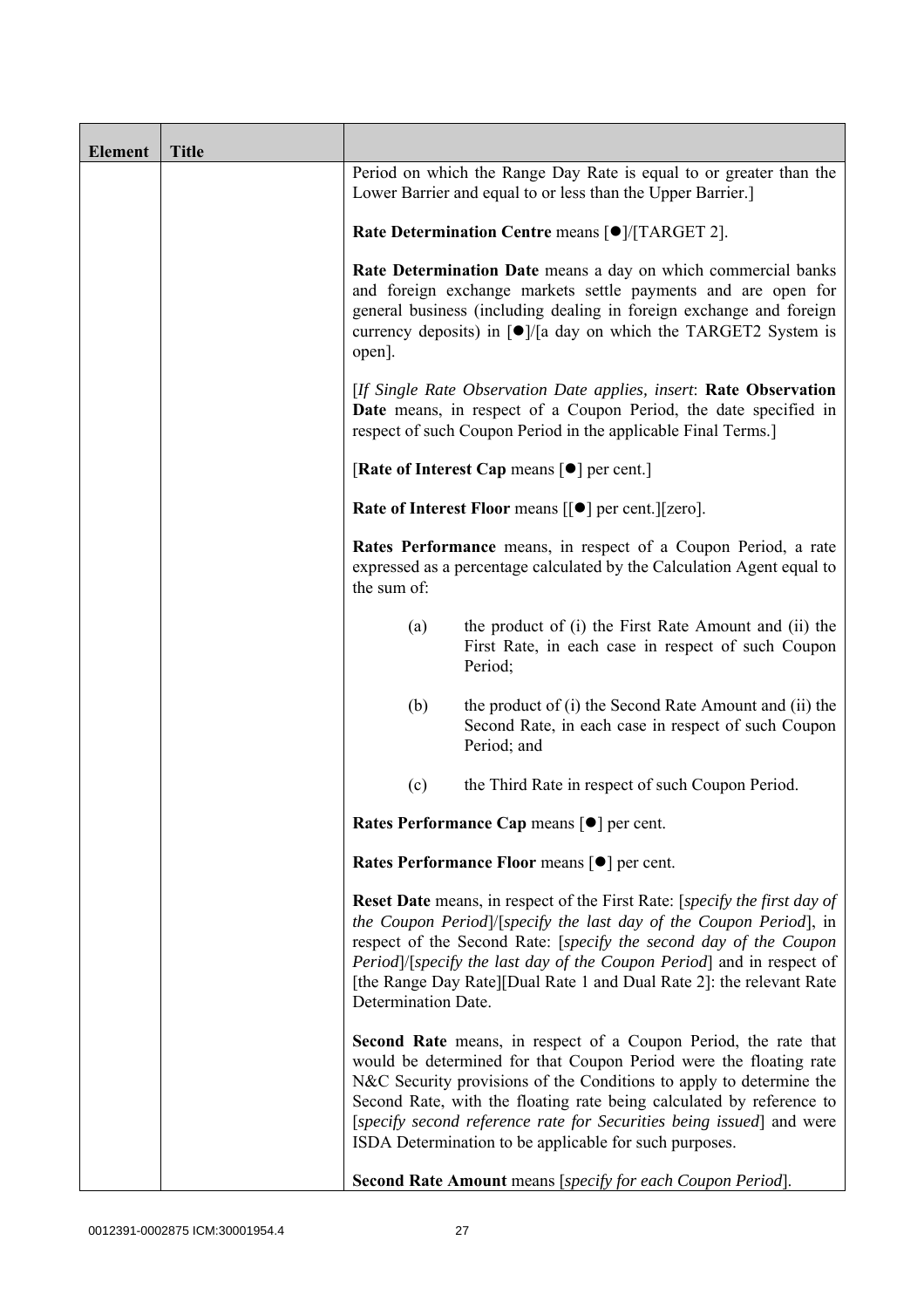| <b>Element</b> | <b>Title</b> |                                                                                                                                                                                                                                                                                                                                                                             |         |                                                                                                                                                                                                                                                                                                                                                                                                                                                                                |
|----------------|--------------|-----------------------------------------------------------------------------------------------------------------------------------------------------------------------------------------------------------------------------------------------------------------------------------------------------------------------------------------------------------------------------|---------|--------------------------------------------------------------------------------------------------------------------------------------------------------------------------------------------------------------------------------------------------------------------------------------------------------------------------------------------------------------------------------------------------------------------------------------------------------------------------------|
|                |              | Third Rate means [specify for each Coupon Period].                                                                                                                                                                                                                                                                                                                          |         |                                                                                                                                                                                                                                                                                                                                                                                                                                                                                |
|                |              | <b>Upper Barrier</b> means $\lceil \bullet \rceil$ per cent.]                                                                                                                                                                                                                                                                                                               |         |                                                                                                                                                                                                                                                                                                                                                                                                                                                                                |
|                |              | [In the case of Dual Range Accrual Interest N&C Securities: The<br>Rate of Interest for each Coupon Period shall be a rate expressed as a<br>percentage which will not be [greater than the Rate of Interest Cap or]<br>less than the Rate of Interest Floor but will otherwise be calculated by<br>the Calculation Agent as equal to the product of $(a)$ and $(b)$ below: |         |                                                                                                                                                                                                                                                                                                                                                                                                                                                                                |
|                |              | the lesser of $(i)$ and $(ii)$ below:<br>(a)                                                                                                                                                                                                                                                                                                                                |         |                                                                                                                                                                                                                                                                                                                                                                                                                                                                                |
|                |              |                                                                                                                                                                                                                                                                                                                                                                             | (i)     | the Rates Performance Cap; or                                                                                                                                                                                                                                                                                                                                                                                                                                                  |
|                |              |                                                                                                                                                                                                                                                                                                                                                                             | (ii)    | the greater of $(x)$ the Rates Performance Floor and $(y)$<br>the Rates Performance in respect of such Coupon<br>Period; and                                                                                                                                                                                                                                                                                                                                                   |
|                |              | (b)                                                                                                                                                                                                                                                                                                                                                                         | Period. | the Range Day Accrual Rate in respect of such Coupon                                                                                                                                                                                                                                                                                                                                                                                                                           |
|                |              | Where:                                                                                                                                                                                                                                                                                                                                                                      |         |                                                                                                                                                                                                                                                                                                                                                                                                                                                                                |
|                |              |                                                                                                                                                                                                                                                                                                                                                                             |         | <b>Designated Maturity means:</b>                                                                                                                                                                                                                                                                                                                                                                                                                                              |
|                |              | (i)                                                                                                                                                                                                                                                                                                                                                                         |         | in respect of the First Rate: $[•]$ ;                                                                                                                                                                                                                                                                                                                                                                                                                                          |
|                |              | (ii)                                                                                                                                                                                                                                                                                                                                                                        |         | in respect of the Second Rate: $[•]$ ;                                                                                                                                                                                                                                                                                                                                                                                                                                         |
|                |              | (iii)                                                                                                                                                                                                                                                                                                                                                                       |         | in respect of Range Day Rate 1: $\lceil \bullet \rceil / \lceil \text{for Dual Rate 1} \rceil \rceil$ and<br>for Dual Rate 2: $[①$ ].                                                                                                                                                                                                                                                                                                                                          |
|                |              | (iv)                                                                                                                                                                                                                                                                                                                                                                        |         | in respect of Range Day Rate 2: [●]/[for Dual Rate 1: [●] and<br>for Dual Rate 2: $\lceil \bullet \rceil$ .                                                                                                                                                                                                                                                                                                                                                                    |
|                |              |                                                                                                                                                                                                                                                                                                                                                                             |         | [Dual Rate 1 means in respect of any day and a Range Day Rate, the<br>rate that would be determined for that day were the floating rate N&C<br>Security provisions of the Conditions to apply to determine Dual Rate<br>1 in respect of the relevant Range Day Rate, with the floating rate<br>being calculated by reference to [specify Dual Rate 1 reference rate<br>for Securities being issued] and were ISDA Determination to be<br>applicable for such purposes.]        |
|                |              |                                                                                                                                                                                                                                                                                                                                                                             |         | <b>[Dual Rate 2</b> means in respect of any day and a Range Day Rate, the<br>rate that would be determined for that day were the floating rate N&C<br>Security provisions of the Conditions to apply to determine Dual Rate<br>2 in respect of the relevant Range Day Rate, with the floating rate<br>being calculated by reference to [specify Dual Rate 2 reference rate<br>for Securities being issued] and were ISDA Determination to be<br>applicable for such purposes.] |
|                |              |                                                                                                                                                                                                                                                                                                                                                                             |         | First Rate means, in respect of a Coupon Period, the rate that would<br>be determined for that Coupon Period were the floating rate N&C<br>Security provisions of the Conditions to apply to determine the First                                                                                                                                                                                                                                                               |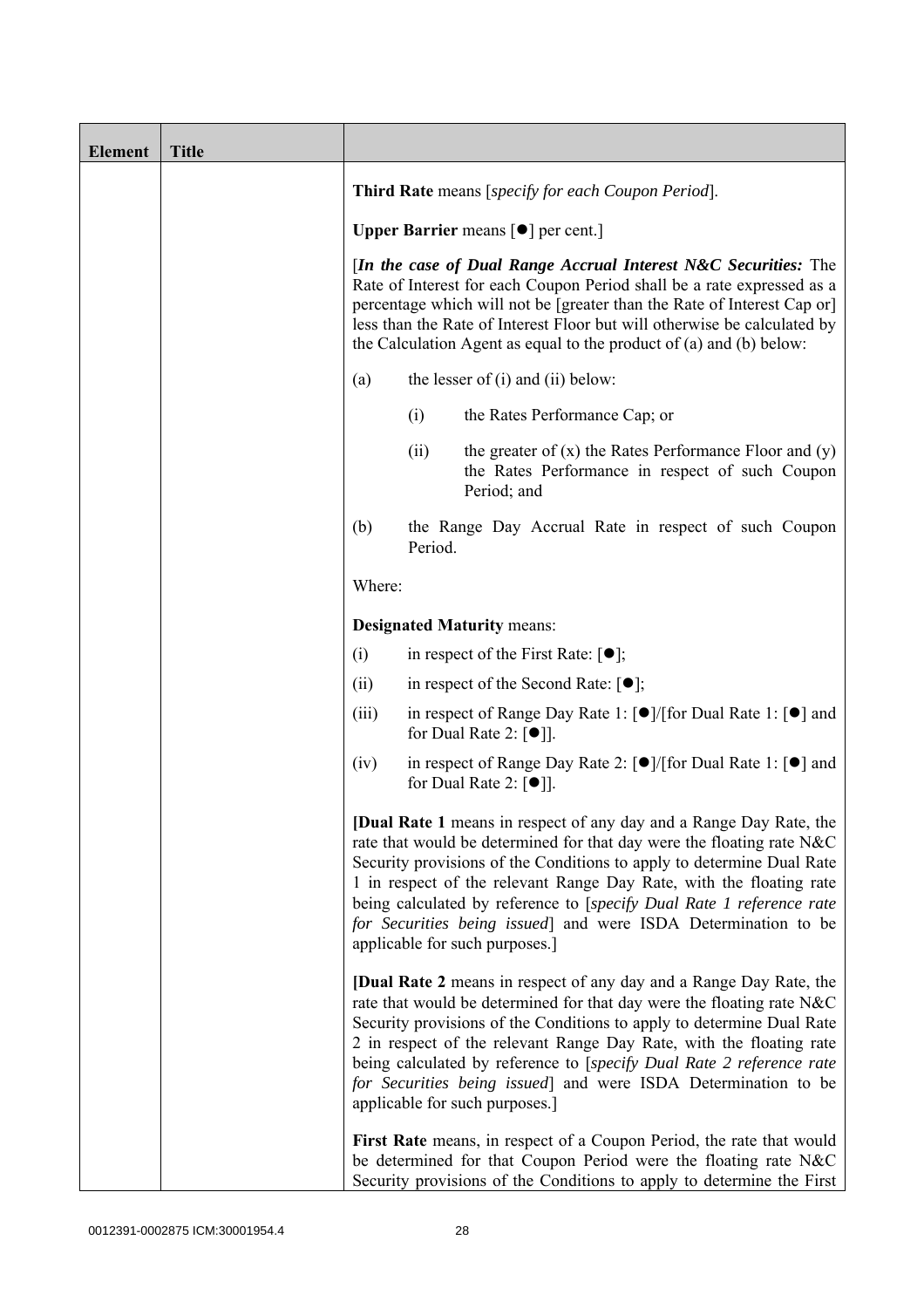| <b>Element</b> | <b>Title</b> |                                                                                                                                                                                                                                 |                                                                                                                                                                                                                                                                                                                                                                                                                                                  |
|----------------|--------------|---------------------------------------------------------------------------------------------------------------------------------------------------------------------------------------------------------------------------------|--------------------------------------------------------------------------------------------------------------------------------------------------------------------------------------------------------------------------------------------------------------------------------------------------------------------------------------------------------------------------------------------------------------------------------------------------|
|                |              | Rate, with the floating rate being calculated by reference to [specify]<br>first reference rate for Securities being issued and were ISDA<br>Determination to be applicable for such purposes.                                  |                                                                                                                                                                                                                                                                                                                                                                                                                                                  |
|                |              | First Rate Amount means [specify for each Coupon Period].                                                                                                                                                                       |                                                                                                                                                                                                                                                                                                                                                                                                                                                  |
|                |              |                                                                                                                                                                                                                                 | <b>Floating Rate Option means:</b>                                                                                                                                                                                                                                                                                                                                                                                                               |
|                |              | (i)                                                                                                                                                                                                                             | in respect of the First Rate: $[\bullet]$ ;                                                                                                                                                                                                                                                                                                                                                                                                      |
|                |              | (ii)                                                                                                                                                                                                                            | in respect of the Second Rate: $[•]$ ;                                                                                                                                                                                                                                                                                                                                                                                                           |
|                |              | (iii)                                                                                                                                                                                                                           | in respect of Range Day Rate 1: $\lceil \bullet \rceil / \lceil \text{for Dual Rate 1} \rceil \rceil$ and<br>for Dual Rate 2: [ <sup>●</sup> ]].                                                                                                                                                                                                                                                                                                 |
|                |              | (iv)                                                                                                                                                                                                                            | in respect of Range Day Rate 2: [●]/[for Dual Rate 1: [●] and<br>for Dual Rate 2: $\lceil \bullet \rceil$ .                                                                                                                                                                                                                                                                                                                                      |
|                |              |                                                                                                                                                                                                                                 | <b>Lower Barrier means:</b>                                                                                                                                                                                                                                                                                                                                                                                                                      |
|                |              | in respect of Range Day Rate 1: $\lceil \bullet \rceil$ per cent.<br>(i)<br>in respect of Range Day Rate 2: $\lceil \bullet \rceil$ per cent.<br>(ii)<br>Range Day Rate means each of Range Day Rate 1 and Range Day<br>Rate 2. |                                                                                                                                                                                                                                                                                                                                                                                                                                                  |
|                |              |                                                                                                                                                                                                                                 |                                                                                                                                                                                                                                                                                                                                                                                                                                                  |
|                |              |                                                                                                                                                                                                                                 |                                                                                                                                                                                                                                                                                                                                                                                                                                                  |
|                |              | Range Day Rate 1 means:                                                                                                                                                                                                         |                                                                                                                                                                                                                                                                                                                                                                                                                                                  |
|                |              | [Insert if Single Rate Determination applies to Range Day Rate 1:                                                                                                                                                               |                                                                                                                                                                                                                                                                                                                                                                                                                                                  |
|                |              | (a)                                                                                                                                                                                                                             | in respect of a day that is a Rate Determination Date, the rate<br>that would be determined for that day were the floating rate<br>N&C Security provisions of the Conditions to apply to<br>determine Range Day Rate 1, with the floating rate being<br>calculated by reference to [specify range day reference rate<br>for Range Day Rate 1 for Securities being issued] and were<br>ISDA Determination to be applicable for such purposes; and |
|                |              | (b)                                                                                                                                                                                                                             | in respect of a day that is not a Rate Determination Date,<br>Range Day Rate 1 in respect of the Rate Determination Date<br>immediately preceding such day.]                                                                                                                                                                                                                                                                                     |
|                |              |                                                                                                                                                                                                                                 | [Insert if Dual Rate Determination applies:                                                                                                                                                                                                                                                                                                                                                                                                      |
|                |              | (a)                                                                                                                                                                                                                             | in respect of a day that is a Rate Determination Date, a rate<br>calculated as follows:                                                                                                                                                                                                                                                                                                                                                          |
|                |              |                                                                                                                                                                                                                                 | Range Day Rate $1 =$ Dual Rate 1 <i>minus</i> Dual Rate 2; and                                                                                                                                                                                                                                                                                                                                                                                   |
|                |              | (b)                                                                                                                                                                                                                             | in respect of a day that is not a Rate Determination Date,<br>Range Day Rate 1 in respect of the Rate Determination Date<br>immediately preceding such day.]                                                                                                                                                                                                                                                                                     |
|                |              |                                                                                                                                                                                                                                 | Range Day Rate 2 means:                                                                                                                                                                                                                                                                                                                                                                                                                          |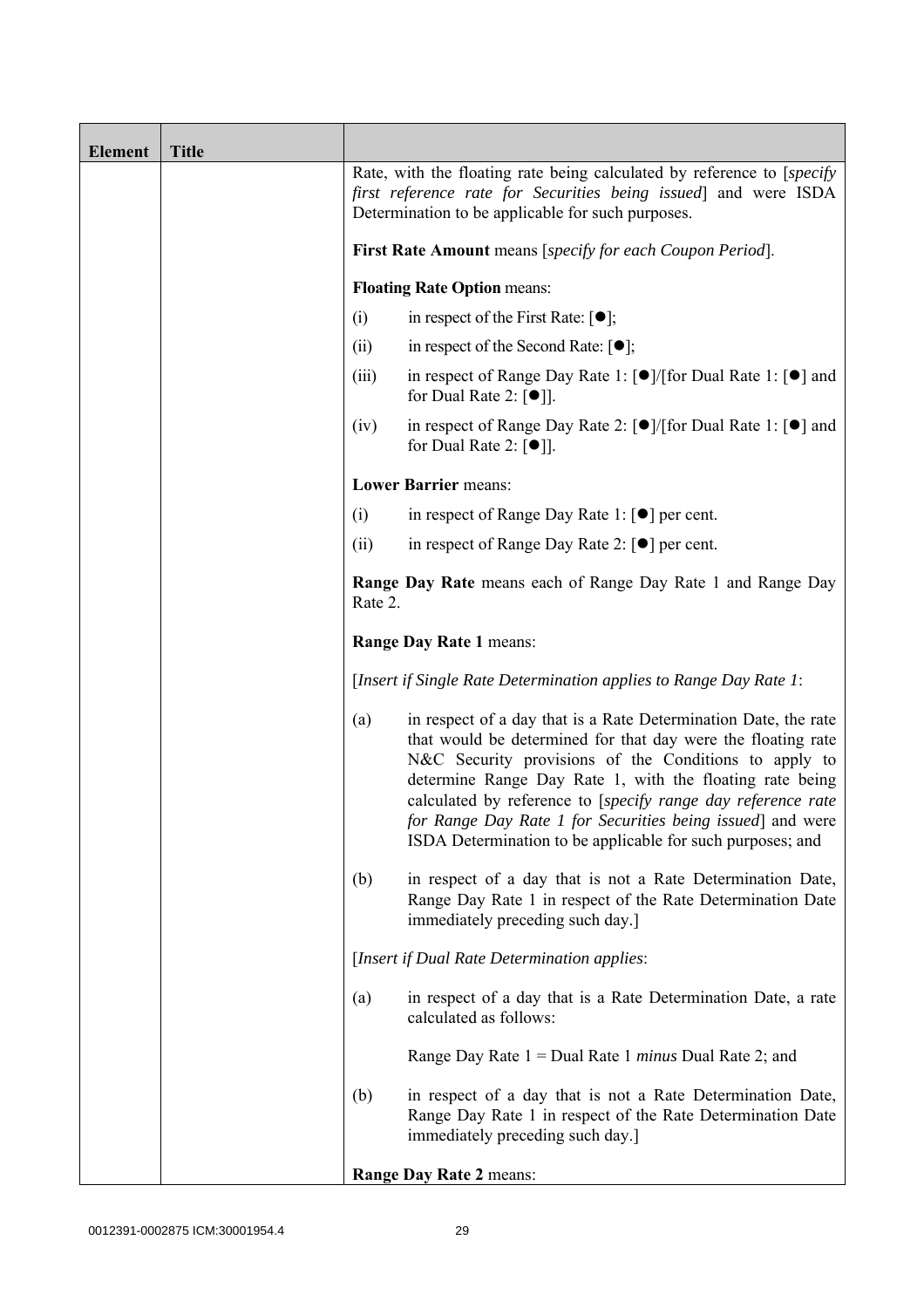| <b>Element</b> | <b>Title</b> |     |                                                                                                                                                                                                                                                                                                                                                                                                                                                  |
|----------------|--------------|-----|--------------------------------------------------------------------------------------------------------------------------------------------------------------------------------------------------------------------------------------------------------------------------------------------------------------------------------------------------------------------------------------------------------------------------------------------------|
|                |              |     | [Insert if Single Rate Determination applies to Range Day Rate 2:                                                                                                                                                                                                                                                                                                                                                                                |
|                |              | (a) | in respect of a day that is a Rate Determination Date, the rate<br>that would be determined for that day were the floating rate<br>N&C Security provisions of the Conditions to apply to<br>determine Range Day Rate 2, with the floating rate being<br>calculated by reference to [specify range day reference rate<br>for Range Day Rate 2 for Securities being issued] and were<br>ISDA Determination to be applicable for such purposes; and |
|                |              | (b) | in respect of a day that is not a Rate Determination Date,<br>Range Day Rate 2 in respect of the Rate Determination Date<br>immediately preceding such day.]                                                                                                                                                                                                                                                                                     |
|                |              |     | [Insert if Dual Rate Determination applies:                                                                                                                                                                                                                                                                                                                                                                                                      |
|                |              | (a) | in respect of a day that is a Rate Determination Date, a rate<br>calculated as follows:                                                                                                                                                                                                                                                                                                                                                          |
|                |              |     | Range Day Rate $2 =$ Dual Rate 1 <i>minus</i> Dual Rate 2; and                                                                                                                                                                                                                                                                                                                                                                                   |
|                |              | (b) | in respect of a day that is not a Rate Determination Date,<br>Range Day Rate 2 in respect of the Rate Determination Date<br>immediately preceding such day.]                                                                                                                                                                                                                                                                                     |
|                |              |     | Range Day Accrual Rate means, in respect of a Coupon<br>Period[:][,][If Single Rate Observation Date applies, insert:                                                                                                                                                                                                                                                                                                                            |
|                |              | (a) | if on the relevant Rate Observation Date both:                                                                                                                                                                                                                                                                                                                                                                                                   |
|                |              |     | (i)<br>Range Day Rate 1 is equal to or greater than its Lower<br>Barrier and equal to or less than its Upper Barrier; and                                                                                                                                                                                                                                                                                                                        |
|                |              |     | Range Day Rate 2 is equal to or greater than its Lower<br>(ii)<br>Barrier and equal to or less than its Upper Barrier,                                                                                                                                                                                                                                                                                                                           |
|                |              |     | then $1$ ; and                                                                                                                                                                                                                                                                                                                                                                                                                                   |
|                |              | (b) | if on the relevant Rate Observation Date either or both of the<br>following conditions is met:                                                                                                                                                                                                                                                                                                                                                   |
|                |              |     | (i)<br>Range Day Rate 1 is less than its Lower Barrier or<br>greater than its Upper Barrier; or                                                                                                                                                                                                                                                                                                                                                  |
|                |              |     | (ii)<br>Range Day Rate 2 is less than its Lower Barrier or<br>greater than its Upper Barrier,                                                                                                                                                                                                                                                                                                                                                    |
|                |              |     | then zero,                                                                                                                                                                                                                                                                                                                                                                                                                                       |
|                |              |     | provided that, in each case, if the Rate Observation Date is not a Rate<br>Determination Date, each Range Day Rate used for these purposes                                                                                                                                                                                                                                                                                                       |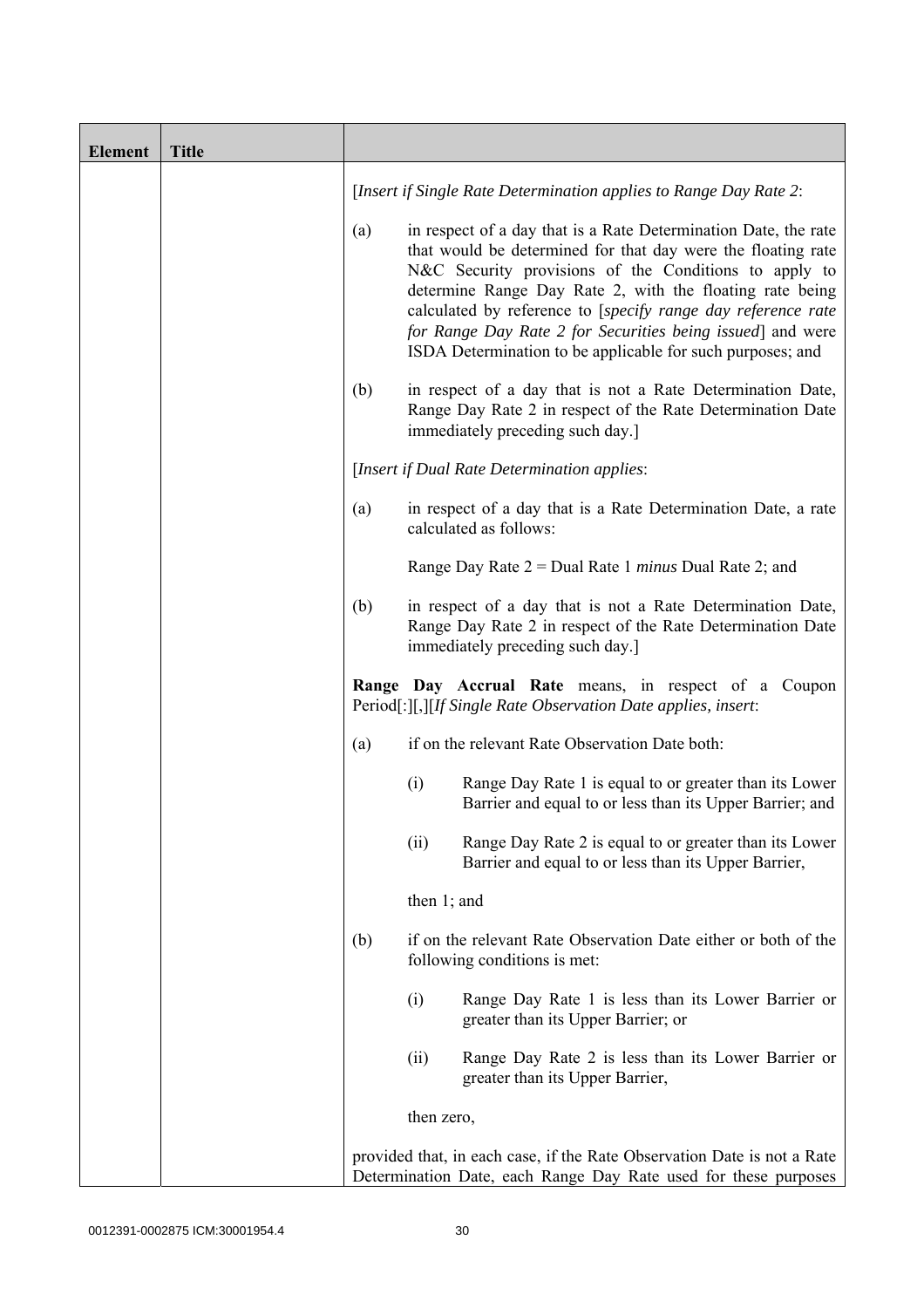| <b>Element</b> | <b>Title</b> |                                                                                                                                                                                                                                                                                                                  |                                                     |                                                                                                                                                                                                                                                                                                                                                                                                                                                             |  |
|----------------|--------------|------------------------------------------------------------------------------------------------------------------------------------------------------------------------------------------------------------------------------------------------------------------------------------------------------------------|-----------------------------------------------------|-------------------------------------------------------------------------------------------------------------------------------------------------------------------------------------------------------------------------------------------------------------------------------------------------------------------------------------------------------------------------------------------------------------------------------------------------------------|--|
|                |              |                                                                                                                                                                                                                                                                                                                  |                                                     | shall be the respective Range Day Rates in respect of the Rate<br>Determination Date immediately preceding such Rate Observation<br>Date.][If Single Rate Observation Date does not apply, insert: a rate<br>expressed as a percentage calculated by the Calculation Agent equal to<br>the quotient of (a) the Range Day Numerator (as numerator) and (b)<br>the Range Day Denominator (as denominator), in each case in respect<br>of such Coupon Period.] |  |
|                |              | [Range Day Denominator means, in respect of a Coupon Period, the<br>total number of [calendar days][Business Days] in such Coupon<br>Period.]<br><b>[Range Day Numerator</b> means, in respect of a Coupon Period, the<br>total number of [calendar days][Business Days] in such Coupon<br>Period on which both: |                                                     |                                                                                                                                                                                                                                                                                                                                                                                                                                                             |  |
|                |              |                                                                                                                                                                                                                                                                                                                  |                                                     |                                                                                                                                                                                                                                                                                                                                                                                                                                                             |  |
|                |              | (i)                                                                                                                                                                                                                                                                                                              |                                                     | Range Day Rate 1 is equal to or greater than its Lower Barrier<br>and equal to or less than its Upper Barrier; and                                                                                                                                                                                                                                                                                                                                          |  |
|                |              | (ii)                                                                                                                                                                                                                                                                                                             |                                                     | Range Day Rate 2 is equal to or greater than its Lower Barrier<br>and equal to or less than its Upper Barrier.]                                                                                                                                                                                                                                                                                                                                             |  |
|                |              | Rate Determination Centre means [ $\bullet$ ]/[TARGET 2].                                                                                                                                                                                                                                                        |                                                     |                                                                                                                                                                                                                                                                                                                                                                                                                                                             |  |
|                |              | open].                                                                                                                                                                                                                                                                                                           |                                                     | Rate Determination Date means a day on which commercial banks<br>and foreign exchange markets settle payments and are open for<br>general business (including dealing in foreign exchange and foreign<br>currency deposits) in $\lceil \bullet \rceil / \lceil a \rceil$ day on which the TARGET2 System is                                                                                                                                                 |  |
|                |              | [If Single Rate Observation Date applies, insert: Rate Observation<br>Date means, in respect of a Coupon Period, the date specified in<br>respect of such Coupon Period in the applicable Final Terms.]                                                                                                          |                                                     |                                                                                                                                                                                                                                                                                                                                                                                                                                                             |  |
|                |              |                                                                                                                                                                                                                                                                                                                  |                                                     | [Rate of Interest Cap means [ $\bullet$ ] per cent.]                                                                                                                                                                                                                                                                                                                                                                                                        |  |
|                |              |                                                                                                                                                                                                                                                                                                                  |                                                     | Rate of Interest Floor means [[ $\bullet$ ] per cent.][zero].                                                                                                                                                                                                                                                                                                                                                                                               |  |
|                |              | Rates Performance means, in respect of a Coupon Period, a rate<br>expressed as a percentage calculated by the Calculation Agent equal to<br>the sum of:                                                                                                                                                          |                                                     |                                                                                                                                                                                                                                                                                                                                                                                                                                                             |  |
|                |              |                                                                                                                                                                                                                                                                                                                  | (a)                                                 | the product of (i) the First Rate Amount and (ii) the<br>First Rate, in each case in respect of such Coupon<br>Period;                                                                                                                                                                                                                                                                                                                                      |  |
|                |              |                                                                                                                                                                                                                                                                                                                  | (b)                                                 | the product of (i) the Second Rate Amount and (ii) the<br>Second Rate, in each case in respect of such Coupon<br>Period; and                                                                                                                                                                                                                                                                                                                                |  |
|                |              |                                                                                                                                                                                                                                                                                                                  | (c)                                                 | the Third Rate in respect of such Coupon Period.                                                                                                                                                                                                                                                                                                                                                                                                            |  |
|                |              |                                                                                                                                                                                                                                                                                                                  | Rates Performance Cap means [ $\bullet$ ] per cent. |                                                                                                                                                                                                                                                                                                                                                                                                                                                             |  |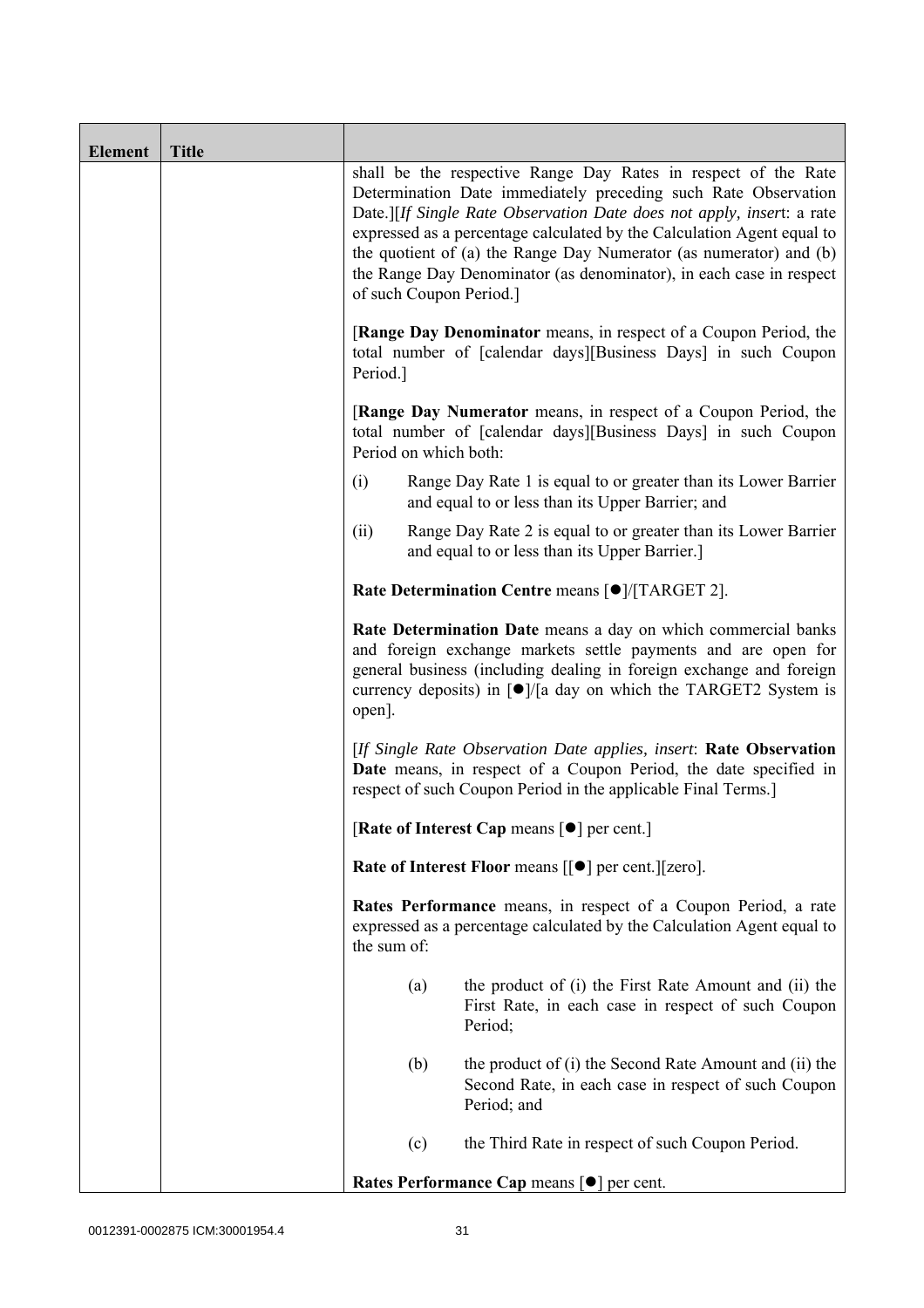| <b>Element</b> | <b>Title</b> |                                                                                                                                                                                                                                                                                                                                                                                                                              |                          |                                                                                 |                                                                                                         |
|----------------|--------------|------------------------------------------------------------------------------------------------------------------------------------------------------------------------------------------------------------------------------------------------------------------------------------------------------------------------------------------------------------------------------------------------------------------------------|--------------------------|---------------------------------------------------------------------------------|---------------------------------------------------------------------------------------------------------|
|                |              | Rates Performance Floor means [ $\bullet$ ] per cent.                                                                                                                                                                                                                                                                                                                                                                        |                          |                                                                                 |                                                                                                         |
|                |              |                                                                                                                                                                                                                                                                                                                                                                                                                              | <b>Reset Date means:</b> |                                                                                 |                                                                                                         |
|                |              | (i)                                                                                                                                                                                                                                                                                                                                                                                                                          |                          | in respect of the First Rate:                                                   | [specify the first day of the<br>Coupon Period /[specify the<br>last day of the Coupon<br>Period;       |
|                |              | (ii)                                                                                                                                                                                                                                                                                                                                                                                                                         |                          | in respect of the Second Rate:                                                  | [specify the second day of<br>the Coupon Period /[specify<br>the last day of the Coupon<br>Period;      |
|                |              | (iii)                                                                                                                                                                                                                                                                                                                                                                                                                        |                          | in respect of Range Day Rate 1:                                                 | $\lceil \bullet \rceil$ (for Dual Rate 1: $\lceil \bullet \rceil$<br>and for Dual Rate 2: $[\bullet]$ . |
|                |              | (iv)                                                                                                                                                                                                                                                                                                                                                                                                                         |                          | in respect of Range Day Rate 2:                                                 | $\lceil \bullet \rceil$ (for Dual Rate 1: $\lceil \bullet \rceil$<br>and for Dual Rate 2: $[•]$ ].      |
|                |              | <b>Second Rate</b> means, in respect of a Coupon Period, the rate that<br>would be determined for that Coupon Period were the floating rate<br>N&C Security provisions of the Conditions to apply to determine the<br>Second Rate, with the floating rate being calculated by reference to<br>[specify second reference rate for Securities being issued] and were<br>ISDA Determination to be applicable for such purposes. |                          |                                                                                 |                                                                                                         |
|                |              |                                                                                                                                                                                                                                                                                                                                                                                                                              |                          | <b>Second Rate Amount</b> means [specify for each Coupon Period].               |                                                                                                         |
|                |              |                                                                                                                                                                                                                                                                                                                                                                                                                              |                          | <b>Third Rate</b> means [specify for each Coupon Period].                       |                                                                                                         |
|                |              |                                                                                                                                                                                                                                                                                                                                                                                                                              |                          | <b>Upper Barrier means:</b>                                                     |                                                                                                         |
|                |              | (i)                                                                                                                                                                                                                                                                                                                                                                                                                          |                          | in respect of Range Day Rate 1: [●] per cent.                                   |                                                                                                         |
|                |              | (11)                                                                                                                                                                                                                                                                                                                                                                                                                         |                          | in respect of Range Day Rate 2: [●] per cent.]                                  |                                                                                                         |
|                |              | [In the case of Leveraged Inflation Interest N&C Securities: The<br>Rate of Interest for each Coupon Period shall be a rate expressed as a<br>percentage (which will not be less than, but may be equal to, zero)<br>calculated by the Calculation Agent equal to the sum of:                                                                                                                                                |                          |                                                                                 |                                                                                                         |
|                |              | (a)                                                                                                                                                                                                                                                                                                                                                                                                                          |                          | the Base Rate of Interest; and                                                  |                                                                                                         |
|                |              | (b)                                                                                                                                                                                                                                                                                                                                                                                                                          | (i)                      | the Cap; or, if less                                                            |                                                                                                         |
|                |              |                                                                                                                                                                                                                                                                                                                                                                                                                              | (ii)                     | Performance in respect of such Coupon Period.                                   | $(x)$ the Floor or, if greater, $(y)$ the Leveraged Index                                               |
|                |              | Where:                                                                                                                                                                                                                                                                                                                                                                                                                       |                          |                                                                                 |                                                                                                         |
|                |              |                                                                                                                                                                                                                                                                                                                                                                                                                              |                          | <b>Base Rate of Interest means <math>\lceil \bullet \rceil</math> per cent.</b> |                                                                                                         |
|                |              |                                                                                                                                                                                                                                                                                                                                                                                                                              |                          | Cap means $[\bullet]$ per cent.                                                 |                                                                                                         |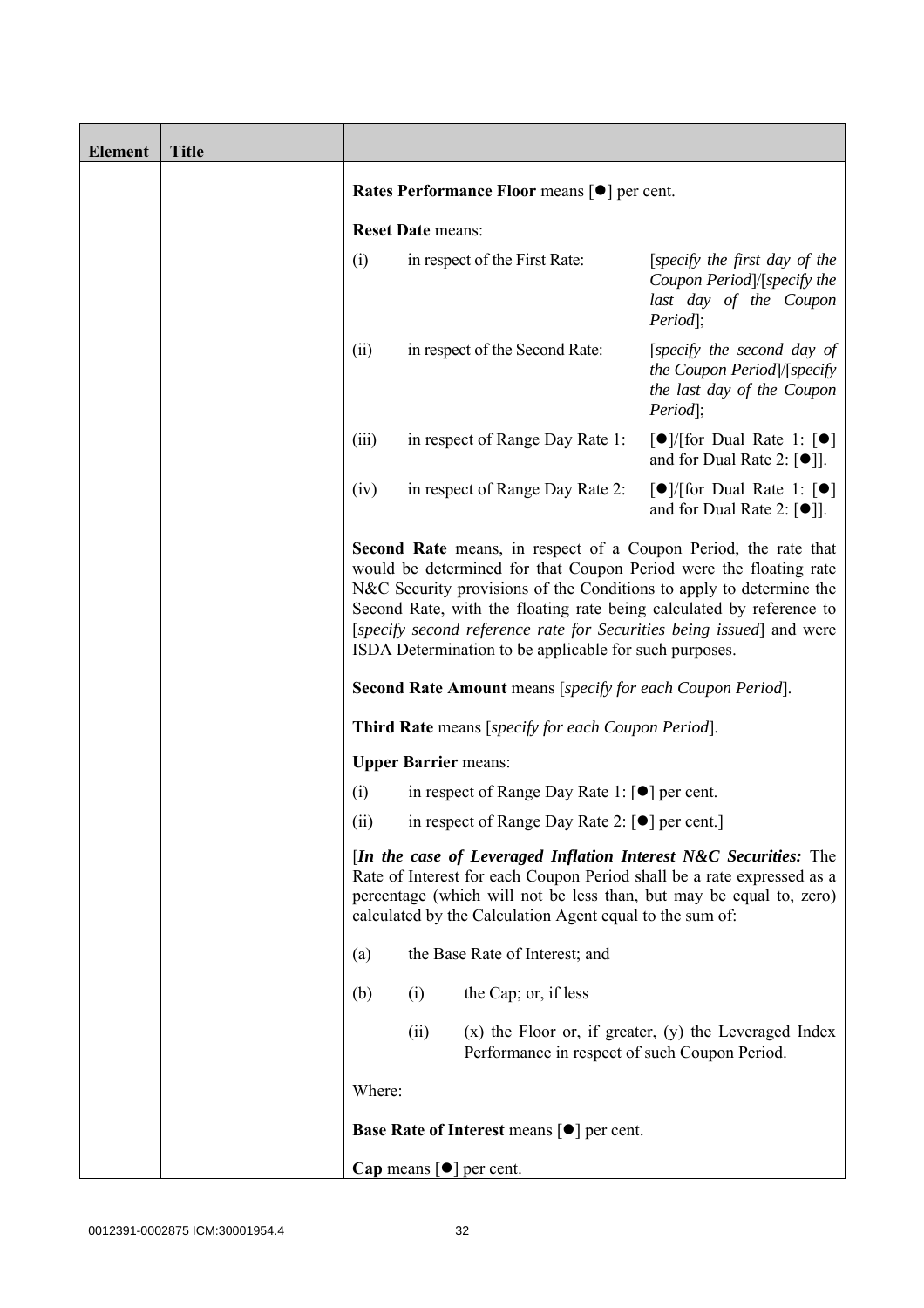| <b>Element</b> | <b>Title</b> |                                                                                                                                                                                                                                                                                                                                                                                                                                                                                                                                                                                                                                                                                     |
|----------------|--------------|-------------------------------------------------------------------------------------------------------------------------------------------------------------------------------------------------------------------------------------------------------------------------------------------------------------------------------------------------------------------------------------------------------------------------------------------------------------------------------------------------------------------------------------------------------------------------------------------------------------------------------------------------------------------------------------|
|                |              | Final Index Level means, in respect of a Coupon Period, [If Linear<br>Interpolation does not apply, insert: the Index Level for the relevant<br>Reference Month for such Coupon Period.][If Linear Interpolation<br><i>applies, insert: a level calculated by the Calculation Agent by linear</i><br>interpolation based on the Index Levels for the Index for the months<br>that fall [insert value of "x" below] months and [insert value of "y"<br>below] months prior to the month in which the Coupon Payment Date<br>for such Coupon Period is scheduled to fall. For these purposes the<br>Final Index Level will be calculated in accordance with the following<br>formula: |
|                |              | ${IL_{m-x}} + \frac{{\left( {nbd_{final} } \right) - 1}}{{N{D_m}}} \ge \left( {IL_{m-y}} - IL_{m-x} \right)$                                                                                                                                                                                                                                                                                                                                                                                                                                                                                                                                                                        |
|                |              | Where:                                                                                                                                                                                                                                                                                                                                                                                                                                                                                                                                                                                                                                                                              |
|                |              | <b>x</b> means $\lceil \bullet \rceil$ ;                                                                                                                                                                                                                                                                                                                                                                                                                                                                                                                                                                                                                                            |
|                |              | $y$ means $[\bullet]$ ;                                                                                                                                                                                                                                                                                                                                                                                                                                                                                                                                                                                                                                                             |
|                |              | $IL_{m-x}$ means, in respect of a Coupon Period, the Index Level for the<br>month that is x months prior to the month in which the Coupon<br>Accrual Date for such Coupon Period is scheduled to fall;                                                                                                                                                                                                                                                                                                                                                                                                                                                                              |
|                |              | $IL_{m-v}$ means, in respect of a Coupon Period, the Index Level for the<br>month that is y months prior to the month in which the Coupon<br>Accrual Date for such Coupon Period is scheduled to fall;                                                                                                                                                                                                                                                                                                                                                                                                                                                                              |
|                |              | <b>nbd</b> <sub>final</sub> means, in respect of a Coupon Period, the actual number of<br>calendar days from and including the first day of the month in which<br>the Coupon Accrual Date for such Coupon Period is scheduled to fall<br>to and including such Coupon Accrual Date; and                                                                                                                                                                                                                                                                                                                                                                                             |
|                |              | $NDm$ means, in respect of a Coupon Period, the number of calendar<br>days in the month in which the Coupon Accrual Date for such Coupon<br>Period is scheduled to fall.]                                                                                                                                                                                                                                                                                                                                                                                                                                                                                                           |
|                |              | <b>Floor</b> means $\lceil \bullet \rceil$ per cent.                                                                                                                                                                                                                                                                                                                                                                                                                                                                                                                                                                                                                                |
|                |              | <b>Index</b> means $\lceil \bullet \rceil$ .                                                                                                                                                                                                                                                                                                                                                                                                                                                                                                                                                                                                                                        |
|                |              | Index Level means, in respect of a month and subject to the inflation<br>linked adjustment provisions of the Conditions, the first publication or<br>announcement of a level of the Index for such month.                                                                                                                                                                                                                                                                                                                                                                                                                                                                           |
|                |              | Index Performance means, in respect of a Coupon Period, a rate<br>expressed as a percentage calculated by the Calculation Agent equal to<br>the quotient of (a) (i) the Final Index Level in respect of such Coupon<br>Period minus (ii) the Initial Index Level in respect of such Coupon Period<br>(as numerator) and (b) the Initial Index Level in respect of such Coupon<br>Period (as denominator).                                                                                                                                                                                                                                                                           |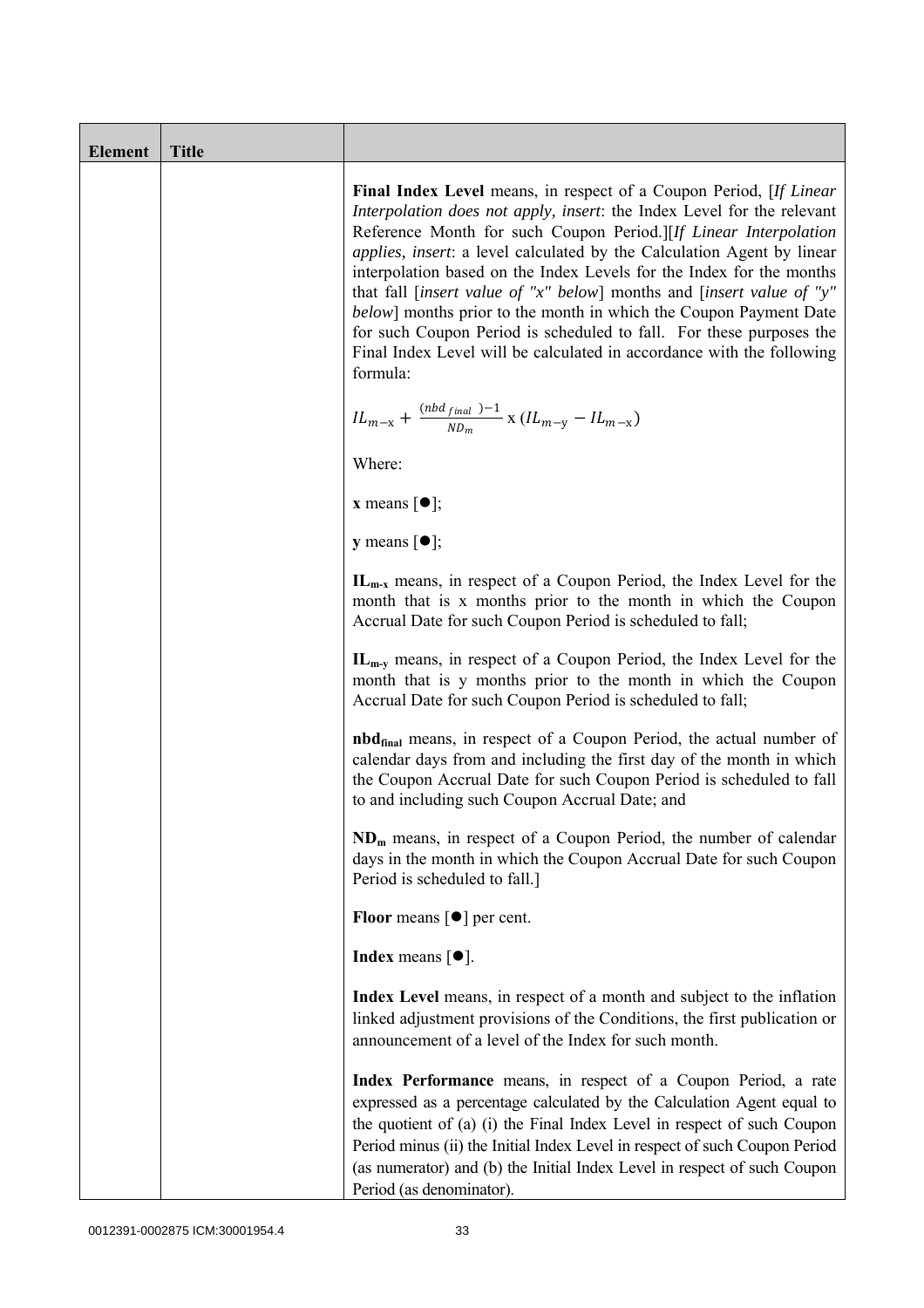| <b>Element</b> | <b>Title</b> |                                                                                                                                                                                                                                                                                                                                                                                                                                                                                                                                                                                                                         |
|----------------|--------------|-------------------------------------------------------------------------------------------------------------------------------------------------------------------------------------------------------------------------------------------------------------------------------------------------------------------------------------------------------------------------------------------------------------------------------------------------------------------------------------------------------------------------------------------------------------------------------------------------------------------------|
|                |              | Initial Index Level means, in respect of such Coupon Period and<br>subject to the inflation linked adjustment provisions of the Conditions,<br>the first publication or announcement of a level of the Index for the<br>calendar month falling the Number of Calendar Months (Initial Index<br>Level) prior to the calendar month in which the first day of such<br>Coupon Period falls.                                                                                                                                                                                                                                |
|                |              | Leverage means $\lceil \bullet \rceil$ per cent.                                                                                                                                                                                                                                                                                                                                                                                                                                                                                                                                                                        |
|                |              | Leveraged Index Performance means, in respect of a Coupon<br>Period, a rate expressed as a percentage calculated by the Calculation<br>Agent equal to the product of (a) the Leverage and (b) (i) the Index<br>Performance in respect of such Coupon Period minus (ii) the Strike.                                                                                                                                                                                                                                                                                                                                      |
|                |              | Number of Calendar Months (Initial Index Level) means [ $\bullet$ ]<br>calendar months.                                                                                                                                                                                                                                                                                                                                                                                                                                                                                                                                 |
|                |              | [If Linear Interpolation does not apply, insert: Number of Calendar<br>Months (Reference Index Level) means [ $\bullet$ ] calendar months.]                                                                                                                                                                                                                                                                                                                                                                                                                                                                             |
|                |              | <b>Reference Month</b> means, in respect of a Coupon Period[:][,] [If<br>Linear Interpolation applies, insert:                                                                                                                                                                                                                                                                                                                                                                                                                                                                                                          |
|                |              | in respect of the determination of $IL_{m-x}$ , the month in respect<br>(a)<br>of which the Index Level for $IL_{m-x}$ falls to be determined; and                                                                                                                                                                                                                                                                                                                                                                                                                                                                      |
|                |              | (b)<br>in respect of the determination of $IL_{m-y}$ , the month in respect<br>of which the Index Level for $IL_{m-v}$ falls to be determined,                                                                                                                                                                                                                                                                                                                                                                                                                                                                          |
|                |              | in each case as described in the definition of Final Index Level above.]                                                                                                                                                                                                                                                                                                                                                                                                                                                                                                                                                |
|                |              | [If Linear Interpolation does not apply, insert: the calendar month<br>falling the Number of Calendar Months (Reference Index Level) prior<br>to the calendar month in which the Coupon Accrual Date in respect of<br>such Coupon Period falls.]                                                                                                                                                                                                                                                                                                                                                                        |
|                |              | <b>Strike</b> means $\lceil \bullet \rceil$ per cent.]                                                                                                                                                                                                                                                                                                                                                                                                                                                                                                                                                                  |
|                |              | [In the case of Swap Rate Linked Interest N&C Securities:                                                                                                                                                                                                                                                                                                                                                                                                                                                                                                                                                               |
|                |              | The Rate of Interest for each Coupon Period shall be a rate expressed<br>as a percentage calculated by the Calculation Agent which is equal to<br>[Insert if Single Swap Rate Determination applies in respect of all<br>Coupon Periods: the relevant Single Swap Rate specified in respect of<br>such Coupon Period.][Insert if Dual Swap Rate Determination applies<br>in respect of all Coupon Periods: the relevant Swap Rate Performance<br>for such Coupon Period.][Insert if each of Single Swap Rate<br>Determination and Dual Swap Rate Determination apply in respect of<br>different Coupon Periods: either: |
|                |              | if Single Swap Rate Determination is specified below in<br>(a)<br>respect of the relevant Coupon Period, the relevant Single<br>Swap Rate specified in respect of such Coupon Period; or                                                                                                                                                                                                                                                                                                                                                                                                                                |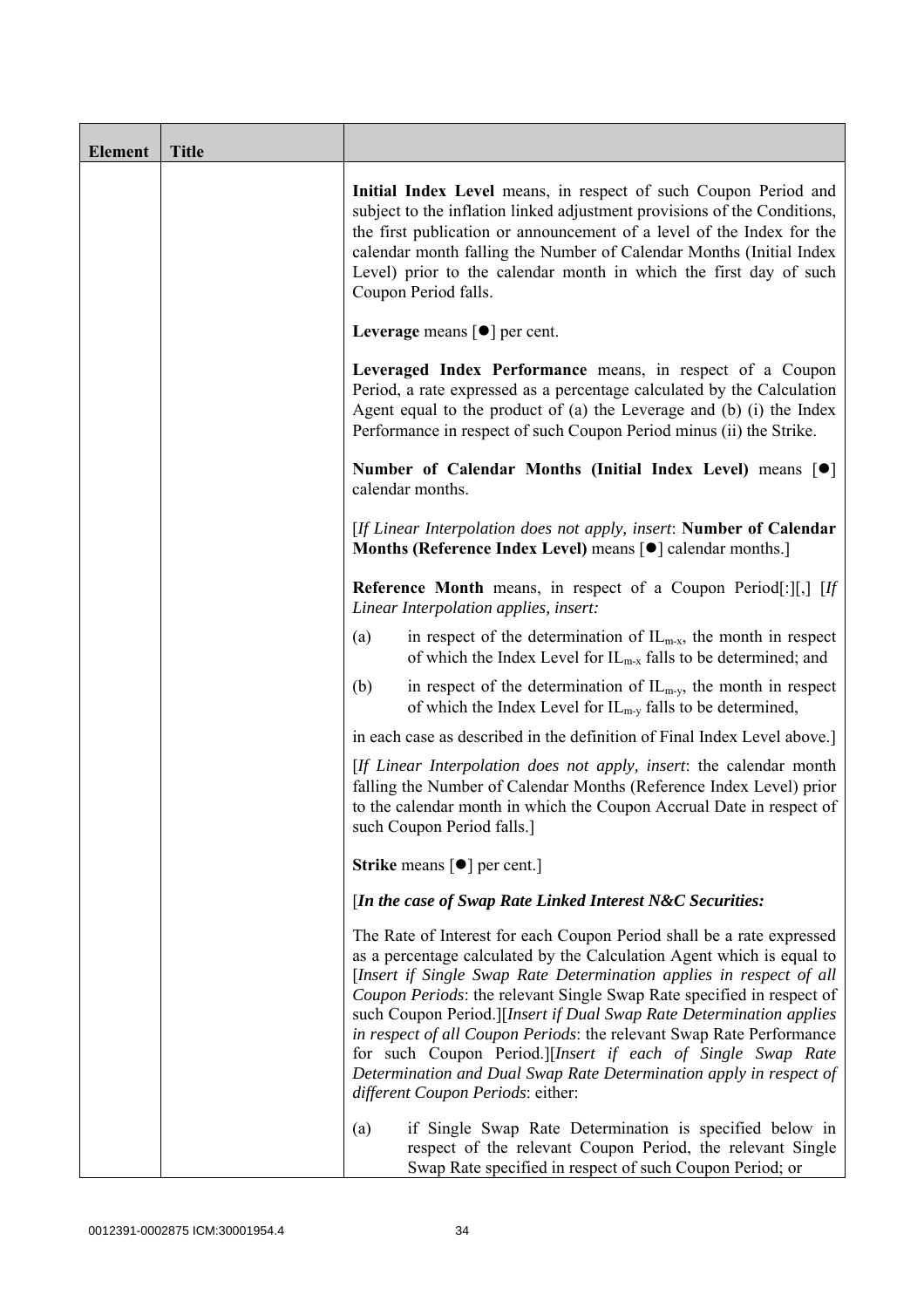| <b>Element</b> | <b>Title</b> |                                                                                                                                                                                                                                                                                                                                                                                                                                                                                                                                                                                                                                                                                                                                                                                                                                                                                                                                                                                                                                                                                                                                               |
|----------------|--------------|-----------------------------------------------------------------------------------------------------------------------------------------------------------------------------------------------------------------------------------------------------------------------------------------------------------------------------------------------------------------------------------------------------------------------------------------------------------------------------------------------------------------------------------------------------------------------------------------------------------------------------------------------------------------------------------------------------------------------------------------------------------------------------------------------------------------------------------------------------------------------------------------------------------------------------------------------------------------------------------------------------------------------------------------------------------------------------------------------------------------------------------------------|
|                |              | (b)<br>if Dual Swap Rate Determination is specified below in respect<br>of the relevant Coupon Period, the Swap Rate Performance<br>for such Coupon Period.]                                                                                                                                                                                                                                                                                                                                                                                                                                                                                                                                                                                                                                                                                                                                                                                                                                                                                                                                                                                  |
|                |              | Where:                                                                                                                                                                                                                                                                                                                                                                                                                                                                                                                                                                                                                                                                                                                                                                                                                                                                                                                                                                                                                                                                                                                                        |
|                |              | [Insert if Dual Swap Rate Determination applies to any Coupon<br>Period: Swap Rate Performance means, in respect of a Coupon<br>Period, a rate expressed as a percentage calculated by the Calculation<br>Agent which is equal to:                                                                                                                                                                                                                                                                                                                                                                                                                                                                                                                                                                                                                                                                                                                                                                                                                                                                                                            |
|                |              | Swap Rate Performance = RPM x $[FSR + LF_1 x SSR + LF_2 x RDF]$                                                                                                                                                                                                                                                                                                                                                                                                                                                                                                                                                                                                                                                                                                                                                                                                                                                                                                                                                                                                                                                                               |
|                |              | Where:                                                                                                                                                                                                                                                                                                                                                                                                                                                                                                                                                                                                                                                                                                                                                                                                                                                                                                                                                                                                                                                                                                                                        |
|                |              | <b>FSR</b> means the relevant First Swap Rate for such Coupon Period;                                                                                                                                                                                                                                                                                                                                                                                                                                                                                                                                                                                                                                                                                                                                                                                                                                                                                                                                                                                                                                                                         |
|                |              | $LF1$ means the applicable leverage factor for such Coupon Period<br>as specified below;                                                                                                                                                                                                                                                                                                                                                                                                                                                                                                                                                                                                                                                                                                                                                                                                                                                                                                                                                                                                                                                      |
|                |              | $LF2$ means the applicable leverage factor for such Coupon Period<br>as specified below;                                                                                                                                                                                                                                                                                                                                                                                                                                                                                                                                                                                                                                                                                                                                                                                                                                                                                                                                                                                                                                                      |
|                |              | <b>RPM</b> means the Rate Performance Multiplier for such Coupon<br>Period;                                                                                                                                                                                                                                                                                                                                                                                                                                                                                                                                                                                                                                                                                                                                                                                                                                                                                                                                                                                                                                                                   |
|                |              | RDF means the Rate Deduction Factor for such Coupon Period;<br>and                                                                                                                                                                                                                                                                                                                                                                                                                                                                                                                                                                                                                                                                                                                                                                                                                                                                                                                                                                                                                                                                            |
|                |              | <b>SSR</b> means the relevant Second Swap Rate for such Coupon<br>Period,                                                                                                                                                                                                                                                                                                                                                                                                                                                                                                                                                                                                                                                                                                                                                                                                                                                                                                                                                                                                                                                                     |
|                |              | each as further specified below.]                                                                                                                                                                                                                                                                                                                                                                                                                                                                                                                                                                                                                                                                                                                                                                                                                                                                                                                                                                                                                                                                                                             |
|                |              | For the purposes of determining [each of] [the Single Swap Rate[,]]<br>[the First Swap Rate and the Second Swap Rate] [(each a Swap<br><b>Rate</b> )] the relevant rate for a Coupon Period shall be determined<br>under the floating rate N&C Security provisions as though the<br>relevant swap rate was a floating rate to which ISDA Determination<br>applied and on the basis of the Floating Rate Option, the Designated<br>Maturity and the Reset Date specified in respect of the<br>[relevant][Single] Swap Rate and Coupon Period below[, provided<br>that, $[(i)]$ [if the rate so determined in the case of [the First Swap Rate]<br>[or] [the Second Swap Rate] is greater than [the First Swap Rate Cap]<br>[or] [Second Swap Rate Cap] [(respectively)] for such Coupon Period,<br>the relevant Swap Rate shall be equal to such cap] [and (ii)] [if the rate<br>so determined in the case of [the First Swap Rate] [or] [the Second<br>Swap Rate] is less than [the First Swap Rate Floor] [or] [Second Swap<br>Rate Floor] [(respectively)] for such Coupon Period, the relevant<br>Swap Rate shall be equal to such floor]. |
|                |              | [For each Coupon Period in respect of which Single Swap Rate<br>Determination applies, insert: In respect of the Coupon Period[s]<br>[describe relevant Coupon Periods] Single Swap Rate Determination<br>shall apply and the following terms have the following meanings:<br><b>Designated Maturity means <math>\lceil \bullet \rceil</math>;</b>                                                                                                                                                                                                                                                                                                                                                                                                                                                                                                                                                                                                                                                                                                                                                                                            |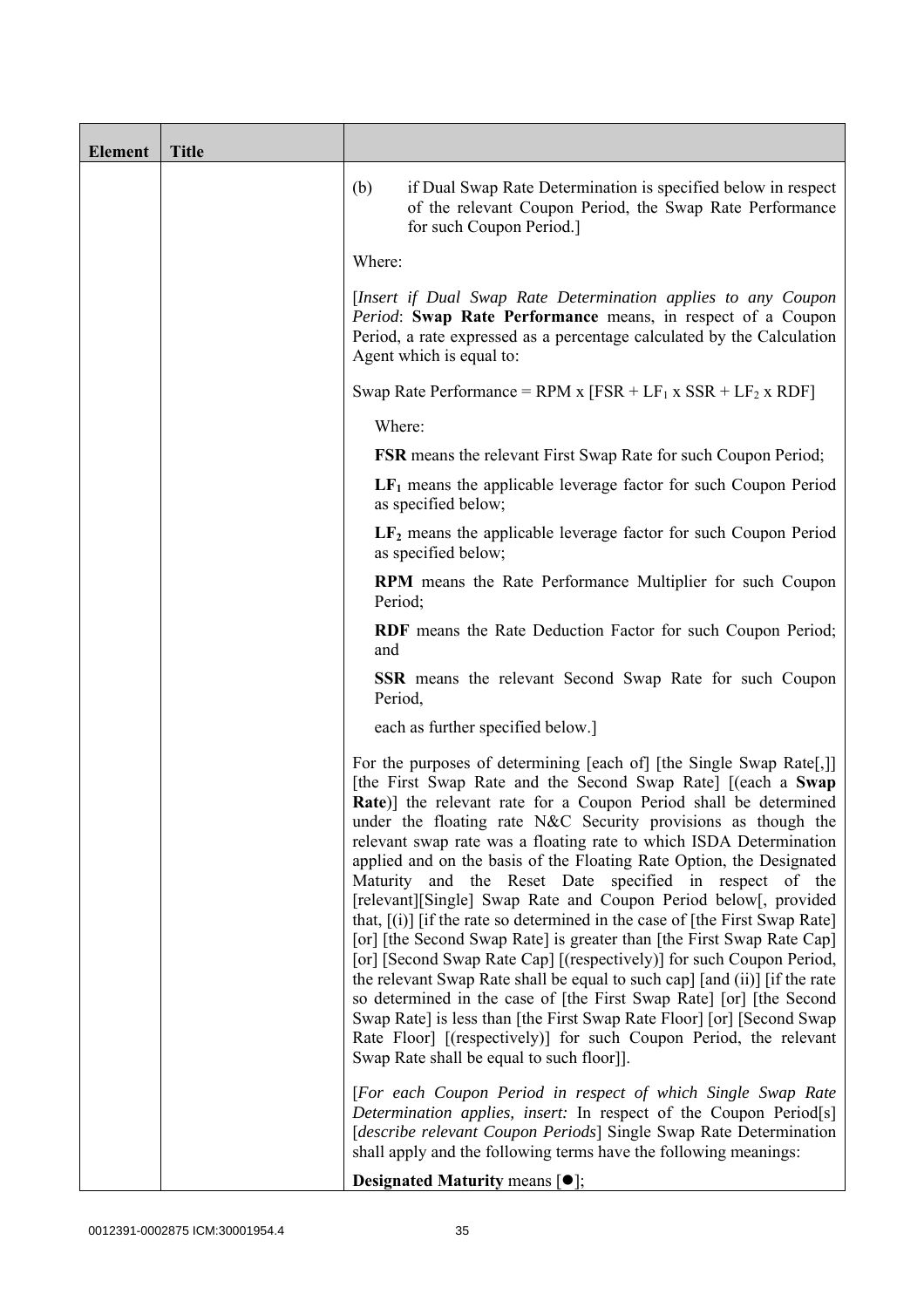| <b>Element</b> | <b>Title</b> |                                                                                                                                                                                                                                                                                                                                                                                                                                  |
|----------------|--------------|----------------------------------------------------------------------------------------------------------------------------------------------------------------------------------------------------------------------------------------------------------------------------------------------------------------------------------------------------------------------------------------------------------------------------------|
|                |              | <b>Floating Rate Option means <math>[•]</math>;</b>                                                                                                                                                                                                                                                                                                                                                                              |
|                |              | <b>Reference Swap Rate: means [●];and</b>                                                                                                                                                                                                                                                                                                                                                                                        |
|                |              | <b>Reset Date means [●][.][; [and]]</b>                                                                                                                                                                                                                                                                                                                                                                                          |
|                |              | [For each Coupon Period in respect of which Dual Swap Rate<br>Determination applies, insert: In respect of the Coupon Period <sup>[s]</sup><br>[describe relevant Coupon Periods] Dual Swap Rate Determination<br>shall apply and the following terms have the following meanings:                                                                                                                                               |
|                |              | <b>LF</b> <sub>1</sub> means $\lceil \bullet \rceil$ ;                                                                                                                                                                                                                                                                                                                                                                           |
|                |              | LF <sub>2</sub> means $\lceil \bullet \rceil$ ;                                                                                                                                                                                                                                                                                                                                                                                  |
|                |              | <b>Rate Deduction Factor means <math>[①]</math>;</b>                                                                                                                                                                                                                                                                                                                                                                             |
|                |              | Rate Performance Multiplier means $[•]$ ; and                                                                                                                                                                                                                                                                                                                                                                                    |
|                |              | In respect of the First Swap Rate:                                                                                                                                                                                                                                                                                                                                                                                               |
|                |              | Reference Swap Rate: means [ $\bullet$ ];                                                                                                                                                                                                                                                                                                                                                                                        |
|                |              | <b>Floating Rate Option means <math>[•]</math>;</b>                                                                                                                                                                                                                                                                                                                                                                              |
|                |              | <b>Designated Maturity means <math>\lceil \bullet \rceil</math>; [and]</b>                                                                                                                                                                                                                                                                                                                                                       |
|                |              | <b>Reset Date means <math>[\bullet]</math>; [and]</b>                                                                                                                                                                                                                                                                                                                                                                            |
|                |              | <b>[First Swap Rate Cap means [<math>\bullet</math>]; and</b> ]                                                                                                                                                                                                                                                                                                                                                                  |
|                |              | <b>[First Swap Rate Floor means [<math>\bullet</math>]; and]</b>                                                                                                                                                                                                                                                                                                                                                                 |
|                |              | In respect of the Second Swap Rate:                                                                                                                                                                                                                                                                                                                                                                                              |
|                |              | Reference Swap Rate: means [●];                                                                                                                                                                                                                                                                                                                                                                                                  |
|                |              | <b>Floating Rate Option means <math>[①]</math>;</b>                                                                                                                                                                                                                                                                                                                                                                              |
|                |              | <b>Designated Maturity means <math>\lceil \bullet \rceil</math>; [and]</b>                                                                                                                                                                                                                                                                                                                                                       |
|                |              | <b>Reset Date means <math>[\bullet]</math>[.][; and]</b>                                                                                                                                                                                                                                                                                                                                                                         |
|                |              | [Second Swap Rate Cap means [ $\bullet$ ][.][; and]]                                                                                                                                                                                                                                                                                                                                                                             |
|                |              | [Second Swap Rate Floor means [●].]]                                                                                                                                                                                                                                                                                                                                                                                             |
|                |              | (repeat as necessary to cover the bases for Single Swap Rate<br>Determination and Dual Swap Rate Determination for all Coupon<br>Periods)]                                                                                                                                                                                                                                                                                       |
|                |              | [In the case of Equity Linked Securities, insert:                                                                                                                                                                                                                                                                                                                                                                                |
|                |              | <b>Adjustment and Disruption Events</b>                                                                                                                                                                                                                                                                                                                                                                                          |
|                |              | The Securities may be subject to cancellation, early redemption or<br>adjustment (including as to valuation and in certain circumstances<br>share substitutions) if certain corporate events (such as events<br>affecting the value of a Share (including Share divisions or<br>consolidations, extraordinary dividends and capital calls); de-listing of<br>a Share; insolvency, merger or nationalisation of a Share issuer; a |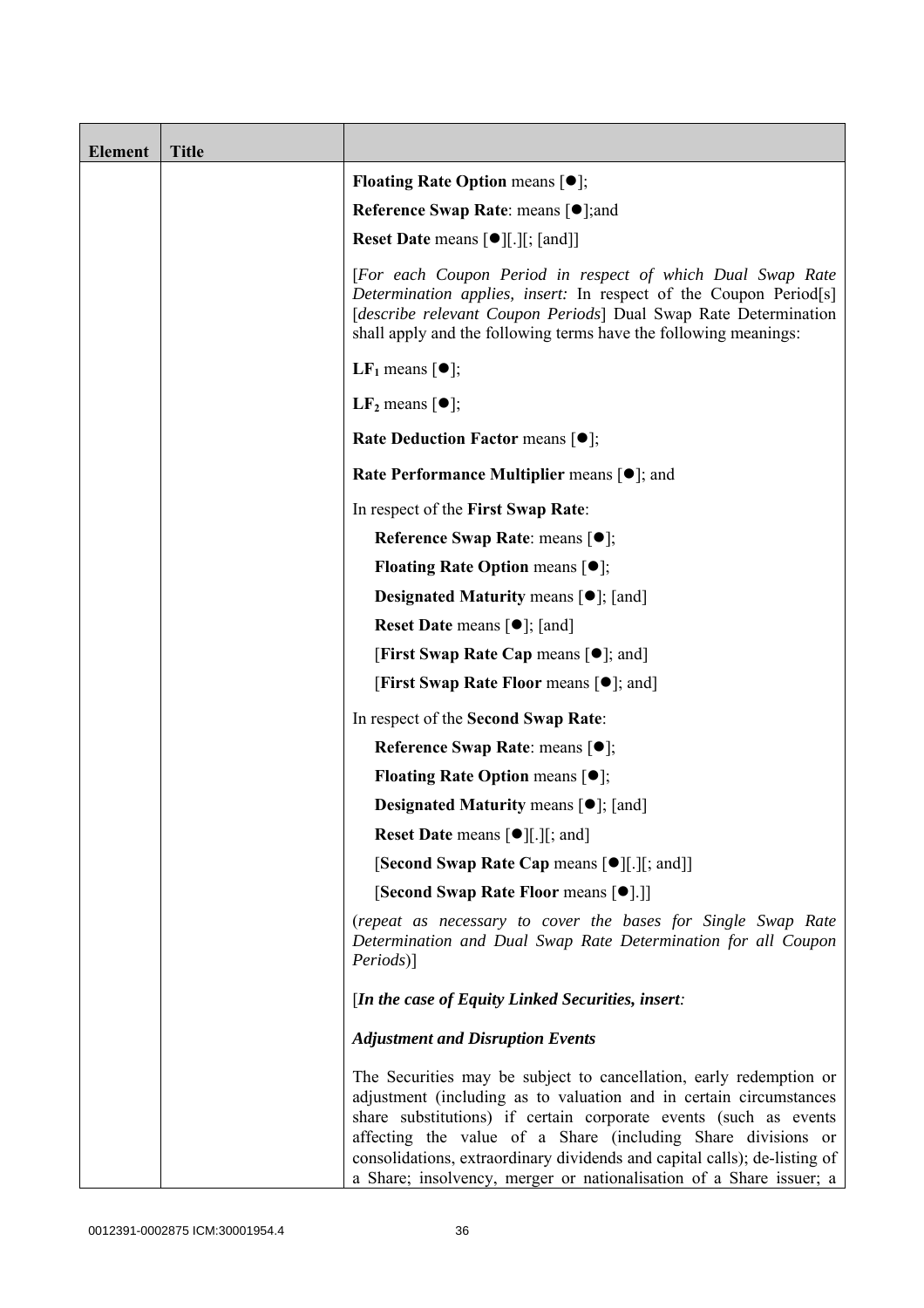| Element | <b>Title</b> |                                                                                                                                                                                                                                                                                                                                                                                                                                                               |  |  |  |
|---------|--------------|---------------------------------------------------------------------------------------------------------------------------------------------------------------------------------------------------------------------------------------------------------------------------------------------------------------------------------------------------------------------------------------------------------------------------------------------------------------|--|--|--|
|         |              | tender offer or redenomination of a Share) occur, if certain events<br>(such as illegality, disruptions or cost increases) occur with respect to<br>the Issuer's or any of its affiliates' hedging arrangements, or if<br>insolvency filings are made with respect to the issuer of a share.                                                                                                                                                                  |  |  |  |
|         |              | If certain disruption events occur with respect to valuation of a Share<br>such valuation will be postponed and may be made by the Calculation<br>Agent. Payments may also be postponed.]                                                                                                                                                                                                                                                                     |  |  |  |
|         |              | [In the case of Index Linked Securities, insert:                                                                                                                                                                                                                                                                                                                                                                                                              |  |  |  |
|         |              | <b>Adjustment and Disruption Events</b>                                                                                                                                                                                                                                                                                                                                                                                                                       |  |  |  |
|         |              | The Securities may be subject to cancellation or early redemption or<br>adjustment if an Index is modified or cancelled and there is no<br>successor Index acceptable to the Calculation Agent, if an Index's<br>sponsor fails to calculate and announce such Index, or certain events<br>(such as illegality, disruptions or cost increases) occur with respect to<br>the Issuer's or any of its affiliates' hedging arrangements.                           |  |  |  |
|         |              | If certain disruption events occur with respect to valuation of an Index<br>such valuation will be postponed and may be made by the Calculation<br>Agent. Payments may also be postponed.]                                                                                                                                                                                                                                                                    |  |  |  |
|         |              | [In the case of Inflation Linked Securities, insert:                                                                                                                                                                                                                                                                                                                                                                                                          |  |  |  |
|         |              | <b>Adjustment Events</b>                                                                                                                                                                                                                                                                                                                                                                                                                                      |  |  |  |
|         |              | The Securities may be subject to adjustment if the Index is not<br>published or announced, there is a successor Index, an Index level is<br>corrected or the Index is rebased and may be subject to early<br>redemption or cancellation if the Index ceases to be published and<br>there is no appropriate alternative index acceptable to the Calculation<br>Agent. In certain circumstances the Calculation Agent may calculate<br>the Index level itself.] |  |  |  |
|         |              | [In the case of $FX$ Linked Securities, insert:                                                                                                                                                                                                                                                                                                                                                                                                               |  |  |  |
|         |              | <b>Disruption Events</b>                                                                                                                                                                                                                                                                                                                                                                                                                                      |  |  |  |
|         |              | If certain disruption events occur with respect to valuation of a<br>Currency Pair, [an alternative valuation method may be used,<br>valuation may be made by the Calculation Agent, valuation may be<br>postponed or the Securities may be subject to early redemption or<br>cancellation].]                                                                                                                                                                 |  |  |  |
|         |              | Please also refer to Element C.9 above.                                                                                                                                                                                                                                                                                                                                                                                                                       |  |  |  |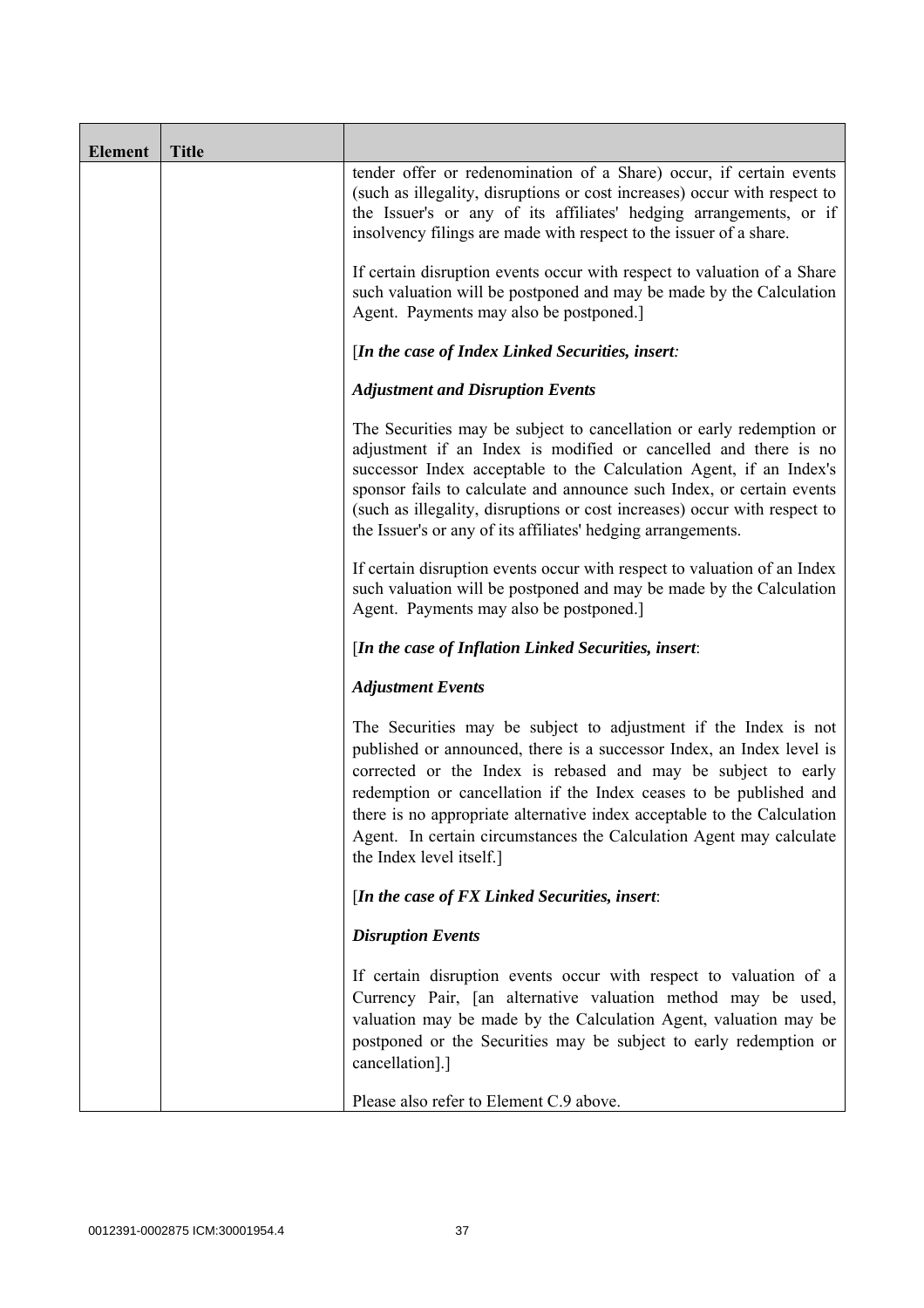| <b>Element</b> | <b>Title</b>                                                                                                                                                                                                                                                             |                                                                                                                                                                                                                                                                                                                                                                                                                                                                                                                                                                                                                                                                                                                                                                                                                                                                                                                                                                     |
|----------------|--------------------------------------------------------------------------------------------------------------------------------------------------------------------------------------------------------------------------------------------------------------------------|---------------------------------------------------------------------------------------------------------------------------------------------------------------------------------------------------------------------------------------------------------------------------------------------------------------------------------------------------------------------------------------------------------------------------------------------------------------------------------------------------------------------------------------------------------------------------------------------------------------------------------------------------------------------------------------------------------------------------------------------------------------------------------------------------------------------------------------------------------------------------------------------------------------------------------------------------------------------|
| [C.11]         | Admission to Trading<br>on a regulated market<br>(Include this Element<br>C.11 only if the<br>relevant Securities have<br>a minimum<br>denomination of less<br>than $\text{\textsterling}100,000$ or are<br>Derivative Securities as<br>defined in Element C.9<br>above) | Securities issued under the Programme may be listed and admitted to<br>trading on the Irish Stock Exchange's Main Securities Market or<br>Global Exchange Market or such other stock exchange or market<br>specified below, or may be issued on an unlisted basis.<br>Issue specific summary:<br>[Application [has been] [is expected to be] made by the Issuer (or on<br>its behalf) for the Securities to be admitted to the Official List and to<br>trading on [the Irish Stock Exchange's [Main Securities Market/Global]<br>Exchange Market]][the [regulated market][Professional Securities<br>Market] of the London Stock Exchange][the [regulated][EuroMTF]<br>market of the Luxembourg Stock Exchange][the Electronic Bond<br>Market of Borsa Italiana S.p.A. (MOT)][the Electronic Securitised<br>Derivatives Market of Borsa Italiana S.p.A. (SeDeX)].<br>[Not applicable, the Securities are not intended to be admitted to<br>trading on any market.]] |
| [C.15]         | How the value of the<br>investment is affected<br>by the value of the<br>underlying assets<br>(Include this Element<br>C.15 only if the<br>relevant Securities are<br>Derivative Securities as<br>defined in Element C.9<br>above)                                       | $[If the Securities are N&C Securities, insert: The [Insert if]$<br><i>applicable:</i> Rate of Interest and the] Final Redemption Amount][If the<br>Securities are W&C Securities, insert: The Cash Settlement Amount]<br>([in each case,] if any) payable in respect of the Securities [is/are]<br>calculated by reference to [insert relevant underlying(s) (i.e. the<br>relevant Reference Item $(s)$ ].<br>Please also see Element C.18.]                                                                                                                                                                                                                                                                                                                                                                                                                                                                                                                       |
| [C.16]         | Maturity<br>(Include this Element<br>only<br>if<br>C.16<br>the<br>relevant Securities are<br>Derivative Securities as<br>defined in Element C.9<br><i>above</i> )                                                                                                        | [If the Securities are N&C Securities, insert: The Maturity Date of the<br>Securities is [ <sup>o</sup> ] [If the N&C Securities are Zero Recovery Single<br>Name Credit Linked N&C Securities or Zero Recovery Basket Credit<br>Linked N&C Securities, insert: (the Scheduled Maturity Date),<br>subject to adjustment for [insert relevant postponement events]].]<br>[If the Securities are W&C Securities, insert: The Settlement Date of<br>the Securities is $\lceil \bullet \rceil$ [the fifth Business Day following the last<br>occurring valuation date.]]]                                                                                                                                                                                                                                                                                                                                                                                               |
| [C.17]         | Settlement procedure of<br>derivative securities<br>(Include this Element<br>C.17 only if the<br>relevant Securities are<br>Derivative Securities as                                                                                                                     | [The Securities will be cash-settled.]]                                                                                                                                                                                                                                                                                                                                                                                                                                                                                                                                                                                                                                                                                                                                                                                                                                                                                                                             |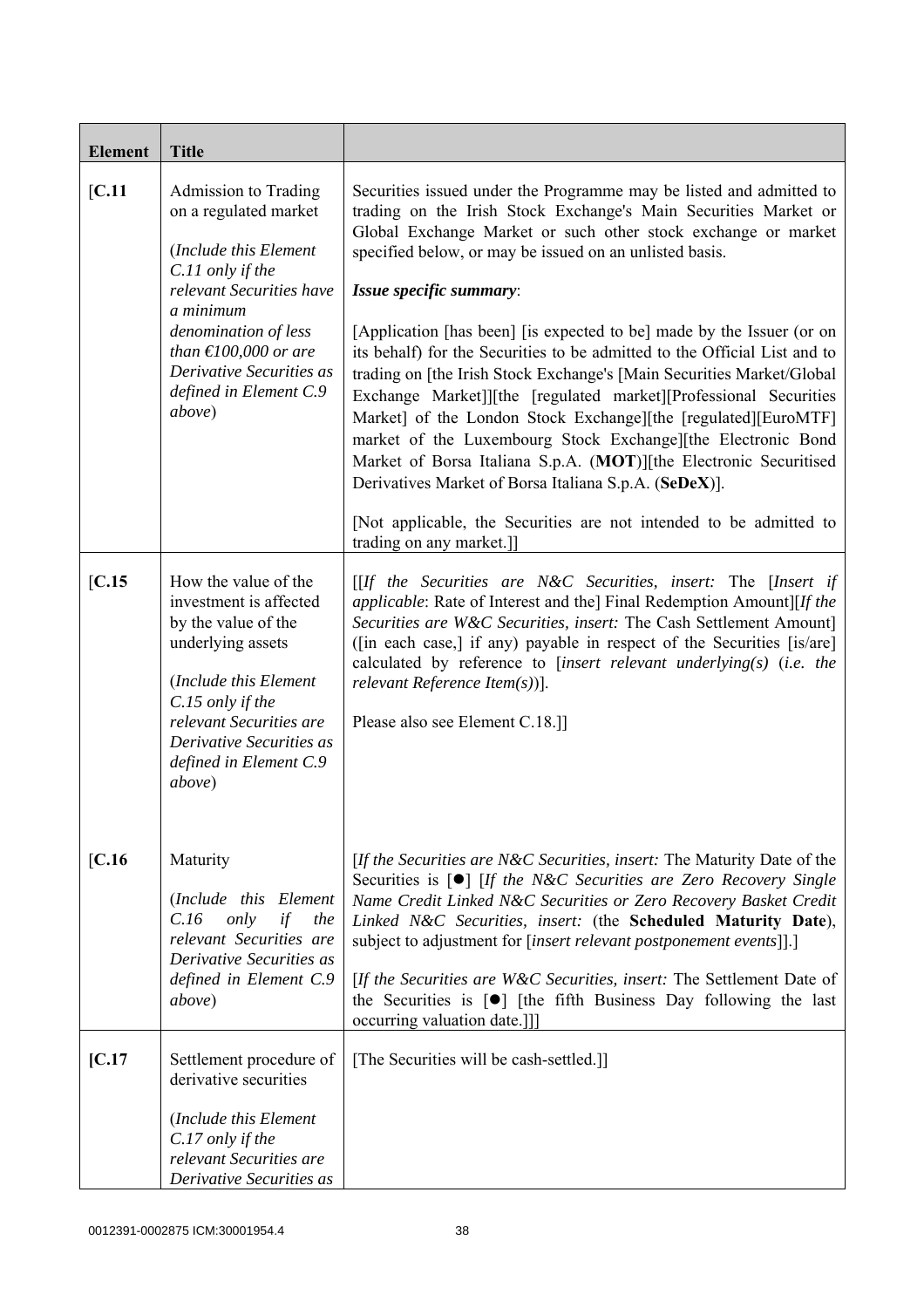| <b>Element</b> | <b>Title</b>                                                                                      |                                                                                                                                                                                                                                                                                                                                                                                                                                                                                           |
|----------------|---------------------------------------------------------------------------------------------------|-------------------------------------------------------------------------------------------------------------------------------------------------------------------------------------------------------------------------------------------------------------------------------------------------------------------------------------------------------------------------------------------------------------------------------------------------------------------------------------------|
|                | defined in Element C.9<br>above)                                                                  |                                                                                                                                                                                                                                                                                                                                                                                                                                                                                           |
| [C.18]         | Return on derivative<br>securities                                                                | Nominal interest rate and date from which interest becomes payable<br>and due dates for interest                                                                                                                                                                                                                                                                                                                                                                                          |
|                | (Include this Element                                                                             | [The Securities do not pay interest.]                                                                                                                                                                                                                                                                                                                                                                                                                                                     |
| above)         | C.18 only if the<br>relevant Securities are<br>Derivative Securities as<br>defined in Element C.9 | [In the case of Fixed Rate Securities, insert: The Securities bear<br>interest [from their date of issue/from [ $\bullet$ ]] at the fixed rate of $\lceil \bullet \rceil$ per<br>cent. per annum. Interest will be paid [annually] in arrear on [ $\bullet$ ] in<br>each year. The first interest payment will be made on $[\bullet]$ .]                                                                                                                                                  |
|                |                                                                                                   | [In the case of Floating Rate Securities, insert: The Securities bear<br>interest [from their date of issue/from [ $\bullet$ ]] at floating rates calculated<br>by reference to [specify reference rate] [plus/minus] a margin of $[\bullet]$<br>per cent. Interest will be paid [quarterly/semi-annually/annually] in<br>arrear on $\lceil \bullet \rceil$ in each year, subject to adjustment for non-business<br>days]. The first interest payment will be made on [ <sup>•</sup> ].]] |
|                |                                                                                                   | [In the case of Securities whose interest payments are calculated by<br>reference to an underlying, insert: Payments of interest in respect of<br>the Securities will be determined by reference to the performance of<br>the $[insert$ relevant underlying $(s)$ ] and extract, insert here and<br>complete the relevant pro forma disclosure from item C.10 that<br>reflects the basis for the calculation of interest of the Securities]                                               |
|                |                                                                                                   | [In the case of Zero Recovery Basket Credit Linked N&C Securities,<br>insert: The interest payable in respect of each nominal amount of<br>Securities equal to the Calculation Amount for each Coupon Period<br>will be calculated on the Outstanding Nominal Amount (as described<br>further below) as of the last day of such Coupon Period.                                                                                                                                            |
|                |                                                                                                   | [If the Securities are N&C Securities, insert: Redemption at Maturity                                                                                                                                                                                                                                                                                                                                                                                                                     |
|                |                                                                                                   | Unless previously redeemed or purchased and cancelled, each<br>Security will be redeemed by the Issuer on the Maturity Date at<br>[●]/[the Final Redemption Amount] [(which shall be determined as<br>set out below in this Element C.18).]                                                                                                                                                                                                                                               |
|                |                                                                                                   | [The Calculation Amount for the Securities is $[•]$ .]                                                                                                                                                                                                                                                                                                                                                                                                                                    |
|                |                                                                                                   | [If the Securities are W&C Securities, insert: Settlement                                                                                                                                                                                                                                                                                                                                                                                                                                 |
|                |                                                                                                   | Each Security entitles its holder, upon due exercise, to receive from<br>the Issuer on the Settlement Date a Cash Settlement Amount (which<br>shall be determined as set out below in this Element C.18).                                                                                                                                                                                                                                                                                 |
|                |                                                                                                   | The Notional Amount per W&C Security is $[•]$ .                                                                                                                                                                                                                                                                                                                                                                                                                                           |
|                |                                                                                                   | The Calculation Agent is $[•]$ .                                                                                                                                                                                                                                                                                                                                                                                                                                                          |
|                |                                                                                                   | [If the Securities are interest bearing, insert: <b>Interest Provisions</b>                                                                                                                                                                                                                                                                                                                                                                                                               |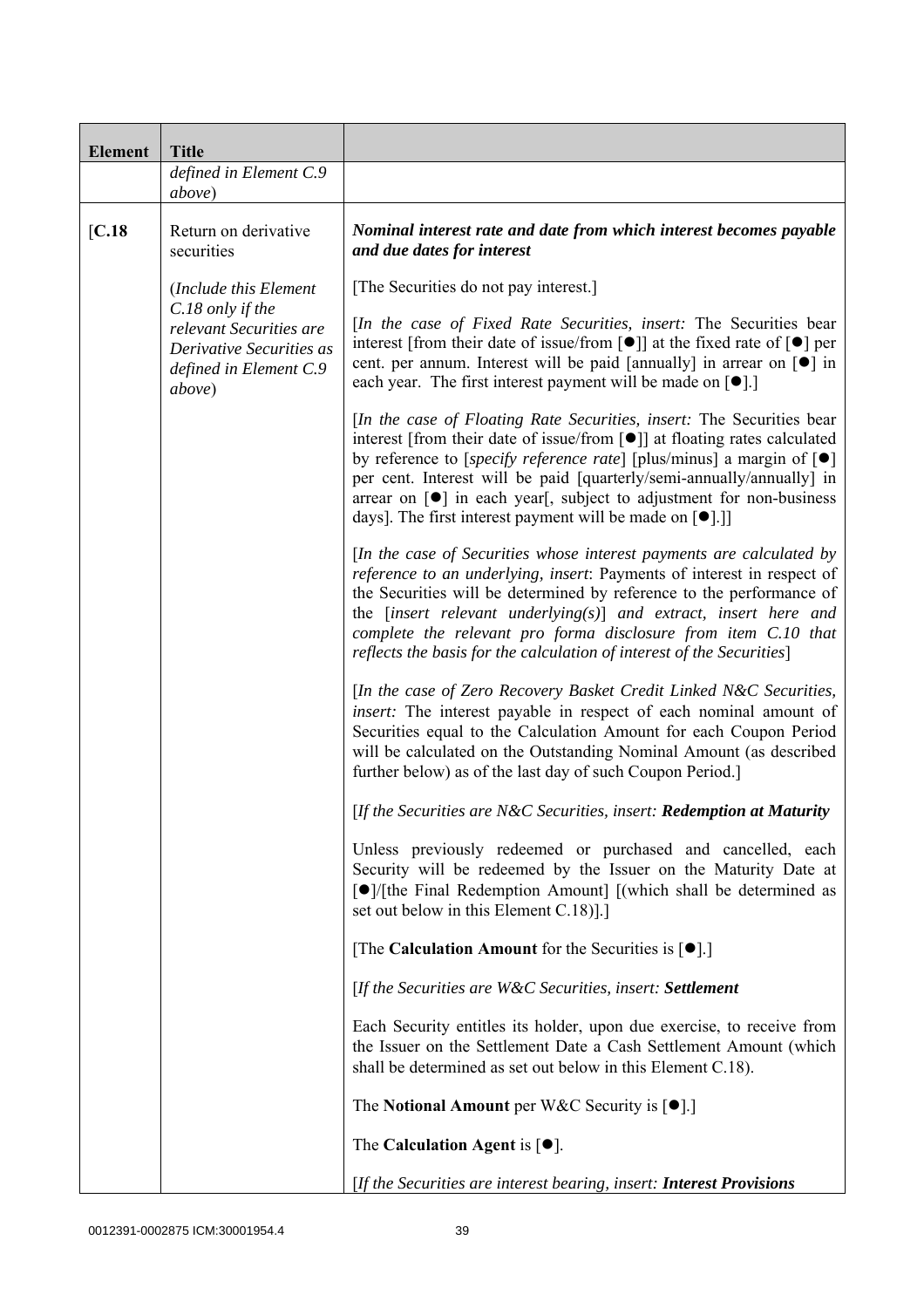| <b>Element</b> | <b>Title</b> |                                                                                                                                                                                                                                                                                                                                                                                                                                                                                                                                              |
|----------------|--------------|----------------------------------------------------------------------------------------------------------------------------------------------------------------------------------------------------------------------------------------------------------------------------------------------------------------------------------------------------------------------------------------------------------------------------------------------------------------------------------------------------------------------------------------------|
|                |              | [If the Securities are not Fixed Rate or Floating Rate Securities,<br><i>insert</i> : Coupon Accrual Date means [ $\bullet$ ].                                                                                                                                                                                                                                                                                                                                                                                                               |
|                |              | Coupon Period means [insert coupon period].                                                                                                                                                                                                                                                                                                                                                                                                                                                                                                  |
|                |              | Coupon Payment Date means [ $\bullet$ ].                                                                                                                                                                                                                                                                                                                                                                                                                                                                                                     |
|                |              | [If the Securities are Fixed or Floating Rate Securities, insert: Day<br><b>Count Fraction means <math>\lceil \bullet \rceil</math>.</b>                                                                                                                                                                                                                                                                                                                                                                                                     |
|                |              | [Business Day Convention means [ $\bullet$ ].]                                                                                                                                                                                                                                                                                                                                                                                                                                                                                               |
|                |              | [If the Securities are N&C Securities, insert: Redemption at Maturity                                                                                                                                                                                                                                                                                                                                                                                                                                                                        |
|                |              | Unless previously redeemed or purchased and cancelled, each<br>Security will be redeemed by the Issuer on the Maturity Date at<br>[specify]/[the Final Redemption Amount (which shall be determined<br>as set out below in this Element $C.18$ ].]                                                                                                                                                                                                                                                                                           |
|                |              | [The Calculation Amount for the Securities is $[•]$ .]                                                                                                                                                                                                                                                                                                                                                                                                                                                                                       |
|                |              | [Insert in the case of FX Redemption N&C Securities: The Final<br>Redemption Amount in respect of each nominal amount of N&C<br>Securities equal to the Calculation Amount shall be an amount in the<br>Settlement Currency (which, when the Floor is zero, will not be less<br>than, but may be equal to, zero) calculated by the Calculation Agent<br>equal to the Calculation Amount multiplied by the greater of (i) the<br>Floor and (ii) a percentage calculated by the Calculation Agent in<br>accordance with the following formula: |
|                |              | Leverage $\times$ Max $\left[0, \sum_{i=1}^{n} W_i \times \frac{X_i - Y_i}{Z_i}\right]$                                                                                                                                                                                                                                                                                                                                                                                                                                                      |
|                |              | Any amount determined pursuant to the above, if not an amount in the<br>Settlement Currency, will be converted into the Settlement Currency at<br>the Exchange Rate. The Final Redemption Amount will be rounded<br>to the nearest two decimal places (or, in the case of Japanese Yen, the<br>nearest whole unit) in the relevant Settlement Currency, 0.005 (or, in<br>the case of Japanese Yen, half a unit) being rounded upwards.                                                                                                       |
|                |              | Where:                                                                                                                                                                                                                                                                                                                                                                                                                                                                                                                                       |
|                |              | Alternate Currency Pair means [specify Alternate Currency Pairs in<br>form of [specify first currency]/[specify second currency]] (repeat in<br>respect of each Alternate Currency Pair).                                                                                                                                                                                                                                                                                                                                                    |
|                |              | <b>Currency Pair</b> means [specify Currency Pairs in form of [specify first]<br>currency]/[specify second currency]] (repeat for each Currency Pair).                                                                                                                                                                                                                                                                                                                                                                                       |
|                |              | <b>Exchange Rate</b> means the spot rate of exchange between the currency                                                                                                                                                                                                                                                                                                                                                                                                                                                                    |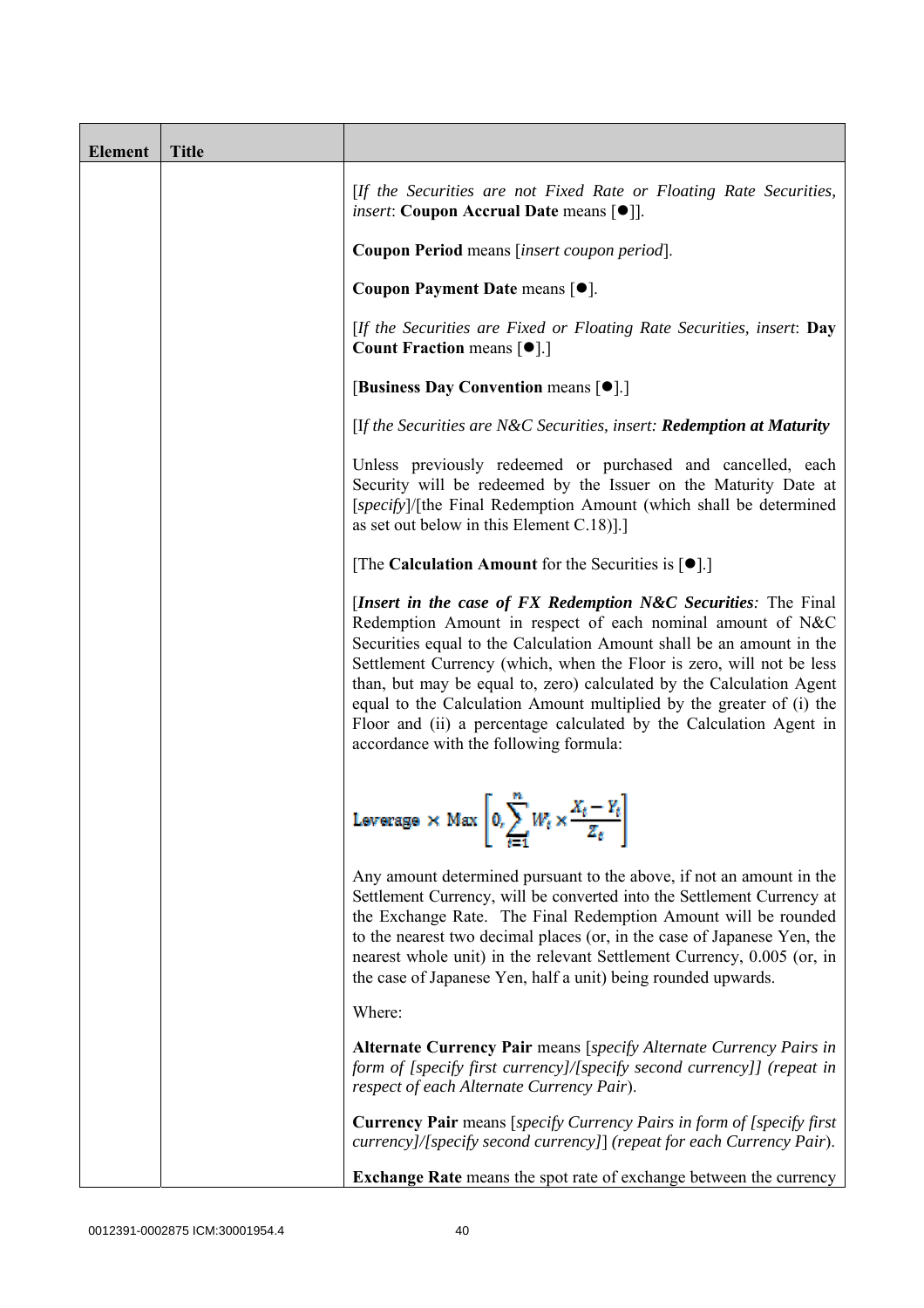| <b>Element</b> | <b>Title</b> |                                                                                                                                                                                                                                                                                                                                                                                                                                                                                                                                                                                                                                                                                                                                   |
|----------------|--------------|-----------------------------------------------------------------------------------------------------------------------------------------------------------------------------------------------------------------------------------------------------------------------------------------------------------------------------------------------------------------------------------------------------------------------------------------------------------------------------------------------------------------------------------------------------------------------------------------------------------------------------------------------------------------------------------------------------------------------------------|
|                |              | in which the Calculation Amount is denominated (the Calculation<br>Amount Currency) and the Settlement Currency (expressed as the<br>number of units (or part units) of the relevant Calculation Amount<br>Currency for which one unit of the relevant Settlement Currency can<br>be exchanged) or on the basis of such other applicable market<br>convention as the Calculation Agent determines appropriate.                                                                                                                                                                                                                                                                                                                    |
|                |              | First Relevant Currency means [ $\bullet$ ] (specify for each Currency<br>Pair).                                                                                                                                                                                                                                                                                                                                                                                                                                                                                                                                                                                                                                                  |
|                |              | Floor means $[•]$ .                                                                                                                                                                                                                                                                                                                                                                                                                                                                                                                                                                                                                                                                                                               |
|                |              | <b>FX Price Source</b> means $[\bullet]$ (specify for each Currency Pair and each<br>Alternate Currency Pair).                                                                                                                                                                                                                                                                                                                                                                                                                                                                                                                                                                                                                    |
|                |              | i means each Currency Pair.                                                                                                                                                                                                                                                                                                                                                                                                                                                                                                                                                                                                                                                                                                       |
|                |              | Leverage means $\lceil \bullet \rceil$ per cent.                                                                                                                                                                                                                                                                                                                                                                                                                                                                                                                                                                                                                                                                                  |
|                |              | Max followed by a series of amounts inside brackets, means<br>whichever is the greater of the amounts separated by a comma inside<br>those brackets.                                                                                                                                                                                                                                                                                                                                                                                                                                                                                                                                                                              |
|                |              | <b>n</b> means the number of Currency Pairs to which the N&C Securities<br>relate.                                                                                                                                                                                                                                                                                                                                                                                                                                                                                                                                                                                                                                                |
|                |              | Reference Exchange Rate means, in respect of a Currency Pair, the<br>spot exchange rate for the First Relevant Currency quoted against the<br>Second Relevant Currency expressed as the number of units of the<br>First Relevant Currency quoted per one unit of the Second Relevant<br>Currency.                                                                                                                                                                                                                                                                                                                                                                                                                                 |
|                |              | <b>Relevant Currency</b> means each currency comprising a Currency Pair<br>and any references to the conversion of one Relevant Currency to<br>another shall be construed as applying in relation to a Currency Pair.                                                                                                                                                                                                                                                                                                                                                                                                                                                                                                             |
|                |              | <b>Second Relevant Currency means [O]</b> (specify for each Currency<br>Pair).                                                                                                                                                                                                                                                                                                                                                                                                                                                                                                                                                                                                                                                    |
|                |              | Settlement Rate means, in respect of a Currency Pair, the Reference<br>Exchange Rate for that Currency Pair on the Valuation Date at the<br>Valuation Time as determined by the Calculation Agent by reference to<br>the Settlement Rate Option for that Currency Pair (and such<br>determination may be made, without limitation, with such adjustments as<br>are, at the discretion of the Calculation Agent, necessary to the published<br>quoting conventions and/or implying the Reference Exchange Rate from<br>more than one Settlement Rate Option) unless any applicable disruption<br>event exists or occurs, in which case, the Settlement Rate for that<br>Currency Pair will be determined by the Calculation Agent. |
|                |              | <b>Settlement Rate Option</b> means, in respect of a Currency Pair, the rate<br>published for the Currency Pair fixing rate on the FX Price Source for<br>that Currency Pair at or about the Valuation Time on the Valuation<br>Date or, if Alternate Currency Pairs are specified for the relevant<br>Currency Pair, the Reference Exchange Rate will be implied from                                                                                                                                                                                                                                                                                                                                                            |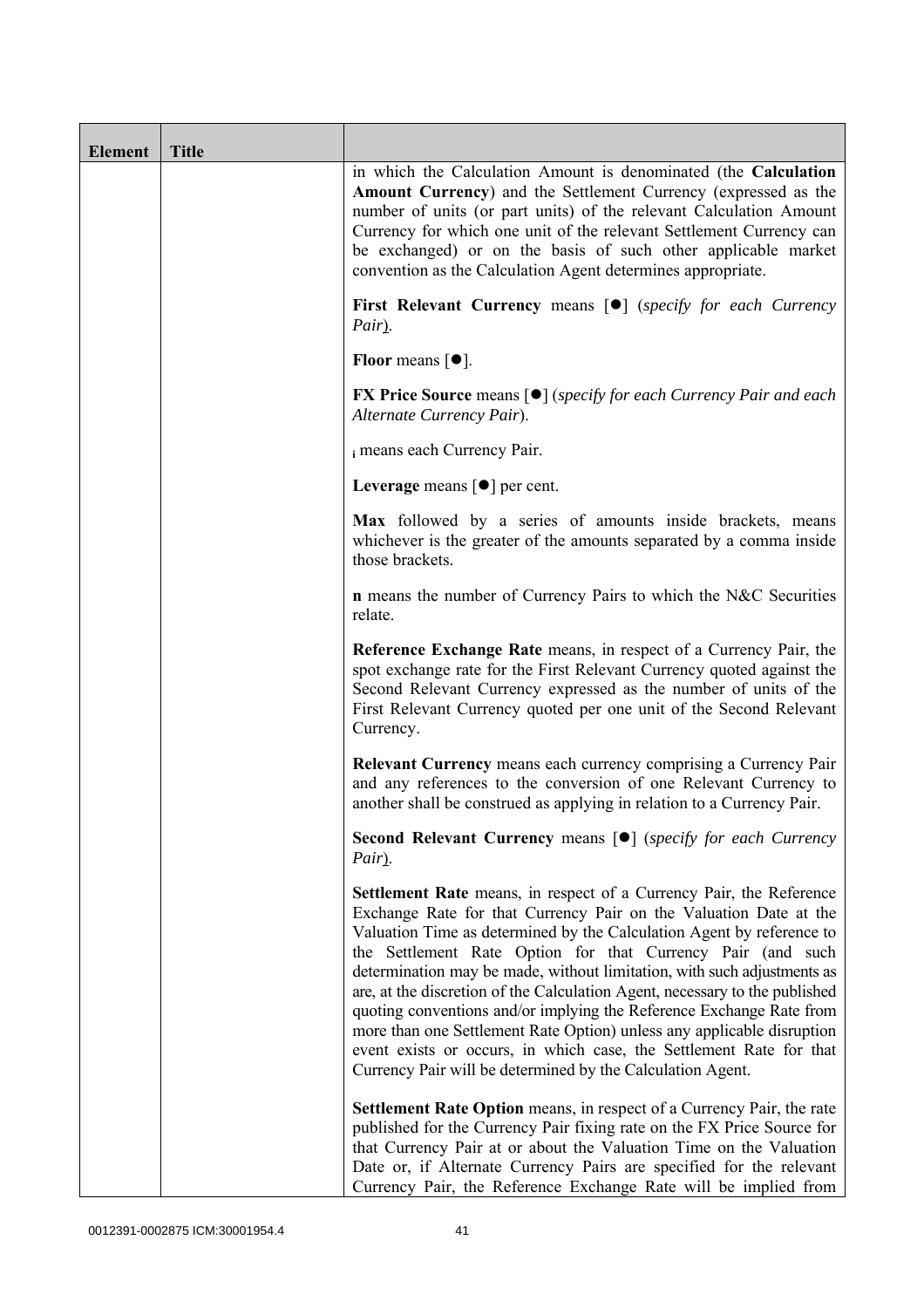| <b>Element</b> | <b>Title</b> |                                                                                                                                                                                                                                                                                                                                                                                                                                                                       |
|----------------|--------------|-----------------------------------------------------------------------------------------------------------------------------------------------------------------------------------------------------------------------------------------------------------------------------------------------------------------------------------------------------------------------------------------------------------------------------------------------------------------------|
|                |              | more than one Settlement Rate Option by determining the rate for<br>each Alternate Currency Pair for that Currency Pair, published for the<br>Alternate Currency Pair fixing rate on the FX Price Source for that<br>Alternate Currency Pair at or about the Valuation Time on the<br>Valuation Date.                                                                                                                                                                 |
|                |              | <b>Strike Rate</b> means $\lceil \bullet \rceil$ ( <i>specify for each Currency Pair</i> ).                                                                                                                                                                                                                                                                                                                                                                           |
|                |              | Valuation Date means $[•]$ .                                                                                                                                                                                                                                                                                                                                                                                                                                          |
|                |              | Valuation Time means $[•]$ .                                                                                                                                                                                                                                                                                                                                                                                                                                          |
|                |              | <b>w</b> <sub>i</sub> means [specify the weighting of each Currency Pair (being a<br>number less than or equal to 1)].                                                                                                                                                                                                                                                                                                                                                |
|                |              | $X_i$ means, in respect of a Currency Pair, the [Settlement Rate in<br>respect of such Currency Pairl/[Strike Rate in respect of such<br>Currency Pair].                                                                                                                                                                                                                                                                                                              |
|                |              | $Y_i$ means, in respect of a Currency Pair, the [Settlement Rate in<br>respect of such Currency Pairl/[Strike Rate in respect of such<br>Currency Pair].                                                                                                                                                                                                                                                                                                              |
|                |              | $Z_i$ means, in respect of a Currency Pair, the [Settlement Rate in<br>respect of such Currency Pairl/[Strike Rate in respect of such<br>Currency Pair]/[1].]                                                                                                                                                                                                                                                                                                         |
|                |              | [Insert in the case of Fixed Denomination FX Redemption N&C<br>Securities: The Final Redemption Amount in respect of each unit or<br>nominal amount of N&C Securities equal to the Calculation Amount<br>shall be an amount in the Settlement Currency (which will not be less<br>than, but may be equal to, zero) calculated by the Calculation Agent<br>equal to the Base Final Redemption Amount divided by the<br>Settlement Rate.                                |
|                |              | Where:                                                                                                                                                                                                                                                                                                                                                                                                                                                                |
|                |              | <b>Base Final Redemption Amount means <math>[①]</math>;</b>                                                                                                                                                                                                                                                                                                                                                                                                           |
|                |              | <b>FX Price Source</b> means, in respect of a Settlement Rate Option, $[•]$ ;                                                                                                                                                                                                                                                                                                                                                                                         |
|                |              | Reference Exchange Rate means the spot exchange rate for the<br>Specified Currency quoted against the Settlement Currency expressed<br>as the number of units of the Specified Currency quoted per unit of the<br>Settlement Currency;                                                                                                                                                                                                                                |
|                |              | Settlement Rate means the Reference Exchange Rate on the<br>Valuation Date at the Valuation Time as determined by the<br>Calculation Agent by reference to the Settlement Rate Option(s) (and<br>such determination may be made, without limitation, with such<br>adjustments as are, at the discretion of the Calculation Agent,<br>necessary to the published quoting conventions and/or implying the<br>Reference Exchange Rate from more than one Settlement Rate |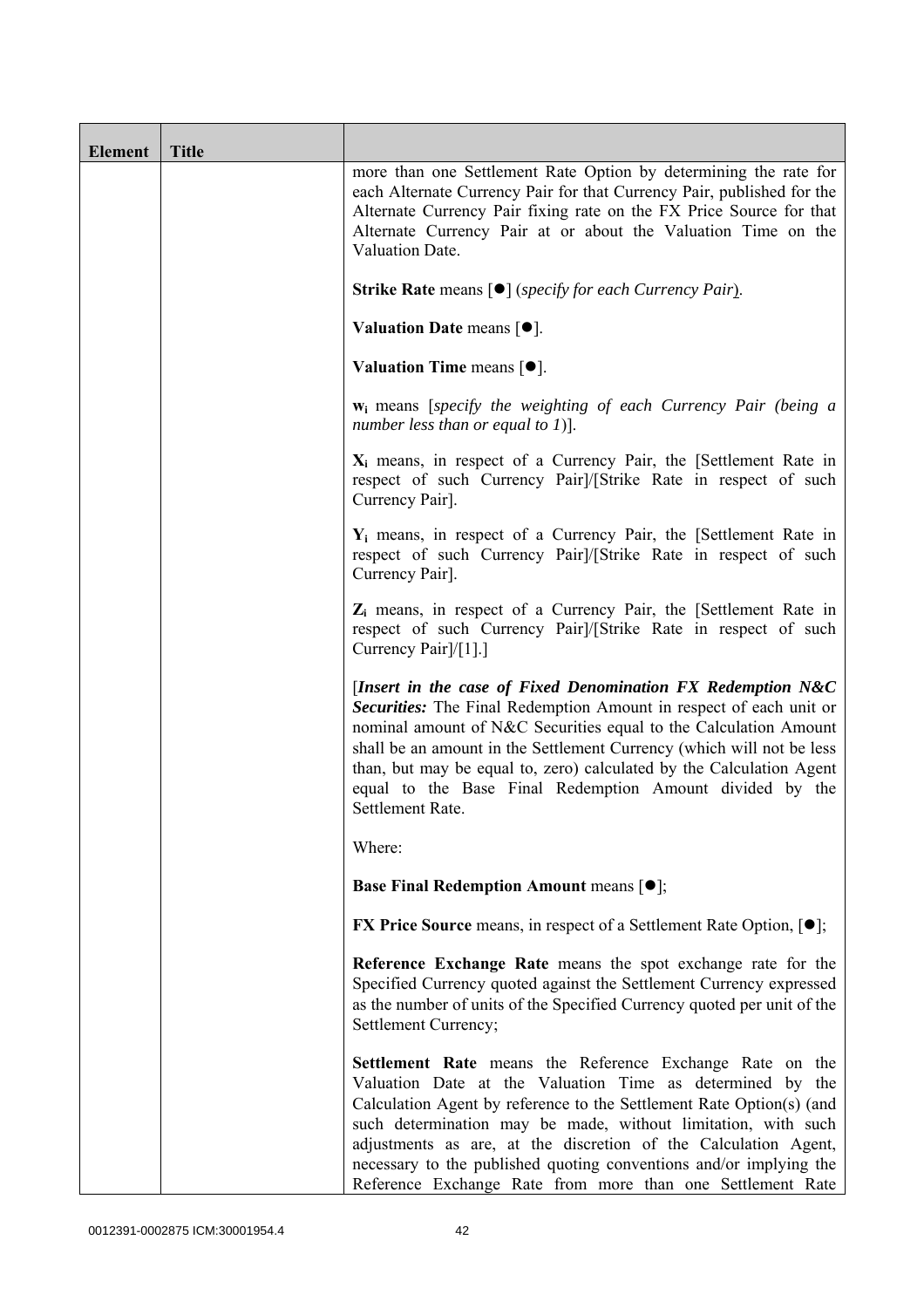| <b>Element</b> | <b>Title</b> |                                                                                                                                                                                                                                                                                                                                                                                                                                                             |
|----------------|--------------|-------------------------------------------------------------------------------------------------------------------------------------------------------------------------------------------------------------------------------------------------------------------------------------------------------------------------------------------------------------------------------------------------------------------------------------------------------------|
|                |              | Option) unless any applicable disruption event exists or occurs, in<br>which case, the Settlement Rate will be determined by the Calculation<br>Agent; and                                                                                                                                                                                                                                                                                                  |
|                |              | <b>Settlement Rate Option</b> means [the rate published for the Specified<br>Currency/Settlement Currency fixing rate on the FX Price Source at or<br>about the Valuation Time on the Valuation Date] [insert if the<br>Reference Exchange Rate will be implied from more than one<br>Settlement Rate Option and delete preceding option: the relevant<br>fixing rates on the FX Price Source(s) at or about the Valuation Time<br>on the Valuation Date.]] |
|                |              | [Insert in the case of Equity Basket Knock-In N&C Securities: The<br>Final Redemption Amount in respect of each nominal amount of N&C<br>Securities equal to the Calculation Amount shall be an amount in the<br>Specified Currency (which will not be less than, but may be equal to,<br>zero) calculated by the Calculation Agent equal to:                                                                                                               |
|                |              | if no Knock-In Event has occurred, the Calculation Amount;<br>(a)<br>or                                                                                                                                                                                                                                                                                                                                                                                     |
|                |              | (b)<br>if a Knock-In Event has occurred, the product of $(x)$ the<br>Calculation Amount and (y) the Final Reference Performance.                                                                                                                                                                                                                                                                                                                            |
|                |              | Where:                                                                                                                                                                                                                                                                                                                                                                                                                                                      |
|                |              | Final Reference Performance means a percentage determined by the<br>Calculation Agent equal to the Reference Performance of the Share<br>with the lowest Reference Performance.                                                                                                                                                                                                                                                                             |
|                |              | Final Price means, in respect of a Share, an amount equal to the price<br>per share in respect of such Share quoted on the applicable exchange<br>at the Valuation Time on the Final Valuation Date.                                                                                                                                                                                                                                                        |
|                |              | <b>Final Valuation Date means [<math>\bullet</math>].</b>                                                                                                                                                                                                                                                                                                                                                                                                   |
|                |              | i means a Share.                                                                                                                                                                                                                                                                                                                                                                                                                                            |
|                |              | Initial Valuation Date means $[•]$ .                                                                                                                                                                                                                                                                                                                                                                                                                        |
|                |              | Knock-In Event means the price of any Share quoted on the<br>applicable exchange at the Valuation Time on the Final Valuation<br>Date is equal to or less than the Knock-In Level in respect of such<br>Share, as determined by the Calculation Agent.                                                                                                                                                                                                      |
|                |              | Knock-In Level means, in respect of a Share, the Knock-In<br>Percentage multiplied by the Strike Price for such Share.                                                                                                                                                                                                                                                                                                                                      |
|                |              | Knock-In Percentage means [●] per cent.                                                                                                                                                                                                                                                                                                                                                                                                                     |
|                |              | Reference Performance means, in respect of a Share, a rate<br>expressed as a percentage (which will not be less than, but may be<br>equal to, zero) calculated by the Calculation Agent in accordance with<br>the following formula:                                                                                                                                                                                                                        |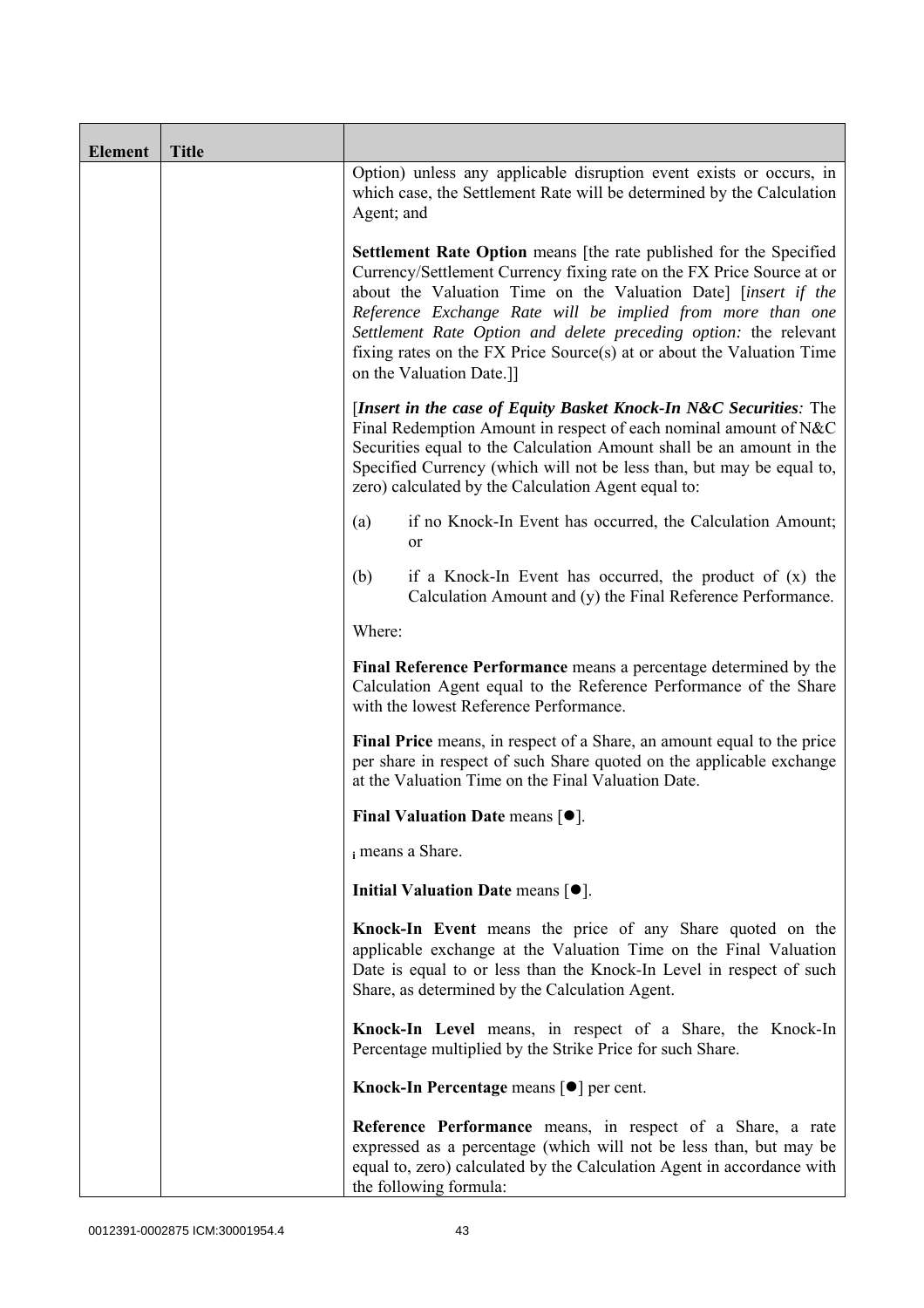| <b>Element</b> | <b>Title</b> |                                                                                                                                                                                                                                                                              |
|----------------|--------------|------------------------------------------------------------------------------------------------------------------------------------------------------------------------------------------------------------------------------------------------------------------------------|
|                |              |                                                                                                                                                                                                                                                                              |
|                |              | <b>Final Price</b><br>Strike Price,                                                                                                                                                                                                                                          |
|                |              | <b>Share</b> means $[①]$ .                                                                                                                                                                                                                                                   |
|                |              | Strike Price means, in relation to a Share, the price per share in<br>respect of such Share quoted on the applicable exchange at the<br>Valuation Time on the Initial Valuation Date.                                                                                        |
|                |              | Valuation Time means [ $\bullet$ ].]                                                                                                                                                                                                                                         |
|                |              | [Insert in the case of Equity Basket Barrier Knock-In N&C<br>Securities:                                                                                                                                                                                                     |
|                |              | The Final Redemption Amount in respect of each nominal amount of<br>N&C Securities equal to the Calculation Amount shall be an amount<br>in the Specified Currency (which will not be less than, but may be<br>equal to, zero) calculated by the Calculation Agent equal to: |
|                |              | if no Knock-In Event has occurred, the Calculation Amount;<br>(a)<br><sub>or</sub>                                                                                                                                                                                           |
|                |              | if a Knock-In Event has occurred:<br>(b)                                                                                                                                                                                                                                     |
|                |              | (i)<br>if the Final Reference Performance is equal to or<br>greater than the Barrier Level, the Calculation<br>Amount; or                                                                                                                                                    |
|                |              | if the Final Reference Performance is less than the<br>(ii)<br>Barrier Level, the product of $(x)$ the Calculation<br>Amount and (y) the Final Reference Performance.                                                                                                        |
|                |              | Where:                                                                                                                                                                                                                                                                       |
|                |              | <b>Barrier Level means [<math>\bullet</math>] per cent.</b>                                                                                                                                                                                                                  |
|                |              | Final Reference Performance means a percentage determined by the<br>Calculation Agent equal to the Reference Performance of the Share with<br>the lowest Reference Performance.                                                                                              |
|                |              | Final Price means, in respect of a Share, an amount equal to the price<br>per share in respect of such Share quoted on the applicable exchange at<br>the Valuation Time on the Final Valuation Date.                                                                         |
|                |              | Final Valuation Date means $[•]$ .                                                                                                                                                                                                                                           |
|                |              | i means a Share.                                                                                                                                                                                                                                                             |
|                |              | Initial Valuation Date means $[•]$ .                                                                                                                                                                                                                                         |
|                |              | Knock-In Determination Period means the period from but<br>excluding the Initial Valuation Date to and including the Knock-In                                                                                                                                                |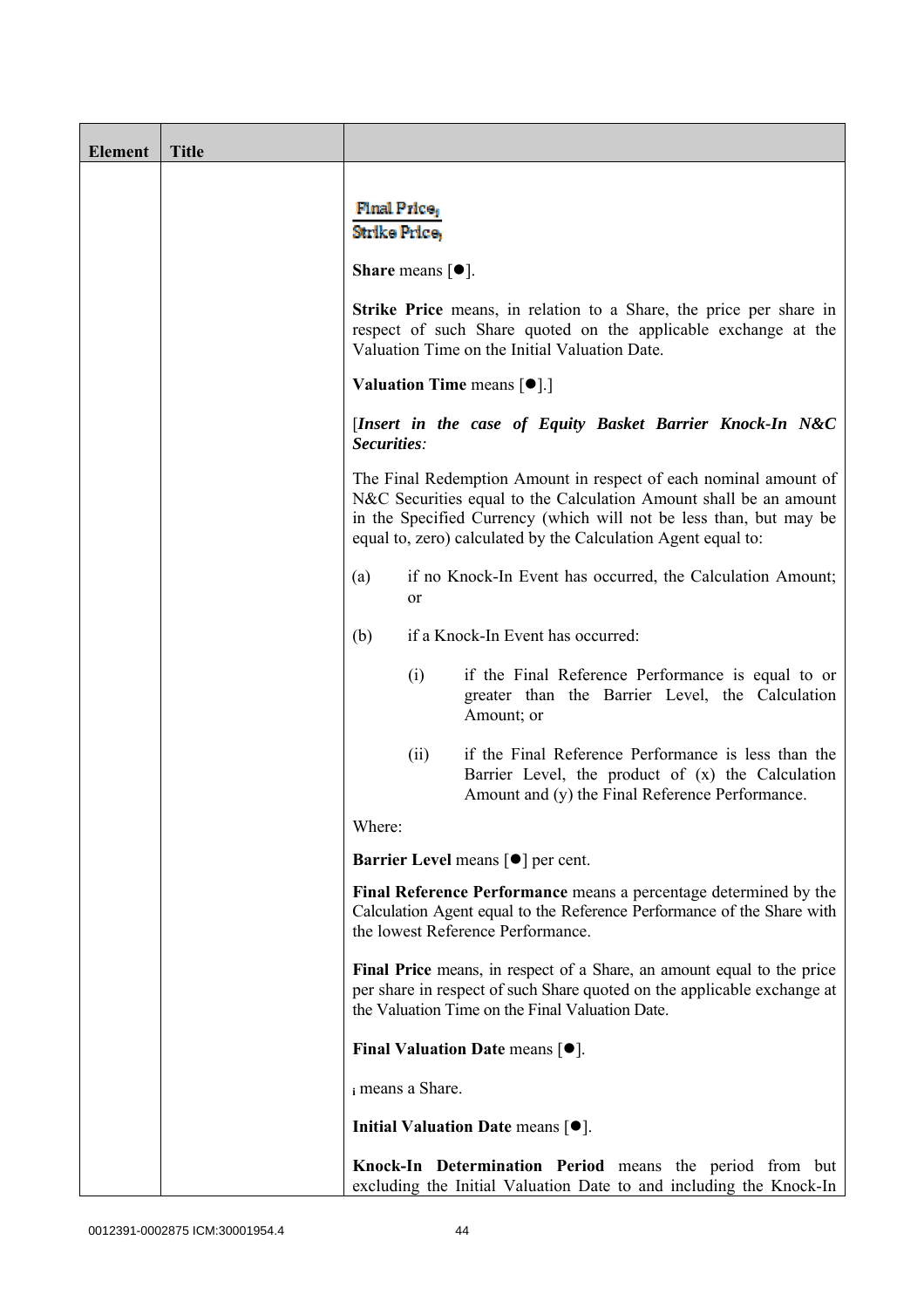| <b>Element</b> | <b>Title</b> |                                                                                                                                                                                                                                                                                                                                                                                                                                                                                                                                                                                                                                                                                                                                                                                                                                                                                                                                                                                                                                                                                                                                                                                                                                                                                                                                                                                                                                                       |  |  |
|----------------|--------------|-------------------------------------------------------------------------------------------------------------------------------------------------------------------------------------------------------------------------------------------------------------------------------------------------------------------------------------------------------------------------------------------------------------------------------------------------------------------------------------------------------------------------------------------------------------------------------------------------------------------------------------------------------------------------------------------------------------------------------------------------------------------------------------------------------------------------------------------------------------------------------------------------------------------------------------------------------------------------------------------------------------------------------------------------------------------------------------------------------------------------------------------------------------------------------------------------------------------------------------------------------------------------------------------------------------------------------------------------------------------------------------------------------------------------------------------------------|--|--|
|                |              | Period Ending Date.                                                                                                                                                                                                                                                                                                                                                                                                                                                                                                                                                                                                                                                                                                                                                                                                                                                                                                                                                                                                                                                                                                                                                                                                                                                                                                                                                                                                                                   |  |  |
|                |              | Knock-In Event means the price of any Share quoted on the<br>applicable Exchange at any time during the regular trading session<br>hours on that Exchange on any scheduled trading day in the Knock-In<br>Determination Period is equal to or less than the Knock-In Level in<br>respect of such Share, as determined by the Calculation Agent,<br>Provided That, if on any such day, as of any Knock-In Valuation<br>Time, a Knock-In Event has or would have occurred but the<br>conditions for a disrupted day having been satisfied at such time then<br>such Knock-In Valuation Time shall be ignored for purposes of<br>determining whether a Knock-In Event has occurred Provided Further<br>That if no Knock-In Event has occurred in the Knock-In<br>Determination Period and the conditions for a disrupted day are<br>satisfied as of the last occurring Knock-In Valuation Time on the<br>Knock-In Period Ending Date, then such day shall be treated as a<br>Valuation Date and the Calculation Agent shall determine a price of<br>the relevant Share(s) in respect of such day in accordance with such<br>provisions for purposes of determining whether a Knock-In Event<br>shall occur. For the purposes of determining under this paragraph<br>whether the conditions for a disrupted day have been satisfied at any<br>Knock-In Valuation Time, the relevant Valuation Time used shall be<br>the relevant Knock-In Valuation Time. |  |  |
|                |              | Knock-In Level means, in respect of a Share, the Knock-In<br>Percentage multiplied by the Strike Price for such Share.                                                                                                                                                                                                                                                                                                                                                                                                                                                                                                                                                                                                                                                                                                                                                                                                                                                                                                                                                                                                                                                                                                                                                                                                                                                                                                                                |  |  |
|                |              | Knock-In Percentage means [ <sup>●</sup> ] per cent.                                                                                                                                                                                                                                                                                                                                                                                                                                                                                                                                                                                                                                                                                                                                                                                                                                                                                                                                                                                                                                                                                                                                                                                                                                                                                                                                                                                                  |  |  |
|                |              | Knock-In Period Ending Date means the scheduled Final Valuation<br>Date.                                                                                                                                                                                                                                                                                                                                                                                                                                                                                                                                                                                                                                                                                                                                                                                                                                                                                                                                                                                                                                                                                                                                                                                                                                                                                                                                                                              |  |  |
|                |              | Knock-In Valuation Time means, in respect of a Share, any time<br>during the regular trading session hours on the applicable Exchange<br>for such Share on any scheduled trading day in the Knock-In<br>Determination Period.                                                                                                                                                                                                                                                                                                                                                                                                                                                                                                                                                                                                                                                                                                                                                                                                                                                                                                                                                                                                                                                                                                                                                                                                                         |  |  |
|                |              | Reference Performance means, in respect of a Share, a rate expressed<br>as a percentage (which will not be less than, but may be equal to, zero)<br>calculated by the Calculation Agent in accordance with the following<br>formula:                                                                                                                                                                                                                                                                                                                                                                                                                                                                                                                                                                                                                                                                                                                                                                                                                                                                                                                                                                                                                                                                                                                                                                                                                  |  |  |
|                |              | <b>Final Price</b><br><b>Strike Price,</b><br><b>Share</b> means $\lceil \bullet \rceil$ .                                                                                                                                                                                                                                                                                                                                                                                                                                                                                                                                                                                                                                                                                                                                                                                                                                                                                                                                                                                                                                                                                                                                                                                                                                                                                                                                                            |  |  |
|                |              | <b>Strike Price</b> means, in relation to a Share, the price per share in<br>respect of such Share quoted on the applicable exchange at the<br>Valuation Time on the Initial Valuation Date.                                                                                                                                                                                                                                                                                                                                                                                                                                                                                                                                                                                                                                                                                                                                                                                                                                                                                                                                                                                                                                                                                                                                                                                                                                                          |  |  |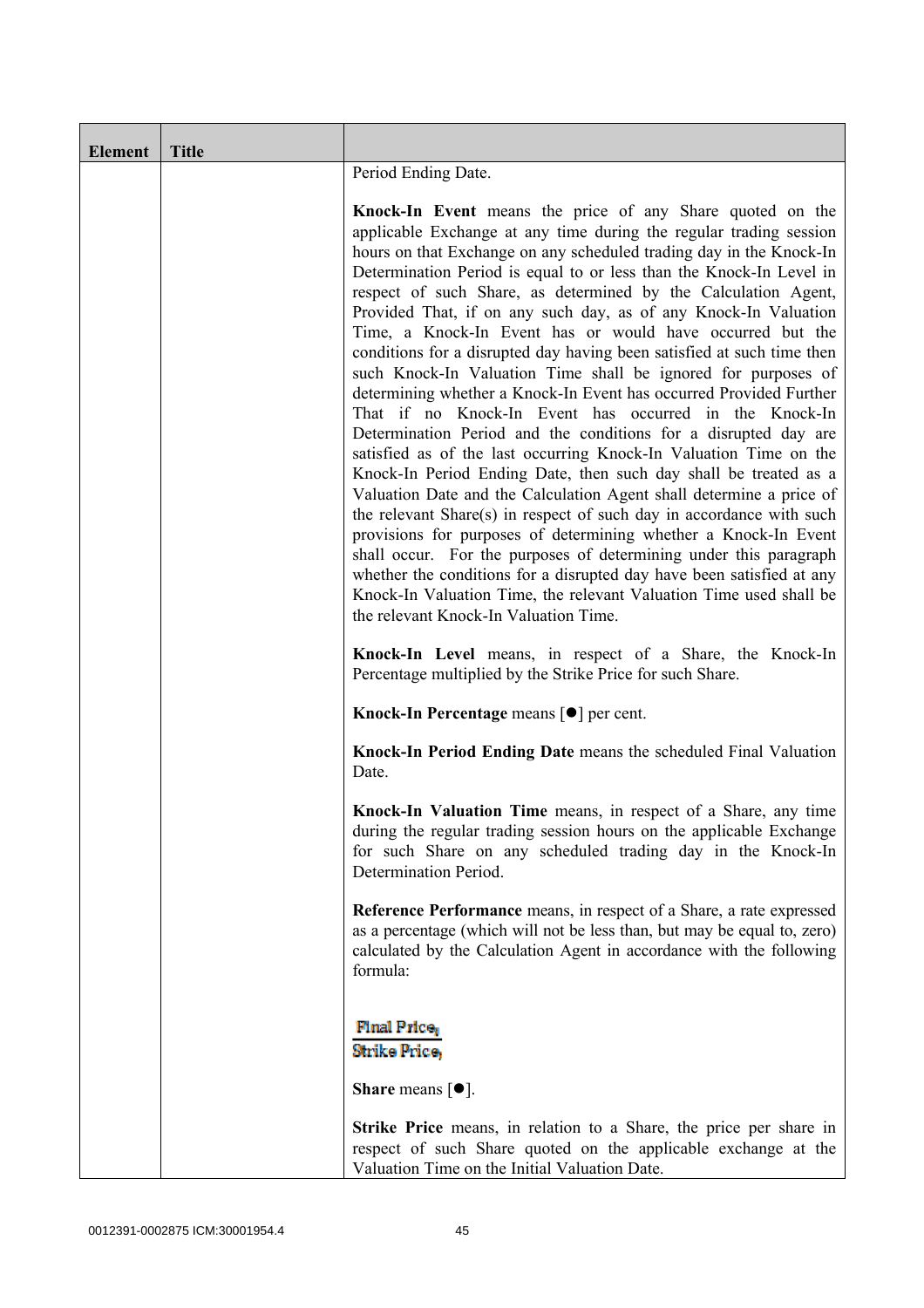| <b>Element</b> | <b>Title</b> |                                                                                                                                                                                                                                                                                                                                                             |      |                                                                                                                                                                                                            |
|----------------|--------------|-------------------------------------------------------------------------------------------------------------------------------------------------------------------------------------------------------------------------------------------------------------------------------------------------------------------------------------------------------------|------|------------------------------------------------------------------------------------------------------------------------------------------------------------------------------------------------------------|
|                |              | <b>Valuation Time means <math>[\bullet]</math>.</b> ]                                                                                                                                                                                                                                                                                                       |      |                                                                                                                                                                                                            |
|                |              | [Insert in the case of Equity Basket Bonus Barrier Knock-In N&C<br>Securities: The Final Redemption Amount in respect of each nominal<br>amount of N&C Securities equal to the Calculation Amount shall be<br>an amount in the Specified Currency (which will not be less than, but<br>may be equal to, zero) calculated by the Calculation Agent equal to: |      |                                                                                                                                                                                                            |
|                |              | (a)                                                                                                                                                                                                                                                                                                                                                         |      | if no Knock-In Event has occurred, the product of (i) the<br>Calculation Amount and (ii) 100 per cent. plus the<br>Participation Rate; or                                                                  |
|                |              | (b)                                                                                                                                                                                                                                                                                                                                                         |      | if a Knock-In Event has occurred:                                                                                                                                                                          |
|                |              |                                                                                                                                                                                                                                                                                                                                                             | (i)  | if the Final Reference Performance is equal to or<br>greater than the Barrier Level, the Calculation<br>Amount; or                                                                                         |
|                |              |                                                                                                                                                                                                                                                                                                                                                             | (ii) | if the Final Reference Performance is less than the<br>Barrier Level, the product of (x) the Calculation<br>Amount and (y) the Final Reference Performance.                                                |
|                |              | Where:                                                                                                                                                                                                                                                                                                                                                      |      |                                                                                                                                                                                                            |
|                |              |                                                                                                                                                                                                                                                                                                                                                             |      | <b>Barrier Level</b> means $\lceil \bullet \rceil$ per cent.                                                                                                                                               |
|                |              |                                                                                                                                                                                                                                                                                                                                                             |      | Final Reference Performance means a percentage determined by the<br>Calculation Agent equal to the Reference Performance of the Share<br>with the lowest Reference Performance.                            |
|                |              |                                                                                                                                                                                                                                                                                                                                                             |      | Final Price means, in respect of a Share, an amount equal to the price<br>per share in respect of such Share quoted on the applicable exchange<br>at the Valuation Time on the Final Valuation Date.       |
|                |              |                                                                                                                                                                                                                                                                                                                                                             |      | <b>Final Valuation Date means <math>\lceil \bullet \rceil</math>.</b>                                                                                                                                      |
|                |              | i means a Share.                                                                                                                                                                                                                                                                                                                                            |      |                                                                                                                                                                                                            |
|                |              |                                                                                                                                                                                                                                                                                                                                                             |      | Initial Valuation Date means $[•]$ .                                                                                                                                                                       |
|                |              | the Knock-In Level.                                                                                                                                                                                                                                                                                                                                         |      | Knock-In Event means the Final Reference Performance is less than                                                                                                                                          |
|                |              |                                                                                                                                                                                                                                                                                                                                                             |      | Knock-In Level means $\lceil \bullet \rceil$ per cent.                                                                                                                                                     |
|                |              |                                                                                                                                                                                                                                                                                                                                                             |      | <b>Participation Rate means <math>\lceil \bullet \rceil</math> per cent.</b>                                                                                                                               |
|                |              | the following formula:                                                                                                                                                                                                                                                                                                                                      |      | Reference Performance means, in respect of a Share, a rate<br>expressed as a percentage (which will not be less than, but may be<br>equal to, zero) calculated by the Calculation Agent in accordance with |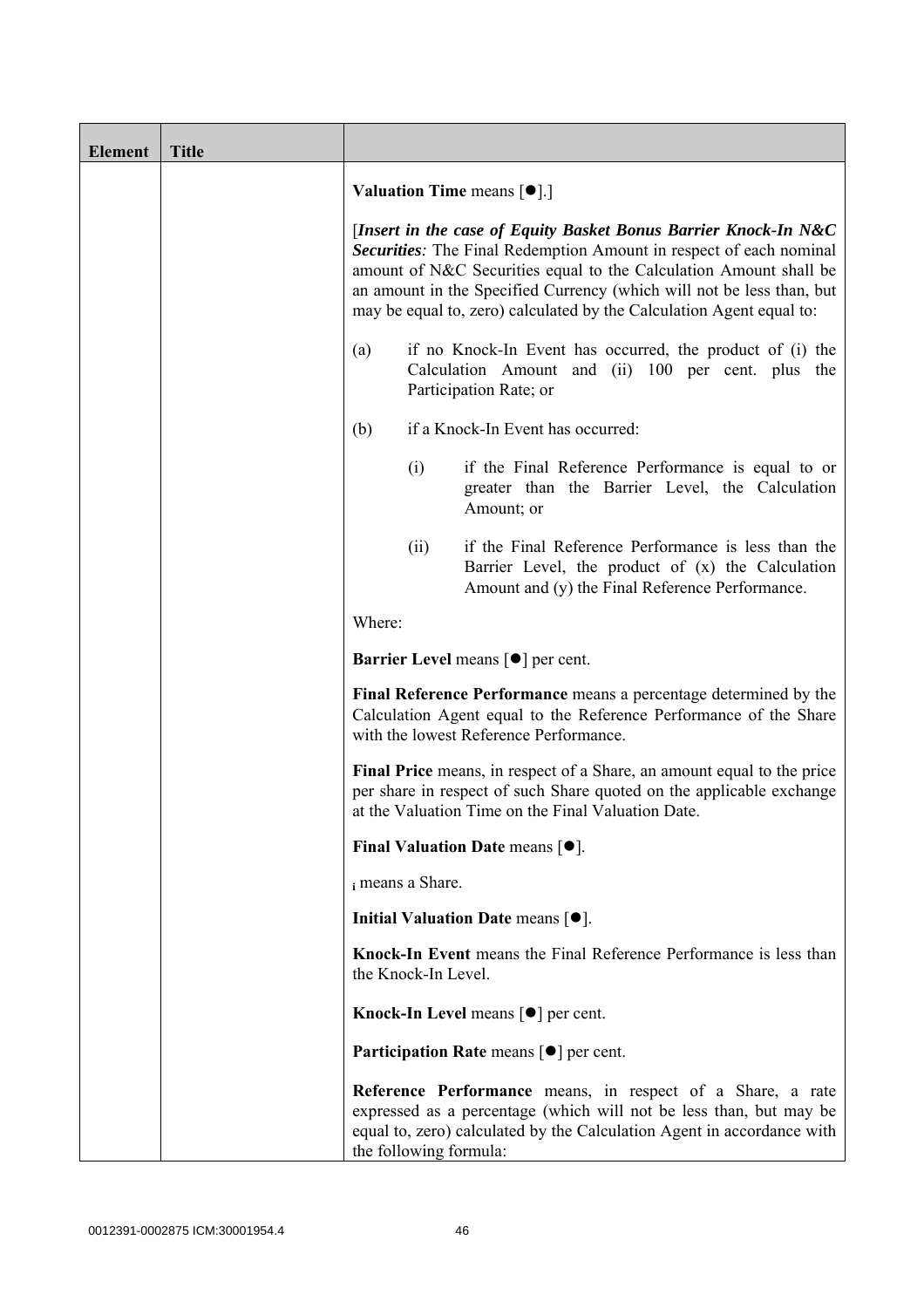| <b>Element</b> | <b>Title</b> |                                                                                                                                                                                                                                                                                                                                       |  |  |  |
|----------------|--------------|---------------------------------------------------------------------------------------------------------------------------------------------------------------------------------------------------------------------------------------------------------------------------------------------------------------------------------------|--|--|--|
|                |              | <b>Final Price</b><br>Strike Price.                                                                                                                                                                                                                                                                                                   |  |  |  |
|                |              | <b>Share</b> means $\lceil \bullet \rceil$ .                                                                                                                                                                                                                                                                                          |  |  |  |
|                |              | <b>Strike Price</b> means, in relation to a Share, the price per share in<br>respect of such Share quoted on the applicable exchange at the<br>Valuation Time on the Initial Valuation Date.                                                                                                                                          |  |  |  |
|                |              | <b>Valuation Time means <math>\lceil \bullet \rceil</math>.</b>                                                                                                                                                                                                                                                                       |  |  |  |
|                |              | [In the case of Index Basket Knock-In N&C Securities: The Final<br>Redemption Amount in respect of each nominal amount of N&C<br>Securities equal to the Calculation Amount shall be an amount in the<br>Specified Currency (which will not be less than, but may be equal to,<br>zero) calculated by the Calculation Agent equal to: |  |  |  |
|                |              | if no Knock-In Event has occurred, the Calculation Amount;<br>(a)<br>or                                                                                                                                                                                                                                                               |  |  |  |
|                |              | if a Knock-In Event has occurred, the product of (i) the<br>(b)<br>Calculation Amount and (ii) the Final Reference Performance.                                                                                                                                                                                                       |  |  |  |
|                |              | Where:                                                                                                                                                                                                                                                                                                                                |  |  |  |
|                |              | Final Reference Performance means a percentage determined by the<br>Calculation Agent equal to the Reference Performance of the Index<br>with the lowest Reference Performance.                                                                                                                                                       |  |  |  |
|                |              | Final Level means, in respect of an Index, an amount equal to the<br>closing level of such Index, as calculated and announced by the<br>relevant index sponsor, at the Valuation Time on the Final Valuation<br>Date.                                                                                                                 |  |  |  |
|                |              | Final Valuation Date means $[•]$ .                                                                                                                                                                                                                                                                                                    |  |  |  |
|                |              | i means an Index.                                                                                                                                                                                                                                                                                                                     |  |  |  |
|                |              | <b>Index</b> means $\lceil \bullet \rceil$ .                                                                                                                                                                                                                                                                                          |  |  |  |
|                |              | <b>Index Sponsor</b> means $[•]$ .                                                                                                                                                                                                                                                                                                    |  |  |  |
|                |              | Initial Valuation Date means $[•]$ .                                                                                                                                                                                                                                                                                                  |  |  |  |
|                |              | Knock-In Event means the closing level of the Index, as calculated and<br>announced by the relevant index sponsor, at the Valuation Time on the<br>Final Valuation Date is equal to or less than the Knock-In Level in<br>respect of such Index, as determined by the Calculation Agent.                                              |  |  |  |
|                |              | Knock-In Level means, in respect of an Index, the Knock-In                                                                                                                                                                                                                                                                            |  |  |  |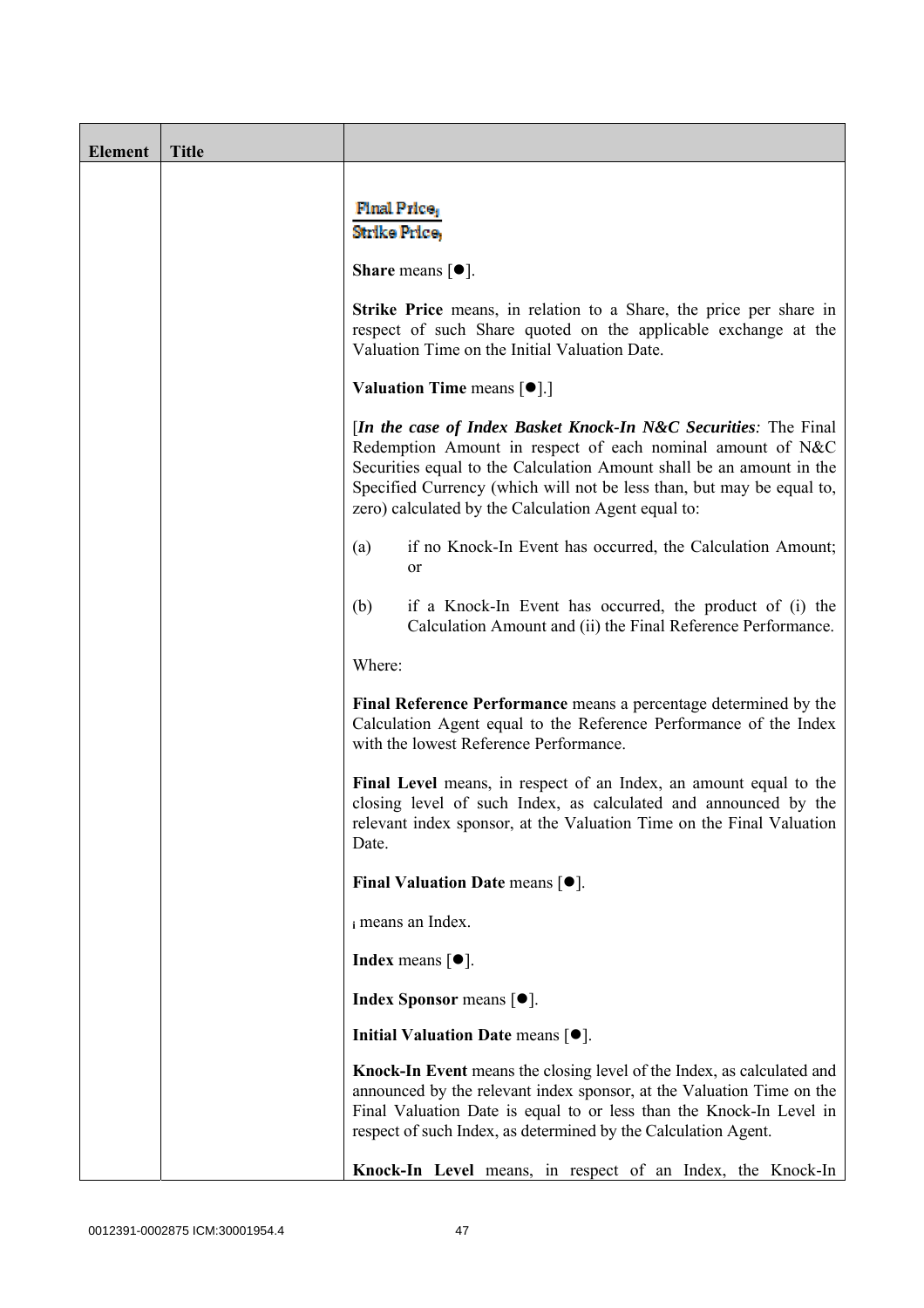| <b>Element</b> | <b>Title</b> |                                                                                                                          |                                                                                                                                                                                                                                                                                                                                               |  |
|----------------|--------------|--------------------------------------------------------------------------------------------------------------------------|-----------------------------------------------------------------------------------------------------------------------------------------------------------------------------------------------------------------------------------------------------------------------------------------------------------------------------------------------|--|
|                |              | Percentage multiplied by the Strike Level for such Index.<br>Knock-In Percentage means $\lceil \bullet \rceil$ per cent. |                                                                                                                                                                                                                                                                                                                                               |  |
|                |              |                                                                                                                          |                                                                                                                                                                                                                                                                                                                                               |  |
|                |              |                                                                                                                          | Reference Performance means, in respect of an Index, a rate<br>expressed as a percentage (which will not be less than, but may be<br>equal to, zero) calculated by the Calculation Agent in accordance with<br>the following formula:                                                                                                         |  |
|                |              | Final Level,<br>Strike Level                                                                                             |                                                                                                                                                                                                                                                                                                                                               |  |
|                |              |                                                                                                                          | <b>Strike Level</b> means, in relation to an Index, the closing level of such<br>Index, as calculated and announced by the relevant index sponsor, at<br>the Valuation Time on the Initial Valuation Date.                                                                                                                                    |  |
|                |              |                                                                                                                          | Valuation Time means [ <sup>•</sup> ].]                                                                                                                                                                                                                                                                                                       |  |
|                |              |                                                                                                                          | [In the case of Index Basket Barrier Knock-In N&C Securities: The<br>Final Redemption Amount in respect of each nominal amount of N&C<br>Securities equal to the Calculation Amount shall be an amount in the<br>Specified Currency (which will not be less than, but may be equal to,<br>zero) calculated by the Calculation Agent equal to: |  |
|                |              | (a)<br>or                                                                                                                | if no Knock-In Event has occurred, the Calculation Amount;                                                                                                                                                                                                                                                                                    |  |
|                |              | (b)                                                                                                                      | if a Knock-In Event has occurred:                                                                                                                                                                                                                                                                                                             |  |
|                |              | (i)                                                                                                                      | if the Final Reference Performance is equal to or<br>greater than the Barrier Level, the Calculation<br>Amount; or                                                                                                                                                                                                                            |  |
|                |              |                                                                                                                          | if the Final Reference Performance is less than the<br>(ii)<br>Barrier Level, the product of (x) the Calculation<br>Amount and (y) the Final Reference Performance.                                                                                                                                                                           |  |
|                |              | Where:                                                                                                                   |                                                                                                                                                                                                                                                                                                                                               |  |
|                |              |                                                                                                                          | <b>Barrier Level means [<math>\bullet</math>] per cent.</b>                                                                                                                                                                                                                                                                                   |  |
|                |              |                                                                                                                          | Final Reference Performance means a percentage determined by the<br>Calculation Agent equal to the Reference Performance of the Index<br>with the lowest Reference Performance.                                                                                                                                                               |  |
|                |              | Date.                                                                                                                    | Final Level means, in respect of an Index, an amount equal to the<br>closing level of such Index, as calculated and announced by the<br>relevant index sponsor, at the Valuation Time on the Final Valuation                                                                                                                                  |  |
|                |              |                                                                                                                          | <b>Final Valuation Date means <math>[•]</math>.</b>                                                                                                                                                                                                                                                                                           |  |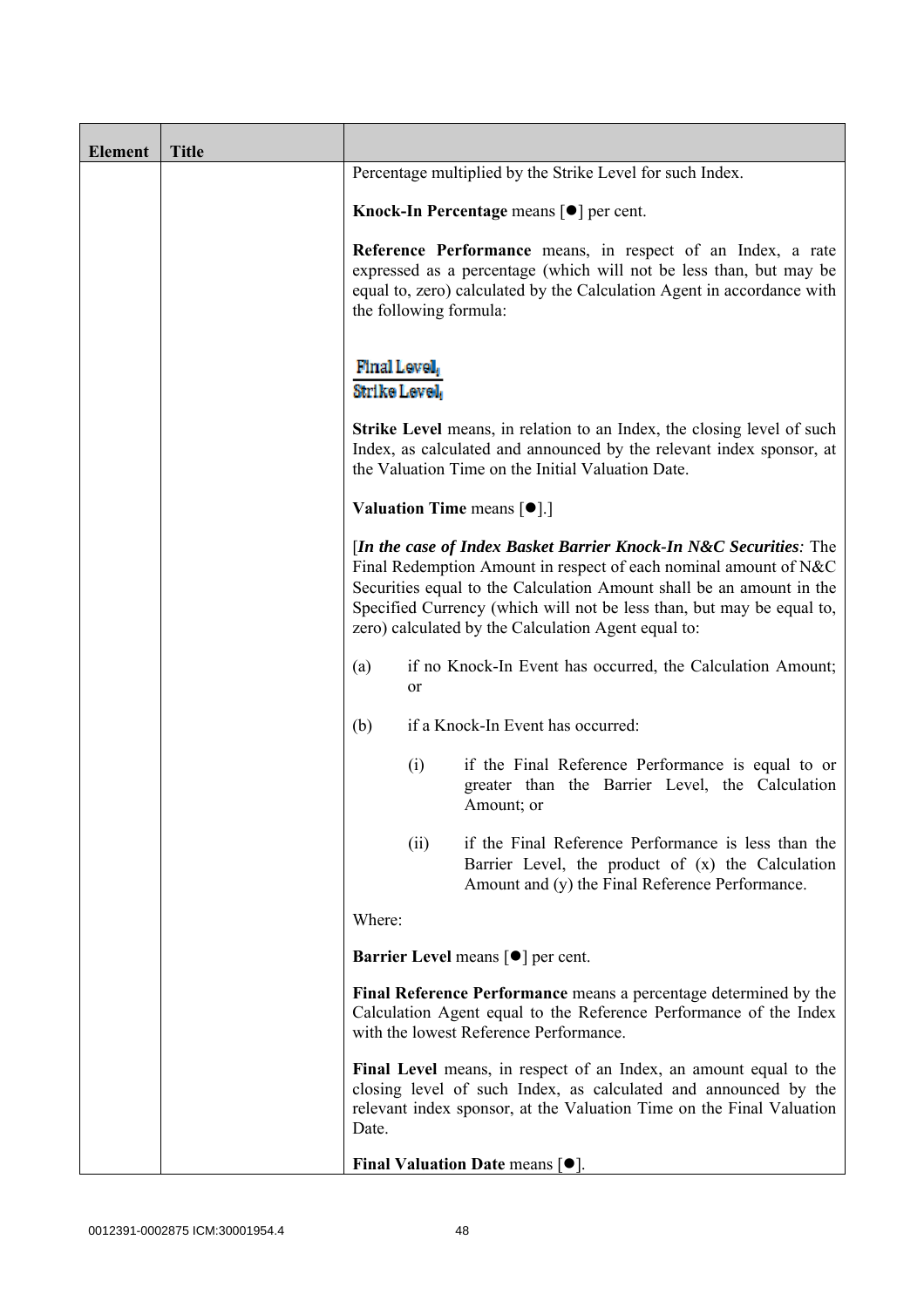| <b>Element</b> | <b>Title</b> |                                                                                                                                                                                                                                                                                                                                                     |      |                                                                                                                                                                                                                                                                                         |
|----------------|--------------|-----------------------------------------------------------------------------------------------------------------------------------------------------------------------------------------------------------------------------------------------------------------------------------------------------------------------------------------------------|------|-----------------------------------------------------------------------------------------------------------------------------------------------------------------------------------------------------------------------------------------------------------------------------------------|
|                |              | i means an Index.                                                                                                                                                                                                                                                                                                                                   |      |                                                                                                                                                                                                                                                                                         |
|                |              | <b>Index</b> means $\lceil \bullet \rceil$ .                                                                                                                                                                                                                                                                                                        |      |                                                                                                                                                                                                                                                                                         |
|                |              |                                                                                                                                                                                                                                                                                                                                                     |      | <b>Index Sponsor</b> means $[•]$ .                                                                                                                                                                                                                                                      |
|                |              |                                                                                                                                                                                                                                                                                                                                                     |      | Initial Valuation Date means $[•]$ .                                                                                                                                                                                                                                                    |
|                |              |                                                                                                                                                                                                                                                                                                                                                     |      | Knock-In Event means the closing level of any Index, as calculated<br>and announced by the relevant index sponsor at the Valuation Time on<br>the Final Valuation Date is equal to or less than the Knock-In Level in<br>respect of such Index, as determined by the Calculation Agent. |
|                |              |                                                                                                                                                                                                                                                                                                                                                     |      | Knock-In Level means, in respect of an Index, the Knock-In<br>Percentage multiplied by the Strike Level for such Index.                                                                                                                                                                 |
|                |              |                                                                                                                                                                                                                                                                                                                                                     |      | Knock-In Percentage means [●] per cent.                                                                                                                                                                                                                                                 |
|                |              | Reference Performance means, in respect of an Index, a rate<br>expressed as a percentage (which will not be less than, but may be<br>equal to, zero) calculated by the Calculation Agent in accordance with<br>the following formula:<br>Final Level,<br>Strike Level                                                                               |      |                                                                                                                                                                                                                                                                                         |
|                |              |                                                                                                                                                                                                                                                                                                                                                     |      |                                                                                                                                                                                                                                                                                         |
|                |              | <b>Strike Level</b> means, in relation to an Index, the closing level of such<br>Index, as calculated and announced by the relevant index sponsor, at<br>the Valuation Time on the Initial Valuation Date.                                                                                                                                          |      |                                                                                                                                                                                                                                                                                         |
|                |              |                                                                                                                                                                                                                                                                                                                                                     |      | <b>Valuation Time means <math>\lceil \bullet \rceil</math>.</b>                                                                                                                                                                                                                         |
|                |              | [In the case of Index Basket Bonus Barrier Knock-In N&C<br>Securities: The Final Redemption Amount in respect of each nominal<br>amount of N&C Securities equal to the Calculation Amount shall be<br>an amount in the Specified Currency (which will not be less than, but<br>may be equal to, zero) calculated by the Calculation Agent equal to: |      |                                                                                                                                                                                                                                                                                         |
|                |              | (a)                                                                                                                                                                                                                                                                                                                                                 |      | if no Knock-In Event has occurred, the product of (i) the<br>Calculation Amount and (ii) 100 per cent. plus the<br>Participation Rate; or                                                                                                                                               |
|                |              | (b)                                                                                                                                                                                                                                                                                                                                                 |      | if a Knock-In Event has occurred:                                                                                                                                                                                                                                                       |
|                |              |                                                                                                                                                                                                                                                                                                                                                     | (i)  | if the Final Reference Performance is equal to or<br>greater than the Barrier Level, the Calculation<br>Amount; or                                                                                                                                                                      |
|                |              |                                                                                                                                                                                                                                                                                                                                                     | (ii) | if the Final Reference Performance is less than the<br>Barrier Level, the product of $(x)$ the Calculation                                                                                                                                                                              |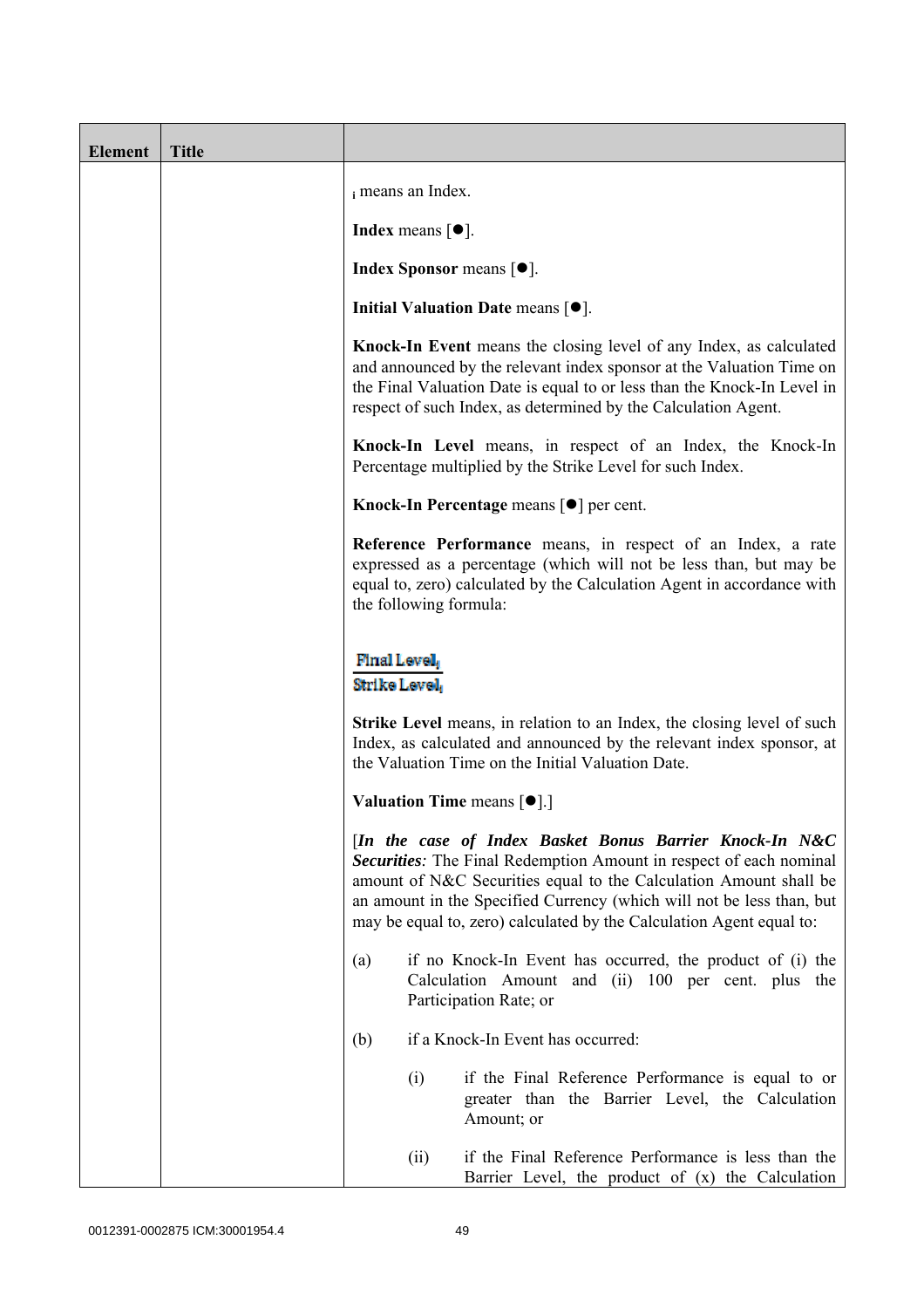| <b>Element</b> | <b>Title</b> |                                                                                                                                                                                                                                                                                                                                                                                                                                                                                                              |
|----------------|--------------|--------------------------------------------------------------------------------------------------------------------------------------------------------------------------------------------------------------------------------------------------------------------------------------------------------------------------------------------------------------------------------------------------------------------------------------------------------------------------------------------------------------|
|                |              | Amount and (y) the Final Reference Performance.                                                                                                                                                                                                                                                                                                                                                                                                                                                              |
|                |              | Where:                                                                                                                                                                                                                                                                                                                                                                                                                                                                                                       |
|                |              | <b>Barrier Level</b> means $\lceil \bullet \rceil$ per cent.                                                                                                                                                                                                                                                                                                                                                                                                                                                 |
|                |              | Final Reference Performance means a percentage determined by the<br>Calculation Agent equal to the Reference Performance of the Index<br>with the lowest Reference Performance.                                                                                                                                                                                                                                                                                                                              |
|                |              | Final Level means, in respect of an Index, an amount equal to the<br>closing level of such Index, as calculated and announced by the<br>relevant index sponsor, at the Valuation Time on the Final Valuation<br>Date.                                                                                                                                                                                                                                                                                        |
|                |              | Final Valuation Date means $[•]$ .                                                                                                                                                                                                                                                                                                                                                                                                                                                                           |
|                |              | i means an Index.                                                                                                                                                                                                                                                                                                                                                                                                                                                                                            |
|                |              | <b>Index</b> means $\lceil \bullet \rceil$ .                                                                                                                                                                                                                                                                                                                                                                                                                                                                 |
|                |              | Initial Valuation Date means $[•]$ .                                                                                                                                                                                                                                                                                                                                                                                                                                                                         |
|                |              | Knock-In Event means the Final Reference Performance is less than<br>the Knock-In Level.                                                                                                                                                                                                                                                                                                                                                                                                                     |
|                |              | Knock-In Level means $\lceil \bullet \rceil$ per cent.                                                                                                                                                                                                                                                                                                                                                                                                                                                       |
|                |              | <b>Participation Rate</b> means $\lceil \bullet \rceil$ per cent.                                                                                                                                                                                                                                                                                                                                                                                                                                            |
|                |              | Reference Performance means, in respect of an Index, a rate<br>expressed as a percentage (which will not be less than, but may be<br>equal to, zero) calculated by the Calculation Agent in accordance with<br>the following formula:                                                                                                                                                                                                                                                                        |
|                |              | Final Level<br>Strike Level                                                                                                                                                                                                                                                                                                                                                                                                                                                                                  |
|                |              | <b>Strike Level</b> means, in relation to an Index, the closing level of such<br>Index, as calculated and announced by the relevant index sponsor, at<br>the Valuation Time on the Initial Valuation Date.                                                                                                                                                                                                                                                                                                   |
|                |              | <b>Valuation Time means <math>\lceil \bullet \rceil</math>.</b>                                                                                                                                                                                                                                                                                                                                                                                                                                              |
|                |              | <i>In the case of Equity Basket Autocall N&amp;C Securities: Unless the</i><br>N&C Securities have been previously redeemed or cancelled, if on<br>any Observation Date an Autocall Event occurs the Issuer will, on<br>giving notice to Securityholders, redeem all, but not some only, of the<br>Securities, each nominal amount of the Securities equal to the<br>Calculation Amount being redeemed on the Early Redemption Date at<br>the Early Redemption Amount specified below [If the Securities are |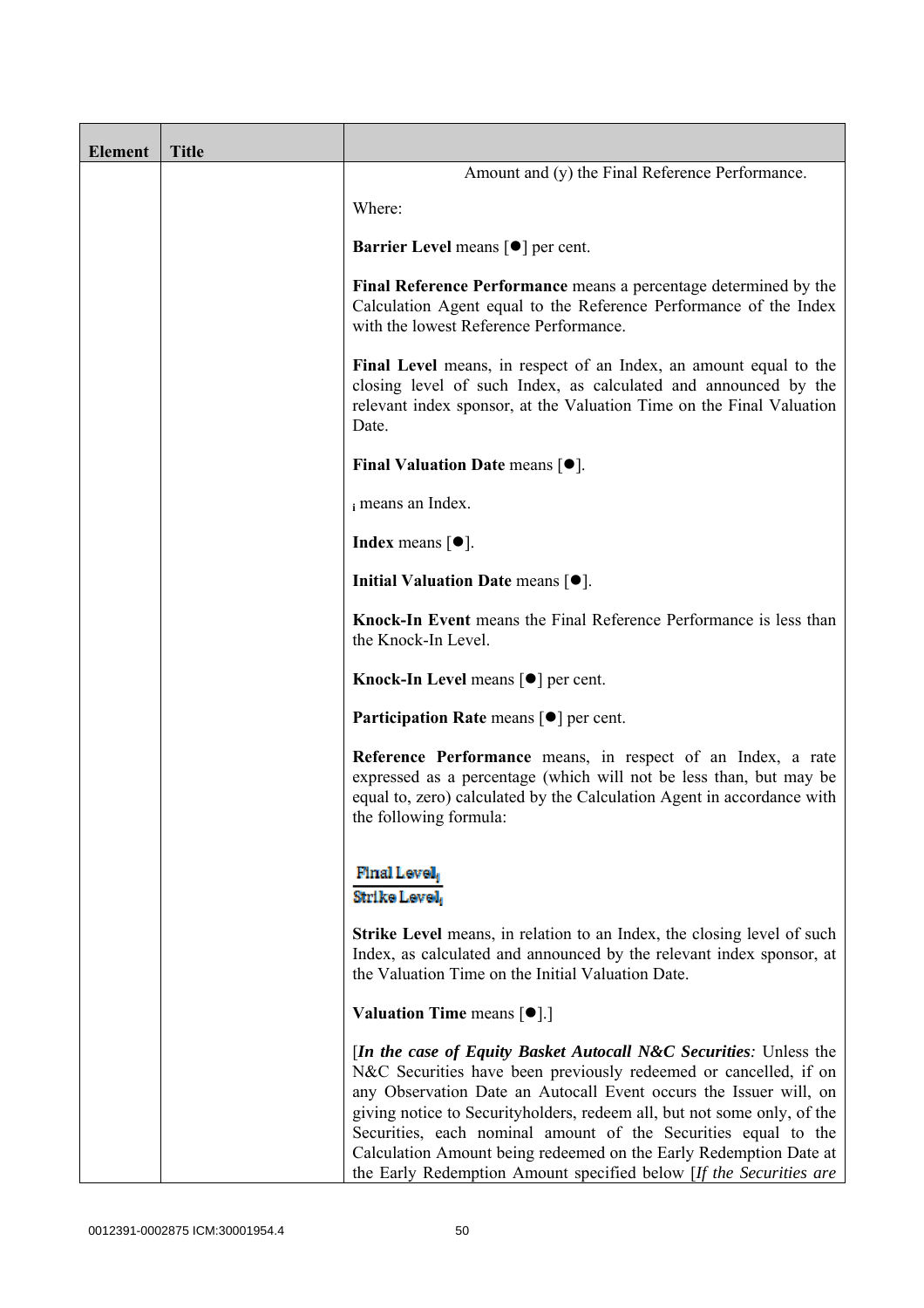| <b>Element</b> | <b>Title</b> |                                                                                                                                                                                                                                                                                                                                                                                                                                                                                                                                                       |  |
|----------------|--------------|-------------------------------------------------------------------------------------------------------------------------------------------------------------------------------------------------------------------------------------------------------------------------------------------------------------------------------------------------------------------------------------------------------------------------------------------------------------------------------------------------------------------------------------------------------|--|
|                |              | interest bearing and not Conditional Interest N&C Securities, insert,<br>together with interest accrued to (but excluding) the date of<br>redemption].                                                                                                                                                                                                                                                                                                                                                                                                |  |
|                |              | Where:                                                                                                                                                                                                                                                                                                                                                                                                                                                                                                                                                |  |
|                |              | <b>Autocall Event</b> means the Autocall Reference Performance in respect<br>of an Observation Date (the Relevant Observation Date) is equal to<br>or greater than the Autocall Level in respect of such Observation Date.                                                                                                                                                                                                                                                                                                                            |  |
|                |              | <b>Autocall Level</b> means [specify % for each Observation Date].                                                                                                                                                                                                                                                                                                                                                                                                                                                                                    |  |
|                |              | <b>Autocall Rate</b> means [specify % for each Observation Date].                                                                                                                                                                                                                                                                                                                                                                                                                                                                                     |  |
|                |              | Autocall Reference Performance means, in respect of an<br>Observation Date, a percentage determined by the Calculation Agent<br>equal to the Reference Performance of the Share with the lowest<br>Reference Performance in respect of such Observation Date.                                                                                                                                                                                                                                                                                         |  |
|                |              | Early Redemption Amount means, in respect of each nominal<br>amount of the N&C Securities equal to the Calculation Amount, an<br>amount in the Specified Currency (which will not be less than, but<br>may be equal to, zero) calculated by the Calculation Agent equal to [in]<br>the case of a Fixed Autocall N&C Security: the Calculation Amount]<br>[in the case of an Uplift Autocall N&C Security: the product of (i) the<br>Calculation Amount and (ii) 100 per cent. plus the Autocall Rate in<br>respect of the Relevant Observation Date]. |  |
|                |              | Early Redemption Date means the day falling the Number of<br>Autocall Business Days immediately succeeding the Relevant<br>Observation Date.                                                                                                                                                                                                                                                                                                                                                                                                          |  |
|                |              | i means a Share.                                                                                                                                                                                                                                                                                                                                                                                                                                                                                                                                      |  |
|                |              | Initial Valuation Date means $[•]$ .                                                                                                                                                                                                                                                                                                                                                                                                                                                                                                                  |  |
|                |              | o means an Observation Date.                                                                                                                                                                                                                                                                                                                                                                                                                                                                                                                          |  |
|                |              | <b>Observation Date means <math>\lceil \bullet \rceil</math>.</b>                                                                                                                                                                                                                                                                                                                                                                                                                                                                                     |  |
|                |              | Observation Price means, in respect of an Observation Date and a<br>Share, an amount equal to the price per share in respect of such Share<br>quoted on the applicable exchange at the Valuation Time on such<br>Observation Date.                                                                                                                                                                                                                                                                                                                    |  |
|                |              | Number of Autocall Business Days means [●].                                                                                                                                                                                                                                                                                                                                                                                                                                                                                                           |  |
|                |              | Reference Performance means, in respect of an Observation Date<br>and a Share, a rate expressed as a percentage (which will not be less<br>than, but may be equal to, zero) calculated by the Calculation Agent in<br>accordance with the following formula:                                                                                                                                                                                                                                                                                          |  |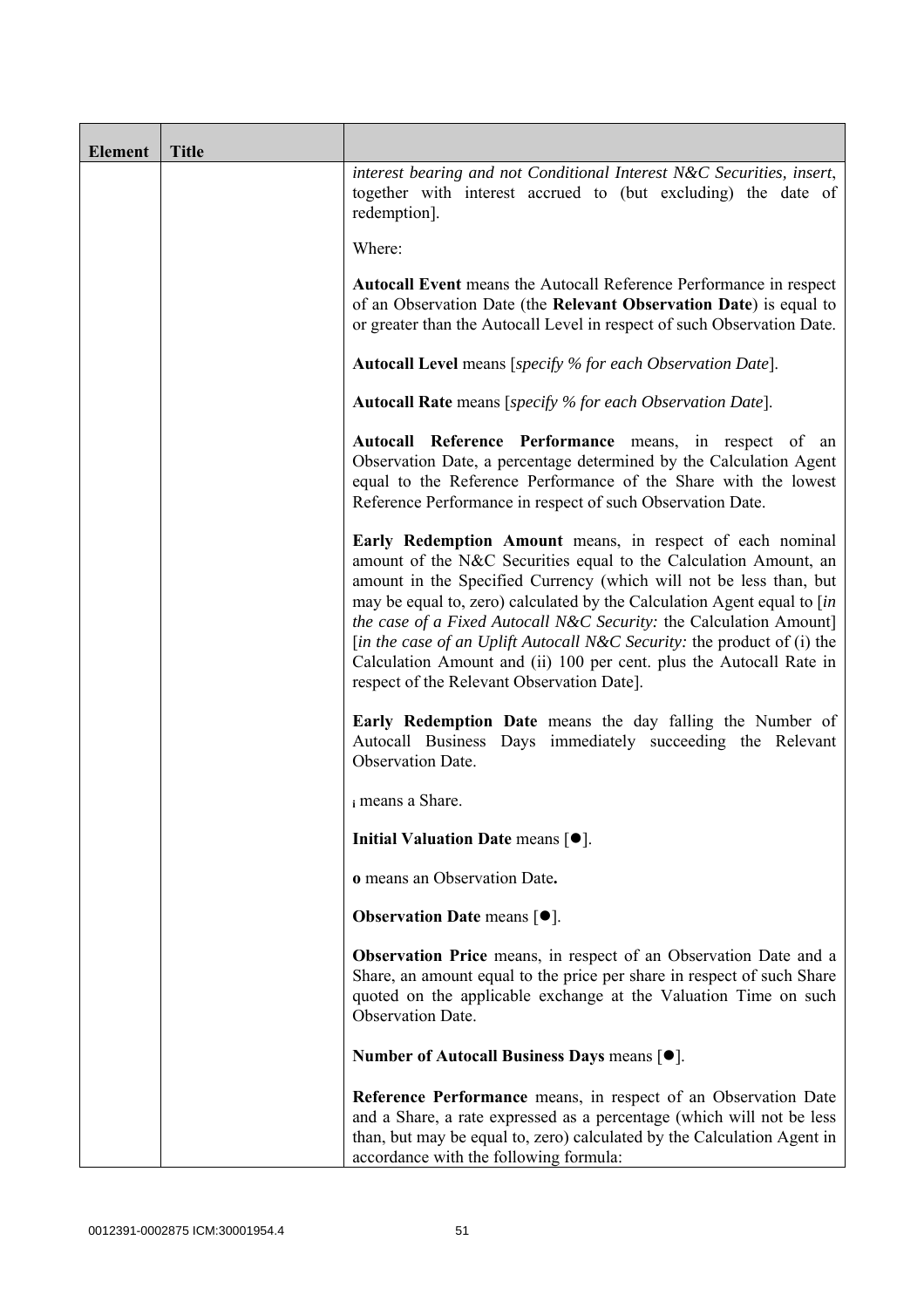| <b>Element</b> | <b>Title</b> |                                                                                                                                                                                                                                                                                                                                                                                                                                                                                                                                                                                                                                                                 |  |
|----------------|--------------|-----------------------------------------------------------------------------------------------------------------------------------------------------------------------------------------------------------------------------------------------------------------------------------------------------------------------------------------------------------------------------------------------------------------------------------------------------------------------------------------------------------------------------------------------------------------------------------------------------------------------------------------------------------------|--|
|                |              | Observation Level, o<br>Strike Level                                                                                                                                                                                                                                                                                                                                                                                                                                                                                                                                                                                                                            |  |
|                |              | <b>Share</b> means $[①]$ .                                                                                                                                                                                                                                                                                                                                                                                                                                                                                                                                                                                                                                      |  |
|                |              | <b>Strike Price</b> means, in relation to a Share, the price per share in<br>respect of such Share quoted on the applicable exchange at the<br>Valuation Time on the Initial Valuation Date.                                                                                                                                                                                                                                                                                                                                                                                                                                                                    |  |
|                |              | <b>Valuation Time means <math>[\bullet]</math>.</b> ]                                                                                                                                                                                                                                                                                                                                                                                                                                                                                                                                                                                                           |  |
|                |              | [In the case of Index Basket Autocall N&C Securities: Unless the N&C<br>Securities have been previously redeemed or cancelled, if on any<br>Observation Date an Autocall Event occurs the Issuer will, on giving<br>notice to Securityholders, redeem all, but not some only, of the N&C<br>Securities, each nominal amount of N&C Securities equal to the<br>Calculation Amount being redeemed on the Early Redemption Date at<br>the Early Redemption Amount specified below[If the Securities are<br>interest bearing and not Conditional Interest N&C Securities, insert:,<br>together with interest accrued to (but excluding) the date of<br>redemption]. |  |
|                |              | Where:                                                                                                                                                                                                                                                                                                                                                                                                                                                                                                                                                                                                                                                          |  |
|                |              | <b>Autocall Event</b> means the Autocall Reference Performance in respect<br>of an Observation Date (the Relevant Observation Date) is equal to<br>or greater than the Autocall Level in respect of such Observation Date.                                                                                                                                                                                                                                                                                                                                                                                                                                      |  |
|                |              | <b>Autocall Level</b> means [specify % for each Observation Date].                                                                                                                                                                                                                                                                                                                                                                                                                                                                                                                                                                                              |  |
|                |              | <b>Autocall Rate</b> means [specify % for each Observation Date].                                                                                                                                                                                                                                                                                                                                                                                                                                                                                                                                                                                               |  |
|                |              | Autocall Reference Performance means, in respect of an<br>Observation Date, a percentage determined by the Calculation Agent<br>equal to the Reference Performance of the Index with the lowest<br>Reference Performance in respect of such Observation Date.                                                                                                                                                                                                                                                                                                                                                                                                   |  |
|                |              | Early Redemption Amount means, in respect of each nominal<br>amount of Securities equal to the Calculation Amount, an amount in<br>the Specified Currency (which will not be less than, but may be equal<br>to, zero) calculated by the Calculation Agent equal to $\int$ <i>in the case of a</i><br>Fixed Autocall N&C Security: the Calculation Amount] [in the case of<br>an Uplift Autocall N&C Security: the product of (i) the Calculation<br>Amount and (ii) 100 per cent. plus the Autocall Rate in respect of the<br>Relevant Observation Date].                                                                                                       |  |
|                |              | <b>Early Redemption Date</b> means the day falling the Number of<br>Autocall Business Days immediately succeeding the Relevant<br>Observation Date.                                                                                                                                                                                                                                                                                                                                                                                                                                                                                                             |  |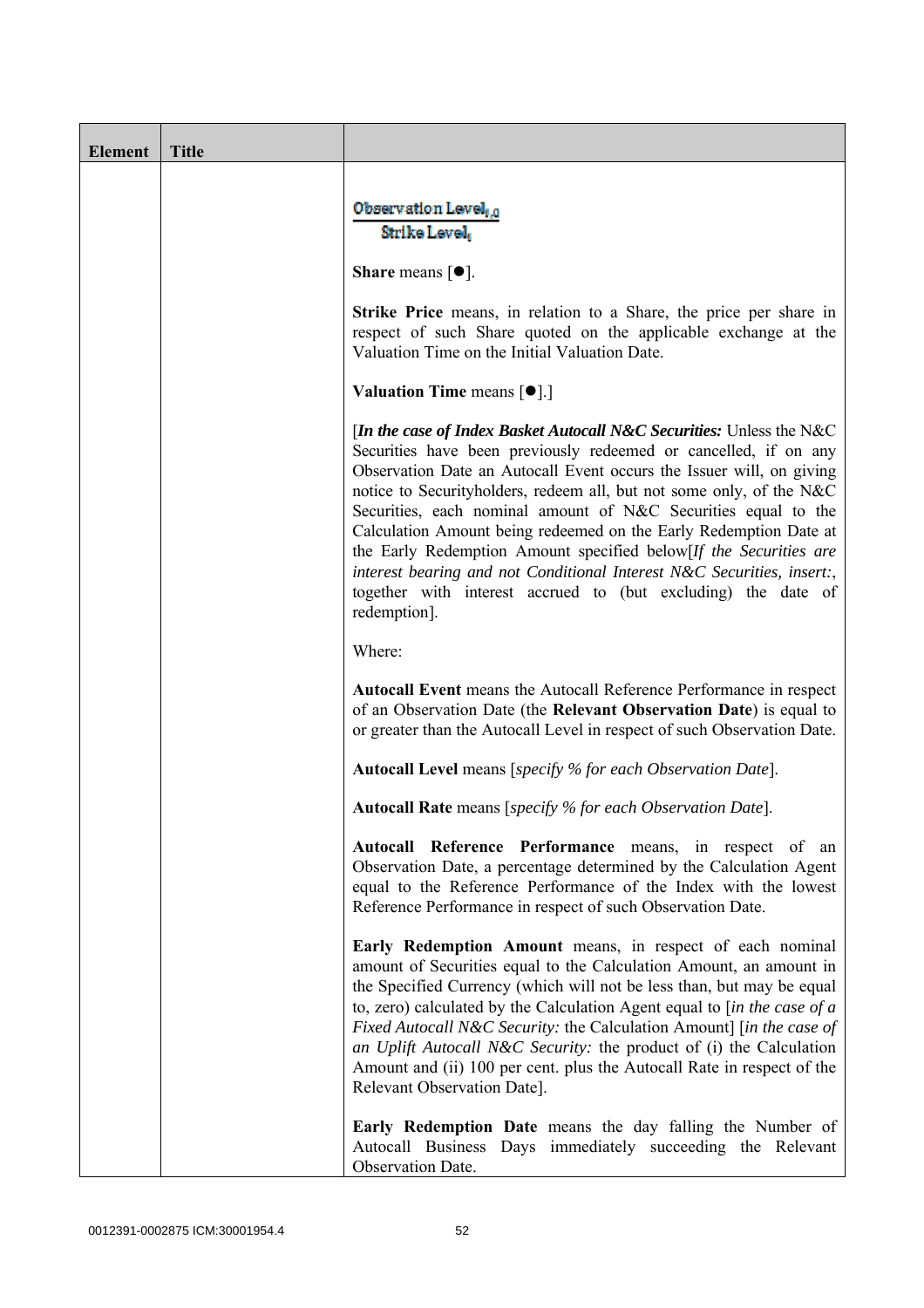| <b>Element</b> | <b>Title</b> |                                                                                                                                                                                                                                                                                                                                                                                                                                                                                    |
|----------------|--------------|------------------------------------------------------------------------------------------------------------------------------------------------------------------------------------------------------------------------------------------------------------------------------------------------------------------------------------------------------------------------------------------------------------------------------------------------------------------------------------|
|                |              | i means an Index.                                                                                                                                                                                                                                                                                                                                                                                                                                                                  |
|                |              | <b>Index</b> means $\lceil \bullet \rceil$ .                                                                                                                                                                                                                                                                                                                                                                                                                                       |
|                |              | Initial Valuation Date means $[•]$ .                                                                                                                                                                                                                                                                                                                                                                                                                                               |
|                |              | o means an Observation Date.                                                                                                                                                                                                                                                                                                                                                                                                                                                       |
|                |              | <b>Observation Date means <math>[•]</math>.</b>                                                                                                                                                                                                                                                                                                                                                                                                                                    |
|                |              | <b>Observation Level</b> means, in respect of an Observation Date and an<br>Index, an amount equal to the closing level of such Index, as<br>calculated and announced by the relevant index sponsor, at the<br>Valuation Time on such Observation Date.                                                                                                                                                                                                                            |
|                |              | Number of Autocall Business Days means $[•]$ .                                                                                                                                                                                                                                                                                                                                                                                                                                     |
|                |              | Reference Performance means, in respect of an Observation Date<br>and an Index, a rate expressed as a percentage (which will not be less<br>than, but may be equal to, zero) calculated by the Calculation Agent in<br>accordance with the following formula:                                                                                                                                                                                                                      |
|                |              | Observation Level, o<br>Strike Level                                                                                                                                                                                                                                                                                                                                                                                                                                               |
|                |              | Strike Level means, in relation to an Index, the closing level of such<br>Index, as calculated and announced by the relevant index sponsor, at<br>the Valuation Time on the Initial Valuation Date.                                                                                                                                                                                                                                                                                |
|                |              | <b>Valuation Time means <math>\lceil \bullet \rceil</math>.</b>                                                                                                                                                                                                                                                                                                                                                                                                                    |
|                |              | [In the case of Zero Recovery Single Name Credit Linked N&C<br>Securities, insert: Subject to any prior purchase and cancellation or<br>early redemption and the occurrence of a Credit Event Determination<br>Date as described below, each Security will be redeemed by the Issuer<br>at [insert Calculation Amount], being its Final Redemption Amount<br>on the Maturity Date.                                                                                                 |
|                |              | Discharge of the Issuer's obligations following a Credit Event                                                                                                                                                                                                                                                                                                                                                                                                                     |
|                |              | If a Credit Event (being a [bankruptcy[,]] [failure to pay[,]] [obligation<br>acceleration[,]] [obligation default[,]] [repudiation/moratorium[,]]<br>[governmental intervention[,]] [or] [restructuring] (include all that<br><i>apply</i> )), occurs in respect of the Reference Entity (being [specify<br><i>reference entity</i> ] or any successor(s)) (the Reference Entity), the<br>Calculation Agent may determine that a Credit Event Determination<br>Date has occurred. |
|                |              | If a Credit Event Determination Date occurs, the Issuer shall give<br>notice to the holders, and, subject to any adjustment and any prior                                                                                                                                                                                                                                                                                                                                          |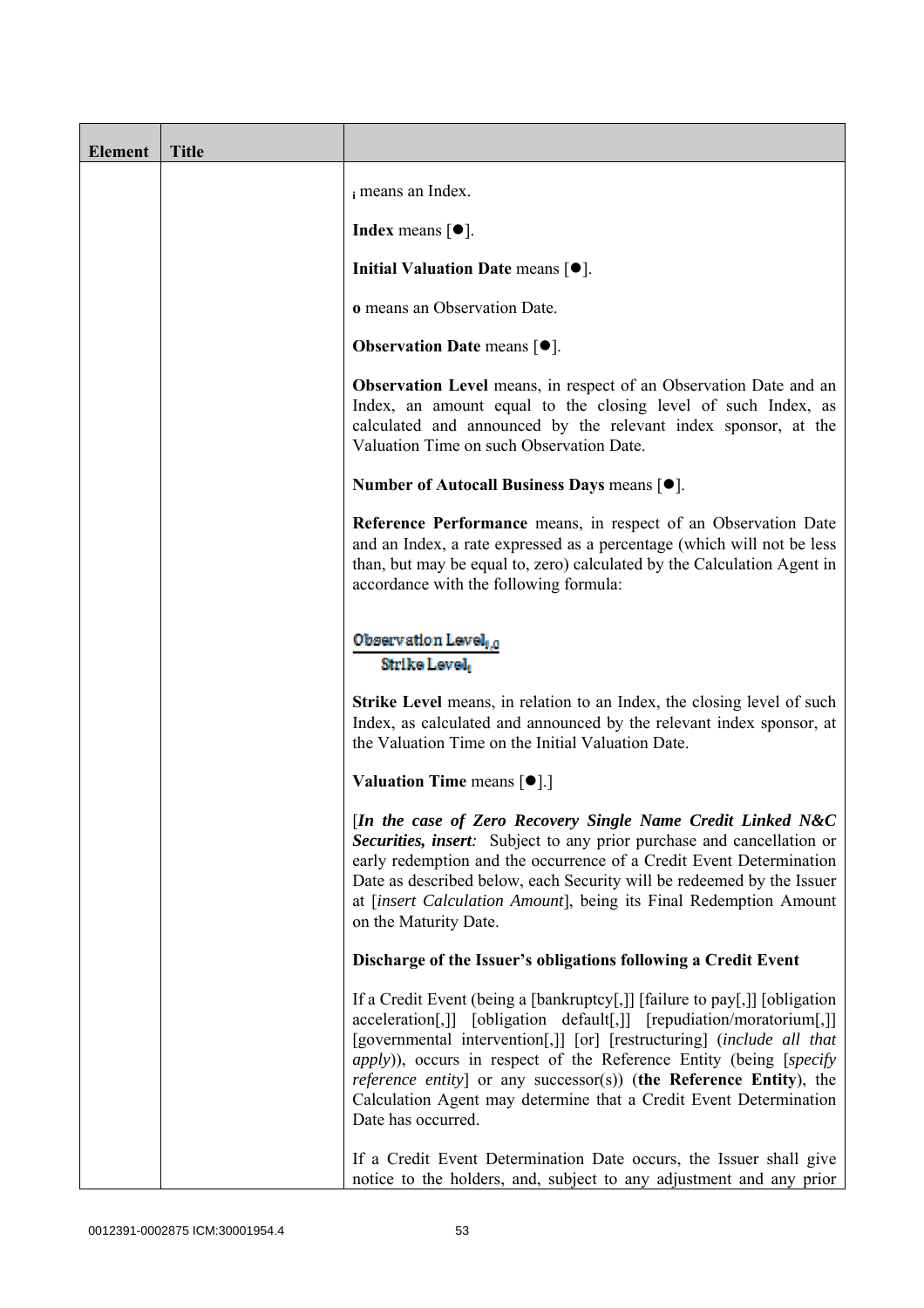| <b>Element</b> | <b>Title</b> |                                                                                                                                                                                                                                                                                                                                                                                                                                                                                                                                                                                                                                                                   |
|----------------|--------------|-------------------------------------------------------------------------------------------------------------------------------------------------------------------------------------------------------------------------------------------------------------------------------------------------------------------------------------------------------------------------------------------------------------------------------------------------------------------------------------------------------------------------------------------------------------------------------------------------------------------------------------------------------------------|
|                |              | redemption, the Issuer's obligations in respect of the N&C Securities<br>will be discharged on the Credit Event Redemption Date and no<br>redemption or other amounts shall be payable in respect of such<br>discharge and the Issuer will have no further liability or obligation in<br>respect of the N&C Securities.                                                                                                                                                                                                                                                                                                                                           |
|                |              | If the Calculation Agent determines that a Credit Event Determination<br>Date has occurred, [each Security shall cease to bear interest from<br>(and including) the Coupon Payment Date immediately preceding, or<br>if the Credit Event Determination Date is a Coupon Payment Date,<br>coinciding with the Credit Event Determination Date, or if the Credit<br>Event Determination Date falls on or prior to the first Coupon<br>Payment Date, no interest shall accrue on the Securities] [each<br>Security shall cease to bear interest from the Credit Event<br>Determination Date].                                                                        |
|                |              | Where:                                                                                                                                                                                                                                                                                                                                                                                                                                                                                                                                                                                                                                                            |
|                |              | Credit Event Determination Date means the date in respect of<br>which a Credit Event is determined to have occurred for the purposes<br>of the Securities.                                                                                                                                                                                                                                                                                                                                                                                                                                                                                                        |
|                |              | Credit Event Redemption Date means the day falling [specify] [ten]<br>business days following the latest of (i) the Credit Event<br>Determination Date and (ii) the date when the Credit Event Notice is<br>delivered.                                                                                                                                                                                                                                                                                                                                                                                                                                            |
|                |              | [If Restructuring is a Credit Event and either Restructuring Maturity<br>Limitation and Fully Transferable Obligation, Modified Restructuring<br>Maturity Limitation and Conditionally Transferable Obligation, Mod<br>R or Mod Mod R applies, insert:                                                                                                                                                                                                                                                                                                                                                                                                            |
|                |              | Partial Reduction on Restructuring Credit Event                                                                                                                                                                                                                                                                                                                                                                                                                                                                                                                                                                                                                   |
|                |              | If the type of Credit Event is a Restructuring, the Calculation Agent<br>may choose not to discharge the Issuer's obligations in respect of the<br>full nominal amount of the N&C Securities but may instead determine<br>that the Issuer's obligations shall be discharged in respect of a portion<br>of such nominal amount (the Partial Discharge Amount) only and,<br>subject to the occurrence of further Credit Events, leave the remaining<br>portion of the nominal amount of the N&C Securities outstanding (in<br>which case the terms and conditions of the Securities shall continue to<br>apply to such outstanding portion of the nominal amount).] |
|                |              | [In the case of Zero Recovery Basket Credit Linked N&C Securities,<br><i>insert</i> : The Final Redemption Amount in respect of each nominal<br>amount of Securities equal to the Calculation Amount shall be an<br>amount in the Specified Currency equal to the Outstanding Nominal<br>Amount as of the Maturity Date. For the avoidance of doubt if the<br>Outstanding Nominal Amount as of the Maturity Date is zero, no<br>amounts will be payable on the Maturity Date.                                                                                                                                                                                     |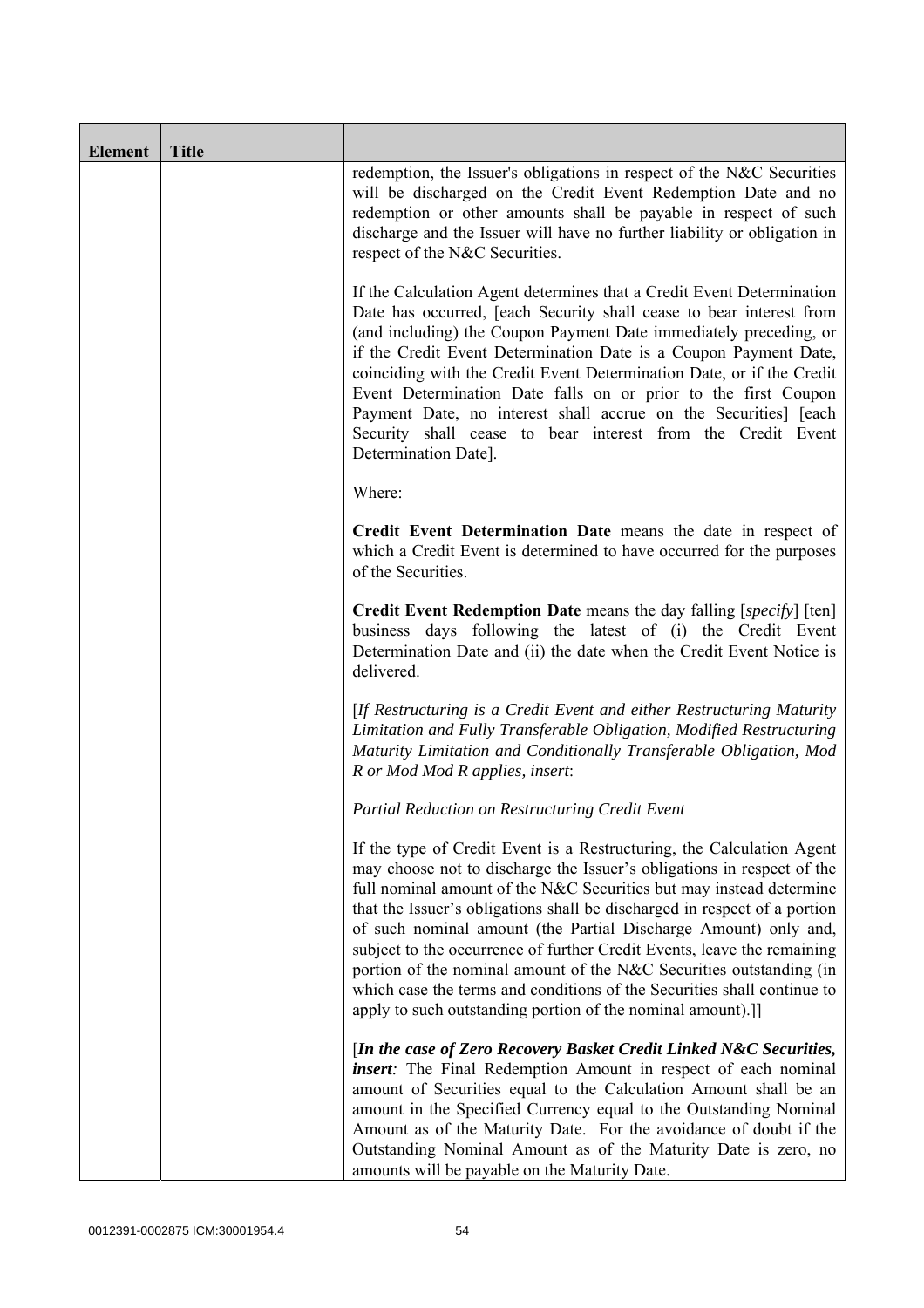| <b>Element</b> | <b>Title</b> |                                                                                                                                                                                                                                                                                                                                                                                                                                                                                                                                                                                                                                                                                                                                                                                                                                                                                                                                                             |
|----------------|--------------|-------------------------------------------------------------------------------------------------------------------------------------------------------------------------------------------------------------------------------------------------------------------------------------------------------------------------------------------------------------------------------------------------------------------------------------------------------------------------------------------------------------------------------------------------------------------------------------------------------------------------------------------------------------------------------------------------------------------------------------------------------------------------------------------------------------------------------------------------------------------------------------------------------------------------------------------------------------|
|                |              | The Outstanding Nominal Amount is the Calculation Amount,<br>subject to reduction in accordance with the following paragraph.                                                                                                                                                                                                                                                                                                                                                                                                                                                                                                                                                                                                                                                                                                                                                                                                                               |
|                |              | If [Insert if Annex 7 applies: Conditions to Settlement are<br>satisfied][Insert if Annex 15 applies: a Credit Event Determination<br>Date occurs] with respect to a Reference Entity, the Calculation Agent<br>will thereupon reduce the Outstanding Nominal Amount by an amount<br>equal to the Credit Event Reduction Amount in respect of such<br>Reference Entity, subject to the effective date of such reduction being<br>adjusted or such reduction being reversed in certain circumstances.                                                                                                                                                                                                                                                                                                                                                                                                                                                        |
|                |              | If the Outstanding Nominal Amount is equal to zero, the Issuer's<br>obligations in respect of the Securities will be discharged and the<br>Issuer will have no further liability in respect thereof.                                                                                                                                                                                                                                                                                                                                                                                                                                                                                                                                                                                                                                                                                                                                                        |
|                |              | Where:                                                                                                                                                                                                                                                                                                                                                                                                                                                                                                                                                                                                                                                                                                                                                                                                                                                                                                                                                      |
|                |              | [ <i>Insert if Annex 7 applies:</i> Conditions to Settlement means $[(a)]$ the<br>occurrence of a Credit Event Determination Date except where such is<br>reversed [and (b) either (i) the delivery by the Calculation Agent to<br>the Issuer of a notice of publicly available information confirming the<br>occurrence of the Credit Event that is effective during one of the<br>periods specified in paragraph (a) of the definition of Credit Event<br>Determination Date or (ii) the public announcement by the<br>International Swaps and Derivatives Association, Inc. (ISDA) on or<br>prior to the last day of a prescribed period that the relevant Credit<br>Derivatives Determinations Committee established by ISDA has<br>resolved that an event that constitutes a Credit Event has occurred<br>with respect to the relevant Reference Entity or obligation thereof<br>[Include if Notice of Publicly Available Information is applicable].] |
|                |              | Credit Event Determination Date means the date in respect of<br>which a Credit Event is determined to have occurred for the purposes<br>of the Securities.                                                                                                                                                                                                                                                                                                                                                                                                                                                                                                                                                                                                                                                                                                                                                                                                  |
|                |              | Credit Event Reduction Amount means, in respect of a Reference<br>Entity, the product of (a) the Calculation Amount and (b) the<br>Weighting in respect of such Reference Entity.                                                                                                                                                                                                                                                                                                                                                                                                                                                                                                                                                                                                                                                                                                                                                                           |
|                |              | Credit Event means [Bankruptcy, Failure to Pay, Obligation<br>Obligation<br>Default,<br>Repudiation/Moratorium,<br>Acceleration,<br>Restructuring or Governmental Intervention]. [Delete as applicable<br>and include brief description of each Credit Event]                                                                                                                                                                                                                                                                                                                                                                                                                                                                                                                                                                                                                                                                                               |
|                |              | Reference Entity means $[•]$ .                                                                                                                                                                                                                                                                                                                                                                                                                                                                                                                                                                                                                                                                                                                                                                                                                                                                                                                              |
|                |              | Weighting means, with respect to a Reference Entity, (a) the<br>Weighting Percentage for such Reference Entity or, if prior to [Insert]<br>if Annex 7 applies: the satisfaction of Conditions to Settlement with<br>respect to such Reference Entity] [Insert if Annex 15 applies: the<br>occurrence of a Credit Event Determination Date with respect to such                                                                                                                                                                                                                                                                                                                                                                                                                                                                                                                                                                                              |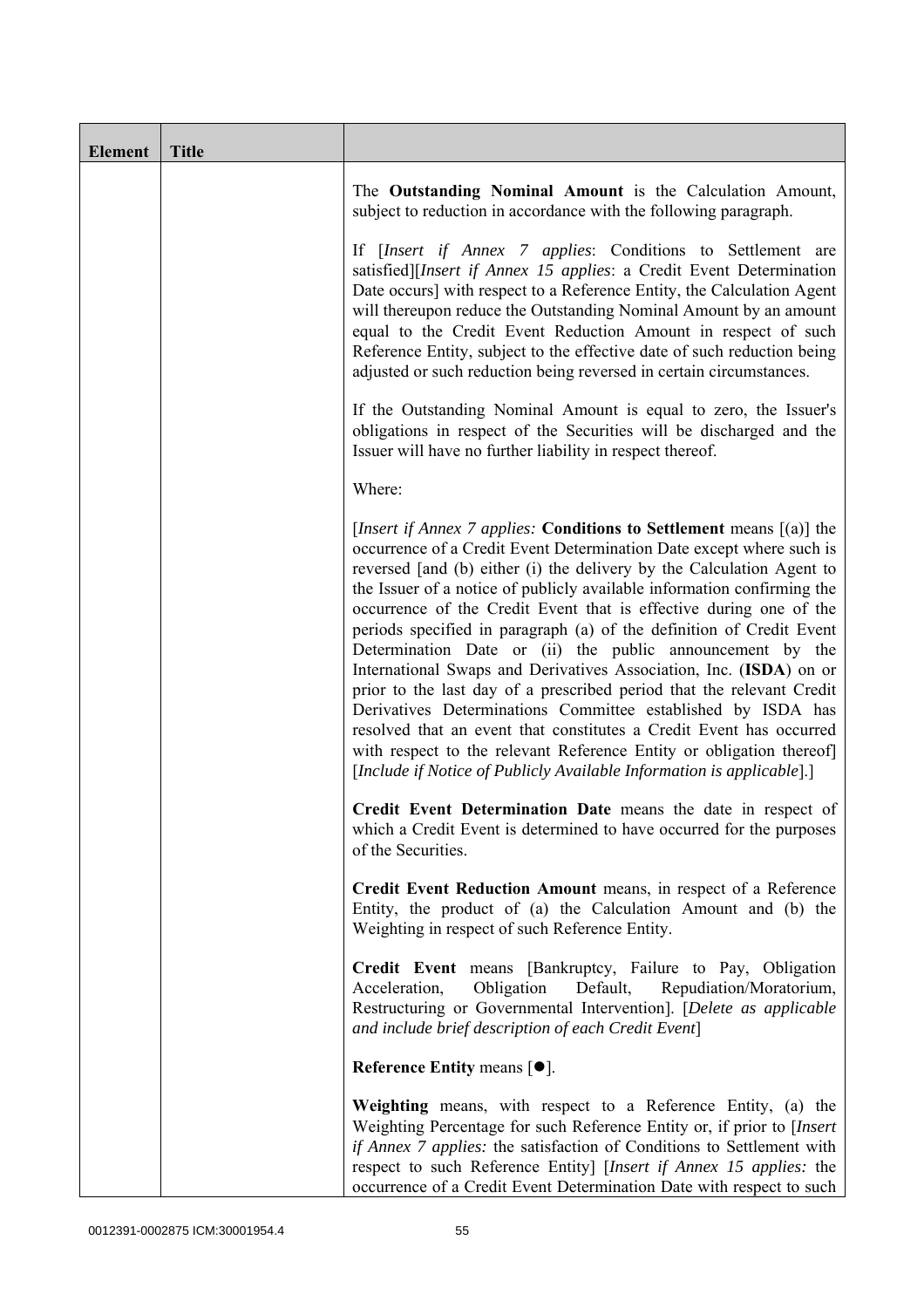| <b>Element</b> | <b>Title</b> |                                                                                                                                                                                                                                                                                                                                                                                                                                                                                                                                                                 |
|----------------|--------------|-----------------------------------------------------------------------------------------------------------------------------------------------------------------------------------------------------------------------------------------------------------------------------------------------------------------------------------------------------------------------------------------------------------------------------------------------------------------------------------------------------------------------------------------------------------------|
|                |              | Reference Entity], such Reference Entity is a successor to another<br>Reference Entity, (b) the sum of $(x)$ the Weighting Percentage for<br>such Reference Entity and (y) the Weighting Percentage for each<br>Reference Entity in respect of which such Reference Entity is a<br>successor.                                                                                                                                                                                                                                                                   |
|                |              | Weighting Percentage means [specify for each Reference Entity].                                                                                                                                                                                                                                                                                                                                                                                                                                                                                                 |
|                |              | [If Restructuring is a Credit Event and either Restructuring Maturity<br>Limitation and Fully Transferable Obligation, Modified Restructuring<br>Maturity Limitation and Conditionally Transferable Obligation, Mod<br>R or Mod Mod R applies, insert:                                                                                                                                                                                                                                                                                                          |
|                |              | Partial Reduction on Restructuring Credit Event                                                                                                                                                                                                                                                                                                                                                                                                                                                                                                                 |
|                |              | If the type of Credit Event is a Restructuring, the Calculation Agent<br>may choose not to reduce the Outstanding Nominal Amount by the<br>full Credit Event Reduction Amount in respect of the relevant<br>Reference Entity, but may choose to apply a reduction of part of the<br>relevant Credit Event Reduction Amount and, subject to the<br>occurrence of further Credit Events, leave the remaining Credit Event<br>Reduction Amount outstanding (in which case the terms and<br>conditions of the Securities shall continue to apply to such amount).]] |
|                |              | [In the case of Auction to Cash Settled Credit Linked N&C<br>Securities, insert: Subject to any prior purchase and cancellation or<br>early redemption and the occurrence of a Credit Event Determination<br>Date as described below, each Security will be redeemed by the Issuer<br>at [insert Calculation Amount], being its Final Redemption Amount<br>on the Maturity Date.                                                                                                                                                                                |
|                |              | <b>Redemption following a Credit Event</b>                                                                                                                                                                                                                                                                                                                                                                                                                                                                                                                      |
|                |              | If a Credit Event (being a [bankruptcy[,]] [failure to pay[,]] [obligation<br>acceleration[,]] [obligation default[,]] [repudiation/moratorium[,]]<br>[governmental intervention[,]] [or] [restructuring] (include all that<br><i>apply</i> )), occurs in respect of the Reference Entity (being [specify<br><i>reference entity</i> ] or any successor(s)) (the Reference Entity), the<br>Calculation Agent may determine that a Credit Event Determination<br>Date has occurred.                                                                              |
|                |              | If a Credit Event Determination Date occurs, the Issuer shall give<br>notice to the holders, and, subject to any adjustment and any prior<br>redemption, redeem all but not some only of the Securities and pay in<br>respect of each Security the Credit Event Redemption Amount on the<br>Credit Event Redemption Date.                                                                                                                                                                                                                                       |
|                |              | If the Calculation Agent determines that a Credit Event Determination<br>Date has occurred, [each Security shall cease to bear interest from<br>(and including) the Coupon Payment Date immediately preceding, or<br>if the Credit Event Determination Date is a Coupon Payment Date,<br>coinciding with the Credit Event Determination Date, or if the Credit                                                                                                                                                                                                  |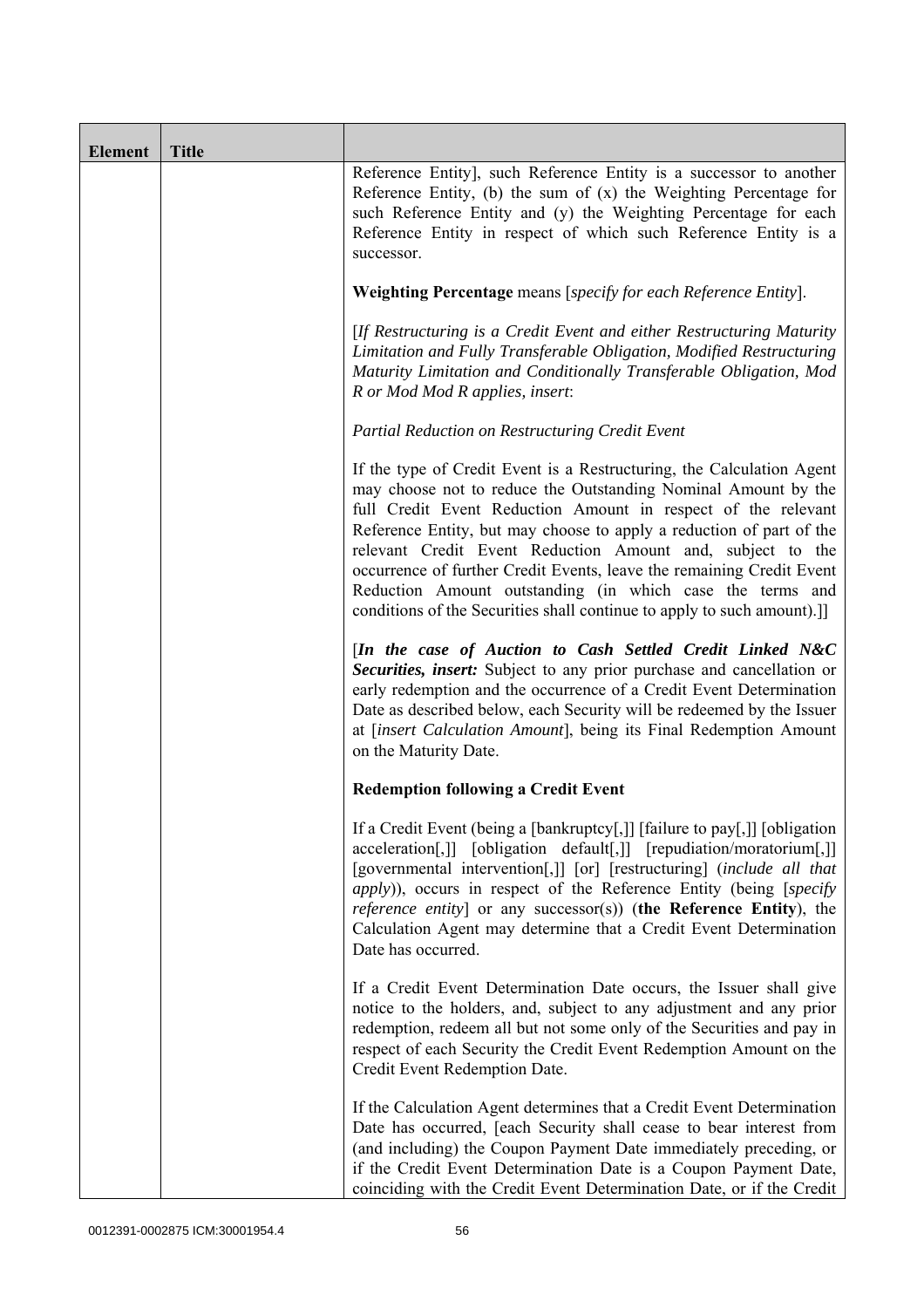| <b>Element</b> | <b>Title</b> |                                                                                                                                                                                                                                                                                                                                 |
|----------------|--------------|---------------------------------------------------------------------------------------------------------------------------------------------------------------------------------------------------------------------------------------------------------------------------------------------------------------------------------|
|                |              | Event Determination Date falls on or prior to the first Coupon<br>Payment Date, no interest shall accrue on the Securities] [each<br>Security shall cease to bear interest from the Credit Event<br>Determination Date].                                                                                                        |
|                |              | Where:                                                                                                                                                                                                                                                                                                                          |
|                |              | Auction Final Price means the recovery amount (expressed as a<br>percentage) determined by the Calculation Agent by reference to the<br>price determined for obligations of the relevant Reference Entity by<br>the relevant auction procedure.                                                                                 |
|                |              | Credit Event Determination Date means the date in respect of<br>which a Credit Event is determined to have occurred for the purposes<br>of the Securities.                                                                                                                                                                      |
|                |              | <b>Credit Event Redemption Date</b> means the day falling [specify] [ten]<br>business days following the latest of (i) the [auction settlement date]<br>[or] [the calculation of the Final Price] and (ii) the Credit Event<br>Determination Date.                                                                              |
|                |              | Credit Event Redemption Amount means: [[specify] per Calculation<br>Amount] / [an amount calculated by the Calculation Agent equal to (A)<br>$\times$ B) – C, where                                                                                                                                                             |
|                |              | A is the Calculation Amount;                                                                                                                                                                                                                                                                                                    |
|                |              | <b>B</b> is the Auction Final Price or, if the Auction Final Price is not to be<br>determined following the occurrence of certain events, the Final Price;<br>and                                                                                                                                                               |
|                |              | C is relevant unwind costs].]                                                                                                                                                                                                                                                                                                   |
|                |              | The Credit Event Redemption Amount shall not be less than zero.]]                                                                                                                                                                                                                                                               |
|                |              | Final Price means the recovery amount (expressed as a percentage)<br>determined by the Calculation Agent in respect of obligations of the<br>relevant Reference Entity.                                                                                                                                                         |
|                |              | [If Restructuring is a Credit Event, insert:                                                                                                                                                                                                                                                                                    |
|                |              | Partial reduction on restructuring credit event                                                                                                                                                                                                                                                                                 |
|                |              | If the type of credit event is a restructuring, the Calculation Agent<br>may choose not to redeem the Securities in full, but may choose to<br>pay a partial Credit Event Redemption Amount and, subject to the<br>occurrence of further credit events, the terms and conditions of the<br>Securities shall continue to apply.] |
|                |              | [In the case of Equity Delta One Redemption N&C Securities: The<br>Final Redemption Amount in respect of each nominal amount of<br>Securities equal to the Calculation Amount shall be an amount in the                                                                                                                         |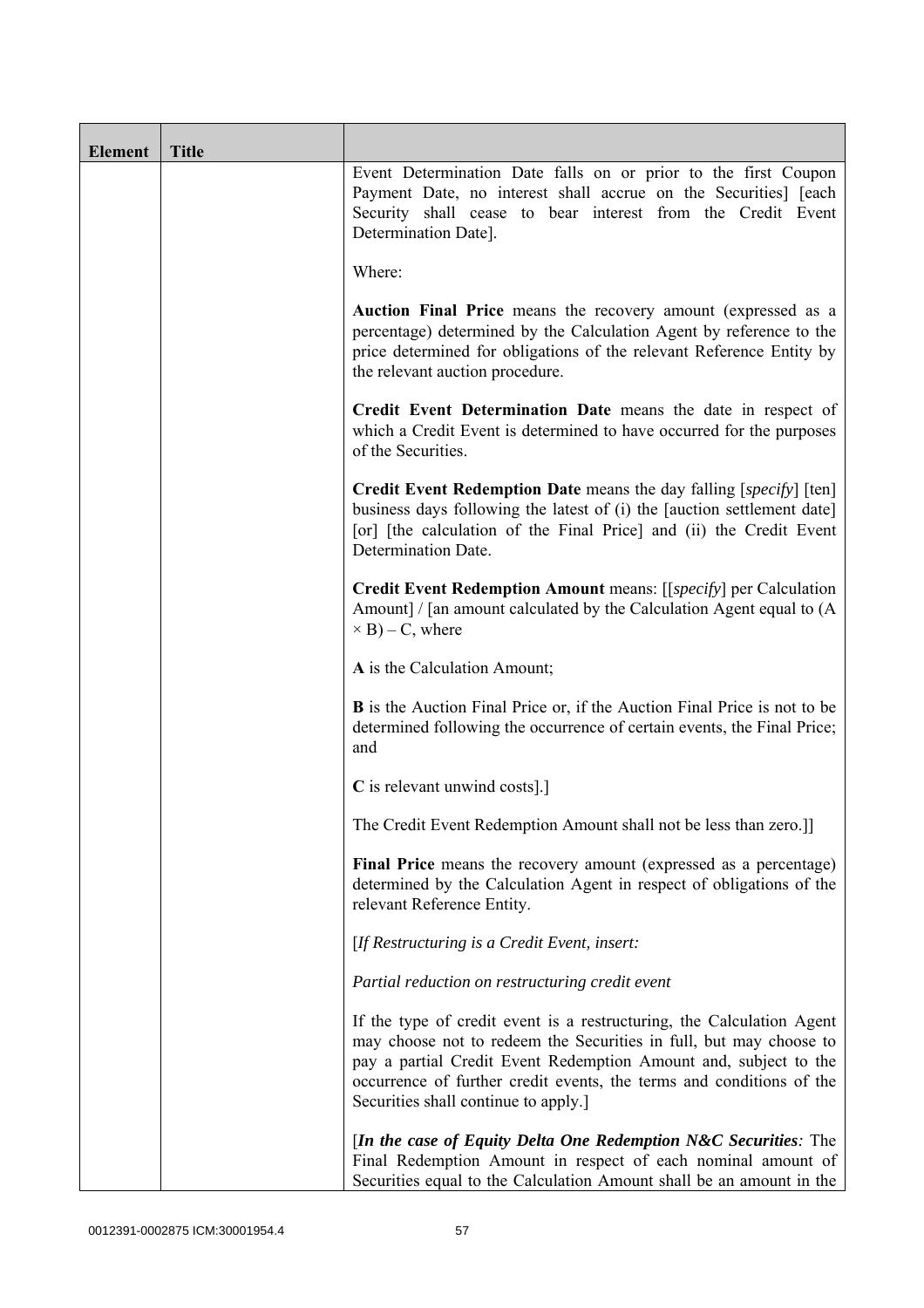| <b>Element</b> | <b>Title</b> |                                                                                                                                                                                                                                                                                                                                                                                                                                                                                                                                                                                                                                                                                                                                                                                           |  |
|----------------|--------------|-------------------------------------------------------------------------------------------------------------------------------------------------------------------------------------------------------------------------------------------------------------------------------------------------------------------------------------------------------------------------------------------------------------------------------------------------------------------------------------------------------------------------------------------------------------------------------------------------------------------------------------------------------------------------------------------------------------------------------------------------------------------------------------------|--|
|                |              | Specified Currency (which will not be less than, but may be equal to,<br>zero) calculated by the Calculation Agent equal to:                                                                                                                                                                                                                                                                                                                                                                                                                                                                                                                                                                                                                                                              |  |
|                |              | $[V_F \times Exchange Rate] - C$                                                                                                                                                                                                                                                                                                                                                                                                                                                                                                                                                                                                                                                                                                                                                          |  |
|                |              | Any such amount will be rounded to the nearest sub-unit of the<br>relevant Specified Currency, half of any such sub-unit being rounded<br>upwards or otherwise in accordance with applicable market<br>convention.                                                                                                                                                                                                                                                                                                                                                                                                                                                                                                                                                                        |  |
|                |              | Where:                                                                                                                                                                                                                                                                                                                                                                                                                                                                                                                                                                                                                                                                                                                                                                                    |  |
|                |              | $V_F$ means the Final Price.                                                                                                                                                                                                                                                                                                                                                                                                                                                                                                                                                                                                                                                                                                                                                              |  |
|                |              | C means the Specified Currency equivalent of the Costs as determined<br>by the Calculation Agent using such foreign exchange rate as the<br>Calculation Agent deems appropriate with respect to the relevant<br>$time(s)$ the Costs arise or may arise.                                                                                                                                                                                                                                                                                                                                                                                                                                                                                                                                   |  |
|                |              | Costs means, in respect of each nominal amount of Securities equal to<br>the Calculation Amount, such Securities' pro rata share of the total<br>amount of any commissions, costs, expenses, duties, taxes (including<br>but not limited to any capital gains tax or withholding tax), levies,<br>registration fees, custodial fees or other charges which may be<br>required to be made, paid, withheld or deducted by the Issuer and/or<br>any of its affiliates and/or any of their respective nominees as a result<br>of, or in connection with, the Issuer and/or any of its affiliates and/or<br>any of their respective nominees (a) being a direct holder of any<br>Hedging Shares and/or selling and/or realising any Hedging Shares<br>and/or (b) unwinding any Hedge Position. |  |
|                |              | Equity Currency means $[•]$ .                                                                                                                                                                                                                                                                                                                                                                                                                                                                                                                                                                                                                                                                                                                                                             |  |
|                |              | <b>Exchange Rate</b> means (i) the rate of exchange between the Equity<br>Currency and the Specified Currency (expressed as a number of units of<br>the Specified Currency for which a unit of the Equity Currency can be<br>exchanged) determined at or around the Final Valuation Date which the<br>Calculation Agent determines appropriate in its sole discretion, or (ii)<br>where the Equity Currency is the same as the Specified Currency, one.                                                                                                                                                                                                                                                                                                                                   |  |
|                |              | Final Valuation Date means $[•]$ .                                                                                                                                                                                                                                                                                                                                                                                                                                                                                                                                                                                                                                                                                                                                                        |  |
|                |              | Hedge Position means any Product that the Issuer and/or any of its<br>Affiliates and/or any of their respective nominees (a) enters into as a<br>result of being the direct holder of the Hedging Shares and/or selling<br>and/or realising the Hedging Shares or (b) would have entered into if<br>they were to fully hedge the market, equity or other price risk of the<br>Issuer entering into and performing its obligations with respect to the<br>Securities, using such Products as may be determined by the<br>Calculation Agent.                                                                                                                                                                                                                                                |  |
|                |              | Hedging Shares means the number of shares that the Calculation                                                                                                                                                                                                                                                                                                                                                                                                                                                                                                                                                                                                                                                                                                                            |  |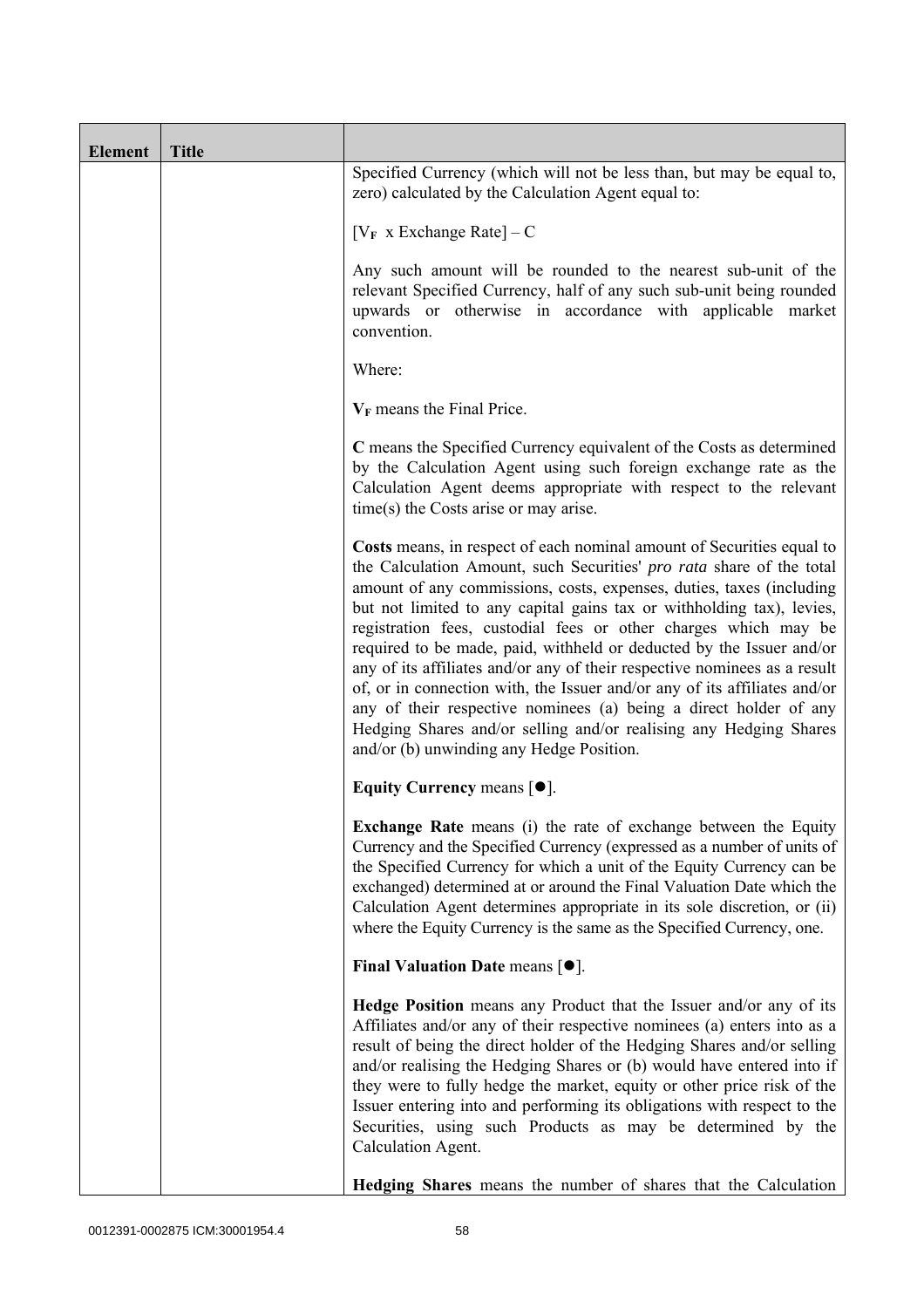| Element | <b>Title</b> |                                                                                                                                                                                                                                                                                                                                                                                                                                                                                                                                                                                                                                                                                                                                                                                                                                                                                                                                                                                                                                                                                                                                                                                                                                                                  |  |
|---------|--------------|------------------------------------------------------------------------------------------------------------------------------------------------------------------------------------------------------------------------------------------------------------------------------------------------------------------------------------------------------------------------------------------------------------------------------------------------------------------------------------------------------------------------------------------------------------------------------------------------------------------------------------------------------------------------------------------------------------------------------------------------------------------------------------------------------------------------------------------------------------------------------------------------------------------------------------------------------------------------------------------------------------------------------------------------------------------------------------------------------------------------------------------------------------------------------------------------------------------------------------------------------------------|--|
|         |              | Agent deems necessary to hedge the equity or other price risk of the<br>Issuer entering into and performing its obligations with respect to the<br>relevant Securities.<br><b>Product</b> means an exchange traded fund, share, an instrument<br>representing such exchange traded fund or share (including, without<br>limitation, participation notes), futures contracts or exchange-traded<br>options commonly used to hedge the issuance or sale of a security that<br>is linked to the Hedging Shares.                                                                                                                                                                                                                                                                                                                                                                                                                                                                                                                                                                                                                                                                                                                                                     |  |
|         |              |                                                                                                                                                                                                                                                                                                                                                                                                                                                                                                                                                                                                                                                                                                                                                                                                                                                                                                                                                                                                                                                                                                                                                                                                                                                                  |  |
|         |              | <b>Cash Dividends</b>                                                                                                                                                                                                                                                                                                                                                                                                                                                                                                                                                                                                                                                                                                                                                                                                                                                                                                                                                                                                                                                                                                                                                                                                                                            |  |
|         |              | (i)<br>Following the declaration by a share issuer of a cash dividend<br>(other than any dividend or portion thereof that the<br>Calculation Agent determines to be an extraordinary<br>dividend) (each a Cash Dividend) in respect of which the In-<br>dividend Date (as defined below) falls in the period from and<br>including the Trade Date to but excluding the originally<br>scheduled Final Valuation Date without regard to any<br>scheduled trading day or disrupted day adjustment (the<br>Dividend Period), the Issuer will pay a Coupon Amount in<br>respect of each Security on the related Coupon Payment Date<br>(as defined below). Each such Coupon Amount will equal<br>the amount of such Cash Dividend declared in relation to one<br>share (less (a) all withholding taxes, if any, including, but<br>without limitation, those that would have been withheld in<br>relation to the payment of such cash dividend to a foreign<br>investor and (b) any other expenses or deductions which<br>would apply to or be made in relation to the payment of such<br>cash dividend to a foreign investor all determined in the<br>Equity Currency and on a per share basis, <i>multiplied by</i> the<br>Dividend Exchange Rate as defined below). |  |
|         |              | Dividend Exchange Rate means, in relation to a Cash<br>Dividend, (i) the rate of exchange between the Equity<br>Currency and the Specified Currency (expressed as a number<br>of units of the Specified Currency for which a unit of the<br>Equity Currency can be exchanged) at or around the Dividend<br>Receipt Date, as determined by the Calculation Agent, or (ii)<br>where the Equity Currency is the same as the Specified<br>Currency, one.                                                                                                                                                                                                                                                                                                                                                                                                                                                                                                                                                                                                                                                                                                                                                                                                             |  |
|         |              | Dividend Receipt Date means the date upon which a holder<br>of shares entitled to the relevant Cash Dividend would have<br>received such Cash Dividend according to prevailing market<br>practice, as determined by the Calculation Agent.                                                                                                                                                                                                                                                                                                                                                                                                                                                                                                                                                                                                                                                                                                                                                                                                                                                                                                                                                                                                                       |  |
|         |              | In-dividend Date means, in relation to a Cash Dividend, the<br>final date upon which a purchaser of shares on the exchange<br>would, according to prevailing market practice, be entitled to<br>receive the Cash Dividend.                                                                                                                                                                                                                                                                                                                                                                                                                                                                                                                                                                                                                                                                                                                                                                                                                                                                                                                                                                                                                                       |  |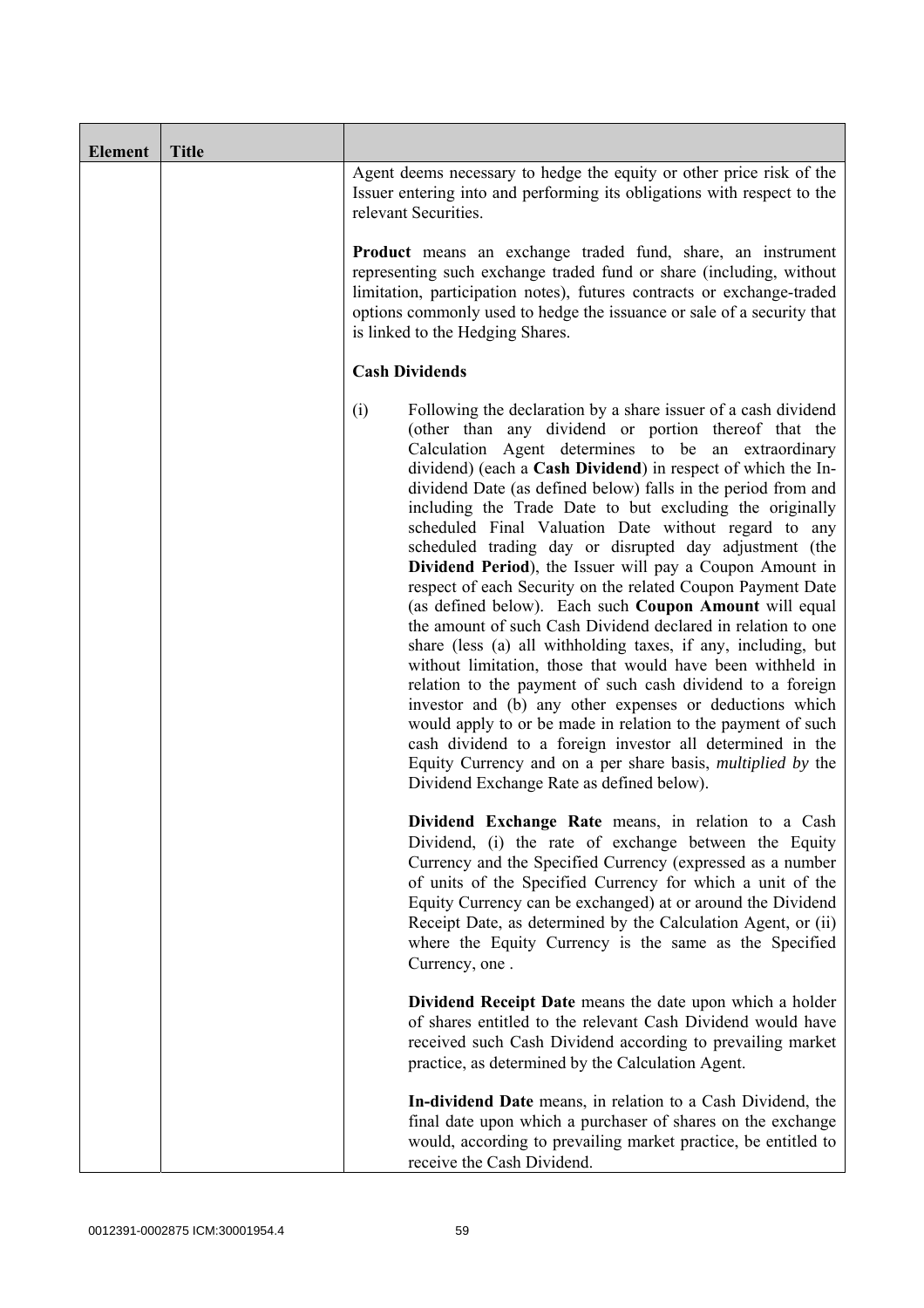| <b>Element</b> | <b>Title</b> |                                                                                                                                                                                                                                                                                                              |                                                                                                                                                                                                                                                                                                                                                                                                                                                                                                                                                                                                                  |
|----------------|--------------|--------------------------------------------------------------------------------------------------------------------------------------------------------------------------------------------------------------------------------------------------------------------------------------------------------------|------------------------------------------------------------------------------------------------------------------------------------------------------------------------------------------------------------------------------------------------------------------------------------------------------------------------------------------------------------------------------------------------------------------------------------------------------------------------------------------------------------------------------------------------------------------------------------------------------------------|
|                |              | (ii)                                                                                                                                                                                                                                                                                                         | Coupon Amounts (if any) will only be payable on the<br>Securities in the <b>circumstances</b> set out in paragraph (i) above<br>and subject to the provisions of paragraphs (iii) and (iv) below<br>and will be deemed only to have accrued on the Securities as<br>of the relevant Coupon Payment Date. No interest will accrue<br>or be payable in any other circumstance.                                                                                                                                                                                                                                     |
|                |              | (iii)<br>and                                                                                                                                                                                                                                                                                                 | In the event any Coupon Payment Date would fall after the<br>Maturity Date the Issuer will give notice<br>the<br>to<br>Securityholders of procedures for payment of such Coupon<br>Amount(s) which may be made outside of DTC or Euroclear<br>Clearstream,<br>Luxembourg<br>and<br>require<br>may<br>Securityholders as of a record date selected by the Issuer in its<br>sole discretion to provide a notice to the Issuer giving all<br>necessary details required by the Issuer in its sole discretion to<br>make such payments.                                                                              |
|                |              | (iv)                                                                                                                                                                                                                                                                                                         | Following any Cash Dividend declaration, the Calculation<br>Agent shall as soon as is reasonably practicable under the<br>circumstances procure that the Issuer will give notice to the<br>Securityholders stating the occurrence of the Cash Dividend,<br>giving details thereof and setting out the method and<br>anticipated date of the related Coupon Payment Date provided<br>that any failure to give, or non-receipt of, such notice will not<br>affect the validity of any such Coupon Amount payment and<br>the Calculation Agent will determine the basis on which the<br>Coupon Amount will be paid. |
|                |              |                                                                                                                                                                                                                                                                                                              | Coupon Payment Date means the date that is three (3)<br>Business Days following the relevant Dividend Receipt Date.]                                                                                                                                                                                                                                                                                                                                                                                                                                                                                             |
|                |              | Securities:                                                                                                                                                                                                                                                                                                  | [In the case of Reverse Convertible Swap Rate Redemption N&C                                                                                                                                                                                                                                                                                                                                                                                                                                                                                                                                                     |
|                |              | The Final Redemption Amount in respect of each nominal amount of<br>N&C Securities equal to the Calculation Amount shall be an amount<br>in the Specified Currency (which will not be less than, but may be<br>equal to, zero) calculated by the Calculation Agent equal to its <i>pro</i><br>rata share of: |                                                                                                                                                                                                                                                                                                                                                                                                                                                                                                                                                                                                                  |
|                |              | (i)                                                                                                                                                                                                                                                                                                          | If Swap Rate $_{\text{FINAL}}$ < Barrier:                                                                                                                                                                                                                                                                                                                                                                                                                                                                                                                                                                        |
|                |              |                                                                                                                                                                                                                                                                                                              | $Max[0, Swap Rate_{FINAL} / Swap Rate_{INITIAL}] \times Aggregate$<br>Nominal Amount                                                                                                                                                                                                                                                                                                                                                                                                                                                                                                                             |
|                |              | otherwise:<br>(ii)                                                                                                                                                                                                                                                                                           |                                                                                                                                                                                                                                                                                                                                                                                                                                                                                                                                                                                                                  |
|                |              | Redemption Factor × Aggregate Nominal Amount                                                                                                                                                                                                                                                                 |                                                                                                                                                                                                                                                                                                                                                                                                                                                                                                                                                                                                                  |
|                |              |                                                                                                                                                                                                                                                                                                              | Any such amount will be rounded to the nearest sub-unit of the<br>relevant Specified Currency, half of any such sub-unit being rounded                                                                                                                                                                                                                                                                                                                                                                                                                                                                           |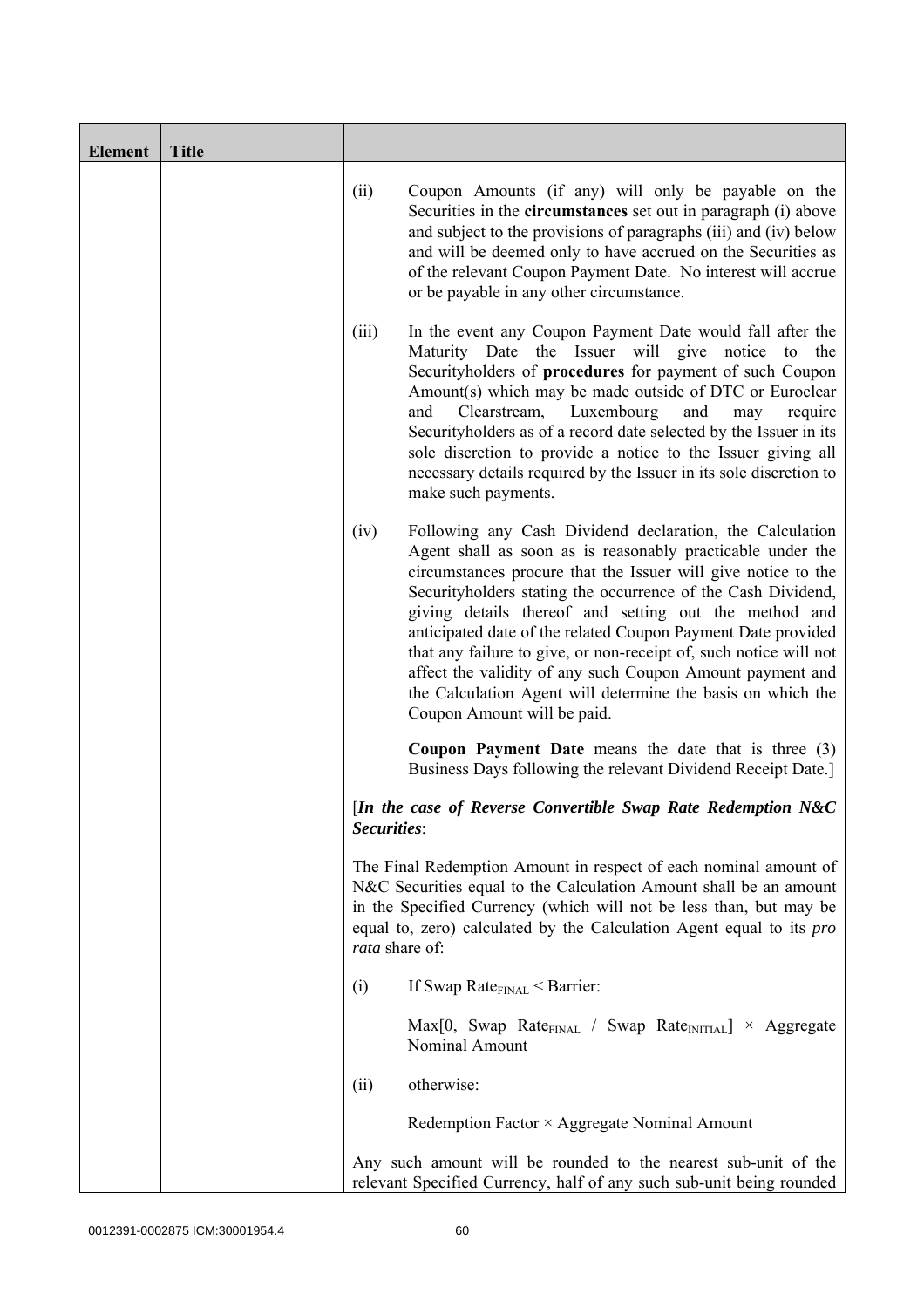| <b>Element</b> | <b>Title</b> |                                                                                                                                                                                                                                                                                                                                                             |
|----------------|--------------|-------------------------------------------------------------------------------------------------------------------------------------------------------------------------------------------------------------------------------------------------------------------------------------------------------------------------------------------------------------|
|                |              | otherwise in accordance with applicable market<br>upwards or<br>convention.                                                                                                                                                                                                                                                                                 |
|                |              | Where:                                                                                                                                                                                                                                                                                                                                                      |
|                |              | <b>Barrier</b> means $\lceil \bullet \rceil$ per cent.;                                                                                                                                                                                                                                                                                                     |
|                |              | <b>Designated Maturity means, in respect of the Reference Swap Rate,</b><br>$\lceil \bullet \rceil;$                                                                                                                                                                                                                                                        |
|                |              | <b>Floating Rate Option</b> means, in respect of the Reference Swap Rate,<br>$[\bullet]$ ;                                                                                                                                                                                                                                                                  |
|                |              | Redemption Factor means [ $\bullet$ ] per cent.;                                                                                                                                                                                                                                                                                                            |
|                |              | <b>Reference Swap Rate</b> means the [specify relevant swap rate];                                                                                                                                                                                                                                                                                          |
|                |              | <b>Reset Date</b> means, in respect of the Reference Swap Rate, $[•]$ ;                                                                                                                                                                                                                                                                                     |
|                |              | <b>Swap Rate</b> <sub>FINAL</sub> means the rate determined under the floating rate<br>N&C Security provisions as though the Reference Swap Rate was a<br>floating rate to which ISDA Determination applied and on the basis of<br>the Floating Rate Option, the Designated Maturity and the Reset Date<br>specified in respect of the Reference Swap Rate; |
|                |              | <b>Swap Rate</b> <sub>INITIAL</sub> means $[\bullet]$ ; and                                                                                                                                                                                                                                                                                                 |
|                |              | <b>Valuation Date</b> means $[\bullet]$ , provided that, if such Valuation Date<br>would fall on a day which is not a Business Day, then such Valuation<br>Date shall be postponed to the next day which is a Business Day.]                                                                                                                                |
|                |              | [In the case of Geared Put Swap Rate Redemption N&C Securities:                                                                                                                                                                                                                                                                                             |
|                |              | The Final Redemption Amount in respect of each nominal amount of<br>N&C Securities equal to the Calculation Amount shall be an amount<br>in the Specified Currency (which will not be less than, but may be<br>equal to, zero) calculated by the Calculation Agent equal to its <i>pro</i><br>rata share of:                                                |
|                |              | If Swap Rate $_{\text{FINAL}}$ < Barrier:<br>(i)                                                                                                                                                                                                                                                                                                            |
|                |              | Max[0, Swap Rate <sub>FINAL</sub> / Gearing Factor $\times$ Swap Rate <sub>INITIAL</sub> ] $\times$<br><b>Aggregate Nominal Amount</b>                                                                                                                                                                                                                      |
|                |              | otherwise:<br>(ii)                                                                                                                                                                                                                                                                                                                                          |
|                |              | Redemption Factor × Aggregate Nominal Amount                                                                                                                                                                                                                                                                                                                |
|                |              | Any such amount will be rounded to the nearest sub-unit of the<br>relevant Specified Currency, half of any such sub-unit being rounded<br>upwards or otherwise in accordance with applicable market<br>convention.                                                                                                                                          |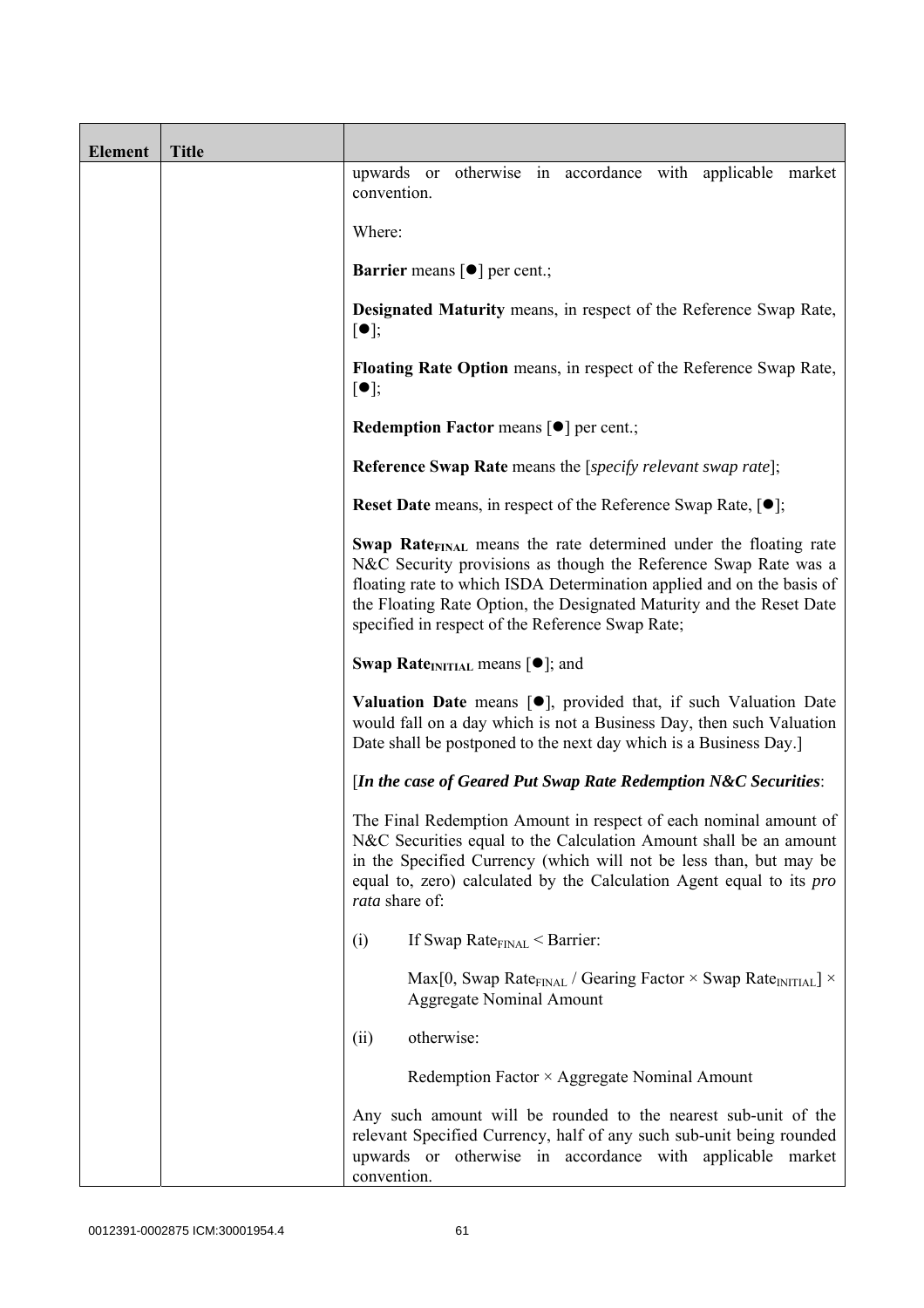| <b>Element</b> | <b>Title</b> |                                                                                                                                                                                                                                                                                                                                                      |
|----------------|--------------|------------------------------------------------------------------------------------------------------------------------------------------------------------------------------------------------------------------------------------------------------------------------------------------------------------------------------------------------------|
|                |              | Where:                                                                                                                                                                                                                                                                                                                                               |
|                |              | <b>Barrier</b> means the rate calculated by the Calculation Agent equal to<br>the product of (a) the Barrier Factor and (b) Swap Rate <sub>INITIAL</sub> ;                                                                                                                                                                                           |
|                |              | <b>Barrier Factor means [O] per cent.;</b>                                                                                                                                                                                                                                                                                                           |
|                |              | Designated Maturity means, in respect of the Reference Swap Rate,<br>$\lceil \bullet \rceil;$                                                                                                                                                                                                                                                        |
|                |              | Floating Rate Option means, in respect of the Reference Swap Rate,<br>$[\bullet]$ ;                                                                                                                                                                                                                                                                  |
|                |              | Gearing Factor means [ $\bullet$ ] per cent.;                                                                                                                                                                                                                                                                                                        |
|                |              | <b>Redemption Factor means <math>\lceil \bullet \rceil</math> per cent.;</b>                                                                                                                                                                                                                                                                         |
|                |              | <b>Reference Swap Rate</b> means the [specify relevant swap rate];                                                                                                                                                                                                                                                                                   |
|                |              | <b>Reset Date</b> means, in respect of the Reference Swap Rate, $[•]$ ;                                                                                                                                                                                                                                                                              |
|                |              | Swap Rate <sub>FINAL</sub> means the rate determined under the floating rate<br>N&C Security provisions as though the Reference Swap Rate was a<br>floating rate to which ISDA Determination applied and on the basis of<br>the Floating Rate Option, the Designated Maturity and the Reset Date<br>specified in respect of the Reference Swap Rate; |
|                |              | <b>Swap Rate</b> <sub>INITIAL</sub> means $[\bullet]$ ; and                                                                                                                                                                                                                                                                                          |
|                |              | <b>Valuation Date</b> means $[\bullet]$ , provided that, if such Valuation Date<br>would fall on a day which is not a Business Day, then such Valuation<br>Date shall be postponed to the next day which is a Business Day.]                                                                                                                         |
|                |              | [In the case of FX Basket Knock-Out W&C Securities: Each<br>Security entitles its holder in respect of an actual exercise date, upon<br>due exercise, to receive from the Issuer on the Settlement Date a Cash<br>Settlement Amount calculated by the Calculation Agent (which shall<br>not be less than zero) equal to:                             |
|                |              | if the Continuous Knock-Out Condition has been met, zero; or<br>(a)                                                                                                                                                                                                                                                                                  |
|                |              | if the Continuous Knock-Out Condition has not been met, the<br>(b)<br>Notional Amount per W&C Security multiplied by a<br>percentage calculated by the Calculation Agent in accordance<br>with the following formula:                                                                                                                                |
|                |              | Leverage $\times$ Max $\left 0, \sum_{i=1}^{n} w_i \times \frac{X_i - Y_i}{Z_i}\right $                                                                                                                                                                                                                                                              |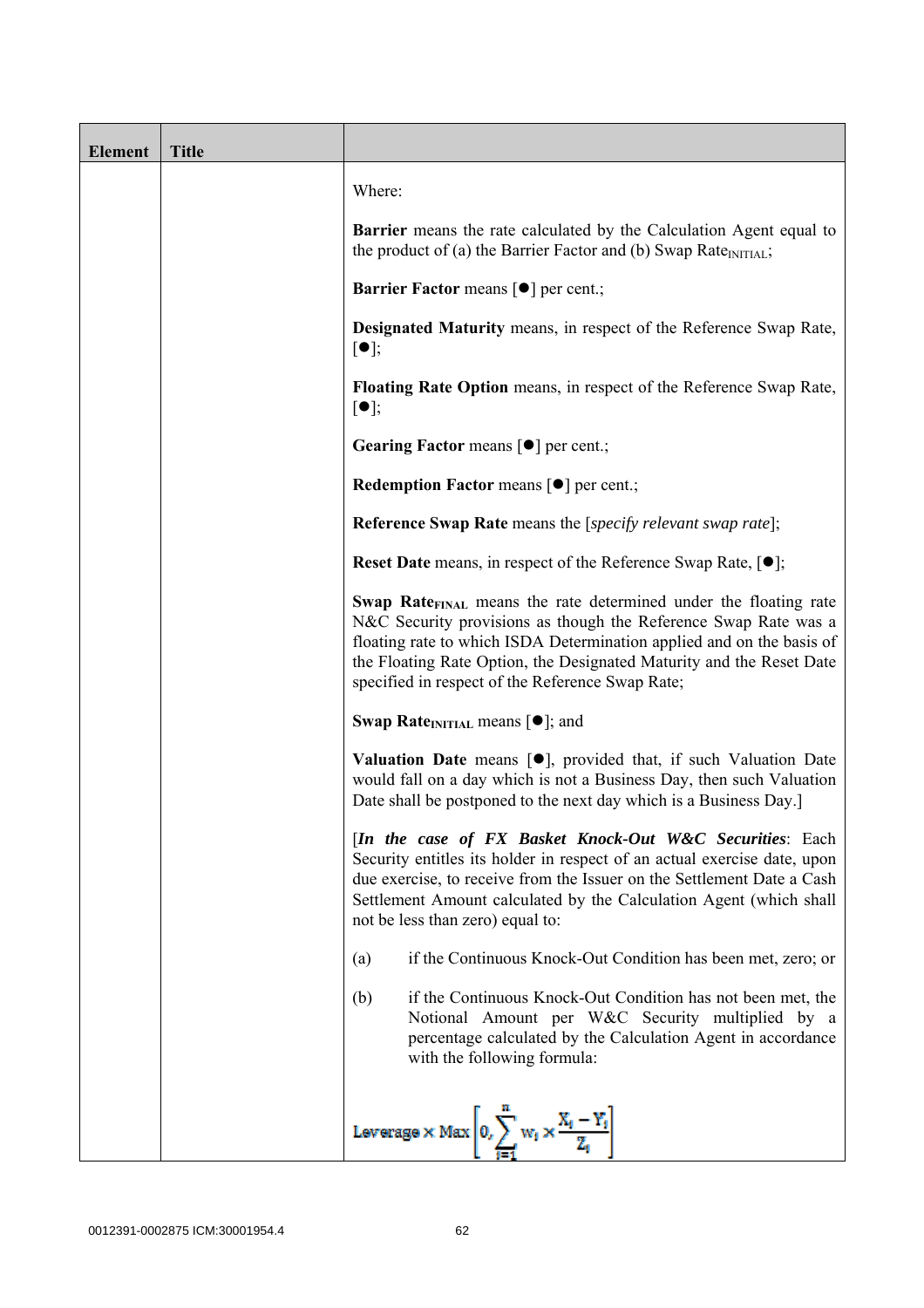| <b>Element</b> | <b>Title</b> |                                                                                                                                                                                                                                                                                                                                                                                                                                                                                                                                                                                                                                                       |
|----------------|--------------|-------------------------------------------------------------------------------------------------------------------------------------------------------------------------------------------------------------------------------------------------------------------------------------------------------------------------------------------------------------------------------------------------------------------------------------------------------------------------------------------------------------------------------------------------------------------------------------------------------------------------------------------------------|
|                |              | Any amount determined pursuant to the above, if not an amount in the<br>Specified Currency, will be converted into the Specified Currency at<br>the Exchange Rate. The Cash Settlement Amount will be rounded to<br>the nearest two decimal places (or, in the case of Japanese Yen, the<br>nearest whole unit) in the relevant Specified Currency, 0.005 (or, in<br>the case of Japanese Yen, half a unit) being rounded upwards, with<br>W&C Securities exercised at the same time by the same<br>Securityholder being aggregated for the purpose of determining the<br>aggregate Cash Settlement Amounts payable in respect of such<br>Securities. |
|                |              | Where:                                                                                                                                                                                                                                                                                                                                                                                                                                                                                                                                                                                                                                                |
|                |              | Alternate Currency Pair means [specify Alternate Currency Pairs in<br>form of [insert first currency]/[insert second currency]] (repeat in<br>respect of each Alternate Currency Pair).                                                                                                                                                                                                                                                                                                                                                                                                                                                               |
|                |              | <b>Barrier Start Date means [<math>\bullet</math>].</b>                                                                                                                                                                                                                                                                                                                                                                                                                                                                                                                                                                                               |
|                |              | Continuous Knock-Out Condition means at any time on any<br>Observation Date during any Weekly Observation Interval falling<br>within the period commencing on and including 7:00 am London time<br>on the Barrier Start Date and ending on and including 4:00 pm<br>London time on the Observation Cut-off Date, any Settlement Rate in<br>respect of any Currency Pair is equal to or less than the Knock-Out<br>Level in respect of such Currency Pair, as determined by the<br>Calculation Agent.                                                                                                                                                  |
|                |              | <b>Currency Pair</b> means [specify Currency Pairs in form of [insert first]<br>currency]/[insert second currency]] (repeat for each Currency Pair).                                                                                                                                                                                                                                                                                                                                                                                                                                                                                                  |
|                |              | <b>Exchange Rate</b> means the spot rate of exchange between the currency<br>in which the Notional Amount is denominated (the Notional Amount<br>Currency) and the Settlement Currency expressed as the number of<br>units (or part units) of the relevant Notional Amount Currency for<br>which one unit of the relevant Settlement Currency can be exchanged)<br>or on the basis of such other applicable market convention as the<br>Calculation Agent determines appropriate.                                                                                                                                                                     |
|                |              | <b>Exercise Price</b> means $\lceil \bullet \rceil$ ( <i>specify for each Currency Pair</i> ).                                                                                                                                                                                                                                                                                                                                                                                                                                                                                                                                                        |
|                |              | <b>First Relevant Currency means [O]</b> (specify for each Currency<br>Pair).                                                                                                                                                                                                                                                                                                                                                                                                                                                                                                                                                                         |
|                |              | <b>FX Price Source</b> means $\lceil \bullet \rceil$ (specify for each Currency Pair and each<br>Alternate Currency Pair).                                                                                                                                                                                                                                                                                                                                                                                                                                                                                                                            |
|                |              | i means each Currency Pair.                                                                                                                                                                                                                                                                                                                                                                                                                                                                                                                                                                                                                           |
|                |              | Knock-Out Level means (specify for each Currency Pair).                                                                                                                                                                                                                                                                                                                                                                                                                                                                                                                                                                                               |
|                |              | Leverage means $[\bullet].$                                                                                                                                                                                                                                                                                                                                                                                                                                                                                                                                                                                                                           |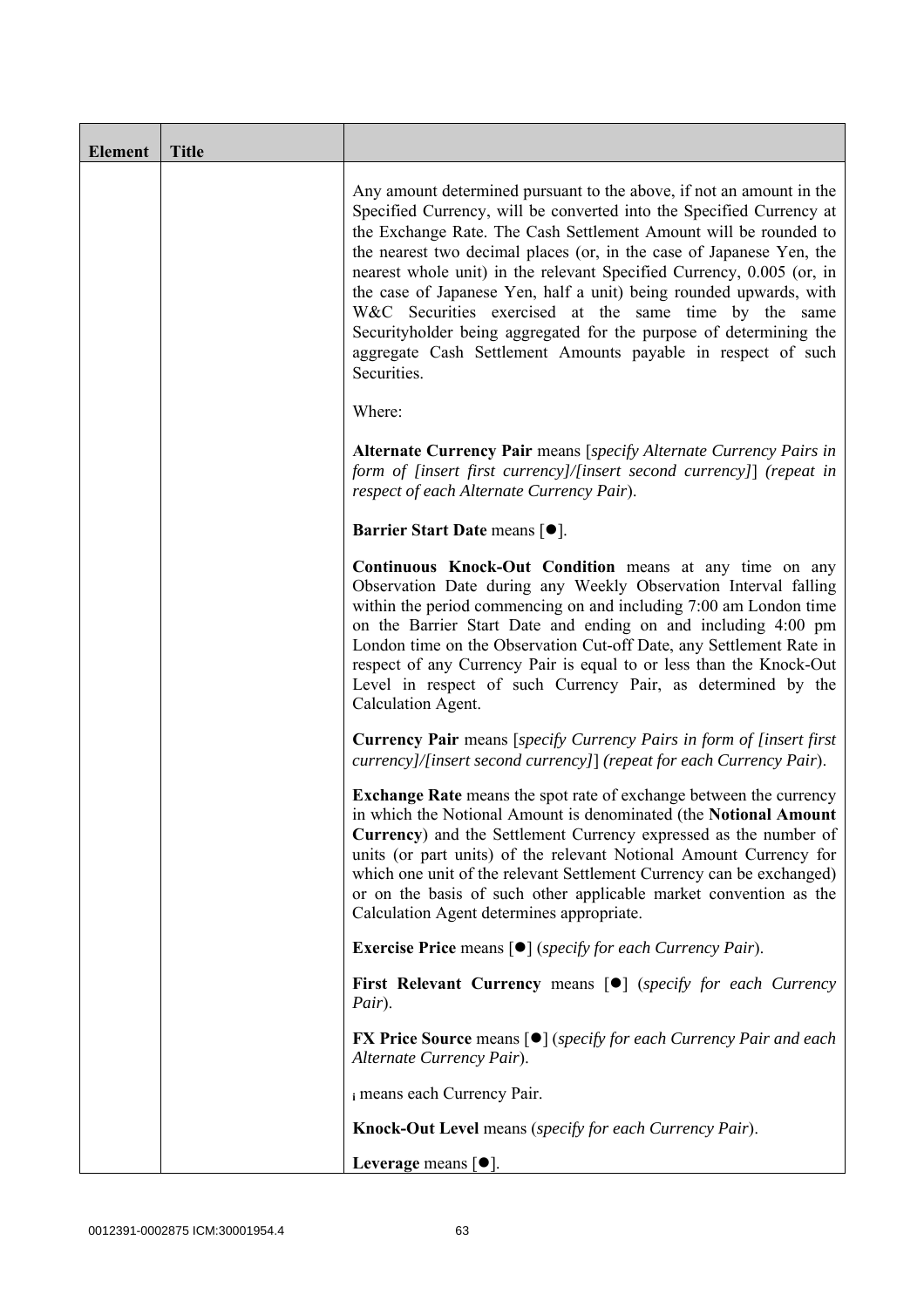| <b>Element</b> | <b>Title</b> |                                                                                                                                                                                                                                                                                                                                                                                                                                                                                                                                                                                                                                                                                                                                                                                                                                                   |
|----------------|--------------|---------------------------------------------------------------------------------------------------------------------------------------------------------------------------------------------------------------------------------------------------------------------------------------------------------------------------------------------------------------------------------------------------------------------------------------------------------------------------------------------------------------------------------------------------------------------------------------------------------------------------------------------------------------------------------------------------------------------------------------------------------------------------------------------------------------------------------------------------|
|                |              | Max followed by a series of amounts inside brackets, means<br>whichever is the greater of the amounts separated by a comma inside<br>those brackets.                                                                                                                                                                                                                                                                                                                                                                                                                                                                                                                                                                                                                                                                                              |
|                |              | n means the number of Currency Pairs to which the W&C Securities<br>relate.                                                                                                                                                                                                                                                                                                                                                                                                                                                                                                                                                                                                                                                                                                                                                                       |
|                |              | <b>Observation Cut-Off Date means <math>[•]</math>.</b>                                                                                                                                                                                                                                                                                                                                                                                                                                                                                                                                                                                                                                                                                                                                                                                           |
|                |              | <b>Observation Date means <math>\lceil \bullet \rceil</math>.</b>                                                                                                                                                                                                                                                                                                                                                                                                                                                                                                                                                                                                                                                                                                                                                                                 |
|                |              | Reference Exchange Rate means, in respect of a Currency Pair, the<br>spot exchange rate for the First Relevant Currency quoted against the<br>Second Relevant Currency expressed as the number of units of the<br>First Relevant Currency quoted per one unit of the Second Relevant<br>Currency.                                                                                                                                                                                                                                                                                                                                                                                                                                                                                                                                                 |
|                |              | <b>Relevant Currency</b> means each currency comprising a Currency Pair<br>and any references to the conversion of one Relevant Currency to<br>another shall be construed as applying in relation to a Currency Pair.                                                                                                                                                                                                                                                                                                                                                                                                                                                                                                                                                                                                                             |
|                |              | Relevant Time means the time at which the relevant Settlement Rate is<br>determined.                                                                                                                                                                                                                                                                                                                                                                                                                                                                                                                                                                                                                                                                                                                                                              |
|                |              | Second Relevant Currency means [ $\bullet$ ] (specify for each Currency<br>Pair).                                                                                                                                                                                                                                                                                                                                                                                                                                                                                                                                                                                                                                                                                                                                                                 |
|                |              | Settlement Rate means, in respect of a Currency Pair and an<br>Observation Date or the Valuation Date, the Reference Exchange Rate<br>for that Currency Pair on such Observation Date or Valuation Date at<br>the Relevant Time or Valuation Time respectively as determined by<br>the Calculation Agent by reference to the Settlement Rate Option for<br>that Currency Pair (and such determination may be made, without<br>limitation, with such adjustments as are, at the discretion of the<br>Calculation Agent, necessary to the published quoting conventions<br>and/or implying the Reference Exchange Rate from more than one<br>Settlement Rate Option) unless any applicable disruption event exists<br>or occurs, in which case, the relevant Settlement Rate for that<br>Currency Pair will be determined by the Calculation Agent. |
|                |              | Settlement Rate Option means, in respect of a Currency Pair and an<br>Observation Date or the Valuation Date, the rate published for the<br>Currency Pair fixing rate on the FX Price Source for that Currency<br>Pair at or about (i) the Relevant Time on such Observation Date or,<br>(ii) the Valuation Time on the Valuation Date or, if Alternate<br>Currency Pairs are specified for the relevant Currency Pair, the<br>Reference Exchange Rate will be implied from more than one<br>Settlement Rate Option by determining the rate for each Alternate<br>Currency Pair for that Currency Pair, published for the Alternate<br>Currency Pair fixing rate on the FX Price Source for that Alternate<br>Currency Pair at or about (i) the Relevant Time on such Observation<br>Date or (ii) the Valuation Time on the Valuation Date.       |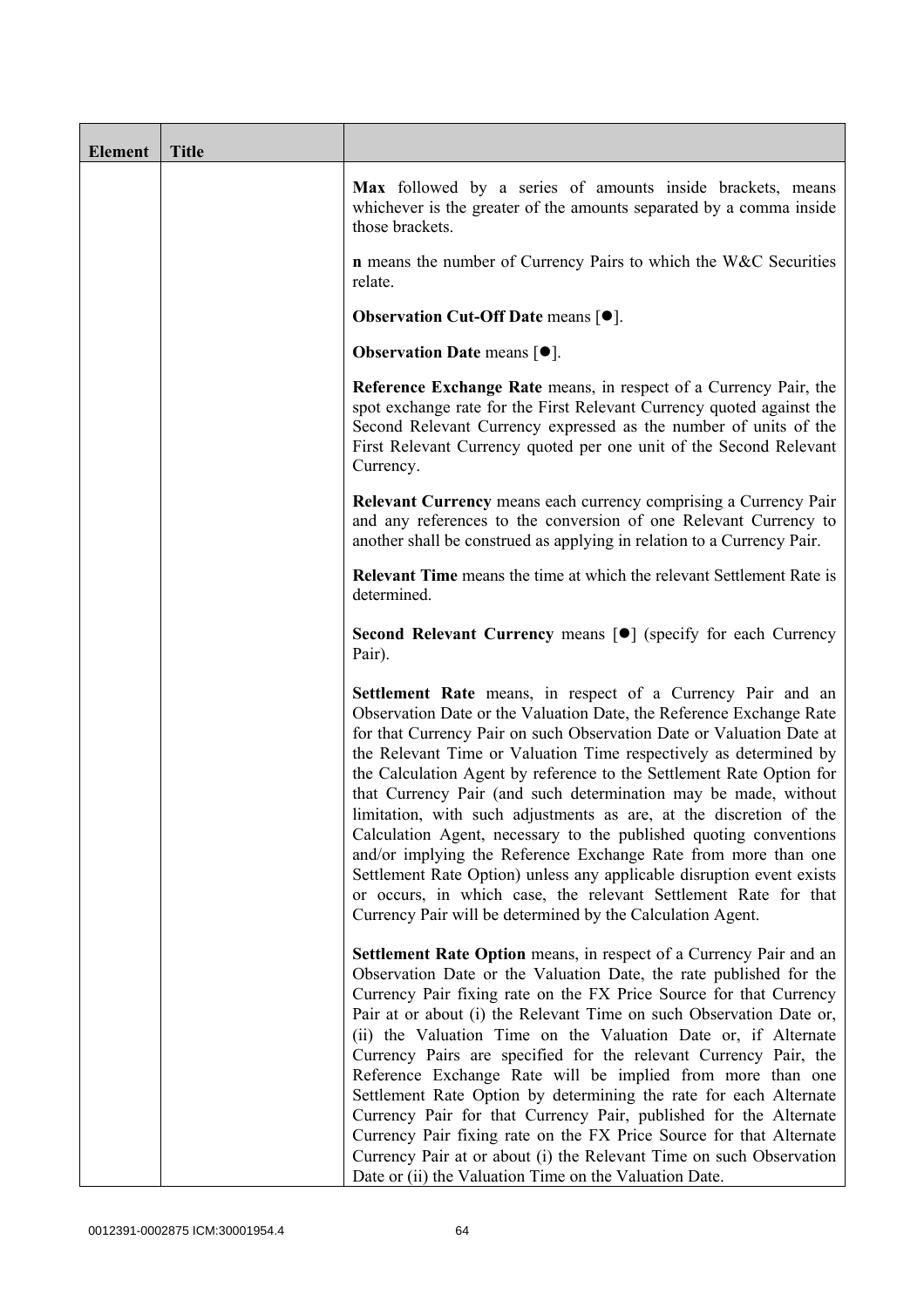| <b>Element</b> | <b>Title</b> |                                                                                                                                                                                                                                                                                                                                                                                                                                                                                                  |
|----------------|--------------|--------------------------------------------------------------------------------------------------------------------------------------------------------------------------------------------------------------------------------------------------------------------------------------------------------------------------------------------------------------------------------------------------------------------------------------------------------------------------------------------------|
|                |              | Trade Date means $[\bullet].$                                                                                                                                                                                                                                                                                                                                                                                                                                                                    |
|                |              | Valuation Date means $\lceil \bullet \rceil$ .                                                                                                                                                                                                                                                                                                                                                                                                                                                   |
|                |              | Valuation Time means $[•]$ .                                                                                                                                                                                                                                                                                                                                                                                                                                                                     |
|                |              | Weekly Observation Interval means the period between 5:00 am<br>Sydney time on each Monday and 5:00 pm New York City time on<br>the immediately succeeding Friday (inclusive).                                                                                                                                                                                                                                                                                                                   |
|                |              | $w_i$ means [specify the weighting of each Currency Pair (being a<br>number less than or equal to 1)].                                                                                                                                                                                                                                                                                                                                                                                           |
|                |              | $X_i$ means, in respect of a Currency Pair, the [Exercise Price in respect]<br>of such Currency Pair]/[Settlement Rate in respect of such Currency<br>Pair and the Valuation Date].                                                                                                                                                                                                                                                                                                              |
|                |              | $Y_i$ means, in respect of a Currency Pair, the [Exercise Price in respect]<br>of such Currency Pair]/[Settlement Rate in respect of such Currency<br>Pair and the Valuation Date].                                                                                                                                                                                                                                                                                                              |
|                |              | $Z_i$ means, in respect of a Currency Pair, the [Exercise Price in respect<br>of such Currency Pair]/[Settlement Rate in respect of such Currency<br>Pair and the Valuation Date]/[1].]                                                                                                                                                                                                                                                                                                          |
|                |              | [In the case of FX Basket Knock-In W&C Securities:                                                                                                                                                                                                                                                                                                                                                                                                                                               |
|                |              | Each Security entitles its holder in respect of an actual exercise date,<br>upon due exercise, to receive from the Issuer on the Settlement Date a<br>Cash Settlement Amount calculated by the Calculation Agent (which<br>shall not be less than zero) equal to:                                                                                                                                                                                                                                |
|                |              | if the Continuous Knock-In Condition has been met, zero; or<br>(a)                                                                                                                                                                                                                                                                                                                                                                                                                               |
|                |              | (b)<br>if the Continuous Knock-In Condition has not been met, the<br>Notional Amount per Security multiplied by an amount<br>calculated by the Calculation Agent in accordance with the<br>following formula:                                                                                                                                                                                                                                                                                    |
|                |              | Leverage $\times$ Max $\left  0, \sum_{i=1}^m w_i \times \frac{X_i - Y_i}{Z_i} \right $                                                                                                                                                                                                                                                                                                                                                                                                          |
|                |              | Any amount determined pursuant to the above, if not an amount in the<br>Specified Currency, will be converted into the Specified Currency at<br>the Exchange Rate. The Cash Settlement Amount will be rounded to<br>the nearest two decimal places (or, in the case of Japanese Yen, the<br>nearest whole unit) in the relevant Specified Currency, 0.005 (or, in<br>the case of Japanese Yen, half a unit) being rounded upwards, with<br>W&C Securities exercised at the same time by the same |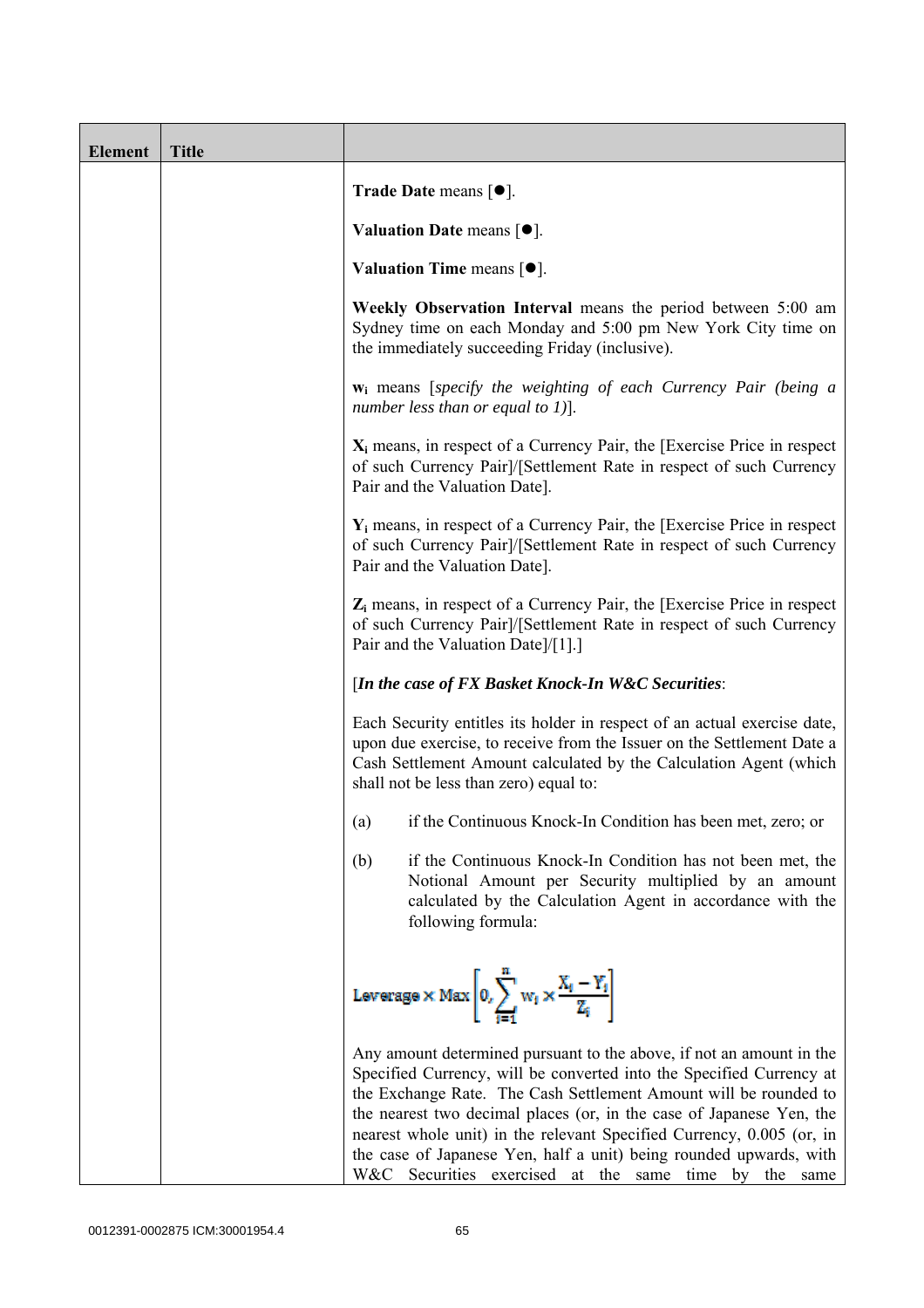| <b>Element</b> | <b>Title</b> |                                                                                                                                                                                                                                                                                                                                                                                                                                                                                               |
|----------------|--------------|-----------------------------------------------------------------------------------------------------------------------------------------------------------------------------------------------------------------------------------------------------------------------------------------------------------------------------------------------------------------------------------------------------------------------------------------------------------------------------------------------|
|                |              | Securityholder being aggregated for the purpose of determining the<br>aggregate Cash Settlement Amounts payable in respect of such<br>Securities.                                                                                                                                                                                                                                                                                                                                             |
|                |              | Where:                                                                                                                                                                                                                                                                                                                                                                                                                                                                                        |
|                |              | Alternate Currency Pair means [specify Alternate Currency Pairs in<br>form of [specify first currency]/[specify second currency]] (repeat in<br>respect of each Alternate Currency Pair).                                                                                                                                                                                                                                                                                                     |
|                |              | Continuous Knock-In Condition means at any time on any<br>Observation Date during any Weekly Observation Interval falling<br>within the period commencing on and including 7:00 am London time<br>on the Trade Date and ending on and including 4:00 pm London time<br>on the Observation Cut-Off Date, the Settlement Rate in respect of<br>any Currency Pair is equal to or greater than the Knock-In Level in<br>respect of such Currency Pair, as determined by the Calculation<br>Agent. |
|                |              | <b>Currency Pair</b> means [specify Currency Pairs in form of [insert first<br>currency]/[insert second currency]] (repeat for each Currency Pair).                                                                                                                                                                                                                                                                                                                                           |
|                |              | <b>Exchange Rate</b> means the spot rate of exchange between the currency<br>in which the Notional Amount is denominated (the Notional Amount<br>Currency) and the Settlement Currency expressed as the number of<br>units (or part units) of the relevant Notional Amount Currency for<br>which one unit of the relevant Settlement Currency can be exchanged)<br>or on the basis of such other applicable market convention as the<br>Calculation Agent determines appropriate.             |
|                |              | <b>Exercise Price</b> means: $\lceil \bullet \rceil$ ( <i>specify for each Currency Pair</i> ).                                                                                                                                                                                                                                                                                                                                                                                               |
|                |              | First Relevant Currency means [ $\bullet$ ] (specify for each Currency Pair).                                                                                                                                                                                                                                                                                                                                                                                                                 |
|                |              | <b>FX Price Source means [<math>\bullet</math>]</b> ( <i>specify for each Currency Pair and each</i><br>Alternate Currency Pair).                                                                                                                                                                                                                                                                                                                                                             |
|                |              | i means each Currency Pair.                                                                                                                                                                                                                                                                                                                                                                                                                                                                   |
|                |              | <b>Knock-In Level</b> means $\lceil \bullet \rceil$ ( <i>specify for each Currency Pair</i> ).                                                                                                                                                                                                                                                                                                                                                                                                |
|                |              | Leverage means $[•]$ .                                                                                                                                                                                                                                                                                                                                                                                                                                                                        |
|                |              | Max followed by a series of amounts inside brackets, means<br>whichever is the greater of the amounts separated by a comma inside<br>those brackets.                                                                                                                                                                                                                                                                                                                                          |
|                |              | <b>n</b> means the number of Currency Pairs to which the W&C Securities<br>relate.                                                                                                                                                                                                                                                                                                                                                                                                            |
|                |              | <b>Observation Cut-Off Date means [<math>\bullet</math>].</b>                                                                                                                                                                                                                                                                                                                                                                                                                                 |
|                |              | <b>Observation Date means <math>\lceil \bullet \rceil</math>.</b>                                                                                                                                                                                                                                                                                                                                                                                                                             |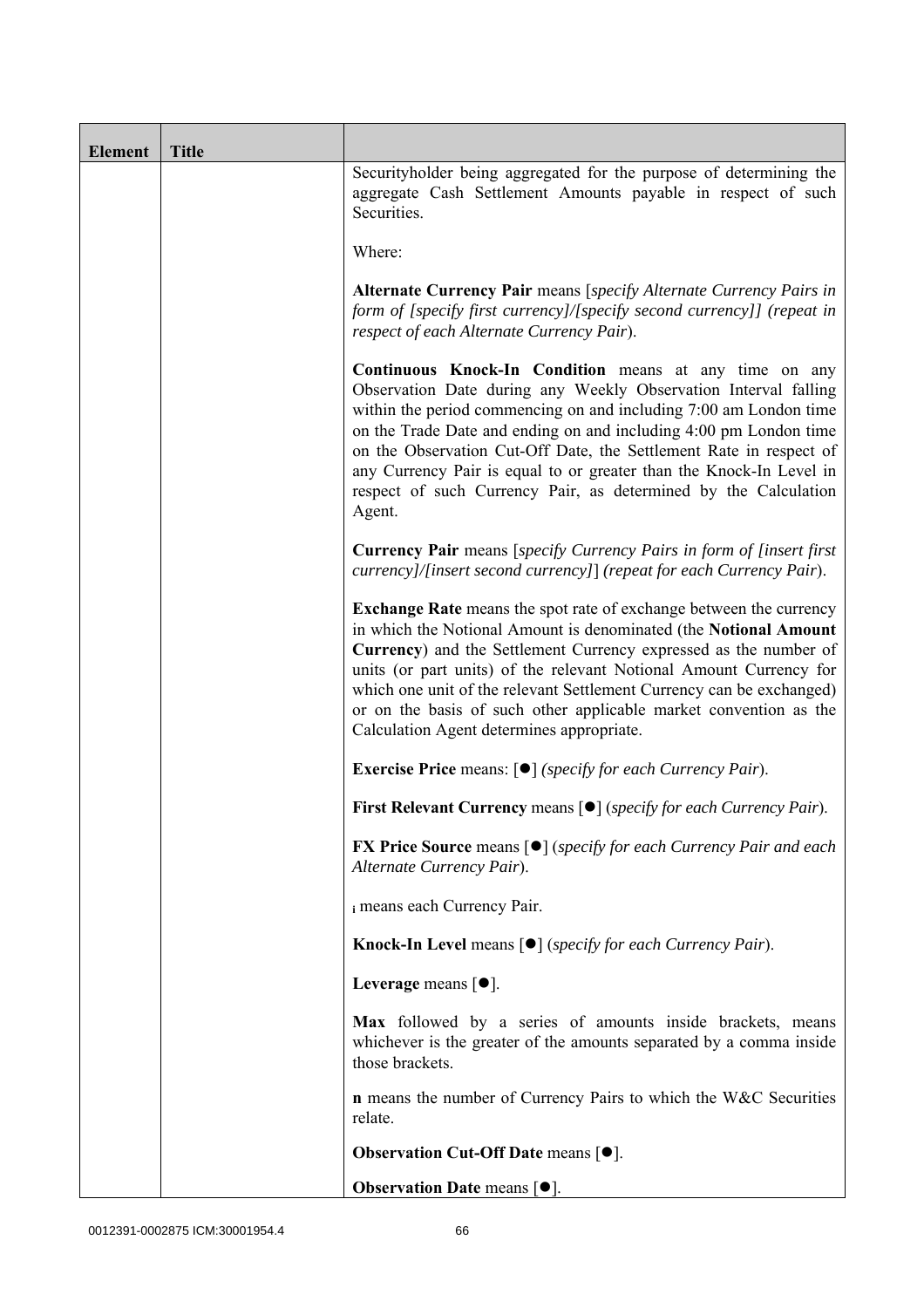| <b>Element</b> | <b>Title</b> |                                                                                                                                                                                                                                                                                                                                                                                                                                                                                                                                                                                                                                                                                                                                                                                                                                                    |
|----------------|--------------|----------------------------------------------------------------------------------------------------------------------------------------------------------------------------------------------------------------------------------------------------------------------------------------------------------------------------------------------------------------------------------------------------------------------------------------------------------------------------------------------------------------------------------------------------------------------------------------------------------------------------------------------------------------------------------------------------------------------------------------------------------------------------------------------------------------------------------------------------|
|                |              | Reference Exchange Rate means, in respect of a Currency Pair, the<br>spot exchange rate for the First Relevant Currency quoted against the<br>Second Relevant Currency expressed as the number of units of the<br>First Relevant Currency quoted per one unit of the Second Relevant<br>Currency.                                                                                                                                                                                                                                                                                                                                                                                                                                                                                                                                                  |
|                |              | <b>Relevant Currency</b> means each currency comprising a Currency Pair<br>and any references to the conversion of one Relevant Currency to<br>another shall be construed as applying in relation to a Currency Pair.                                                                                                                                                                                                                                                                                                                                                                                                                                                                                                                                                                                                                              |
|                |              | <b>Relevant Time</b> means the time at which the relevant Settlement Rate<br>is determined.                                                                                                                                                                                                                                                                                                                                                                                                                                                                                                                                                                                                                                                                                                                                                        |
|                |              | Second Relevant Currency means [ $\bullet$ ] (specify for each Currency<br>Pair).                                                                                                                                                                                                                                                                                                                                                                                                                                                                                                                                                                                                                                                                                                                                                                  |
|                |              | Settlement Rate means, in respect of a Currency Pair and an<br>Observation Date or the Valuation Date, the Reference Exchange Rate<br>for that Currency Pair on such Observation Date or Valuation Date at<br>the Relevant Time or Valuation Time respectively as determined by<br>the Calculation Agent by reference to the Settlement Rate Option for<br>that Currency Pair (and such determination may be made, without<br>limitation, with such adjustments as are, at the discretion of the<br>Calculation Agent, necessary to the published quoting conventions<br>and/or implying the Reference Exchange Rate from more than one<br>Settlement Rate Option) unless any applicable disruption event exists<br>or occurs, in which case, the relevant Settlement Rate for that<br>Currency Pair will be determined by the Calculation Agent.  |
|                |              | <b>Settlement Rate Option</b> means, in respect of a Currency Pair and an<br>Observation Date or the Valuation Date, the rate published for the<br>Currency Pair fixing rate on the FX Price Source for that Currency Pair<br>at or about (i) the Relevant Time on such Observation Date or, (ii) the<br>Valuation Time on the Valuation Date or, if Alternate Currency Pairs are<br>specified for the relevant Currency Pair, the Reference Exchange Rate<br>will be implied from more than one Settlement Rate Option by<br>determining the rate for each Alternate Currency Pair for that Currency<br>Pair, published for the Alternate Currency Pair fixing rate on the FX<br>Price Source for that Alternate Currency Pair at or about (i) the<br>Relevant Time on such Observation Date or (ii) the Valuation Time on<br>the Valuation Date. |
|                |              | Trade Date means [ $\bullet$ ].                                                                                                                                                                                                                                                                                                                                                                                                                                                                                                                                                                                                                                                                                                                                                                                                                    |
|                |              | Valuation Date means $[•]$ .                                                                                                                                                                                                                                                                                                                                                                                                                                                                                                                                                                                                                                                                                                                                                                                                                       |
|                |              | Valuation Time means $[•]$ .                                                                                                                                                                                                                                                                                                                                                                                                                                                                                                                                                                                                                                                                                                                                                                                                                       |
|                |              | Weekly Observation Interval means the period between 5:00 am<br>Sydney time on each Monday and 5:00 pm New York City time on<br>the immediately succeeding Friday (inclusive).                                                                                                                                                                                                                                                                                                                                                                                                                                                                                                                                                                                                                                                                     |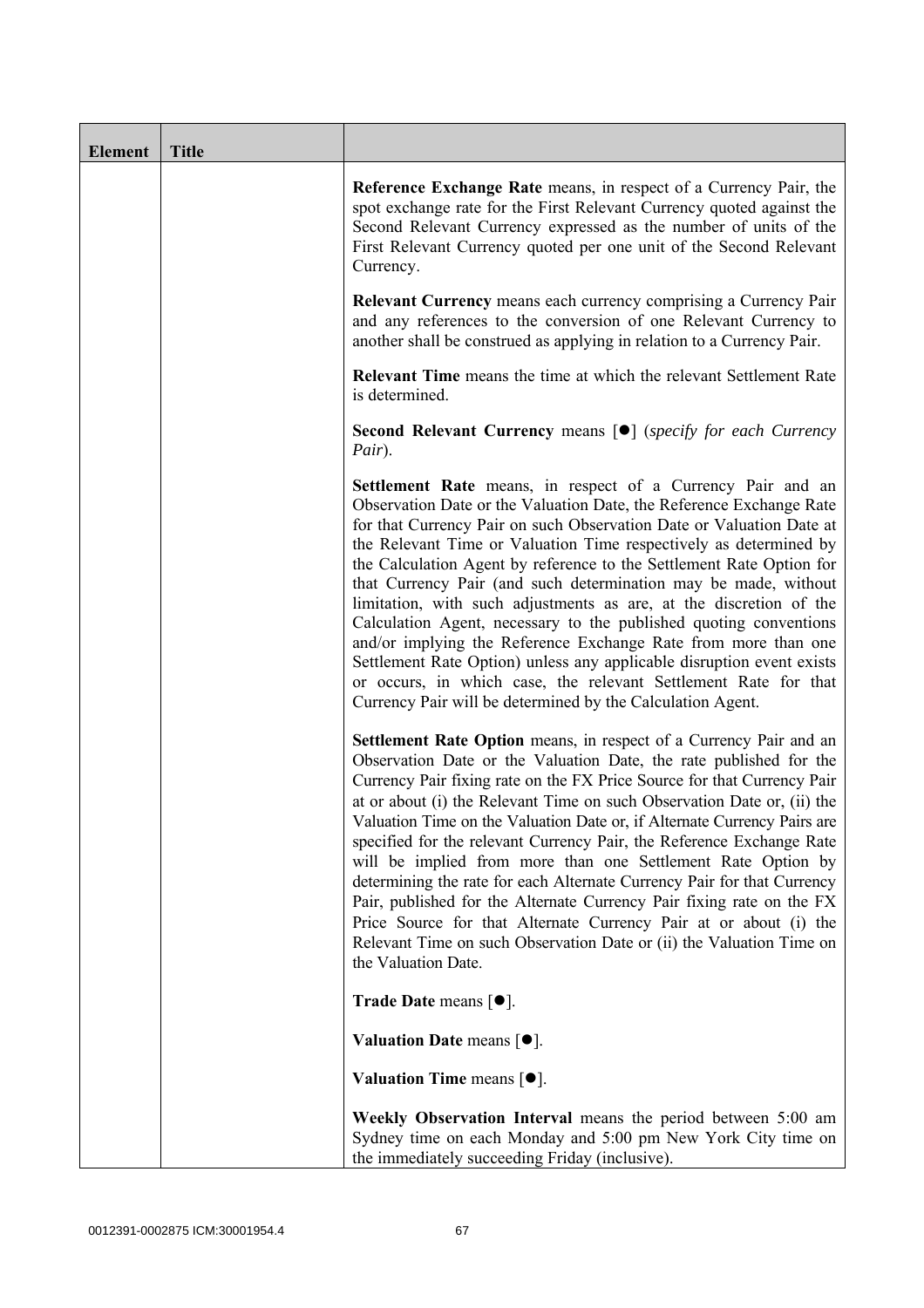| <b>Element</b> | <b>Title</b> |                                                                                                                                                                                                                                                                                                                                                                                                                                                                                                                                                                                                                                                                                    |
|----------------|--------------|------------------------------------------------------------------------------------------------------------------------------------------------------------------------------------------------------------------------------------------------------------------------------------------------------------------------------------------------------------------------------------------------------------------------------------------------------------------------------------------------------------------------------------------------------------------------------------------------------------------------------------------------------------------------------------|
|                |              | $w_i$ means [specify the weighting of each Currency Pair (being a<br>number less than or equal to $1$ ]                                                                                                                                                                                                                                                                                                                                                                                                                                                                                                                                                                            |
|                |              | $X_i$ means, in respect of a Currency Pair, the [Exercise Price in respect<br>of such Currency Pair]/[Settlement Rate in respect of such Currency<br>Pair and the Valuation Date].                                                                                                                                                                                                                                                                                                                                                                                                                                                                                                 |
|                |              | $Y_i$ means, in respect of a Currency Pair, the [Exercise Price in respect<br>of such Currency Pair]/[Settlement Rate in respect of such Currency<br>Pair and the Valuation Date].                                                                                                                                                                                                                                                                                                                                                                                                                                                                                                 |
|                |              | $Z_i$ means, in respect of a Currency Pair, the [Exercise Price in respect<br>of such Currency Pair]/[Settlement Rate in respect of such Currency<br>Pair and the Valuation Date]/[1].]                                                                                                                                                                                                                                                                                                                                                                                                                                                                                            |
|                |              | [In the case of Equity Delta One W&C Securities:                                                                                                                                                                                                                                                                                                                                                                                                                                                                                                                                                                                                                                   |
|                |              | Each Security entitles its holder in respect of an Actual Exercise Date,<br>upon due exercise, to receive from the Issuer on the Settlement Date a<br>Cash Settlement Amount calculated by the Calculation Agent (which<br>shall not be less than zero) equal to:                                                                                                                                                                                                                                                                                                                                                                                                                  |
|                |              | [ $V_F$ x Exchange Rate] – C                                                                                                                                                                                                                                                                                                                                                                                                                                                                                                                                                                                                                                                       |
|                |              | The Cash Settlement Amount will be rounded to the nearest two<br>decimal places (or, in the case of Japanese Yen, the nearest whole<br>unit) in the relevant Specified Currency, 0.005 (or, in the case of<br>Japanese Yen, half a unit) being rounded upwards, with Securities<br>exercised at the same time by the same Securityholder being<br>aggregated for the purpose of determining the aggregate Cash<br>Settlement Amounts payable in respect of such Securities.                                                                                                                                                                                                        |
|                |              | Where:                                                                                                                                                                                                                                                                                                                                                                                                                                                                                                                                                                                                                                                                             |
|                |              | $V_F$ means the Final Price.                                                                                                                                                                                                                                                                                                                                                                                                                                                                                                                                                                                                                                                       |
|                |              | C means the Specified Currency equivalent of the Costs as determined<br>by the Calculation Agent using such foreign exchange rate as the<br>Calculation Agent deems appropriate with respect to the relevant<br>$time(s)$ the Costs arise or may arise.                                                                                                                                                                                                                                                                                                                                                                                                                            |
|                |              | Costs means, in respect of a Security, such Security's pro rata share<br>of the total amount of any commissions, costs, expenses, duties, taxes<br>(including but not limited to any capital gains tax or withholding tax),<br>levies, registration fees, custodial fees or other charges which may be<br>required to be made, paid, withheld or deducted by the Issuer and/or<br>any of its affiliates and/or any of their respective nominees as a result<br>of, or in connection with, the Issuer and/or any of its affiliates and/or<br>any of their respective nominees (a) being a direct holder of any<br>Hedging Shares and/or selling and/or realising any Hedging Shares |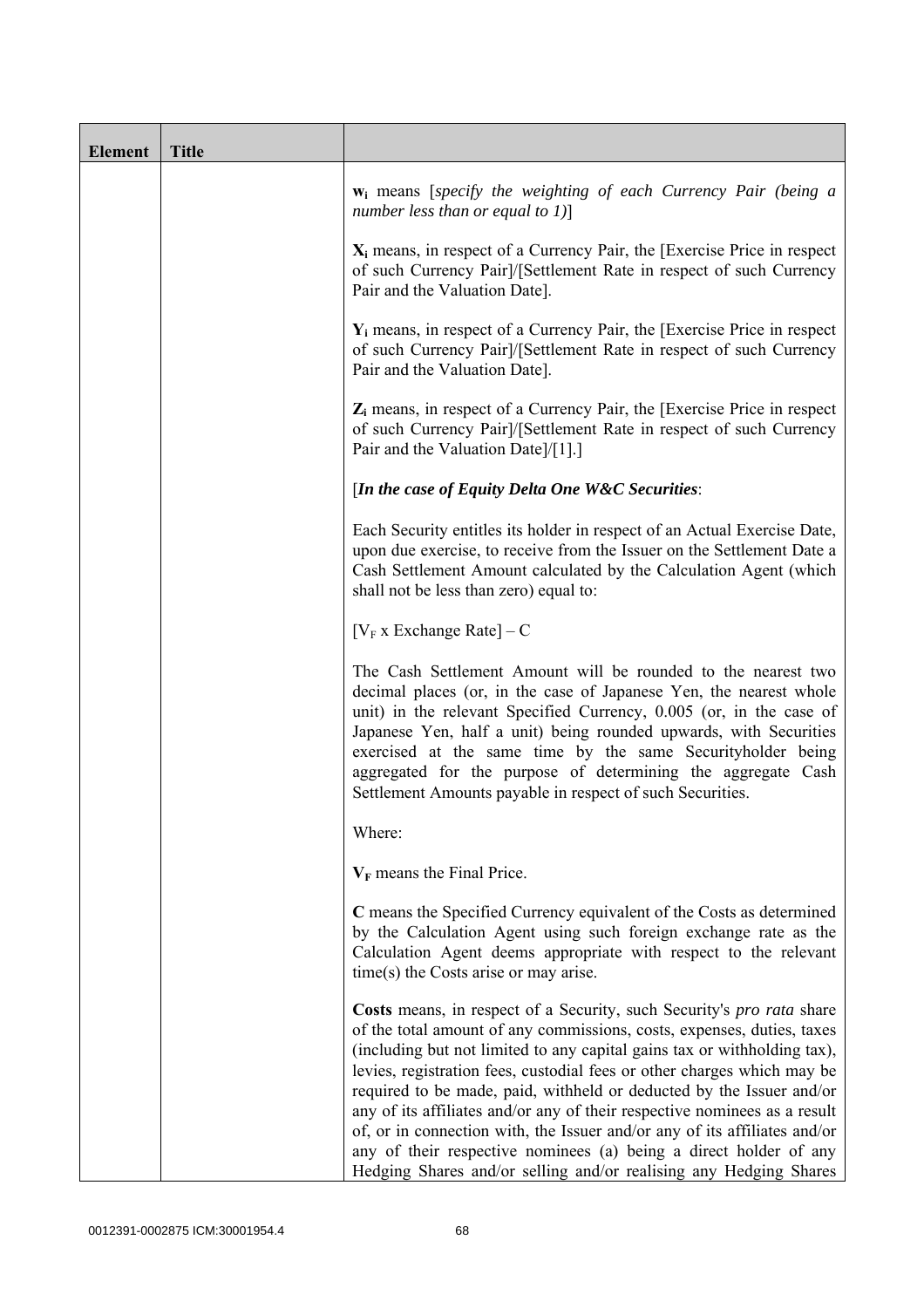| <b>Element</b> | <b>Title</b> |                                                                                                                                                                                                                                                                                                                                                                                                                                                                                                                                                                                                                                                                                                                                                                                                                                                                                                                                                                                                        |
|----------------|--------------|--------------------------------------------------------------------------------------------------------------------------------------------------------------------------------------------------------------------------------------------------------------------------------------------------------------------------------------------------------------------------------------------------------------------------------------------------------------------------------------------------------------------------------------------------------------------------------------------------------------------------------------------------------------------------------------------------------------------------------------------------------------------------------------------------------------------------------------------------------------------------------------------------------------------------------------------------------------------------------------------------------|
|                |              | and/or (b) unwinding any Hedge Position.                                                                                                                                                                                                                                                                                                                                                                                                                                                                                                                                                                                                                                                                                                                                                                                                                                                                                                                                                               |
|                |              | Equity Currency means $[\bullet].$                                                                                                                                                                                                                                                                                                                                                                                                                                                                                                                                                                                                                                                                                                                                                                                                                                                                                                                                                                     |
|                |              | <b>Exchange Rate</b> means (i) the rate of exchange between the Equity<br>Currency and the Specified Currency (expressed as a number of units<br>of the Specified Currency for which a unit of the Equity Currency can<br>be exchanged) determined at or around the Final Valuation Date<br>which the Calculation Agent determines appropriate in its sole<br>discretion, or (ii) where the Equity Currency is the same as the<br>Specified Currency, one.                                                                                                                                                                                                                                                                                                                                                                                                                                                                                                                                             |
|                |              | <b>Final Valuation Date means <math>\lceil \bullet \rceil</math>.</b>                                                                                                                                                                                                                                                                                                                                                                                                                                                                                                                                                                                                                                                                                                                                                                                                                                                                                                                                  |
|                |              | <b>Hedge Position</b> means any Product that the Issuer and/or any of its<br>Affiliates and/or any of their respective nominees (a) enters into as a<br>result of being the direct holder of the Hedging Shares and/or selling<br>and/or realising the Hedging Shares, or (b) would have entered into if<br>they were to fully hedge the market, equity or other price risk of the<br>Issuer entering into and performing its obligations with respect to the<br>W&C Securities, using such Products as may be determined by the<br>Calculation Agent.                                                                                                                                                                                                                                                                                                                                                                                                                                                 |
|                |              | Hedging Shares means the number of shares that the Calculation<br>Agent deems necessary to hedge the equity or other price risk of the<br>Issuer entering into and performing its obligations with respect to the<br>relevant Securities.                                                                                                                                                                                                                                                                                                                                                                                                                                                                                                                                                                                                                                                                                                                                                              |
|                |              | Product means an exchange traded fund, share, an instrument<br>representing such exchange traded fund or share (including, without<br>limitation, participation notes), futures contracts or exchange-traded<br>options commonly used to hedge the issuance or sale of a security that<br>is linked to the Hedging Shares.                                                                                                                                                                                                                                                                                                                                                                                                                                                                                                                                                                                                                                                                             |
|                |              | Valuation Date means the Final Valuation Date.                                                                                                                                                                                                                                                                                                                                                                                                                                                                                                                                                                                                                                                                                                                                                                                                                                                                                                                                                         |
|                |              | <b>Cash Dividends</b>                                                                                                                                                                                                                                                                                                                                                                                                                                                                                                                                                                                                                                                                                                                                                                                                                                                                                                                                                                                  |
|                |              | Following the declaration by a share issuer of a cash dividend<br>(i)<br>(other than any dividend or portion thereof that the Calculation<br>Agent determines to be an extraordinary dividend) (each a<br>Cash Dividend) in respect of which the In-dividend Date (as<br>defined below) falls in the period from and including the Trade<br>Date to but excluding the originally scheduled Final Valuation<br>Date without regard to any scheduled trading day or disrupted<br>day adjustment (the Dividend Period), the Issuer will pay a<br>Coupon Amount in respect of each Security on the related Coupon<br>Payment Date (as defined below). Each such Coupon Amount<br>will equal the amount of such Cash Dividend declared in<br>relation to one share (less (a) all withholding taxes, if any,<br>including, but without limitation, those that would have been<br>withheld in relation to the payment of such cash dividend to a<br>foreign investor and (b) any other expenses or deductions |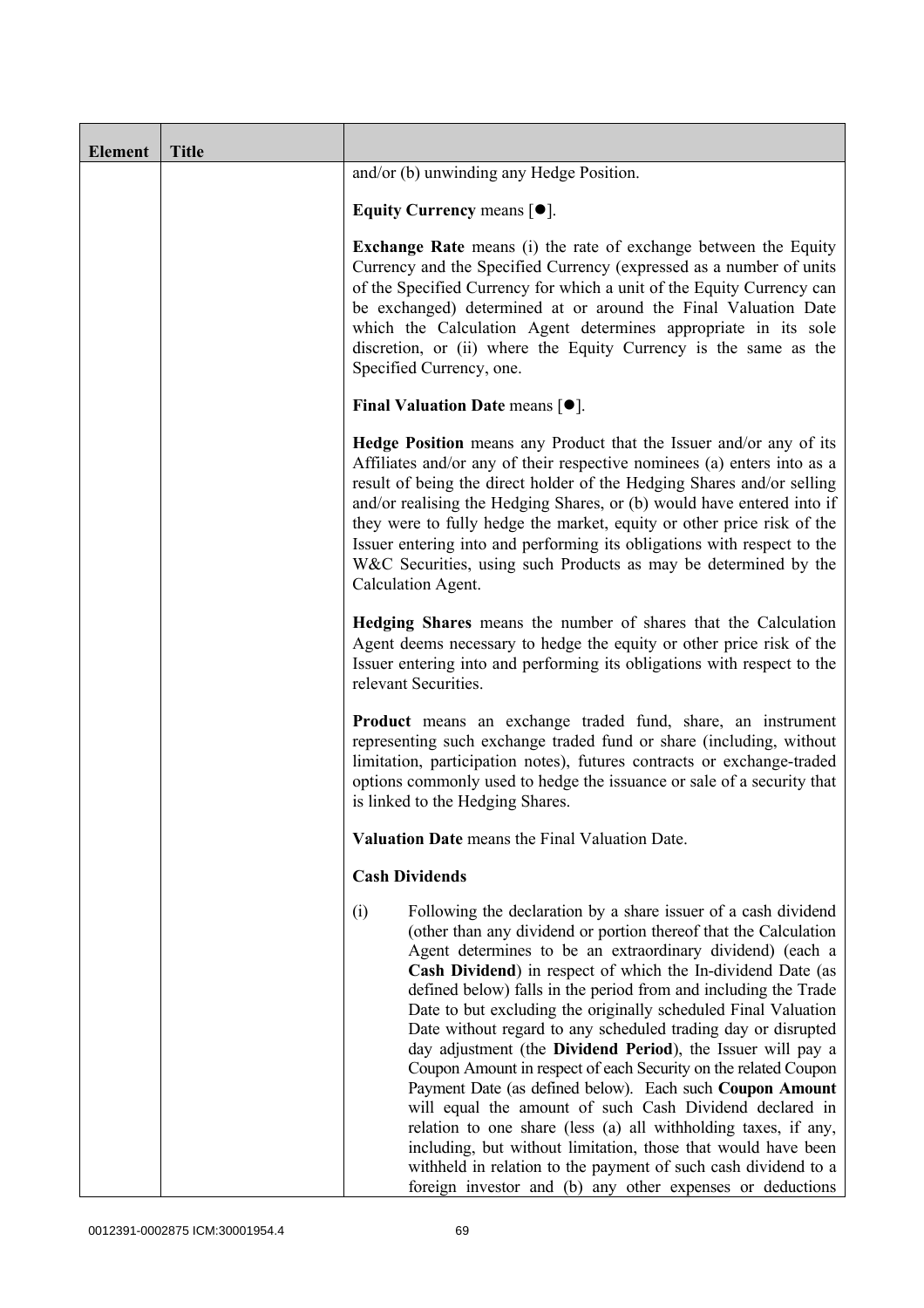| <b>Element</b> | <b>Title</b> |       |                                                                                                                                                                                                                                                                                                                                                                                                                                                                                                                                                                                                                  |
|----------------|--------------|-------|------------------------------------------------------------------------------------------------------------------------------------------------------------------------------------------------------------------------------------------------------------------------------------------------------------------------------------------------------------------------------------------------------------------------------------------------------------------------------------------------------------------------------------------------------------------------------------------------------------------|
|                |              |       | which would apply to or be made in relation to the payment of<br>such cash dividend to a foreign investor all determined in the<br>Equity Currency and on a per share basis, <i>multiplied by</i> the<br>Dividend Exchange Rate as defined below).                                                                                                                                                                                                                                                                                                                                                               |
|                |              |       | Dividend Exchange Rate means, in relation to a Cash<br>Dividend, (i) the rate of exchange between the Equity<br>Currency and the Specified Currency (expressed as a number<br>of units of the Specified Currency for which a unit of the<br>Equity Currency can be exchanged) at or around the Dividend<br>Receipt Date, as determined by the Calculation Agent or, (ii)<br>where the Equity Currency is the same as the Specified<br>Currency, one.                                                                                                                                                             |
|                |              |       | Dividend Receipt Date means the date upon which a holder<br>of shares entitled to the relevant Cash Dividend would have<br>received such Cash Dividend according to prevailing market<br>practice, as determined by the Calculation Agent.                                                                                                                                                                                                                                                                                                                                                                       |
|                |              |       | In-dividend Date means, in relation to a Cash Dividend, the<br>final date upon which a purchaser of shares on the exchange<br>would, according to prevailing market practice, be entitled to<br>receive the Cash Dividend.                                                                                                                                                                                                                                                                                                                                                                                       |
|                |              | (ii)  | Coupon Amounts (if any) will only be payable on the<br>Securities in the circumstances set out in paragraph (i) above<br>and subject to the provisions of paragraphs (iii) and (iv) below<br>and will be deemed only to have accrued on the Securities as<br>of the relevant Coupon Payment Date. No interest will accrue<br>or be payable in any other circumstance.                                                                                                                                                                                                                                            |
|                |              | (iii) | In the event any Coupon Payment Date would fall after the<br>Maturity Date the Issuer will give notice to the<br>Security holders of procedures for payment of such Coupon<br>Amount(s) which may be made outside of DTC or Euroclear<br>Luxembourg<br>and<br>Clearstream,<br>and<br>may<br>require<br>Securityholders as of a record date selected by the Issuer in its<br>sole discretion to provide a notice to the Issuer giving all<br>necessary details required by the Issuer in its sole discretion to<br>make such payments.                                                                            |
|                |              | (iv)  | Following any Cash Dividend declaration, the Calculation<br>Agent shall as soon as is reasonably practicable under the<br>circumstances procure that the Issuer will give notice to the<br>Securityholders stating the occurrence of the Cash Dividend,<br>giving details thereof and setting out the method and<br>anticipated date of the related Coupon Payment Date provided<br>that any failure to give, or non-receipt of, such notice will not<br>affect the validity of any such Coupon Amount payment and<br>the Calculation Agent will determine the basis on which the<br>Coupon Amount will be paid. |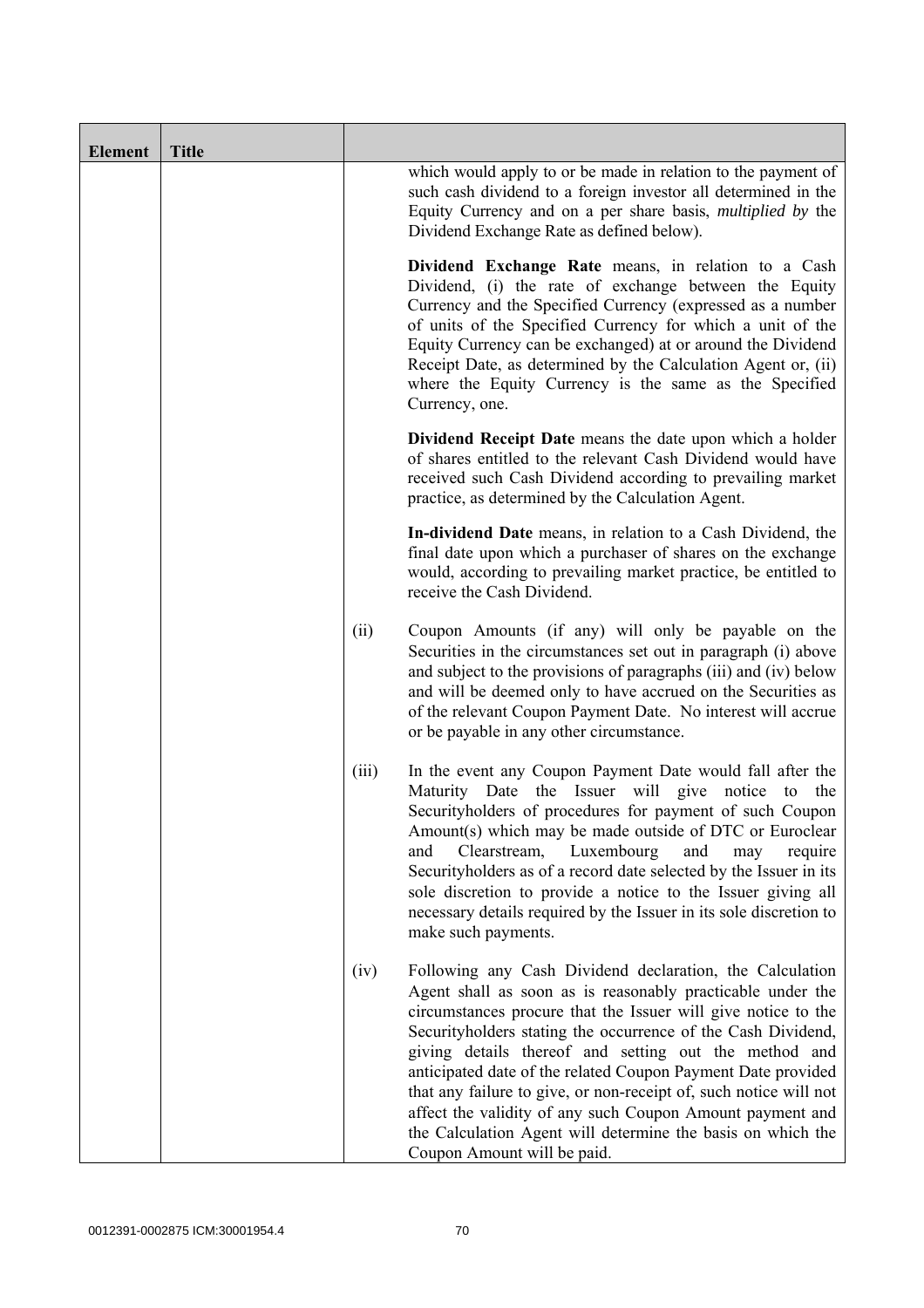| <b>Element</b> | <b>Title</b> |                                                                                                                                                                                                                                                                                                                                                                                                                                                                                                                                                                                                                                                                                                                                                                                                                                                                                                                                                                                                                                                                                                                                                                                                                                                                 |
|----------------|--------------|-----------------------------------------------------------------------------------------------------------------------------------------------------------------------------------------------------------------------------------------------------------------------------------------------------------------------------------------------------------------------------------------------------------------------------------------------------------------------------------------------------------------------------------------------------------------------------------------------------------------------------------------------------------------------------------------------------------------------------------------------------------------------------------------------------------------------------------------------------------------------------------------------------------------------------------------------------------------------------------------------------------------------------------------------------------------------------------------------------------------------------------------------------------------------------------------------------------------------------------------------------------------|
|                |              | <b>Coupon Payment Date</b> means the date that is three $(3)$<br>(v)<br>Business Days following the relevant Dividend Receipt Date.]                                                                                                                                                                                                                                                                                                                                                                                                                                                                                                                                                                                                                                                                                                                                                                                                                                                                                                                                                                                                                                                                                                                            |
|                |              | [In the case of Equity Linked Securities, insert:                                                                                                                                                                                                                                                                                                                                                                                                                                                                                                                                                                                                                                                                                                                                                                                                                                                                                                                                                                                                                                                                                                                                                                                                               |
|                |              | <b>Adjustment and Disruption Events</b>                                                                                                                                                                                                                                                                                                                                                                                                                                                                                                                                                                                                                                                                                                                                                                                                                                                                                                                                                                                                                                                                                                                                                                                                                         |
|                |              | The Securities may be subject to cancellation or early redemption or<br>adjustment (including as to valuation and in certain circumstances<br>share substitutions) if certain corporate events (such as events<br>affecting the value of a Share (including Share divisions or<br>consolidations, extraordinary dividends and capital calls); de-listing of<br>a Share; insolvency, merger or nationalisation of a Share issuer; a<br>tender offer or redenomination of a Share) occur, if certain events<br>(such as illegality, disruptions or cost increases) occur with respect to<br>the Issuer's or any of its affiliates' hedging arrangements, or if<br>insolvency filings are made with respect to the issuer of a share [Insert]<br>if the relevant Securities are Equity Delta One Redemption N&C<br>Securities or Equity Delta One W&C Securities: or, where the relevant<br>event is a potential adjustment event which has a dilutive effect on the<br>theoretical value of the relevant shares and the Calculation Agent<br>considers it appropriate, the distribution of further Securities].<br>If certain disruption events occur with respect to valuation of a Share<br>such valuation will be postponed and may be made by the Calculation |
|                |              | Agent. Payments may also be postponed.]                                                                                                                                                                                                                                                                                                                                                                                                                                                                                                                                                                                                                                                                                                                                                                                                                                                                                                                                                                                                                                                                                                                                                                                                                         |
|                |              | [In the case of Index Linked Securities, insert:                                                                                                                                                                                                                                                                                                                                                                                                                                                                                                                                                                                                                                                                                                                                                                                                                                                                                                                                                                                                                                                                                                                                                                                                                |
|                |              | <b>Adjustment and Disruption Events</b>                                                                                                                                                                                                                                                                                                                                                                                                                                                                                                                                                                                                                                                                                                                                                                                                                                                                                                                                                                                                                                                                                                                                                                                                                         |
|                |              | The Securities may be subject to cancellation or early redemption or<br>adjustment if an Index is modified or cancelled and there is no<br>successor Index acceptable to the Calculation Agent, if an Index's<br>sponsor fails to calculate and announce such Index, or certain events<br>(such as illegality, disruptions or cost increases) occur with respect to<br>the Issuer's or any of its affiliates' hedging arrangements.                                                                                                                                                                                                                                                                                                                                                                                                                                                                                                                                                                                                                                                                                                                                                                                                                             |
|                |              | If certain disruption events occur with respect to valuation of an Index<br>such valuation will be postponed and may be made by the Calculation<br>Agent. Payments may also be postponed.]                                                                                                                                                                                                                                                                                                                                                                                                                                                                                                                                                                                                                                                                                                                                                                                                                                                                                                                                                                                                                                                                      |
|                |              | [In the case of Inflation Linked Securities, insert:                                                                                                                                                                                                                                                                                                                                                                                                                                                                                                                                                                                                                                                                                                                                                                                                                                                                                                                                                                                                                                                                                                                                                                                                            |
|                |              | <b>Adjustment Events</b>                                                                                                                                                                                                                                                                                                                                                                                                                                                                                                                                                                                                                                                                                                                                                                                                                                                                                                                                                                                                                                                                                                                                                                                                                                        |
|                |              | The Securities may be subject to adjustment if the Index is not<br>published or announced, there is a successor Index, an Index level is<br>corrected or the Index is rebased and may be subject to early<br>redemption or cancellation if the Index ceases to be published and<br>there is no appropriate alternative index acceptable to the Calculation                                                                                                                                                                                                                                                                                                                                                                                                                                                                                                                                                                                                                                                                                                                                                                                                                                                                                                      |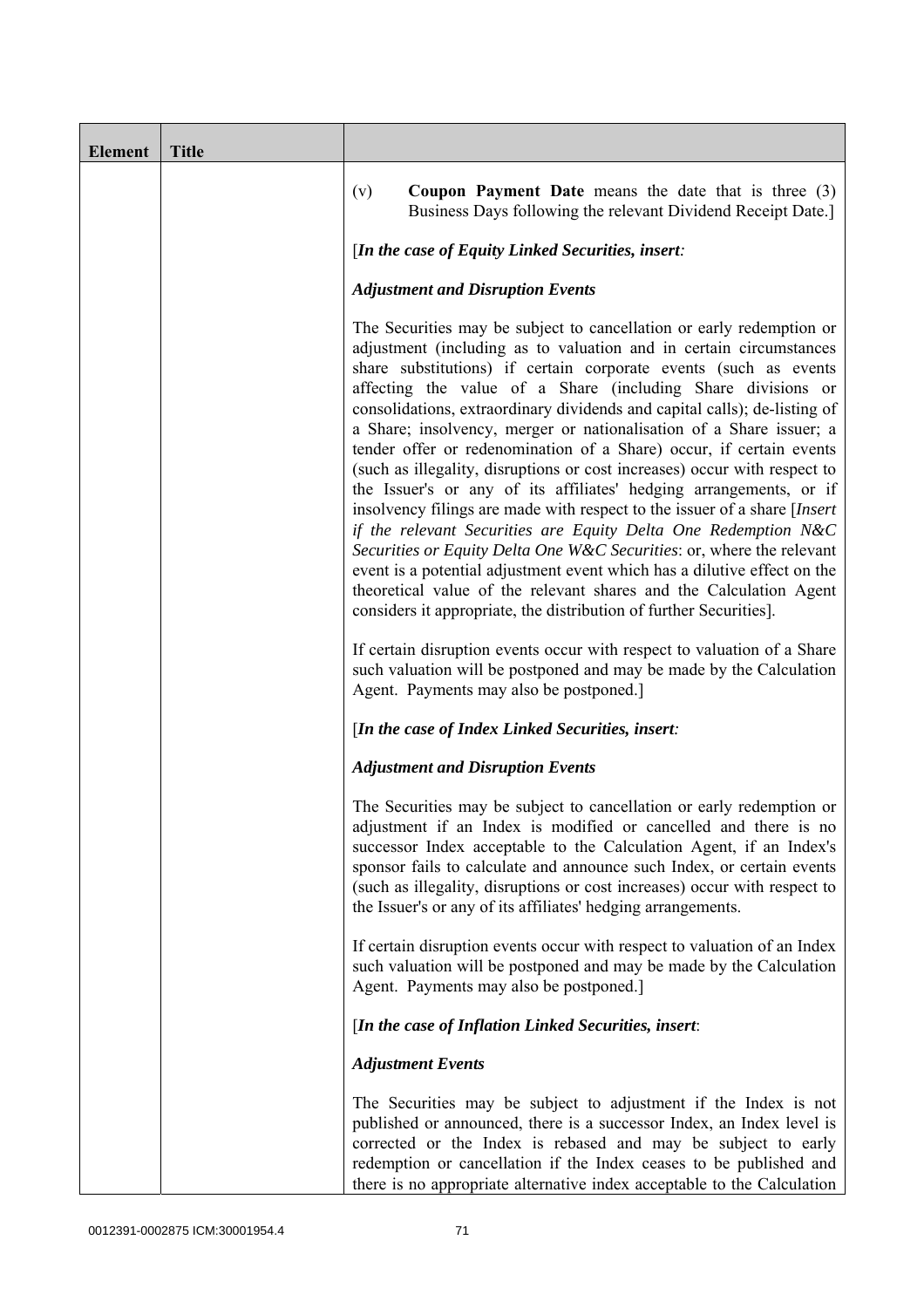| <b>Element</b> | <b>Title</b>                                                                                                                                                                                                                 |                                                                                                                                                                                                                                                                                                                                                                                                                                                                                                                                                                                                                                                                                                     |
|----------------|------------------------------------------------------------------------------------------------------------------------------------------------------------------------------------------------------------------------------|-----------------------------------------------------------------------------------------------------------------------------------------------------------------------------------------------------------------------------------------------------------------------------------------------------------------------------------------------------------------------------------------------------------------------------------------------------------------------------------------------------------------------------------------------------------------------------------------------------------------------------------------------------------------------------------------------------|
|                |                                                                                                                                                                                                                              | Agent. In certain circumstances the Calculation Agent may calculate<br>the Index level itself.]                                                                                                                                                                                                                                                                                                                                                                                                                                                                                                                                                                                                     |
|                |                                                                                                                                                                                                                              | [In the case of $FX$ Linked Securities, insert:                                                                                                                                                                                                                                                                                                                                                                                                                                                                                                                                                                                                                                                     |
|                |                                                                                                                                                                                                                              | <b>Disruption Events</b>                                                                                                                                                                                                                                                                                                                                                                                                                                                                                                                                                                                                                                                                            |
|                |                                                                                                                                                                                                                              | If certain disruption events occur with respect to valuation of a Currency<br>Pair, [an alternative valuation method may be used, valuation may be<br>made by the Calculation Agent, valuation may be postponed or the<br>Securities may be subject to early redemption or cancellation].]                                                                                                                                                                                                                                                                                                                                                                                                          |
|                |                                                                                                                                                                                                                              | [In the case of Zero Recovery Single Name Credit Linked N&C<br>Securities and Zero Recovery Basket Credit Linked N&C Securities,<br><i>insert:</i>                                                                                                                                                                                                                                                                                                                                                                                                                                                                                                                                                  |
|                |                                                                                                                                                                                                                              | <b>Merger Event</b>                                                                                                                                                                                                                                                                                                                                                                                                                                                                                                                                                                                                                                                                                 |
|                |                                                                                                                                                                                                                              | A merger event may occur, <i>inter alia</i> , if the Issuer[, the Guarantor] or<br>the Reference Entity consolidates or amalgamates with, or merges<br>into, or transfers all or substantially all of its assets to, the Reference<br>Entity or the Issuer [or the Guarantor], as applicable, or the Issuer [or<br>the Guarantor] and the Reference Entity become affiliates.]                                                                                                                                                                                                                                                                                                                      |
| [C.19]         | Final reference price of<br>the Underlying                                                                                                                                                                                   | [Not applicable, there is no final reference price of the underlying.]                                                                                                                                                                                                                                                                                                                                                                                                                                                                                                                                                                                                                              |
|                | (Include this Element<br>C.19<br>only<br>if<br>the<br>relevant Securities are<br>Derivative Securities as<br>defined in Element C.9<br><i>above</i> )                                                                        | The final reference price of the underlying will be determined in<br>accordance with the valuation mechanics set out in item C.18 above]]                                                                                                                                                                                                                                                                                                                                                                                                                                                                                                                                                           |
| C.20           | Underlying and where<br>the information on the<br>underlying can be<br>found<br>(Include this Element<br>C.20 only if the<br>relevant Securities are<br>Derivative Securities as<br>defined in Element C.9<br><i>above</i> ) | [Not applicable, there is no underlying] [The underlying [index/basket]<br>of indices/share[s]/reference entit[y][ies]/FX rate[s], interest rate[s]]<br>specified in item C.18 above] [insert details of relevant underlying(s)]<br>[If the Securities are Zero Recovery Single Name Credit Linked N&C<br>Securities or Zero Recovery Basket Credit Linked N&C Securities,<br>insert: The "Credit Events" are [insert relevant Credit Events].]<br>[Insert details of where information on the underlying can be found.<br>Where relevant this may include references to the respective<br>Bloomberg and/or Reuters screen pages on which information<br>relating to each underlying can be found]] |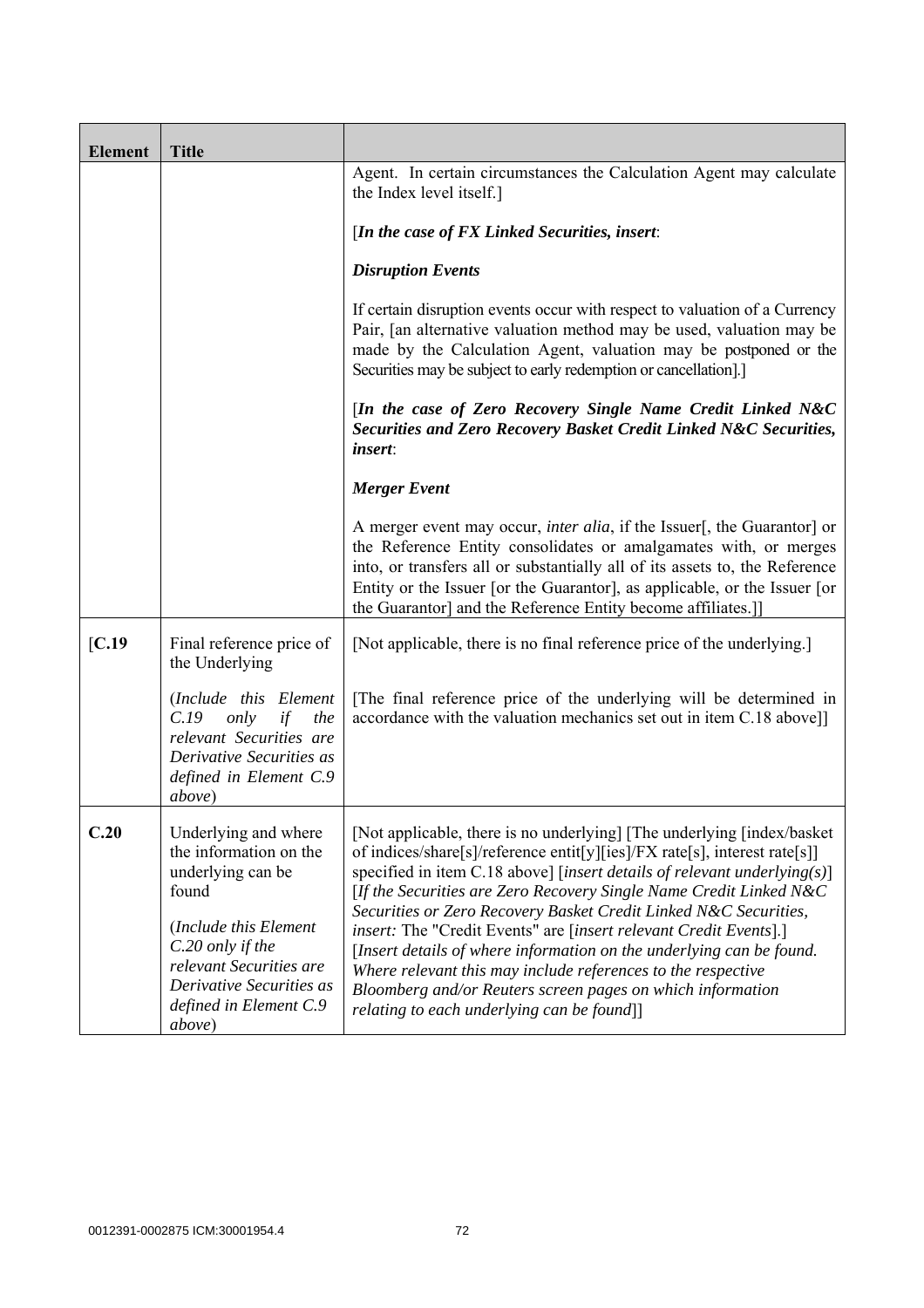## **Section D - Risks**

| <b>Element</b> | <b>Title</b>                                             |                                                                                                                                                                                                                                                                                                                                                                                                                                                                                                                                                                                                                                                                                                                                                                                                                                                                                                                                                                                                                                                                                                                                                                                                                                           |
|----------------|----------------------------------------------------------|-------------------------------------------------------------------------------------------------------------------------------------------------------------------------------------------------------------------------------------------------------------------------------------------------------------------------------------------------------------------------------------------------------------------------------------------------------------------------------------------------------------------------------------------------------------------------------------------------------------------------------------------------------------------------------------------------------------------------------------------------------------------------------------------------------------------------------------------------------------------------------------------------------------------------------------------------------------------------------------------------------------------------------------------------------------------------------------------------------------------------------------------------------------------------------------------------------------------------------------------|
| D.2            | Key risks regarding<br>the Issuer [and the<br>Guarantor] | In purchasing Securities, investors assume the risk that the Issuer [and<br>the Guarantor] may become insolvent or otherwise be unable to<br>perform [its/their] obligations (including, where relevant, payment<br>obligations) in respect of the Securities [or under the Guarantee<br>(respectively)]. There is a wide range of factors which individually or<br>together could result in the Issuer [and the Guarantor] becoming<br>unable to perform [its/their] obligations under the Securities [or<br>Guarantee (respectively). It is not possible to identify all such factors<br>or to determine which factors are most likely to occur, as the Issuer<br>[and the Guarantor] may not be aware of all relevant factors and<br>certain factors which [it/they] currently deem not to be material may<br>become material as a result of the occurrence of events outside the<br>Issuer's [and the Guarantor's] control. The Issuer [and the Guarantor]<br>[has/have] identified a number of factors which could materially<br>adversely affect [its/their] business[es] and ability to perform<br>obligations<br>[its/their]<br>under<br>the<br>Guarantee<br>Securities<br>$\lceil$ or<br>(respectively)]. These factors include: |
|                |                                                          | Issuer:<br>(i) the Issuer is an indirectly owned, wholly owned subsidiary of Nomura<br>Holdings, Inc. and there are substantial inter-relationships between the<br>Issuer and other Nomura Group companies. Accordingly, if the financial<br>condition of the Nomura Group were to deteriorate, the Issuer and its<br>investors may suffer direct and materially adverse consequences, (ii)<br>changes in market prices affecting asset values may adversely affect the<br>performance of assets in which the Issuer holds positions and therefore<br>would adversely affect the Issuer's financial situation and its profits (iii)<br>strategies for hedging against market risk may prove to be ineffective,<br>(iv) changes in interest rates, (v) foreign exchange risk, (vi) liquidity risk,<br>(vii) credit risk of third parties with whom the Issuer does business (viii)<br>increased regulation of the financial services industry, (ix) competition<br>risk, (x) reputational risk, and (xi) operational risk (including as a result<br>of the United Kingdom's potential exit from the European Union).                                                                                                                       |
|                |                                                          | Guarantor:                                                                                                                                                                                                                                                                                                                                                                                                                                                                                                                                                                                                                                                                                                                                                                                                                                                                                                                                                                                                                                                                                                                                                                                                                                |
|                |                                                          | If the financial condition of the Guarantor were to deteriorate, the<br>Issuer and investors in the Securities may suffer direct and materially<br>adverse consequences. The Guarantor is the holding company for the<br>Nomura Group and its ability to fulfil its obligations under the<br>Guarantee may therefore be affected by certain factors affecting the<br>Guarantor directly or other entities within the Nomura Group,<br>including: (i) a sustained market/economic or other downturn,<br>changes in financial or economic conditions and/or market volatility,<br>(ii) liquidity risk, (iii) unpredictable events causing large unexpected<br>market price movements ("event risk") (iv) credit risk of third parties<br>with whom the Guarantor does business, (v) competition risk, (vi)                                                                                                                                                                                                                                                                                                                                                                                                                                  |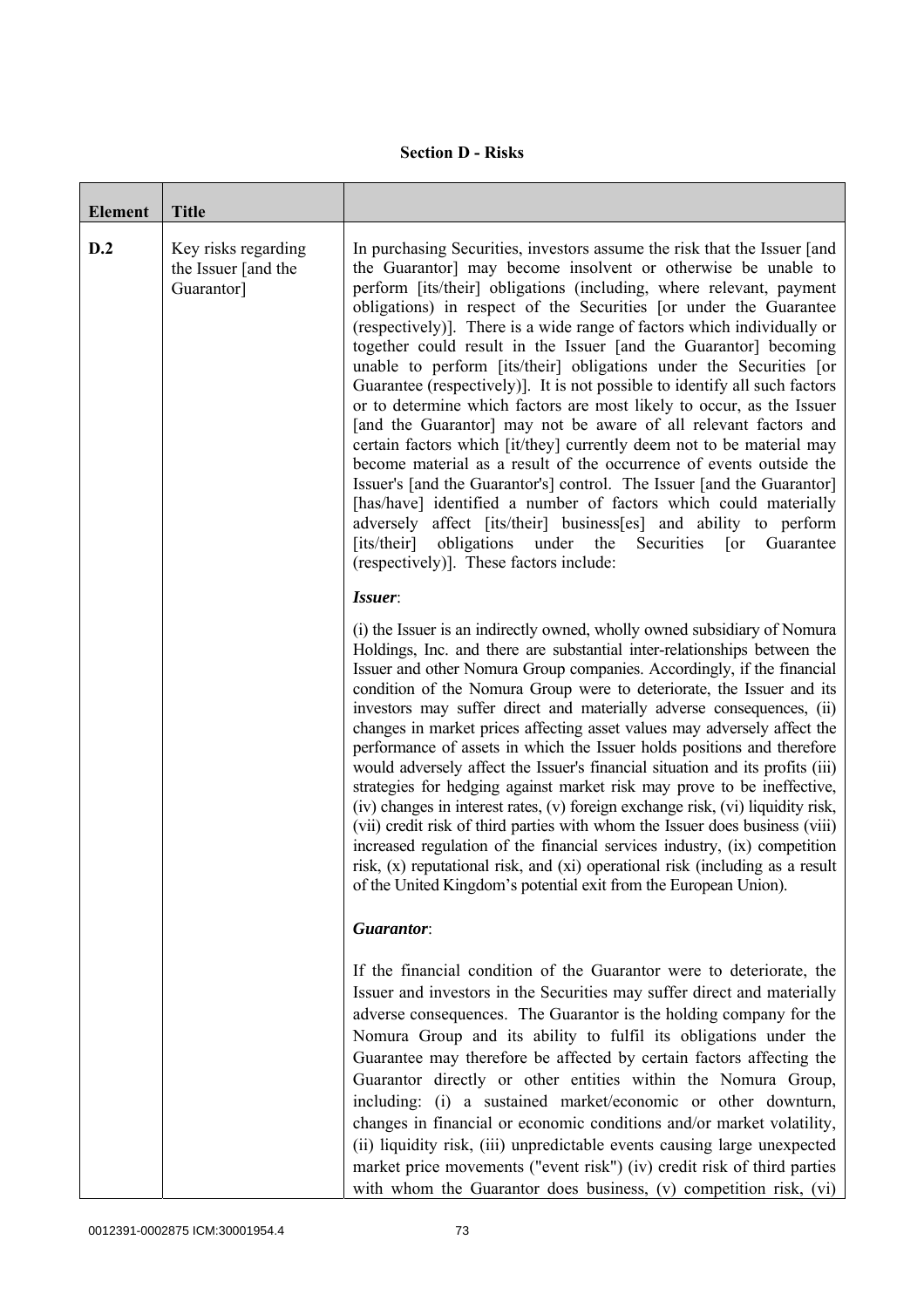| <b>Element</b> | <b>Title</b>                                                                                                                                                                                          |                                                                                                                                                                                                                                                                                                                                                                                                                                                                                                                                                                                                                                                                                                                                                                                                                                                                                                                                                                                                                                                                                                                                                                                                                                                                                                                                                                                                                                                                                                                                                                                                                                                                                                                                                                                                                                                                                                                                                                                                                                                                                                                                                                                                                                                                                                                                                                                                                                                                                                                                                                                                                                                                                                                                                                                                                                                                                                                                                                                                                                                                                                                                                                                                                                                                                                                                                                                                                                                                                                                                                                                                      |
|----------------|-------------------------------------------------------------------------------------------------------------------------------------------------------------------------------------------------------|------------------------------------------------------------------------------------------------------------------------------------------------------------------------------------------------------------------------------------------------------------------------------------------------------------------------------------------------------------------------------------------------------------------------------------------------------------------------------------------------------------------------------------------------------------------------------------------------------------------------------------------------------------------------------------------------------------------------------------------------------------------------------------------------------------------------------------------------------------------------------------------------------------------------------------------------------------------------------------------------------------------------------------------------------------------------------------------------------------------------------------------------------------------------------------------------------------------------------------------------------------------------------------------------------------------------------------------------------------------------------------------------------------------------------------------------------------------------------------------------------------------------------------------------------------------------------------------------------------------------------------------------------------------------------------------------------------------------------------------------------------------------------------------------------------------------------------------------------------------------------------------------------------------------------------------------------------------------------------------------------------------------------------------------------------------------------------------------------------------------------------------------------------------------------------------------------------------------------------------------------------------------------------------------------------------------------------------------------------------------------------------------------------------------------------------------------------------------------------------------------------------------------------------------------------------------------------------------------------------------------------------------------------------------------------------------------------------------------------------------------------------------------------------------------------------------------------------------------------------------------------------------------------------------------------------------------------------------------------------------------------------------------------------------------------------------------------------------------------------------------------------------------------------------------------------------------------------------------------------------------------------------------------------------------------------------------------------------------------------------------------------------------------------------------------------------------------------------------------------------------------------------------------------------------------------------------------------------------|
|                |                                                                                                                                                                                                       | substantial legal, regulatory, operational and reputational risks<br>(including regulatory and operational risk as a result of the United<br>Kingdom's potential exit from the European Union).                                                                                                                                                                                                                                                                                                                                                                                                                                                                                                                                                                                                                                                                                                                                                                                                                                                                                                                                                                                                                                                                                                                                                                                                                                                                                                                                                                                                                                                                                                                                                                                                                                                                                                                                                                                                                                                                                                                                                                                                                                                                                                                                                                                                                                                                                                                                                                                                                                                                                                                                                                                                                                                                                                                                                                                                                                                                                                                                                                                                                                                                                                                                                                                                                                                                                                                                                                                                      |
| [D.3]          | Key risks regarding the<br>Securities<br>(Include this Element<br>D.3 only if the relevant<br><b>Securities</b><br>are<br>not<br>Derivative Securities as<br>defined in Element C.9<br><i>above</i> ) | There are also certain factors which are material for the purpose of<br>assessing the risks associated with investing in any issue of Securities,<br>which include, without limitation, (i) risks relating to current market<br>conditions including sovereign debt concerns in certain countries in<br>Europe, (ii) Rule 144A Securities Transfer Restrictions, (iii) risks relating<br>to the fact that the Securities are unsecured obligations of the Issuer, (iv)<br>the possibility that holders may receive payments subject to withholding<br>or other deductions imposed on the Securities, (v) there may be no, or a<br>limited, secondary market for the Securities and this would adversely<br>affect the value at which an investor could sell his Securities, (vi) risks<br>relating to postponement of valuation dates, following the occurrence of a<br>disruption event which may adversely affect the value of the Securities,<br>(vii) adjustments to the terms and conditions of the Securities being made<br>by the Calculation Agent following the occurrence of certain events and<br>any early redemption or cancellation (as applicable) of the Securities by<br>the Issuer, (viii) modification of the terms and conditions of the Securities<br>and/or the Agency Agreement by the Issuer and the relevant Agent<br>without the consent of Securityholders, (ix) modification of the terms and<br>conditions of the Securities by majority votes binding all holders, $(x)$ the<br>existence, where specified, of any right of the Issuer to redeem the<br>Securities at its option and the effect this may have on the market value of<br>the Securities, which will mean that an investor may not be able to<br>reinvest the redemption proceeds to achieve a similar effective return,<br>(xi) hedging activities and conflicts of interest of the Issuer, the Guarantor<br>(where applicable) and/or any of its/their affiliates and Securityholders,<br>(xii) where the Securities are linked to a Reference Item, risks relating to<br>the value and liquidity of such Reference Item and the markets in which<br>such Reference Item is traded, (xiii) movements in interest rates, which<br>may affect the value of Securities which bear interest at a fixed rate and<br>(where the Securities are not denominated in an investor's own currency)<br>exchange rates may affect the value of the Securities, (xiv) any credit<br>rating assigned to the Securities may not adequately reflect all risks<br>associated with an investment in the Securities, is not a recommendation<br>to buy, sell or hold securities and may be subject to suspension,<br>reduction or withdrawal at any time by the assigning rating agency,<br>(xv) Investors who purchase Securities in denominations that are not an<br>integral multiple of the specified denomination may be adversely affected<br>if definitive Securities are subsequently required to be issued, (xvi) fees<br>and commissions not being taken into account when determining<br>secondary market prices of Securities, (xvii) illegality of securities, (xviii)<br>change in law and/or regulatory reform and (xix) where payments in<br>respect of the Securities are payable in Renminbi, risks associated with<br>the illiquidity, inconvertibility or non-transferability of Renminbi,<br>exchange rate and interest rate risks and, if CNY Currency Event is<br>applicable, the option for the Issuer to make payments in U.S. dollars if<br>Renminbi is not available in certain circumstances.] |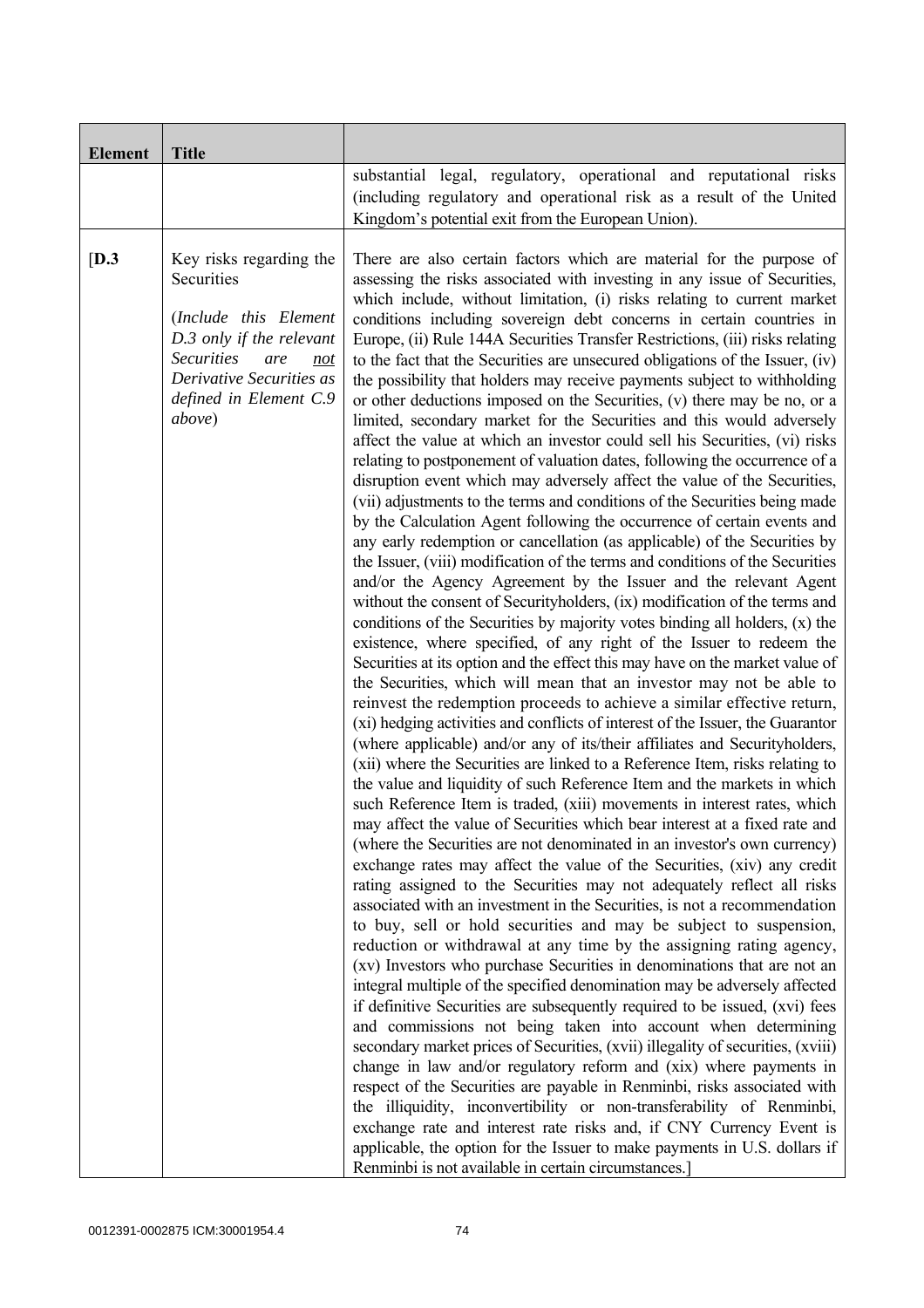| Element          | <b>Title</b>                                                                                                                              |                                                                                                                                                                                                 |
|------------------|-------------------------------------------------------------------------------------------------------------------------------------------|-------------------------------------------------------------------------------------------------------------------------------------------------------------------------------------------------|
| $\overline{D.6}$ | Risk warning<br>(Include this Element<br><b>Securities</b><br>are<br>Derivative Securities as<br>defined in Element C.9<br><i>above</i> ) | [Copy and paste the information from Element D.3 above and insert<br>here]<br>D.6 only if the relevant   In addition, investors may lose all or part of their investment in the<br>Securities.] |

## **Section E - Offer**

| <b>Element</b> | <b>Title</b>                                 |                                                                                                                                                                                                                                                                                                                                                                                                                                                                                                                                                                                                                                     |
|----------------|----------------------------------------------|-------------------------------------------------------------------------------------------------------------------------------------------------------------------------------------------------------------------------------------------------------------------------------------------------------------------------------------------------------------------------------------------------------------------------------------------------------------------------------------------------------------------------------------------------------------------------------------------------------------------------------------|
| E.2b           | Reasons for the offer<br>and use of proceeds | The net proceeds from the issue of the Securities will be applied by<br>the Issuer for general corporate purposes, which include making a<br>profit. A substantial portion of the proceeds from the issue of the<br>Securities may be used to hedge market risk with respect to such<br>Securities.                                                                                                                                                                                                                                                                                                                                 |
|                |                                              | Issue specific summary                                                                                                                                                                                                                                                                                                                                                                                                                                                                                                                                                                                                              |
|                |                                              | The net proceeds from the issue of Securities will be applied by the<br>Issuer for its general corporate purposes, which include making a<br>profit [and [specify any other relevant corporate purposes of the<br>$Issuer$ [].]                                                                                                                                                                                                                                                                                                                                                                                                     |
| E.3            | Terms and conditions<br>of the offer         | Under the programme, the Securities may be offered to the public in a<br>Non-Exempt Offer in Austria, Belgium, Denmark, France, Germany,<br>Hungary, Italy, Ireland, Luxembourg, Poland, Portugal, Spain,<br>Sweden, The Netherlands and the United Kingdom.                                                                                                                                                                                                                                                                                                                                                                        |
|                |                                              | The terms and conditions of each offer of Securities will be<br>determined by agreement between the Issuer and the relevant Dealer<br>at the time of issue and specified in the applicable Final Terms. An<br>Investor intending to acquire or acquiring any Securities in a Non-<br>Exempt Offer from an Authorised Offeror will do so, and offers and<br>sales of such Securities to an Investor by such Authorised Offeror<br>will be made, in accordance with any terms and other arrangements in<br>place between such Authorised Offeror and such Investor including<br>as to price, allocations and settlement arrangements. |
|                |                                              | Issue specific summary:                                                                                                                                                                                                                                                                                                                                                                                                                                                                                                                                                                                                             |
|                |                                              | [Not applicable, the Securities are not being offered to the public as<br>part of a Non-Exempt Offer.]                                                                                                                                                                                                                                                                                                                                                                                                                                                                                                                              |
|                |                                              | [This issue of Securities is being offered in a Non-Exempt Offer in<br>[specify particular country/ies].                                                                                                                                                                                                                                                                                                                                                                                                                                                                                                                            |
|                |                                              | The issue price of the Securities is $\lceil \bullet \rceil \lceil \cdot \rceil$ per cent. of their nominal<br>amount].                                                                                                                                                                                                                                                                                                                                                                                                                                                                                                             |